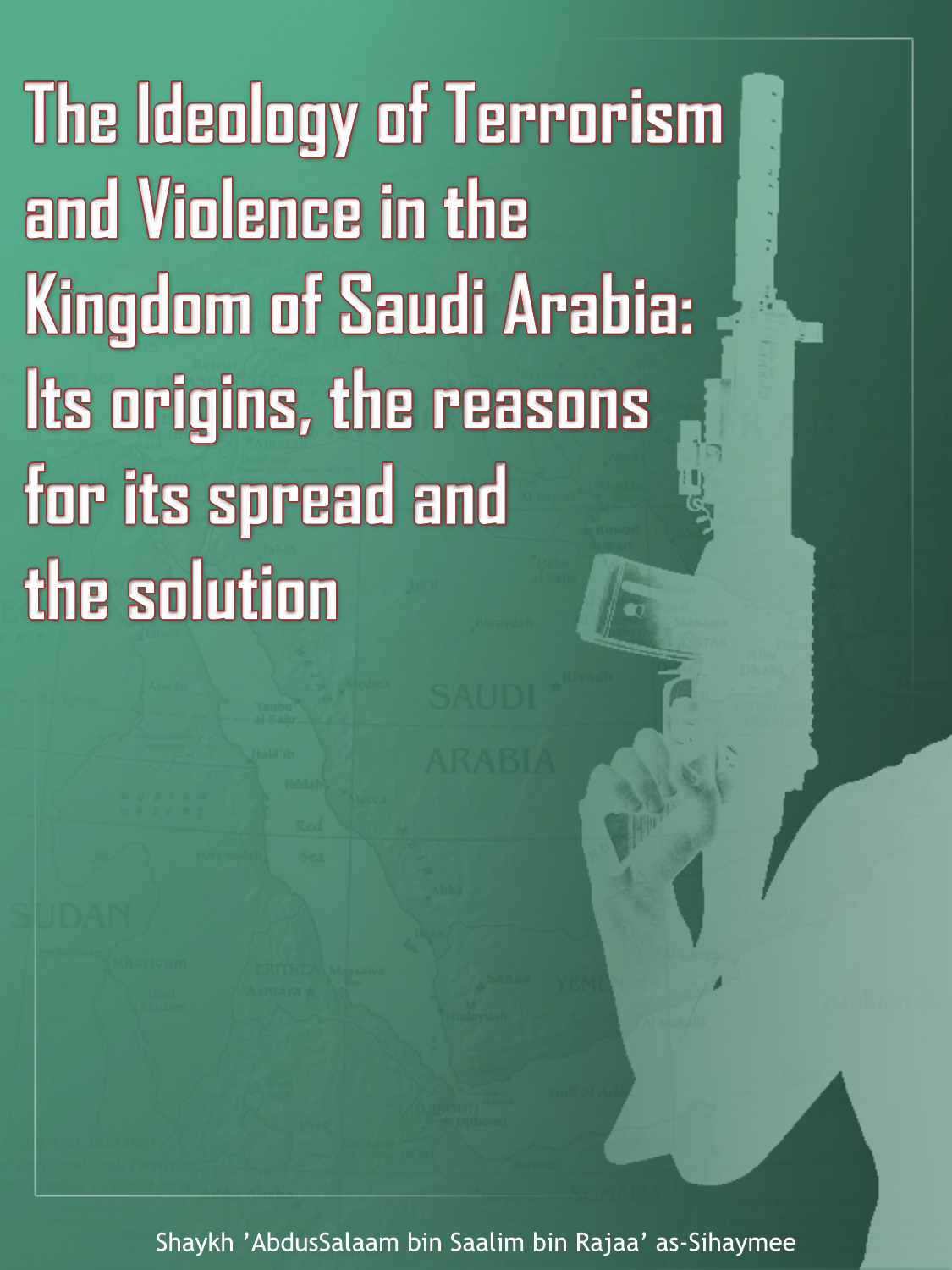**˶ϒ˸Ϩ˵ό˸ϟ ˴ϭ ˶ΏΎ˴ϫ˸έϹ ˵ή˸Ϝ˶ϓ ˶ϒ˸Ϩ˵ό˸ϟ ˴ϭ ˶ΏΎ˴ϫ˸έϹ ˵ή˸Ϝ˶ϓ ˶Δ͉ϳ˶ΩϮ˵ό͊δϟ ˶Δ͉ϴ˶Α˴ή˴ό˸ϟ ˶Δ˴Ϝ˴Ϡ˸Ϥ˴Ϥ˸ϟ ϲϓ ˶Δ͉ϳ˶ΩϮ˵ό͊δϟ ˶Δ͉ϴ˶Α˴ή˴ό˸ϟ ˶Δ˴Ϝ˴Ϡ˸Ϥ˴Ϥ˸ϟ ϲϓ ‹ › ˵ϪΟ˴ϼ˶ϋ ˬ˶ϩέΎ˴θ˶Θ˸ϧ ˵ΏΎ˴Β˸γ ˬ˵ϩ˴έ˴Ϊ˸μϣ ˵ϪΟ˴ϼ˶ϋ ˬ˶ϩέΎ˴θ˶Θ˸ϧ ˵ΏΎ˴Β˸γ ˬ˵ϩ˴έ˴Ϊ˸μϣ›**

# **The Ideology of Terrorism and Violence in the Kingdom of Saudi Arabia: Its origins, the reasons for its spread and the solution1**

*By Shaykh 'AbdusSalaam bin Saalim bin*

## *Rajaa' as-Sihaymee*

(Associate Professor at the *Department of Fiqh* at the *Sharee'ah College*, *the Islamic University of Madeenah*)

*Translated by 'AbdulHaq ibn Kofi ibn Kwesi Addae ibn Kwaku al-Ashanti*

<sup>1</sup> Abridged from 'AbdusSalaam bin Saalim bin Rajaa' as-Sihaymee, *Fikr ul-Irhaab wa'l-'Unf fi'l-Mamlakati'l- 'Arabiyyah as-Saudiyyah: Masdaruhu, Asbaabu Instishaaruhu,'Ilaaj* (Cairo: Dar ul-Menhaj, 1426 AH/2005 CE), pp.5-132. As Shaykh'AbdusSalaam utilizes copious footnotes, any footnotes by the translator will be clearly demarcated by 'Translator's Note' in bold type or by '[TN]'.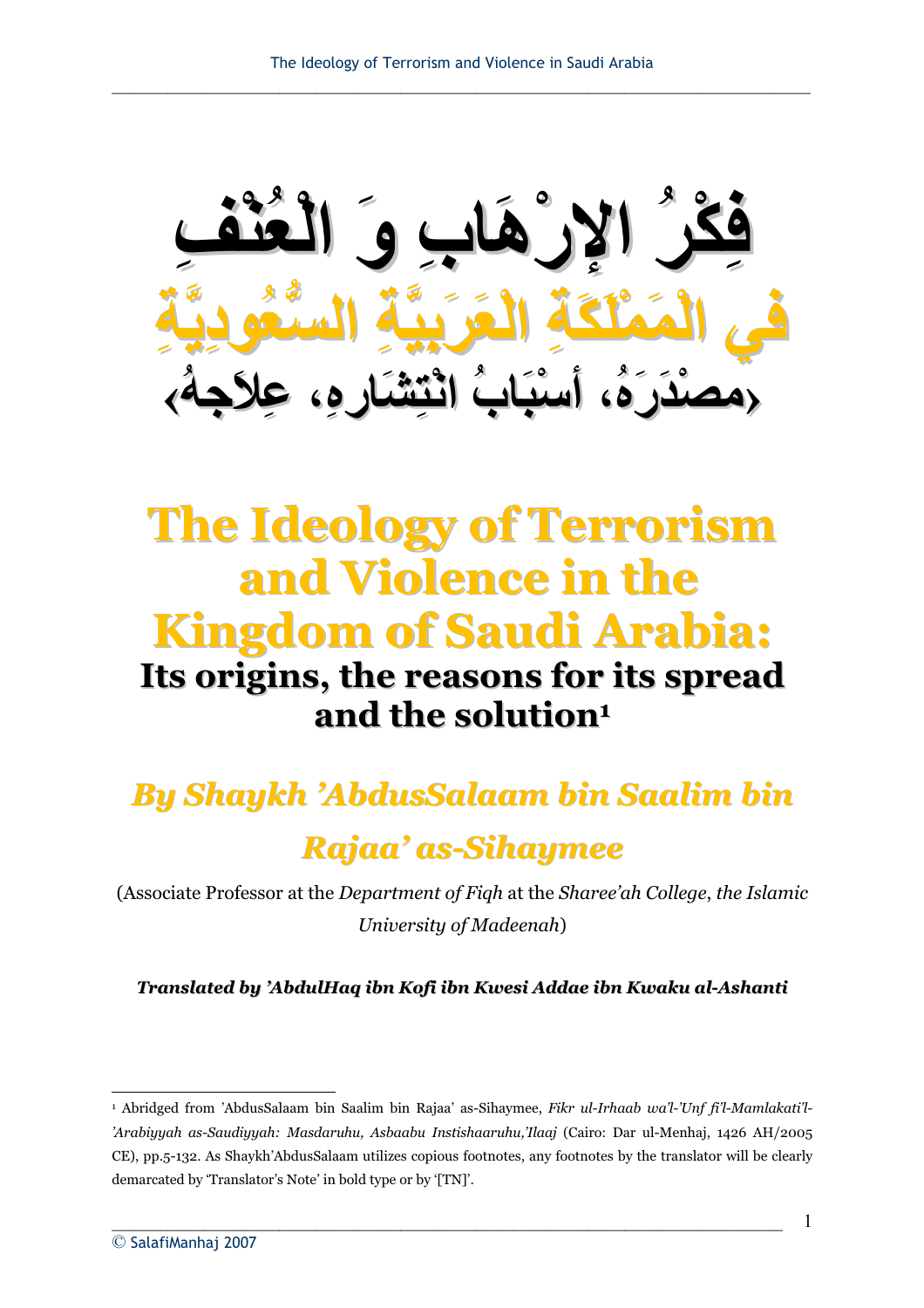## **CONTENTS**

3 Introduction

14Islam's Middle Way and Its Opposition to Extremism and Terrorism

18 The Reality of Saudi Arabia

27 Our Manhaj and Our Country is Free from Terrorist and Extremist Ideologies: An Explanation that this (Extremist-Terrorist) Ideology is Foreign to us (i.e. in Saudi Arabia)

44 The Contemporary Takfeer Ideology of Terrorism: Its Effects on Some People from Saudi Arabia

48 Secret Organisation and the Pledge of Allegiance with the Muslim Brotherhood Generally and the Qubtis Particularly

52 Some Plans and Methods that the Muslim Brotherhood Outline for their Followers in Order to Bring about Their Desired State

68 Critical Studies of Some Fundamental Publications that Outline the Ikhwani Methodology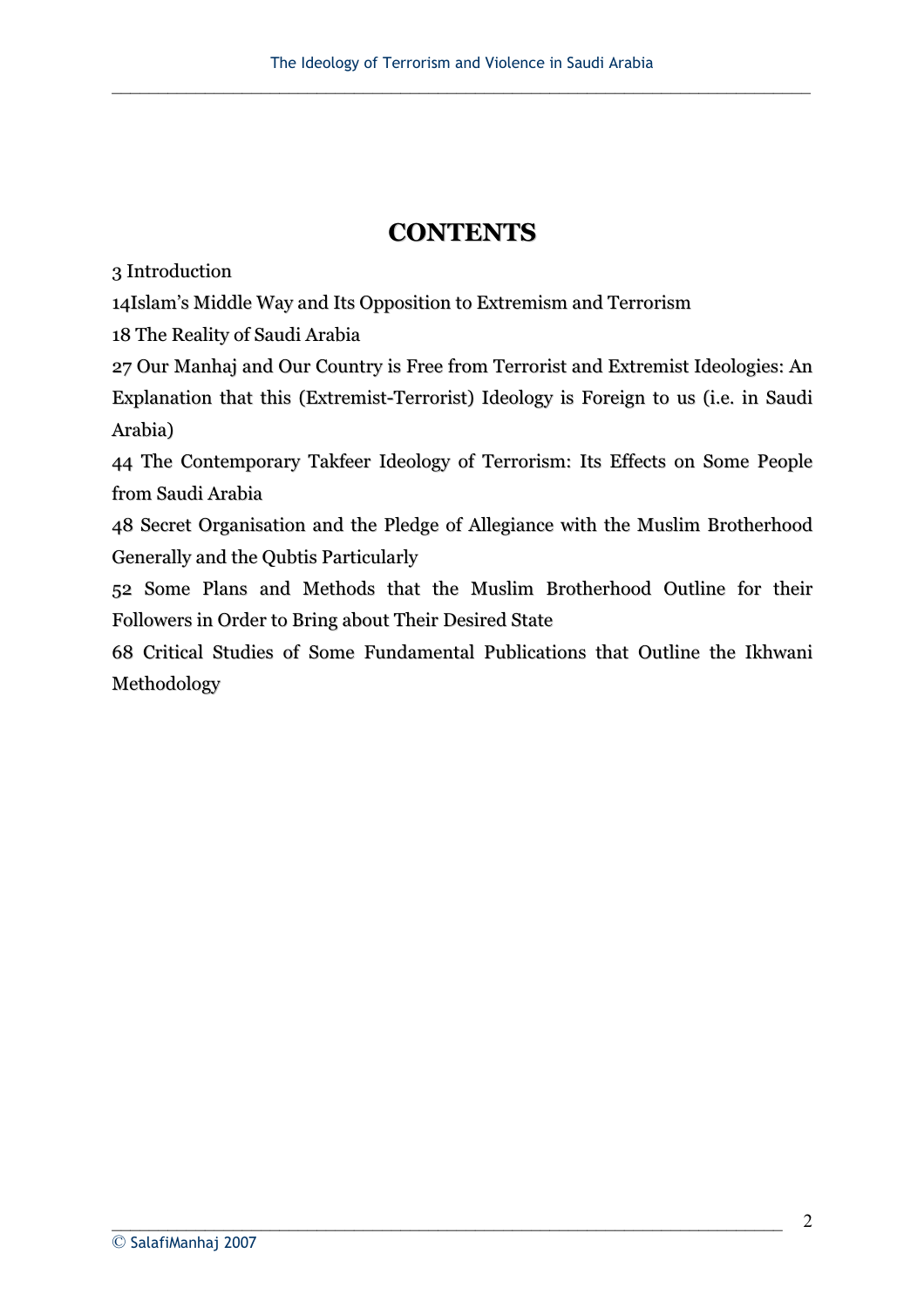## **INTRODUCTION**

Indeed, all praise is due to Allaah, we praise Him, we seek His aid, and we ask for His forgiveness. We seek refuge in Allaah from the evil of our actions and from the evil consequences of our actions. Whomever Allaah guides, there is none to misguide and whoever Allaah misguides there is none to guide. I bear witness that there is no god worthy of worship except Allaah and I bear witness that Muhammad is the servant and messenger of Allaah.

 $\ddot{a}$  ä

 **"O you who have believed, fear Allaah as He should be feared and do not die except as Muslims (in submission to Him)."** 

*{Aali-Imraan (3): 102}* 

|  | ä áä á   |  |  |  |       |  |
|--|----------|--|--|--|-------|--|
|  | ä â ää ä |  |  |  | ää ää |  |
|  |          |  |  |  |       |  |

**"O mankind, fear your Lord, who created you from one soul and created from it its mate and dispersed from both of them many men and women. And fear Allaah through whom you ask things from each other, and (respect) the wombs. Indeed Allaah is ever, over** 

**you, an Observer."** 

*{an-Nisaa (4): 1}* 

 $\ddot{a}$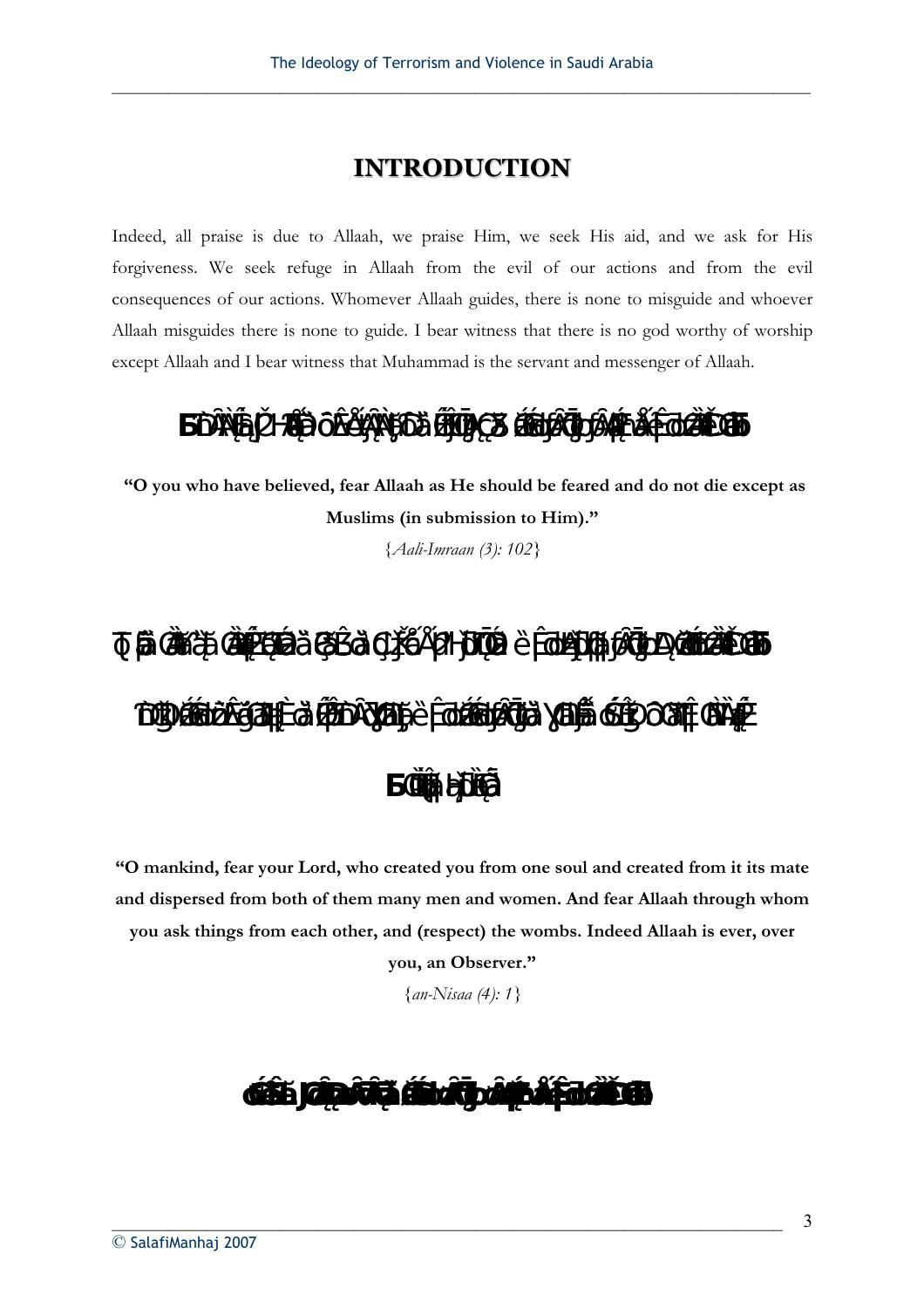$$
\ddot{a} \hspace{1.5cm} \ddot{a} \hspace{1.5cm} \ddot{a}
$$

**"O you who have believed, fear Allaah and speak words of appropriate justice. He will amend for you your deeds and forgive your sins. And whoever obeys Allaah and His Messenger has certainly attained a great attainment."** 

*{al-Ahzaab (33): 70-71}* 

#### To proceed:

Allaah has certainly favoured the Ummah of His Prophet Muhammad *(sallallaahu 'alayhi wassallam*) with perfecting the Ummah's *deen* and completing His favour upon the Ummah, and He was pleased with Islaam as being the *deen* of the Ummah and Allaah will not accept from anything else from anyone,



### **"This day I have perfected for you your religion and completed My favor upon you and have approved for you Islam as religion."**

*{al-Maa'idah (5): 3}* 

And Allaah says,



**"And, [moreover], this is My path, which is straight, so follow it; and do not follow [other] ways, for you will be separated from His way."** 

*{al-An'aam (6): 153}* 

Ibn ul-Qayyim said:

**This is because the path to reach Allaah is one and it is the way that His Messenger was sent with and the path that He revealed His books with, and none is able to reach Him except by this path. Even if a person tried to reach Him by all paths and try to open all**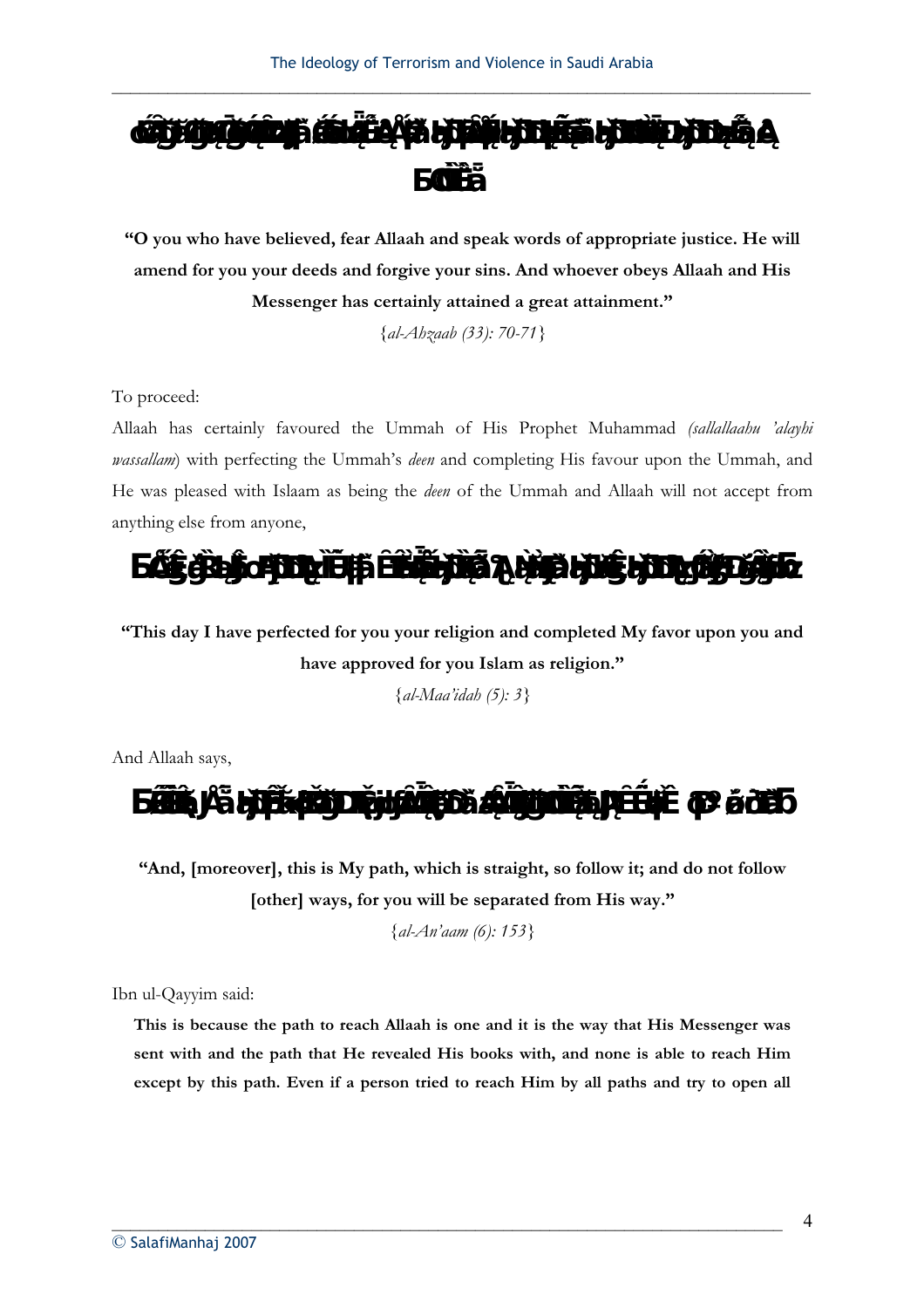**doors they will find that the paths are blocked and the doors are closed except the one path which is connected to Allaah and reaches Him.1**

Allaah instructed us to return to Him and His Messenger at times of dispute and referring to Allaah is by referring back to His Book and referring back to the Messenger is by referring back to his life and Sunnah after his death, Allaah says,



**"And if you disagree over anything, refer it to Allaah and the Messenger, if you should believe in Allaah and the Last Day. That is the best [way] and best in result."** 

*{an-Nisaa (4): 59}* 

The word,

## $\acute{a}$

#### **"...anything..."**

Here is in the context of every difference in principles and subsidiary matters.<sup>2</sup>

If the ruling of a matter, about which people are disputing over, is not explained in the Book of Allaah and the Sunnah of His Messenger and is not sufficient then Allaah would not have instructed to refer matters back to them (i.e. Allaah and the Messenger). It is unsuitable that Allaah would instruct to refer back to someone at a time of dispute who does not have the ability to explain the matter of dispute.<sup>3</sup>

Allaah says,

### $\acute{\textbf{\}}$ á ä ä ä ä

**"Indeed, those who have divided their religion and become sects you, [O Muhammad], are not [associated] with them in anything."** 

*{al-Anaam (6): 159}* 

<sup>&</sup>lt;sup>1</sup> Tafseer Ibn ul-Qayyim, pp.14-15

<sup>2</sup> As stated by Shaykh Shinqeetee *(rahimahullaah)* in *Adwaa' ul-Bayaan*, vol.1, p.323

<sup>3</sup> Stated by Ibn ul-Qayyim in *'I'laam ul-Muwaqqi'een*, vol.1, p.49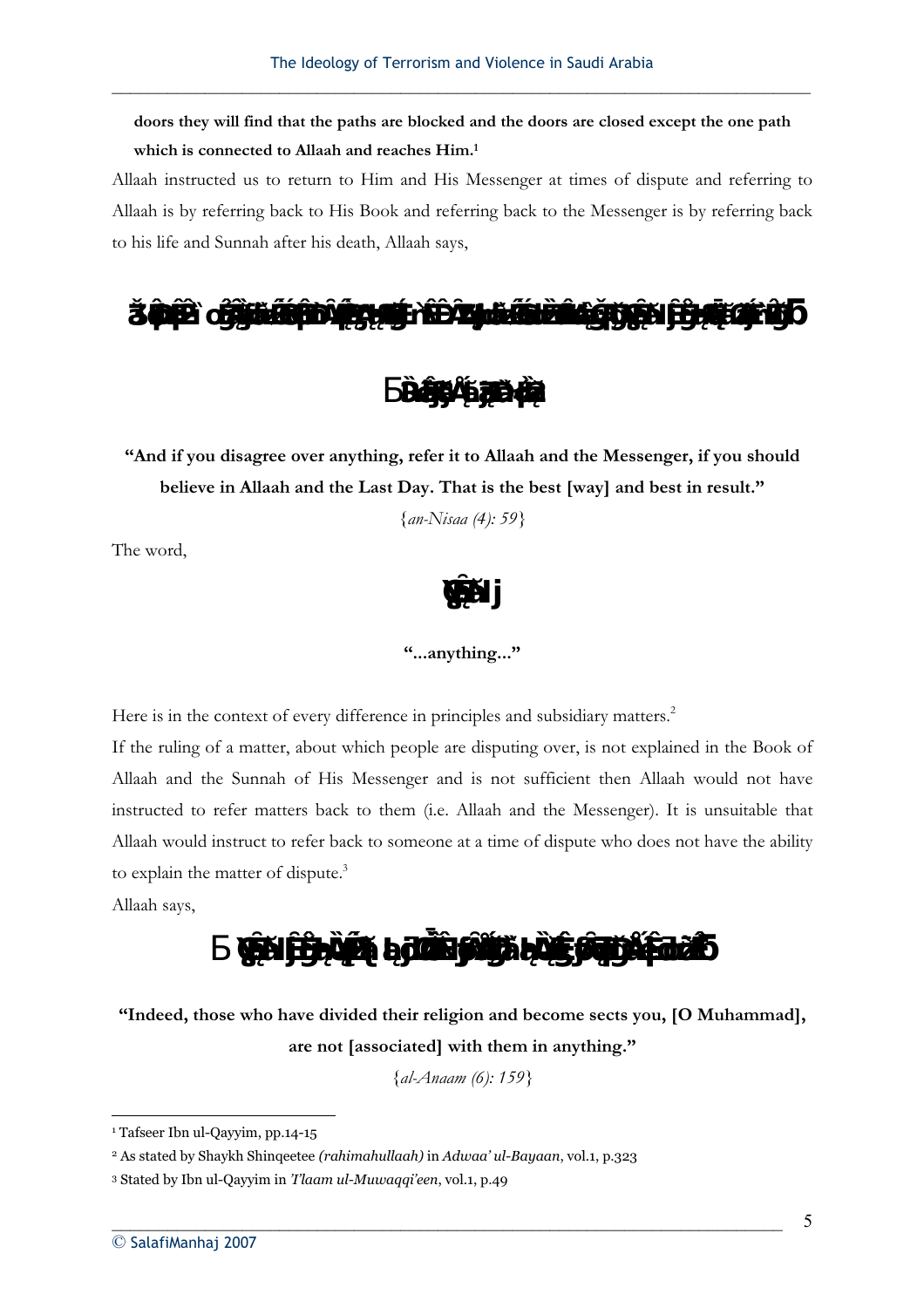

**"And whoever opposes the Messenger after guidance has become clear to him and follows other than the way of the believers We will give him what he has taken and drive him into Hell, and evil it is as a destination."** 

*{an-Nisaa (4): 115}* 

Allaah threatens whoever follows other than the way of the believers and indicates that following the way of the believers in understanding the Divine Legislation of Allaah is obligatory and opposing this is misguidance. Those believers who are the first that have to be followed are the Companions of the Messenger of Allaah *(sallallaahu 'alayhi wassallam)*. Ibn ul-Qayyim *(rahimahullaah)* said: "All of the Companions turned to Allaah in repentance, so it is a must to follow His path, sayings and beliefs which are the most important of His path."1

Allaah praised the foremost from the Muhaajireen and Ansaar and whoever follows them, He said



**"The Foremost to embrace Islaam from the Emigrants and the Helpers and also those who followed them in good conduct, Allaah is pleased with them and they are pleased with Him. He has prepared for them gardens beneath which rivers flow, wherein they will abide by forever..."** 

*{at-Tawbah (9): 100}* 

<sup>1</sup> *I'laam ul-Muwaqqi'een*, vol.4, p.120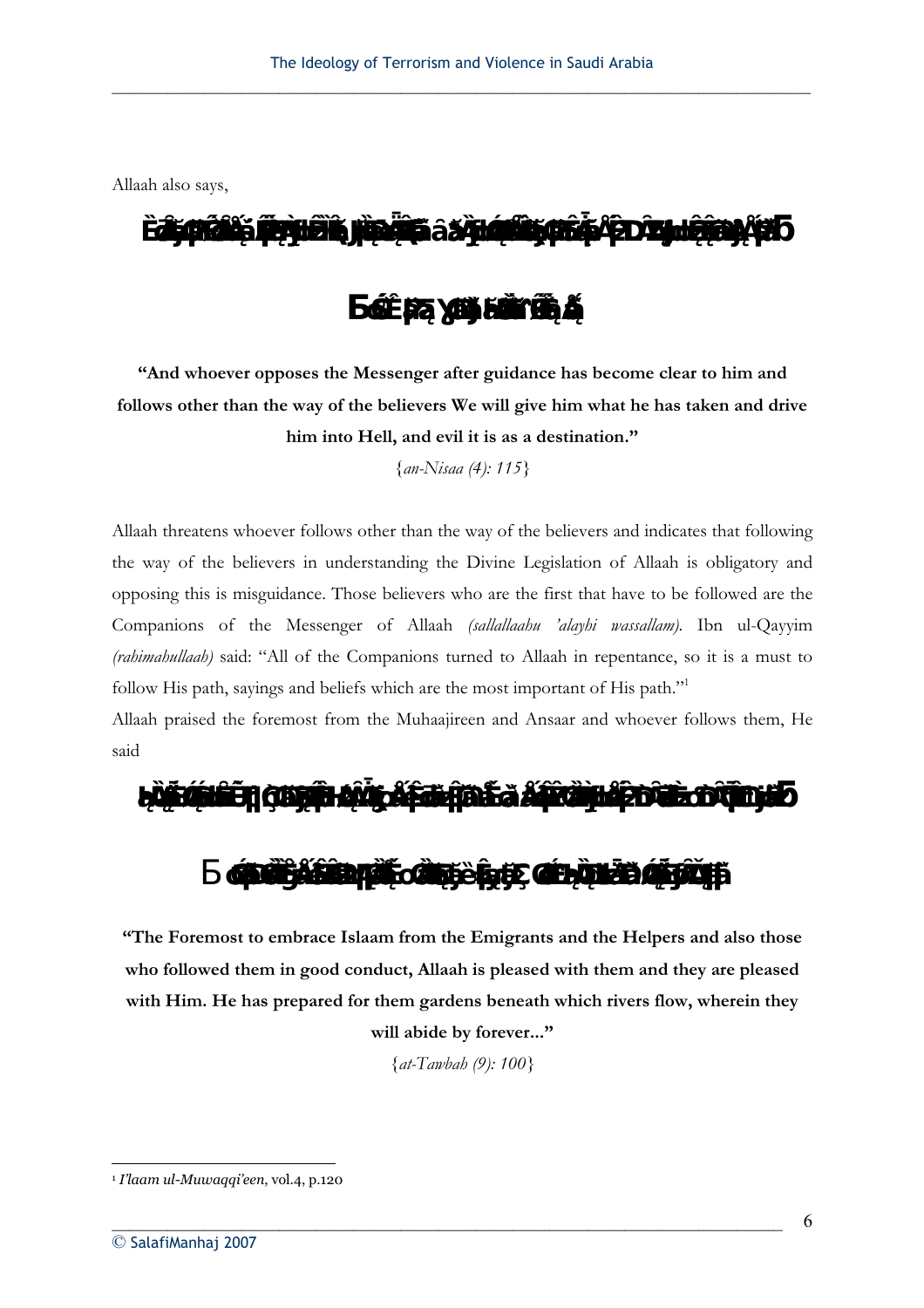The Prophet *(sallallaahu 'alayhi wassallam)* instructed to follow his Sunnah and the Sunnah of the Khulafaa' ar-Raashideen and he *(sallallaahu 'alayhi wassallam)* warned against opposing them, he said: *"Stick to my Sunnah and the Sunnah of the Rightly guided Caliphs after me. Hold firm to it and bite onto it with the molars, and beware of newly invented matters for every newly-invented matter is an innovation and every innovation is misguidance."*<sup>1</sup>

The Muslim has to combine between two aspects: sincerity to Allaah and excellent following of what the Prophet *(sallallaahu 'alayhi wassallam)* was upon, the Prophet (sallallaahu'alayhi wassallam) said: *'The yahood split up into 71 sects, the Nasaara split up into 72 sects and this Ummah will split up into 73 sects – one will be in Paradise and the remaining 72 will be in the Hell-fire. It was said "O Messenger of Allaah, who are they (i.e. the ones in Paradise)?" He (sallallaahu 'alayhi wassallam) said: They are the Jama'ah, and they will emerge within this Ummah a people who are affected by their desires just like one who*  is affected by al-Kalab (rabies)<sup>2</sup>; there will be no vein or joint except that these desires will enter into them." In another narration: *"What I and my companions are upon today."*

 These texts, and others, indicate the obligation of following the Book of Allaah and the Sunnah and the obligation of following the way of the believers, meaning: the understanding of the *Salaf us-Saalih* of the book of Allaah and the Sunnah. Imaam Ahmad *(rahimahullaah)* said:

"The Foundations of the Sunnah with us is: Holding firm to what the Companions of the Messenger of Allaah *(sallallaahu alayhi wassallam)* and following them and abandoning innovation."<sup>4</sup>

Ibn ul-Qayyim said:

Whoever spreads statements or forms principles based on his understanding and interpretation then it is not obligatory for the *Ummah* to follow this or to refer judgement to this (i.e. the man's own principles and interpretations) until it is compared to what the Messenger of Allaah *(sallallaahu alayhi wassallam)* came with. If it agrees with it and its authenticity is authenticated then at that time it (i.e. a person's own principles and interpretations) will be accepted, but if it opposes what the Messenger of Allaah came with then it will be rejected and discarded. If none of these sides are clarified then the matter becomes deferred (and one should hesitate in making a definite decision).

<sup>1</sup> Reported by Aboo Daawood, at-Tirmidhee and Ibn Maajah and it is *Saheeh*.

<sup>2</sup> Al-Kalab (rabies): is the illness which affects people after being bitten by a rabid dog. It affects the person in a similar way to madness and no one is bitten except that they suffer the symptoms of rabies. See Ibn ul-Atheer, *an-Nihaayah*, vol.4, p.195.

<sup>3</sup> Reported by Aboo Daawood (in *Kitaab us-Sunnah*) – *hadeeth* no.4597; also reported by Ahmad in *al-Musnad*, vol.3, p.12; al-Haakim in *al-Mustadrak*, vol.1, pp.128-29. Albaanee graded the *hadeeth Saheeh* in *as-Saheehah*, vol.1, p.204.

<sup>4</sup> Al-Laalikaa'ee, *Sharh Usool 'I'tiqaad Ahl us-Sunnah*, vol.1, p.156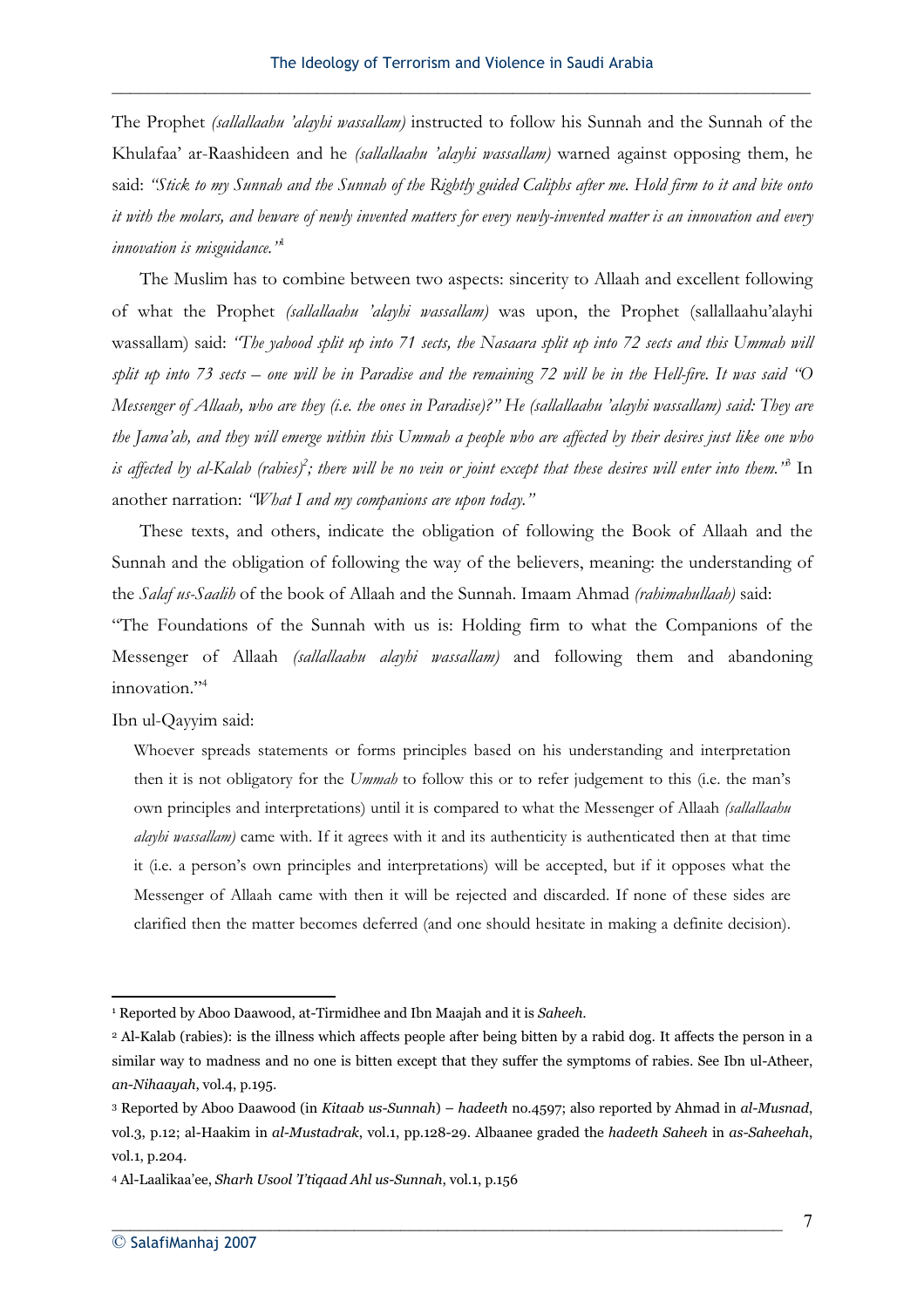The best case is that it is allowed to accept such views and issue *fataawaa* based on them, or they can be rejected.1

This is oft-repeated with the Imaams of the *Salaf us-Saalih*: that the statements of people and their actions have to be weighed against the text and the consensus. So whoever agrees with the text or the consensus is accepted and whoever differs with one of them is refuted whoever he may be.

If this is known, then from the doors of the *deen* which open up to huge tribulations and tests, open up to much division and open up to the spread of vain desires and opinions, is: *takfeer*, *tabdee'* and *tasfeeq*. This is because *takfeer* begets terrorism, bombings and havoc as we see currently in Saudi Arabia, may Allaah safeguard it. Ahlus-Sunnah wa'l-Jama'ah who follow the *manhaj* of the *Salaf us-Saalih* resort to explaining this issue (of *takfeer*, *tabdee'* and *tasfeeq*): which is that the people of innovation and sin are not all on the same level, for some of them are to be made *takfeer* of such as the one who has a statement or action which necessitates *takfeer* to be made – after the conditions of *takfeer* have been rightly applied and the preventative factors removed. And there are some who are not to be made *takfeer* of, due to the conditions not rightly applicable to those people.

 It is not from the *manhaj* of the *Salaf* to make *takfeer* upon those to whom it does not rightly apply to from the Muslims who commit major sins. They, I mean the *Salaf*, do not make *takfeer* of anyone from the people of *bida'* or brand them as being people of *fisq* except with evidence. The *Salaf* also warn greatly from *tabdee'* and *tafseeq* of anyone, except with evidence, and they consider doing that as being from the actions of the people of innovation. The *Salaf* also make a distinction between absolute *takfeer* or *tasfeeq* (such as complete *takfeer* or *tasfeeq* due to actions or of some of the sects of the people of innovation); and between specific *takfeer*. The *Salaf* thus say: not all who say or do kufr or *fisq* are disbelievers or sinners, until the proofs are established,<sup>2</sup> and this is in following the Divinely Legislated texts which strongly warn against that, such as: In the Two Saheehs from Ibn 'Umar *(radi Allaahu 'anhu)* who said: the Messenger of Allaah *(sallallaahu 'alayhi wassallam)* said:

روي ان رسول الله صلى الله عليه وسلم قال: إ**ذا قال الرجل لصاحبه "يا كافر" فإنها تجب على** أحدهما. فإ*ن كان ا*لذي قيل له كافر فهو كافر. وإلا رجع إليه ما قال.

*"Whenever a man says to his brother: "O kaafir!" then it applies to one of them or it returns to the one who actually said it first."3*

<sup>1</sup> *Zaad ul-Ma'ad*, vol.1, p.38

<sup>2</sup> More on this issue will be mentioned in detail later.

<sup>3</sup> Al-Bukhaaree, *as-Saheeh*, *hadeeth* no.5752; Muslim, *as-Saheeh, hadeeth* no. 60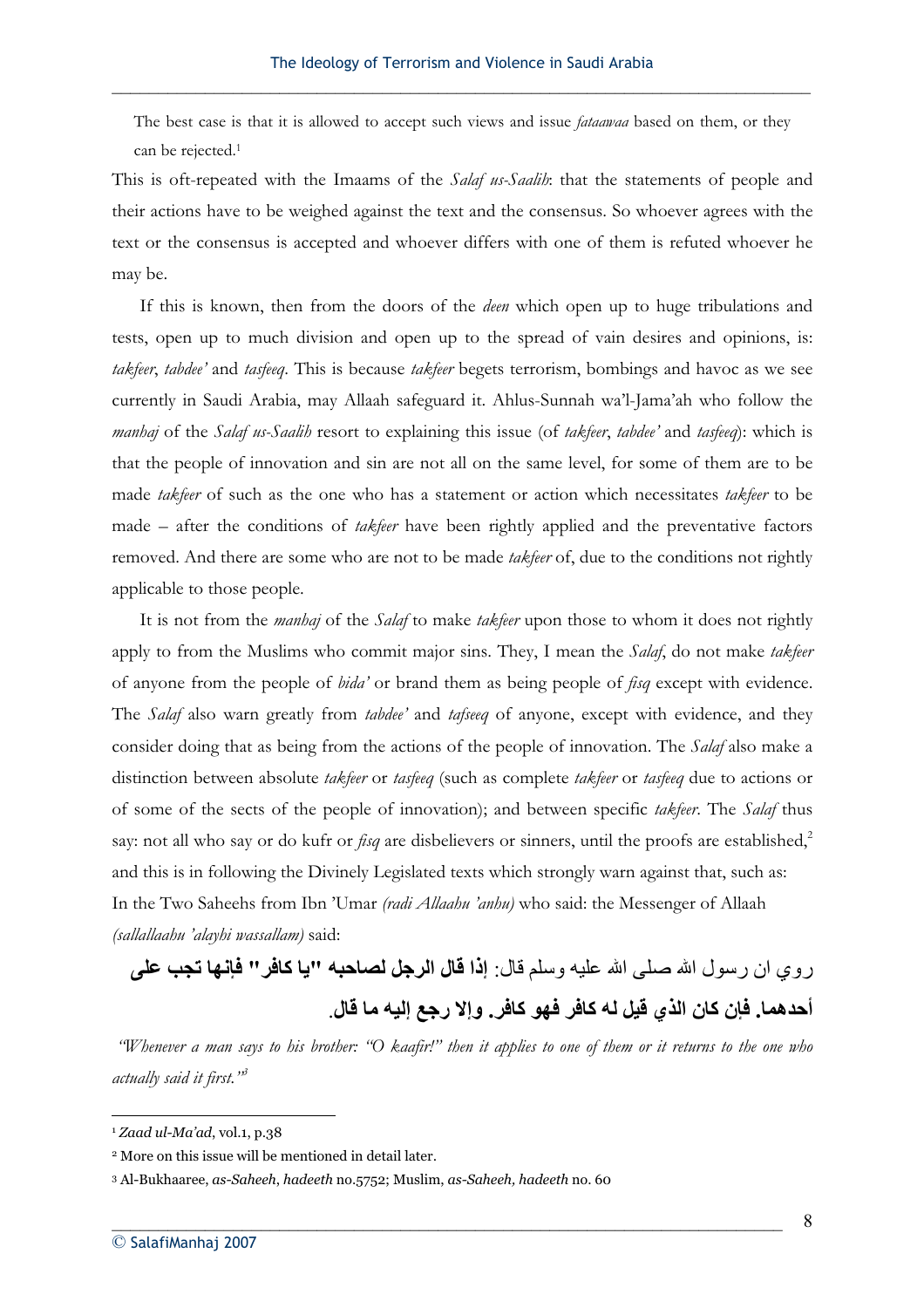In the Two Saheehs it is reported that the Messenger of Allaah *(sallallaahu 'alayhi wassallam)* said: *"Cursing a Muslim is sin and killing him is kufr."*<sup>1</sup> He also said *(sallallaahu 'alayhi wassallam): "Whoever accuses a believer of kufr then it is as if he has killed him."*<sup>2</sup>

 Those who followed this methodology, of not making *takfeer* of Muslims who do not rightfully deserve it, were the companions of the Messenger of Allaah *(sallallaahu 'alayhi wassallam)*, the Successors (Taabi'oon) and the Imaams who came after them including the four Imaams: Aboo Haneefah, Maalik, Shaafi'ee and Ahmad. Then those Imaams who came after them such as Shaykh ul-Islaam Ibn Taymiyyah and his students; then those who came after them such as Shaykh ul-Islaam Muhammad bin 'AbdulWahhaab and the Imaams of *da'wah* after him; then the contemporary scholars of the Sunnah such as Bin Baaz, Ibn 'Uthaymeen, al-Albaanee *(raheemahumullaah)*, and the respected Mufti Shaykh 'Abdul'Azeez bin 'Abdullaah Aal ush-Shaykh and others from the senior scholars of this land who follow the Book of Allaah and the Sunnah of His Messenger *(sallallaahu 'alayhi wassallam)*.

Those who were the most well-known in the past for *takfeer*, violence and terrorism were: the Khawaarij who made *takfeer* of those Muslims who did not rightfully deserve it and they revolted against those in authority and they became a huge evil and tribulation for Islaam and the Muslims. The ideology of the *takfeeree* terrorist remained within the ranks of the youth of the Ummah from the time when the Harooree Khawarij began it and I would not be exaggerating if I say that it is the main reason for the calamities which have befallen this Ummah past and present. For what are all these devastating bombings, booby-trapped cars, unjust riots, evil massacres of those who pray and even of the scholars and Imaams – what is all of this except the disgusting and distasteful fruits of the *takfeeree* ideology and its end results.<sup>3</sup>

 There is no doubt that this is the description which we are living through today, as these revolutionary groups here and there were originally influenced by the ideology of the Khawaarij, however most people do not know about the Khawaarij except in regards to their fighting against the Muslims. For this reason Shaykh ul-Islaam Ibn Taymiyyah *(rahimahullaah)* said:

<sup>1</sup> Al-Bukhaaree, *as-Saheeh*, *hadeeth* no.48; Muslim, *as-Saheeh, hadeeth* no. 64

<sup>2</sup> Reported by at-Tabaraanee from the *hadeeth* of Hishaam bin 'Urwah – *hadeeth* graded *Saheeh* by al-Albaanee as in *Saheeh al-Jaami' as-Sagheer* (1269).

<sup>3</sup> From the words of Dr Khaalid al-'Anbaree in the book *Hazeemat ul-Fikr it-Takfeeree* [The Defeat of the Takfeeree Ideology].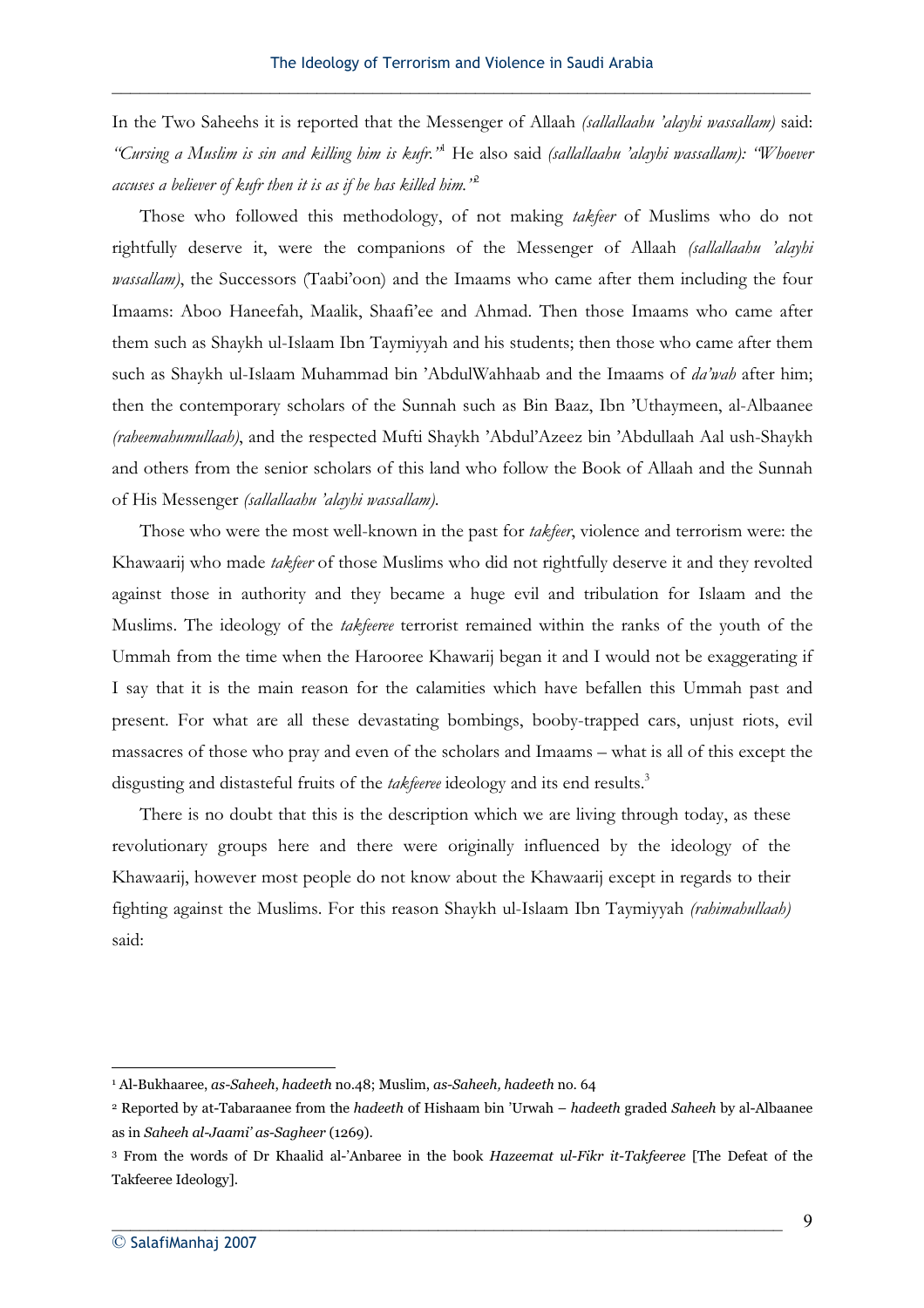For that reason, when the Khawaarij emerged as people of the sword and fighting, their opposition to the Jama'ah manifested, when they were fighting the people. But as for today, then most of the people do not know about them.1

This was during the time of Shaykh ul-Islaam Ibn Taymiyyah *(rahimahullaah)*, that most of the people did not know the well-known characteristics of the Khawaarij according to Ahl us-Sunnah, until their affair manifested directly to the people when the Khawaarij began fighting against the Muslims. So how about if Shaykh ul-Islaam saw what we are going through today from people being deluded by the actions and words of the Khawaarij of the era and even praise them with descriptions of veneration?! And some people have been deluded due to the manifestation of actions of worship, heedless to the reality of the creed of these Khawaarij.

The Imaams of the Islaam have brought attention to this and Imaam Aboo Bakr al-Aajooree said:

It is not befitting for one who sees the efforts of a Khaarijee who has revolted against the just or sinful leader and has gathered a following with him and brandished his sword, making it permissible to fight against the Muslims – it is not befitting to be deceived by his recitation of the Qur'aan, or by the length of his standing in prayer, or by how much he fasts or by the excellence of his words in regards to knowledge, if he is from the madhdhab of the Khawaarij.2

Some of the contemporary groups have embraced the *takfeeree* ideology of the Khawaarij and then given it to the Muslims. Some people from our country (i.e. Saudi Arabia) have been influenced by this *takfeeree* ideology and by what it has begotten from terrorism, bombings and destruction. Unfortunate and painful actions have occurred from these misguided criminal groups who have become convinced by this ideology, such actions cause all Muslims who love Allaah, His messenger and His *deen* to grieve – especially when such actions have occurred on the holiest and purest of lands, the Kingdom of Saudi Arabia. For the shameful actions that we see within our country (i.e. Saudi Arabia) necessitate that the people of knowledge, ideas and opinions study its reasons and preventions and understand where this ideology came from and how it penetrated our country (i.e. Saudi Arabia), and understand the reasons for the spread of the ideology and the way to solve it. Moreover, this has to be done frankly and with clarity because the matter is very dangerous, and understanding the sickness helps to find an adequate cure.

For this reason I strove hard in studying this topic and I have tried to contribute in regards to what is taking place in our country (Saudi Arabia) and I ask Allaah for success and aid. The Prophet *(sallallaahu 'alayhi wassallam)* feared for his Ummah the Imaams of misguidance, he said

<sup>1</sup> *An-Nabawaat*, p.193

<sup>2</sup> Al-Aajooree, *ash-Sharee'ah*, vol.1, p.345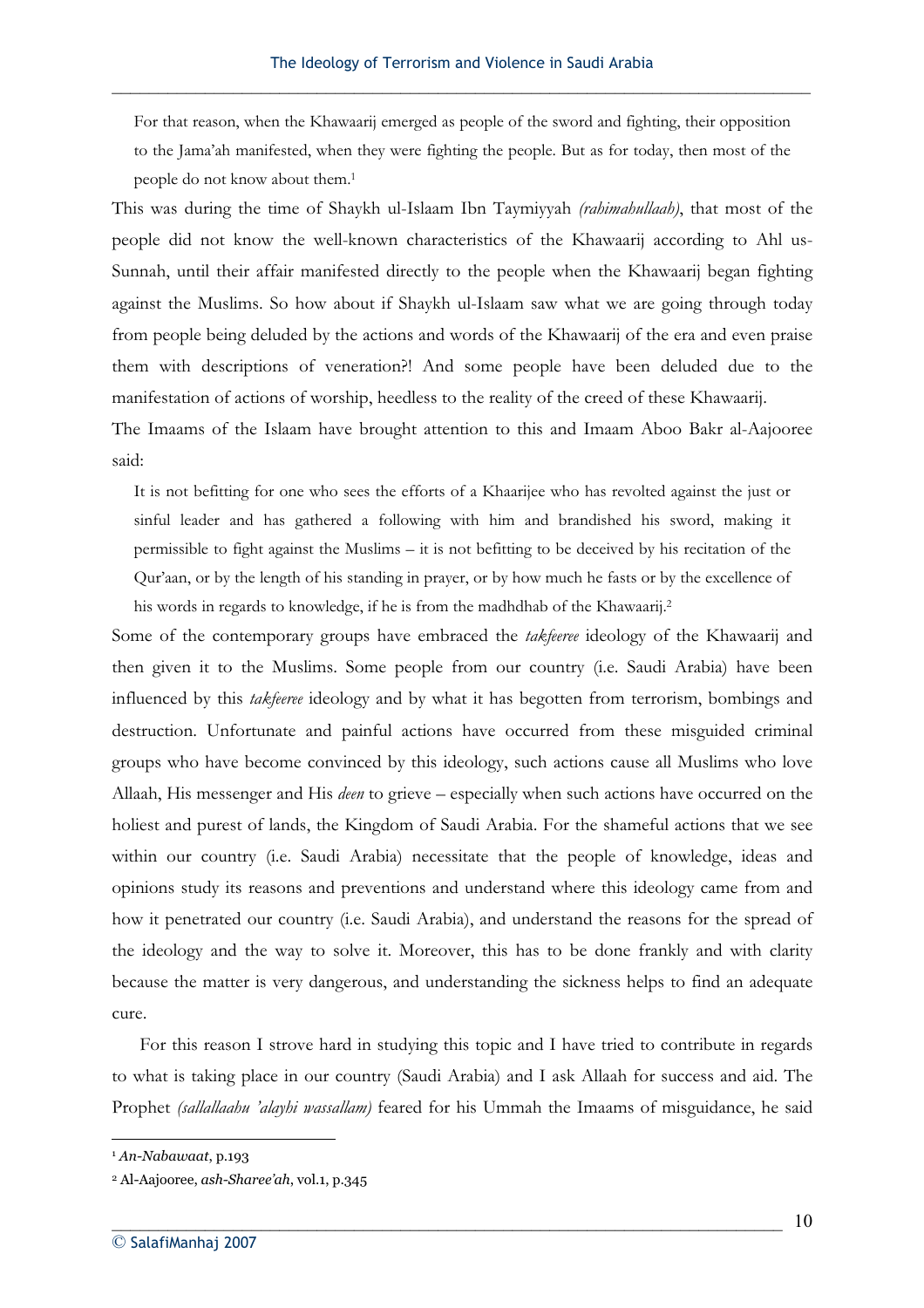*(sallallaahu 'alayhi wassallam)*: *"What I fear for my Ummah are the Imaams of misguidance."*<sup>1</sup> He warned about them in the context of the *hadeeth* about the Dajjaal when he *(sallallaahu 'alayhi wassallam)* said: *"I fear for you other matters besides the Dajjaal."*<sup>2</sup> Within this study, O respected reader, I will transmit to you that the first to manifest this terrorist and *takfeeree* ideology in the past were the Khawaarij. I will also transmit to you some of their plans and methods in order to achieve the state that they want to establish according to their understanding and creed, which is largely based upon ignorance of the *deen* of Islaam. Then I will transmit to you how the ideology of terrorism and *takfeer* is found at present and that some of the contemporary groups embraced the ideology of the Khawaarij. I will also transmit to you some of the beliefs of the main heads, leaders and callers of these groups and some of their plans and methods, within all of the countries wherein they are to be found with their *da'wah*, in order to establish their claimed state and achieve rule in the name of *deen* and *jihad*. Alongside this, I will highlight how this ideology penetrated our country (Saudi Arabia) and became widespread and then led to that which makes every Muslim who loves Allaah and His Messenger grieve and become angered: such as *takfeer*, bombings and wreaking havoc in the name of Islaam and jihad. For Islaam and jihad are free from such actions and you will see O respected reader, with what I transmit to you, that this type is a severer danger to Islaam than the Dajjaal and than the clear enemies of Islaam. For these types of people do not wage war against Islaam openly and clearly, rather they manifest themselves in the gowns of Islaam and deceptively carry the symbols yet at the same time carry the murderous poisons.

 It is very unfortunate to find that these types of people have followers and soldiers who praise them greatly and exalt them above the level of criticism despite the misguidance and deviations that they have and belittle such calamitous deviations,



**"For indeed, it is not eyes that are blinded, but blinded are the hearts which are within the breasts."** 

*{al-Hajj (22): 46}* 

<sup>1</sup> Reported by Aboo Daawood , ad-Daarimee, at-Tirmidhee and Ahmad

<sup>2</sup> Saheeh Muslim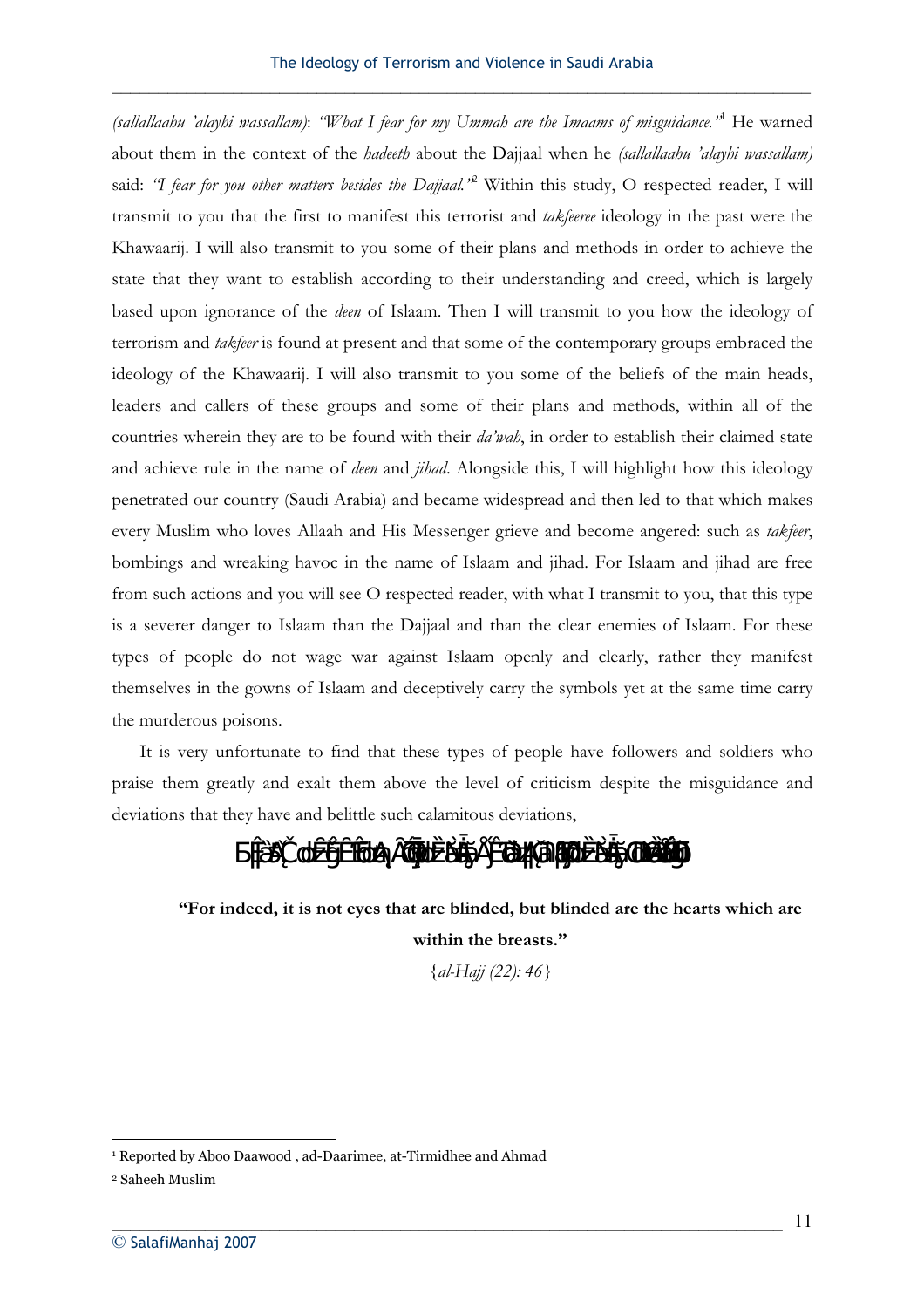We seek refuge in Allaah from the condition that those people are in and we ask Allaah to aid the Muslims and protect them from this calamity and to take by the forelocks those who have affected them with this calamity.<sup>1</sup>

#### To conclude:

I thank Allaah for granting me the success to finish this research and I remind myself and my Muslim brothers generally and the children of Saudi particularly after the unfortunate events that have occurred and harmed Islaam and the Muslims due to a misguided group who accepted what was given to it by partisan *takfeeree* terrorist groups outside this country (of Saudi Arabia) who were satisfied with the ideology of the Khawaarij. I remind everyone, especially those whose ideas were a reason for this ideology to spread, that it is neither permissible to be quiet about what happened nor to try and free the people of that ideology and the partisan groups of innovation who oppose the truth or to hate that they be spoken about.

 I remind everyone of the statement of Shaykh ul-Islaam Ibn Taymiyyah *(rahimahullaah)* with regards to a sect of innovation during his time and his words apply to the people of innovation past and present, groups and individuals. He said *(rahimahullaah)*:

All who are attached to them (the people of innovation) have to be punished; (this includes): the one who defends them, praises them, reveres their books, is known to support and help them, hates that they be spoken about, tries to make excuses for them by saying he does not understand what these words mean or by saying that the person "has authored another book" and the likes of these excuses which are not stated except by an ignoramus (jaahil) or hypocrite (munaafiq). Rather, all who know about the situation of them (the people of innovation) and do not help in rebuking them – have to be punished. This is because rebuking them (the people of innovation) is from the greatest of obligations, as they (the people of innovation) have corrupted the minds and religion of many scholars, kings and leaders and they strive hard causing corruption throughout the earth and blocking people off from the path of Allaah.2

I remind all that we in the Muslim land of Saudi Arabia have been blessed, and all praise is due to Allaah, with Islaam and according in accordance with it and calling to it upon guidance from the Book and the Sunnah in agreement with the understanding of the Salaf us-Saalih and under an Islamic authority which rules by the Divine Legislation of Allaah. As a result, it is not for anyone to increase upon this except one who has oppressed his own self. So it is not permissible for anyone from this country (i.e. Saudi Arabia) to try and find a *hizb* to be a part of or to try and form a group or to join a group which opposes the true *manhaj* which this country

<sup>1</sup> From the book *Nadharaat fee Kitaab it-Tasweer al-Fannee li's-Sayyid Qutb* by Dr Rabee' bin Haadee al-Madkhalee, with some slight changes.

<sup>2</sup> *Majmoo' al-Fataawaa*, vol.2, p.132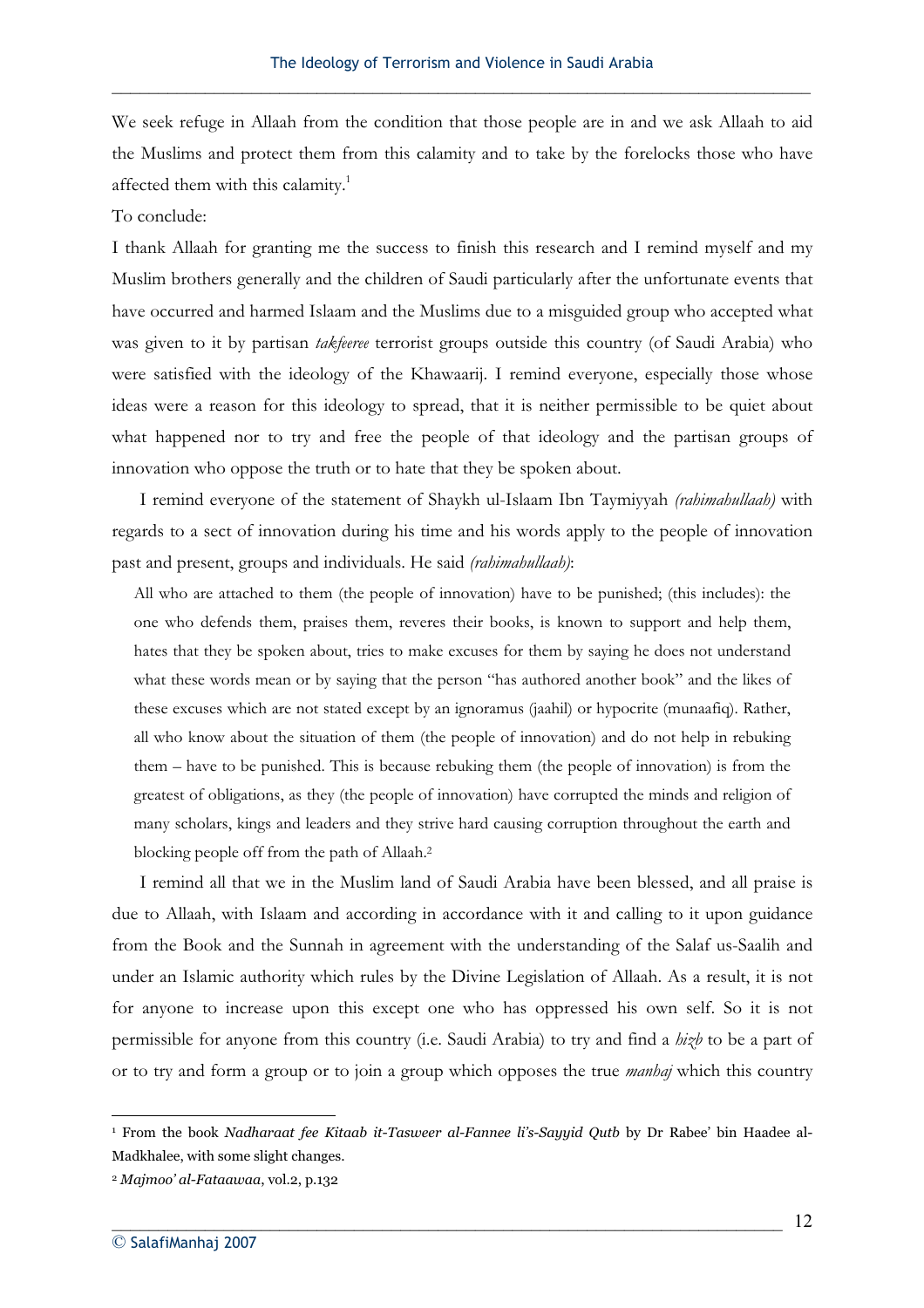(Saudi Arabia) is built upon and the *manhaj* that our scholars traverse. For that will lead to obedience being reneged and opposition to the Jama'ah emerging which will cause division and differing. May Allaah preserve our land, those in authority over us, our scholars and the people of our land from all evils and may He return the plots of our enemies unto them and may He protect us and all the Muslims from their evils.

*And may peace and blessings be upon His servant and messenger, our Prophet Muhammad, and upon his family and all of his companions.* 

**Dr. 'AbdusSalaam bin Saalim bin Rajaa' as-Sihiymee Associate Professor at the Department of Fiqh in the Sharee'ah College, The Islamic University of Madeenah al-Munawarra Madeenah, 9/6/1425 AH**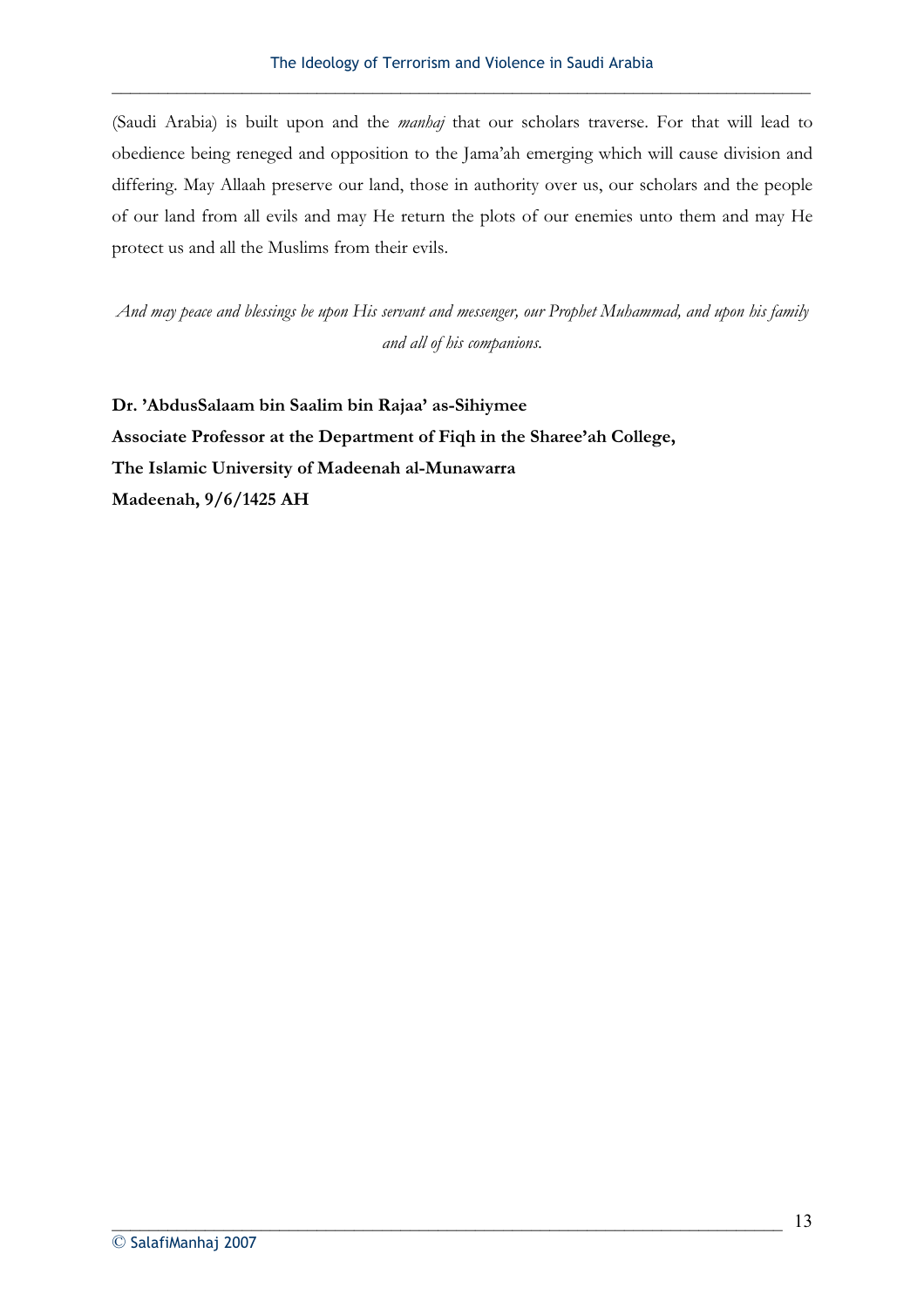## **ISLAM'S MIDDLE WAY AND ITS OPPOSITION TO EXTREMISM AND TERRORISM**

Allaah sent His Prophet *(sallallaahu 'alayhi wassallam)* as a mercy to the people:

 $\ddot{a}$   $\ddot{a}$ 

**"And We have not sent you except as a mercy to the Worlds."** 

*{al-Anbiya' (21): 107}* 

Allaah made the Ummah a balanced nation:

 $\ddot{a}$   $\ddot{a}$   $\ddot{a}$ 

**"And this We have made you a median (i.e. just) nation so that you will be witnesses over the people and the Messenger will be a witness over you."** 

*{al-Baqarah (2): 143}* 

Meaning: just and balanced, not straying from the truth into extremism or to negligence, rather they are median and balanced. For the religion of Islaam has prohibited extremism and negligence and instructs balance in all matters and from the most prominent characteristics of this religion is: justice and avoiding oppression and judging with the just balance (*Qistaas al-Mustaqeem*). *Ghuloo'* and *tatarruf* have the same meaning, which is: transgressing the bounds and the legislated amount to what is not legislated. It can be committed by individuals, groups, states and from those who belong to different religions and sects. The lack of being on the middle-way and balanced in matters is considered to be extremism (*ghuloo'* and *tatarruf*), whether that is in the religion, out of rejection or deviation. Extremism is not restricted to extremism in religion only, rather whoever strays from the correct balanced path and traverses the path of extremism and misguidance whether that be the misguidance of innovation or completely leaving the *deen*. Extremism has levels and can be committed by the religious and the irreligious however when it is committed by the religious more often and its danger is worse because it is dressed in the garments of religion, even though religion is actually free from such extremism. Islaam cautions against this sternly, Allaah says:

 $\ddot{a}$ ää ä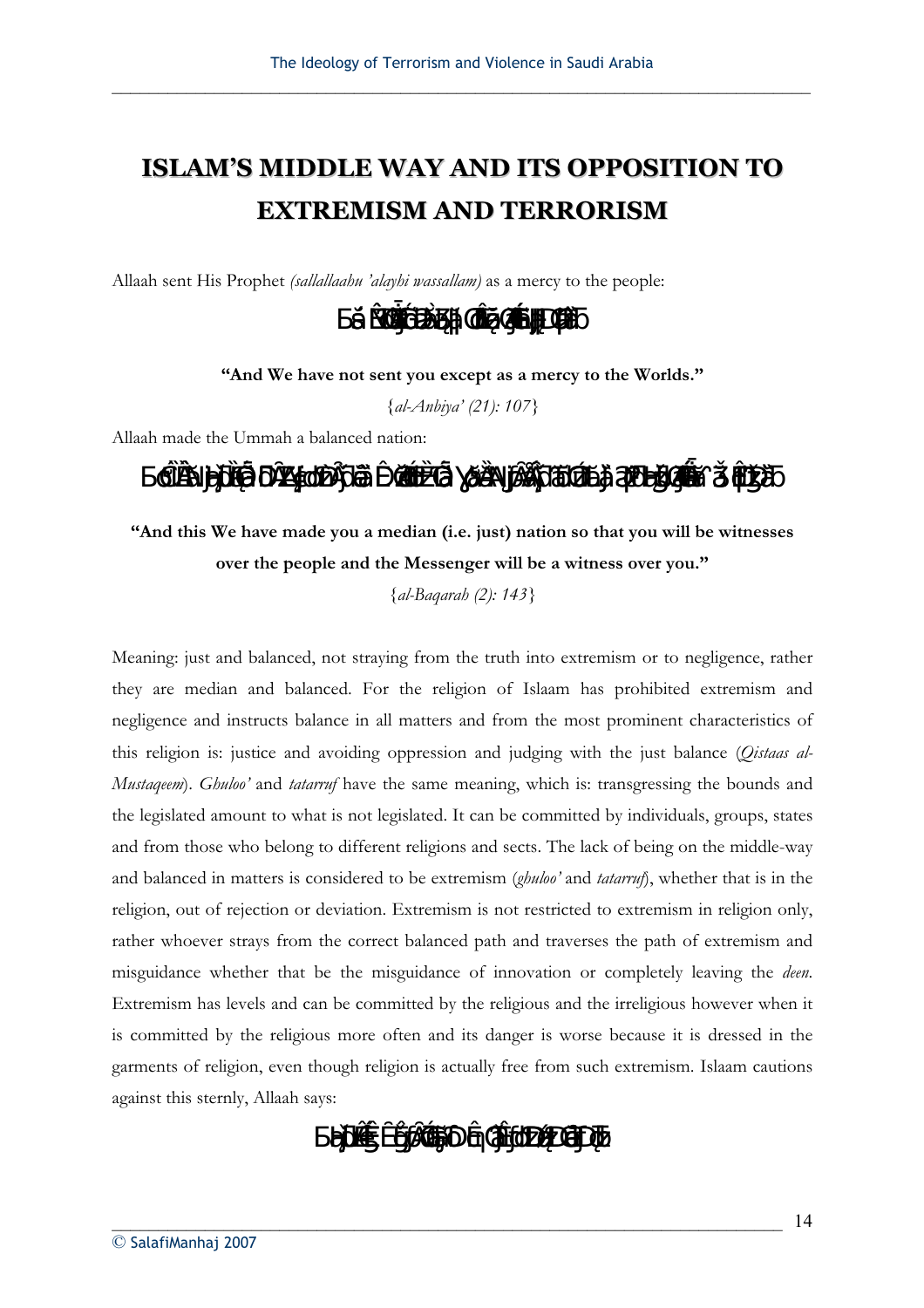#### **"Say: O People of the Scripture do not go to extremes in your religion…"**

*{al-Maa'idah (5): 77}* 

The Prophet *(sallallaahu 'alayhi wassallam)* stated *"Beware of extremism, for the people before you were destroyed due to extremism."1*

As for terrorism: it is frightening people and transgressing against them via attacking them or killing them without right and rather with ignorance and a lack of foresight. Shaykh al-'Allaamah 'Abdul'Azeez Bin Baaz *(rahimahullaah)* said:

**The terrorists are those who kill people without right and without a Divinely Legislated proof, in doing so they alter security for people thereby causing problems between themselves and their governments.2**

He also said:

**Those who kill and attack people without a Divinely Legislated proof are terrorists and in turn they are corrupt. They affect security and cause mayhem for people within their societies.3**

It (terrorism) includes: making permissible sanctified blood to be shed, taking people's honour, taking peoples wealth, blowing up residential areas and modes of transport, damaging properties etc. All of these actions are evil and prohibited within the Divine Legislation with the consensus of the Muslims due to what they involve of:

- $\checkmark$  taking away the honour of the sanctified soul, and
- $\checkmark$  taking away the honour of wealth, and
- $\checkmark$  taking away the sanctity of safety, security and residential dwellings of people
- $\checkmark$  affecting the lives of people who are safe and assured within their homes, lives, travels
- $\checkmark$  taking away general benefits from people<sup>4</sup>

From the Divinely Legislated evidences which prohibit that are the saying of the Prophet *(sallallaahu 'alayhi wassallam)*: *"Verily your blood, your property and your honour are as sacred and inviolable as the sanctity of this day of yours, in this month of yours and in this town of yours. Verily! I have conveyed this*  message to you."<sup>5</sup> Agreed upon. This is mentioned in the farewell sermon. The Prophet

<sup>&</sup>lt;sup>1</sup> Reported by Ahmad and Ibn Maajah

<sup>2</sup> *Al-Fataawaa ash-Shar'iyyah fi'l-Qadaayaa al-'Asriyyah* [Contemporary Divinely Legislated Rulings for Modern Issues], p.112

<sup>3</sup> Ibid.

<sup>4</sup> See the statement from the Permanent Committee of Senior Scholars regarding the manifestation of emergence of *takfeer* at its ninth conference dated: 2/4/1419 AH. See: *Al-Fataawaa ash-Shar'iyyah fi'l-Qadaayaa al- 'Asriyyah* [Contemporary Divinely Legislated Rulings for Modern Issues], compiled by Muhammad bin Fahd al-Husayn, p.67

<sup>5</sup> Bukhaaree and Muslim – reported by Aboo Bakrah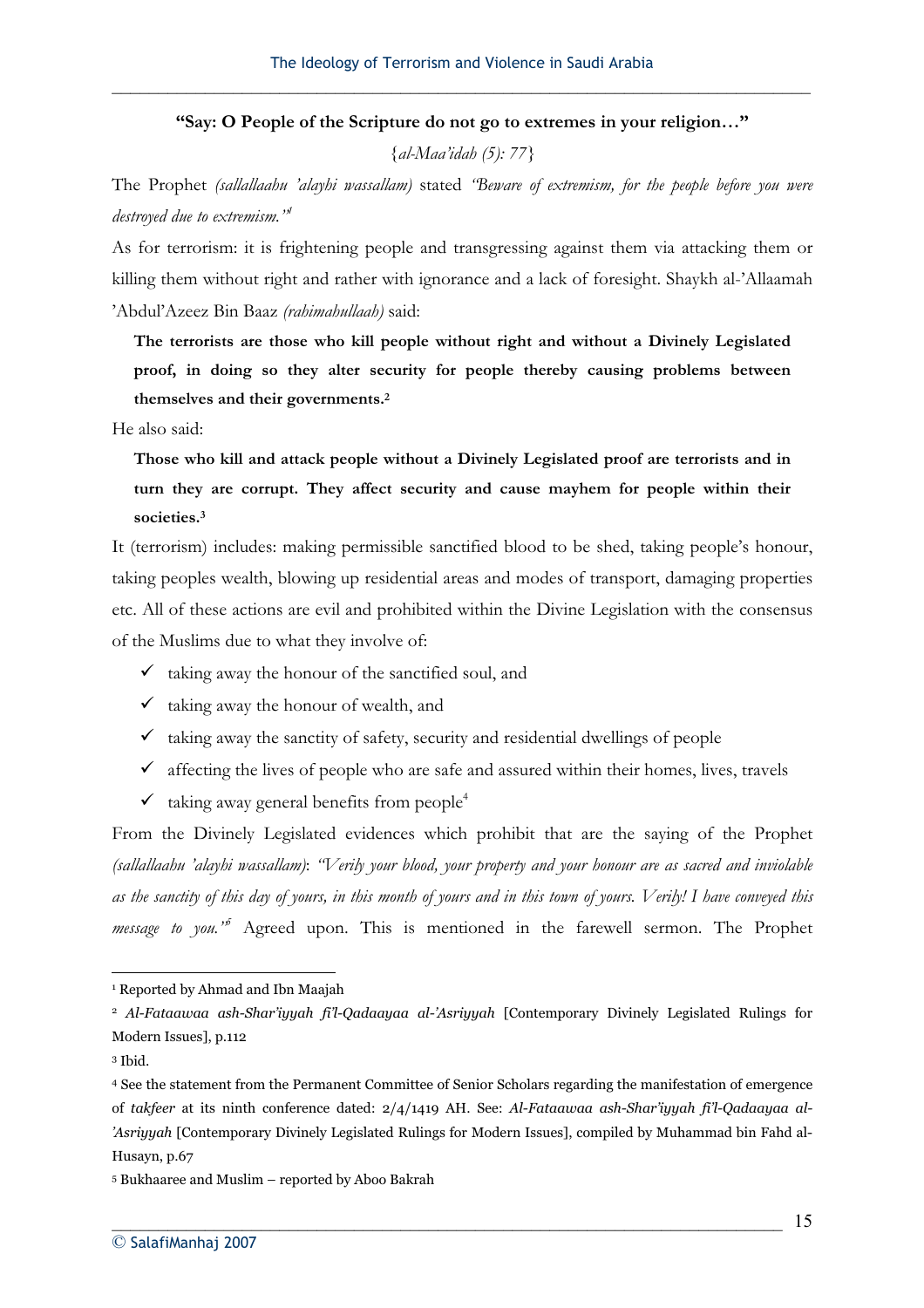*(sallallaahu'alayhi wassallam)* also said "The blood, honour and property of a Muslim is inviolable for another Muslim."<sup>1</sup>

The Prophet *(sallallaahu 'alayhi wassallam)* also said *"Fear oppressions, for oppression is darknesses on the Day of Judgement."2*

Allaah made a severe threat to the one who kills a sanctified soul, He said about the right of the believer:



**"But whoever kills a believer intentionally – his recompense is Hell, wherein he will abide eternally, and Allaah has become angry with him and has cursed him and has prepared for him a great punishment."** 

*{an-Nisaa' (4): 93}* 

Allaah says in regards to ruling of the accidental killing of a disbeliever who has *Dhimmah* (protection):

|  |  |  |          | á ä äáäá ä ä a á ä ä |  |  |
|--|--|--|----------|----------------------|--|--|
|  |  |  | äá äää ä |                      |  |  |

**"But if the deceased was from a people at war with you and he was a believer - then [only] the freeing of a believing slave; and if he was from a people with whom you have a treaty - then a compensation payment presented to his family and the freeing of a believing slave."** 

*{an-Nisaa' (4): 92}* 

If the disbeliever was one who had a covenant and trust (with a Muslim) is killed accidentally then blood-money and expiation has to be paid. So what about if he was killed intentionally?! The crime is serious and the sin of the act is great and it is authenticated from the Prophet

<sup>1</sup> Muslim (reported by Aboo Hurayrah)

<sup>2</sup> Bukhaaree and Muslim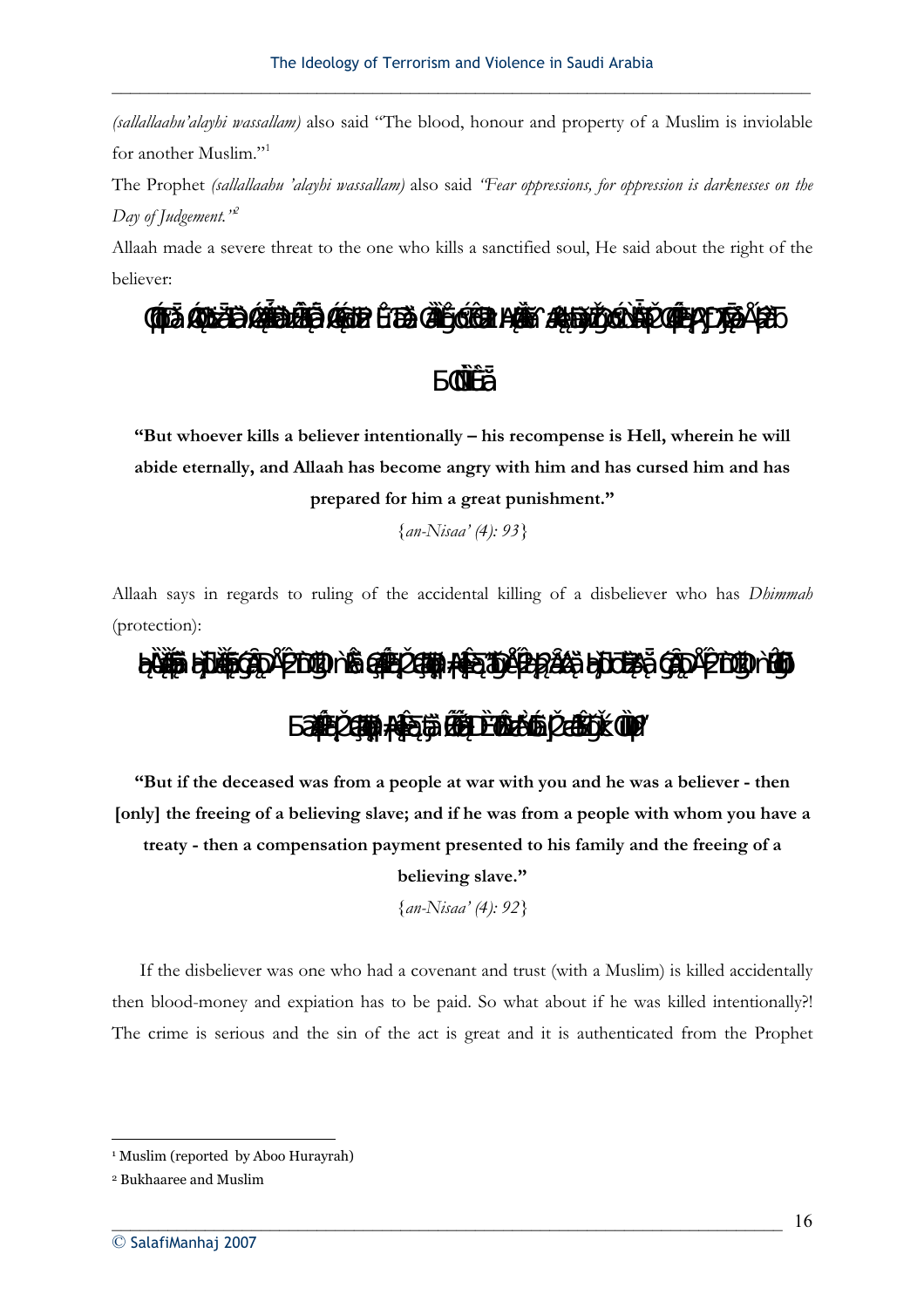*(sallallaahu 'alayhi wassallam)* that he said *"Whoever kills a Mu'aahid will not smell the fragrance of Paradise."*<sup>1</sup>

The best example of balance and the middle-way which Islaam came with, in statements, actions and beliefs, is with Ahl us-Sunnah wa'l-Jama'ah who practice Islaam in all of their matters based on the guidance of the Prophet and his rightly guided Caliphs and their following of the Book and the Sunnah, in accordance with the understanding of the *Salaf* of this Ummah. Because the *Salaf* were the first people to exemplify this balanced and middle-way and if all meanings of 'balance' are affirmed for this Ummah, Ahl us-Sunnah wa'l-Jama'ah have a great portion of this, this is because they are the main example for the *Ummah* which Allaah made balanced and Allaah made the *Ummah* the best which has been brought forth for the people. For they are the only group to implement complete following of the Book of Allaah and the Sunnah of his Messenger *(sallallaahu 'alayhi wassallam)* as opposed to other groups and sects of the Ummah. For there is not a group or sect except that it has statements and beliefs which oppose the Book of Allaah and the Sunnah of His Messenger *(sallallaahu 'alayhi wassallam)*, 2 for this reason Ahl us-Sunnah are the best group from this Ummah and the most balanced of its sects, for they are the victorious group and the saved sect.<sup>3</sup> They are, as Shaykh ul-Islaam Ibn Taymiyyah *(rahimahullaah)* said, **"The middle way among the groups just as how Islaam is the middle way among the religions."4**

<sup>&</sup>lt;sup>1</sup> Bukhaaree

<sup>2</sup> Shaykh ul-Islaam Ibn Taymiyyah said: **"True sincerity which has no falsehood in it is with Ahl us-Sunnah wa'l-Jama'ah, this is well-known as being following in beliefs and Usool."** See *Tareeq al-Wusool ila'l-Ilm al-Ma'mool.*

<sup>3</sup> *Wasitiyyatu Ahl us-Sunnah Bayna'l-Firaq*, p.287

<sup>4</sup> *Al-Fataawaa*, vol.4, p.140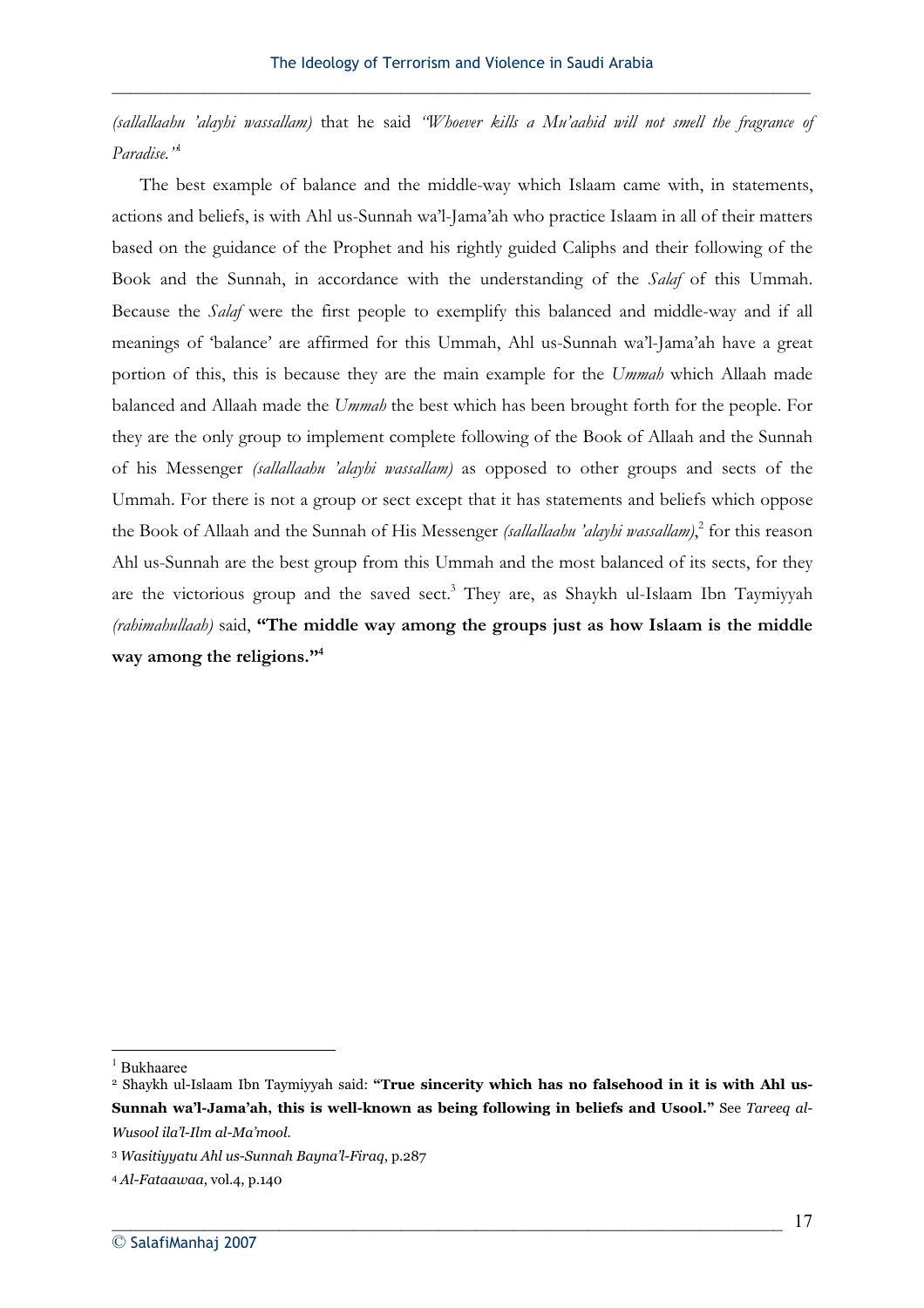## **THE REALITY OF SAUDI ARABIA**

If we look at the situation of the Muslim country of Saudi Arabia we see that the Divinely Legislated group which agrees with what is mentioned in the noble *hadeeth* is what the Muslims of this country are, along with their leaders and scholars. The *da'wah* which the country is based upon and which the leaders and scholars adhere to, is the *da'wah* to Islaam in its correct meaning which the Book and the Sunnah show and what the *Salaf us-Saalih* traversed.

 The leader of this Muslim country was given the pledge of allegiance from the people of responsibility from the community and then the majority became pleased with this leadership and he became the leader of the Muslims within this country, the Kingdom of Saudi Arabia, and then obedience to him in good became obligatory for the Muslims. Since the first days of its establishment at the hands of Imaam Muhammad bin Sa'ood *(rahimahullaah)* up until the time of the Custodian of the Two Holy Sanctuaries, King Fahd bin 'Abdul'Azeez, may Allaah preserve him and support him,<sup>1</sup> this country has adhered to Islaam in creed, worship, Divine Legislation, ruling and at a state level. The state believes in Islaam and calls to it Islaam and its rulings being applied clearly in all of people's affairs. With it adherence, it also takes on all new and beneficial technological developments and systems in a variety of arenas as long as this these do not conflict with Islaam. The country also achieved success in the political, economical, societal, developmental and educational arenas to the extent that illiteracy has almost disappeared from the KSA.

The attempt by the Kingdom of Saudi Arabia to apply the Divine Legislation (Sharee'ah) was a complete attempt and it succeeded greatly in crushing backwardness, ignorance and crime and preserving security. People still remember the days when security was disturbed within the districts of the country and when their wealth, lives and honours were not safe. But then the situation turned around after the coming to power of King 'Abdul'Azeez and his sons after him, as safety and security came along with assurance, the times of kidnapping, $^{2}$  looting, greed,

<sup>&</sup>lt;sup>1</sup> He died in 2006, may Allaah have mercy on him. [TN]

<sup>2</sup> Via this kidnapping many Muslim visitors for *Hajj, 'Umrah* and trade were 'enslaved' yet this kidnapping/slavery was in total contradiction to Islamic teachings. The *Lajna ad-Daa'imah (Permanent Committee for Islamic Research)* of the top Islamic scholars in Saudi Arabia issued a *Fatwa* wherein they were asked about the issue of slavery and why does not Islaam outlaw slavery, from their reply:

**By this it is known that the basis of slavery is only through prisoners-of-war or captives obtained when fighting Jihad against the disbelievers. Its purpose is to reform those enslaved by removing them from an evil environment and allowing them to live in a Muslim**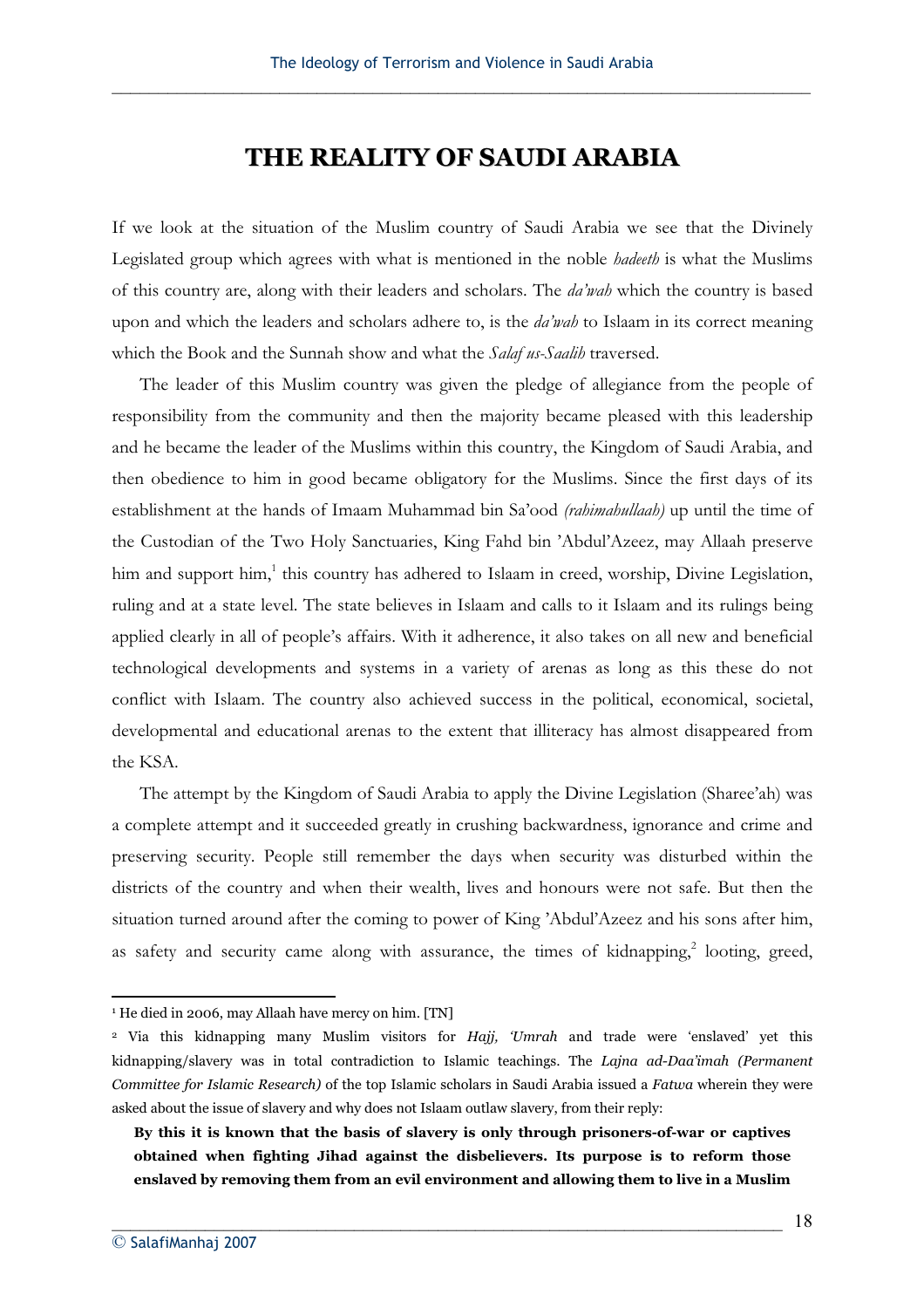banditry ended. Crime became a thing of the past to the extent that people were almost unable to believe it. People near and far, enemies and friends, bore witness to what the rule of the Sharee'ah achieved in our country, Saudi, may Allaah protect it. George Antonius stated:

We would not be exaggerating if we say that the Kingdom of Saudi Arabia has today obtained security and safety which has exceeded all of the countries of the world, and the most civilized states are not exempted from this.1

The Saudi state, throughout its different periods, embraced the *Salafi da'wah* and King 'Abdul'Azeez *(rahimahullaah)* revived the state and re-established the major Islamic essence in keeping with the *manhaj* of his forefathers and safeguarded the *'aqeedah* of *tawheed*, spread it and defended it. They made clear to people the correct meaning of *Salafiyyah* which is following the Book and the Sunnah, he said *(rahimahullaah)*:

I directly call to the religion of Islaam and spreading it amongst the peoples, I call to the 'aqeedah of the Salaf us-Saalih and the 'aqeedah of the Salaf us-Saalih is holding firm to the Book of Allaah and the Sunnah of His Messenger and what the rightly guided Caliphs came with.2

He *(rahimahullaah)* also said in another speech in Makkah al-Mukarramah:

They call us "Wahhabis" and they call our madhdhab "Wahhabi" with the idea that it is a distinct madhdab. This is incorrect and it emerged from false propaganda which is spread by the biased people with personal interests, for we are not people of a new madhdab or a new 'aqeedah. Muhammad ibn 'AbdulWahhaab did not come with anything new for our 'aqeedah is the 'aqeedah of the Salaf us-Saalih which is transmitted in the Book of Allaah, the Sunnah of His Messenger and what the Salaf us-Saalih followed.3

This indicates his shrewd understanding, may Allaah have mercy on him, of Islaam and that the correct meaning of Islaam is exemplified in following the Book and Sunnah in agreement with the Salaf us-Saalih, Allaah said,

**society, who will guide them to the path of goodness, save them from the clutches of evil, purify them from the filth of disbelief and misguidance, and make them deserving of a life of freedom in which they enjoy security and peace.**

They furthered stated:

**And if there are no lawful Islamic wars, then it is not permissible to establish or institute slavery.**

See *Fatawa Islamiyah, Islamic Verdicts, Vol. 5* (Darussalam: 2002), pp.96-99. [TN]

<sup>1</sup> From the speech of King Faisal, p.57

3 Ibid., p.217

<sup>2</sup> *Al-Wajeez fee Seerati'l-Malik 'Abdil'Azeez*, p.216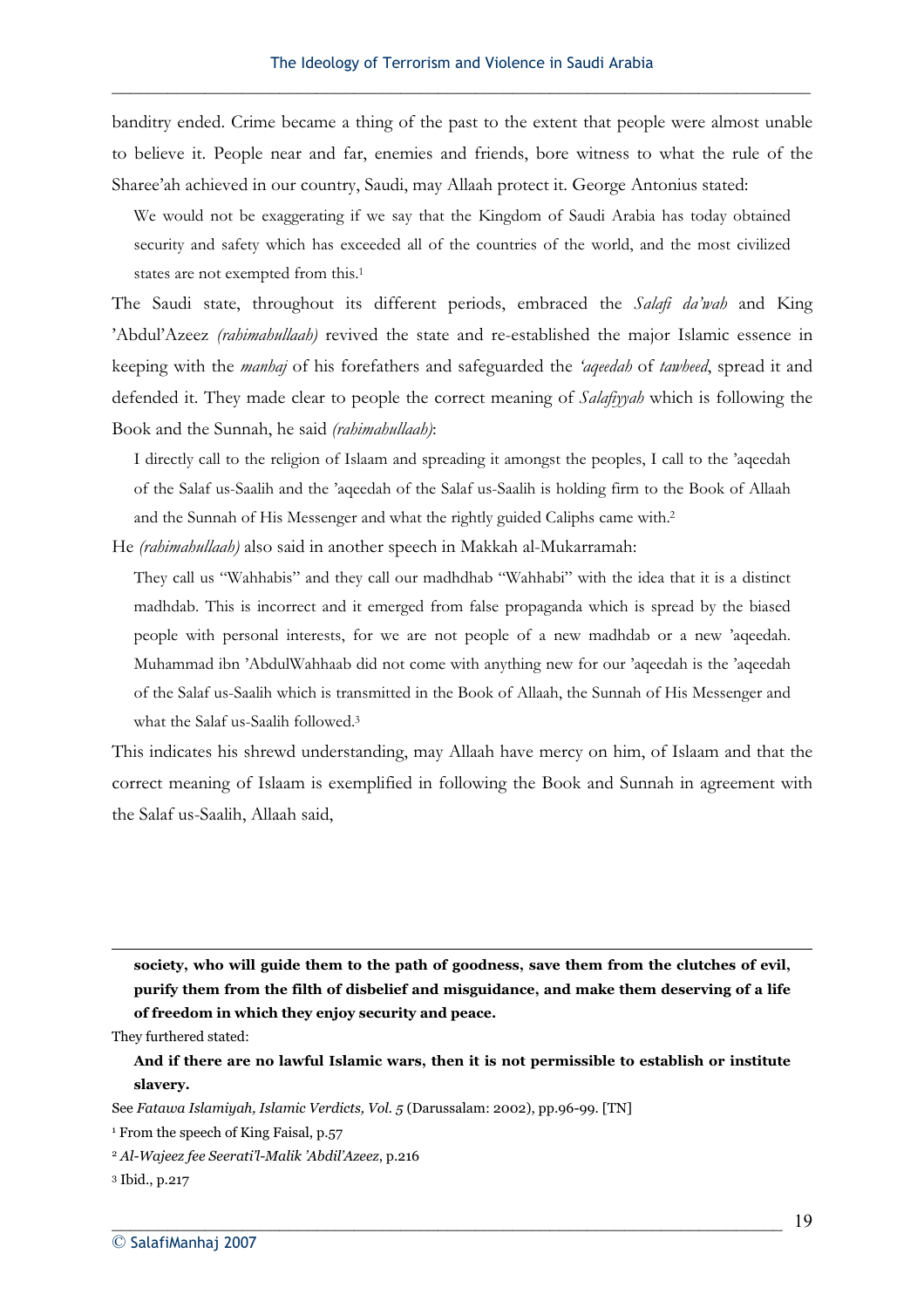

**"And whoever opposes the Messenger after guidance has become clear to him and follows other than the way of the believers We will give him what he has taken and drive him into Hell, and evil it is as a destination."** 

*{an-Nisaa (4): 115}* 

Allaah added to opposing the Messenger *(sallallaahu 'alayhi wassallam*) following other than they way of the believers, this indicates that following their way is obligatory and that differing from them is misguidance, Allaah says,



**"The Foremost to embrace Islaam from the Emigrants and the Helpers and also those who followed them in good conduct, Allaah is pleased with them and they are pleased with Him. He has prepared for them gardens beneath which rivers flow, wherein they will abide by forever..."** 

*{at-Tawbah (9): 100}* 

And Allaah says,

ä ää

#### **"…and follow the way of those who turn back to Me [in repentance]."**

*{Luqmaan (31): 15}* 

All of the companions who turned back to Allaah in repentance then their way has to be followed, the Prophet *(sallallaahu 'alayhi wassallam)* instructed to follow his Sunnah and the Sunnah of the Rightly guided Caliphs after him. He *(sallallaahu 'alayhi wassallam)* said: *"Stick to my Sunnah and the Sunnah of the Rightly guided Caliphs after me. Hold firm to it and bite onto it with the molars,*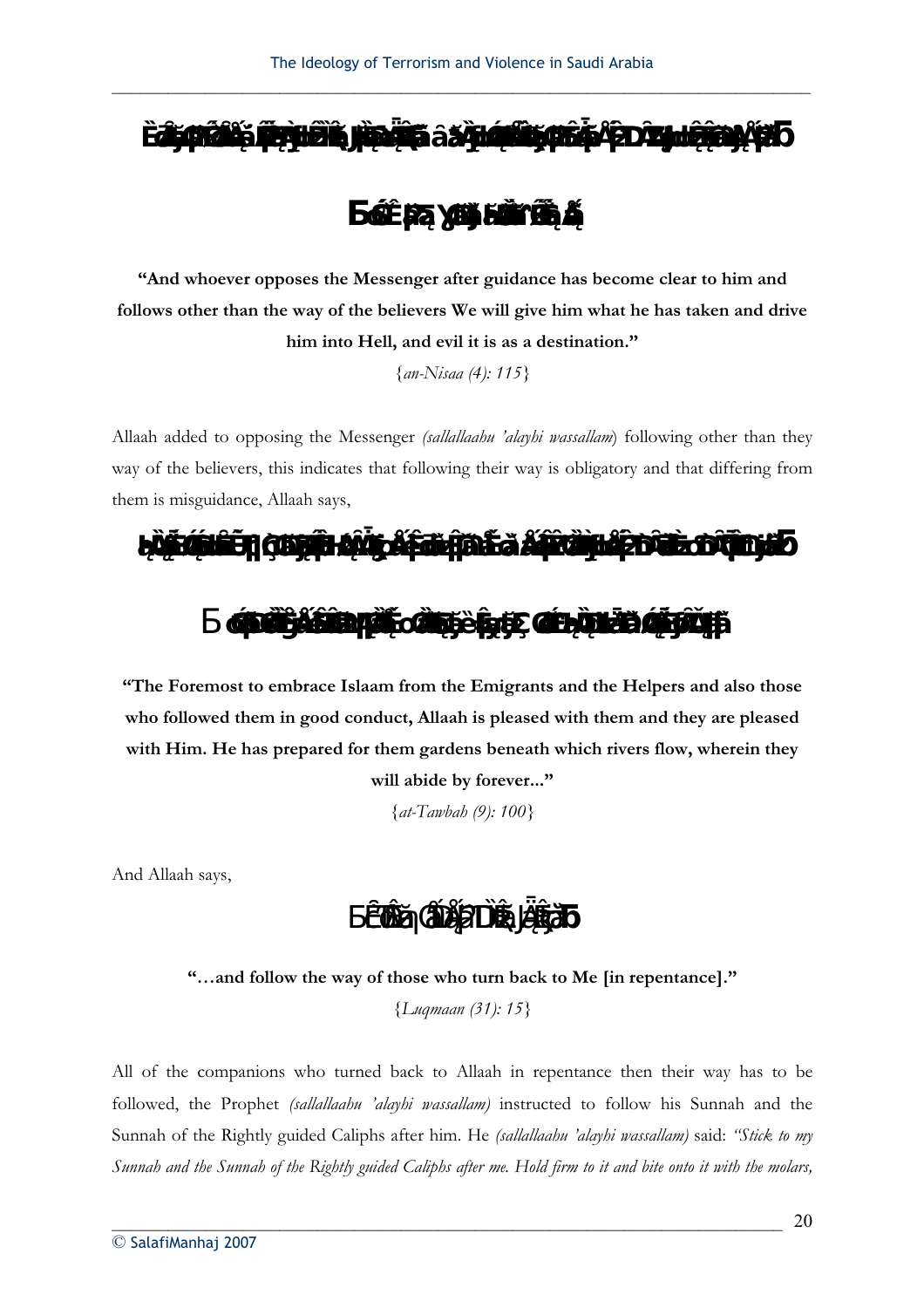*and beware of newly invented matters for every newly-invented matter is an innovation and every innovation is misguidance."*<sup>1</sup>

When the Prophet *(sallallaahu 'alayhi wassallam)* mentioned the division of the Ummah into 73 sects all of which will be in the hellfire except for one he was asked *"Which one is it O Messenger of Allaah?"* He replied **"The Jama'ah."<sup>2</sup>** And in another narration: *"What I am upon today and my companions."*<sup>3</sup>

The intent of presenting these texts is: to make certain that the *manhaj* that King 'Abdul'Azeez *(rahimahullaah)* traversed was following the Book and Sunnah in agreement with the *Salaf us-Saalih* which the Divine Legislated texts show. So the Kingdom of Saudi Arabia established true Islaam based upon the Book of Allaah and the Sunnah of the Messenger of Allaah *(sallallaahu 'alayhi wassallam)* in agreement with the *Salaf us-Saalih*. As a result, its politics became characterized by wisdom, justice and tolerance of the well-known schools of *fiqh* and based on this, students in the Sharee'ah Colleges within the Kingdom of Saudi Arabia study the *fiqh* of the four *madhdhabs*: Abu Haneefah, Maalik, ash-Shaafi'ee and Ahmad. This is because the differences between the *madhaahib* is not in *'aqeedah* only in the subsidiary branches of *fiqh*. For this reason King 'Abdul'Azeez said:

**What we traverse is the way of the Salaf us-Saalih4 and we do not make takfeer of anyone except those who Allaah and His Messenger make takfeer of.5 There is not a madhdhab**  like the madhdhab of the Salaf us-Saalih<sup>6</sup> and we do not support one particular madhdhab

<sup>1</sup> Reported by Aboo Daawood, at-Tirmidhee and Ibn Maajah and it is *Saheeh*.

<sup>2</sup> Ibn Maajah, Ibn Abee'Aasim in as-Sunnah, vol.1, p.32, no.63; Tabaraanee in *al-Kabeer*, vol.18, p.70; al-Laalikaa'ee in *Sharh Usool 'I'tiqaad Ahl us-Sunnah*, vol.1, p.101; al-Haakim in *al-Mustadrak*, vol.1, p.47 – from the *hadeeth* of 'Awf bin Maalik and Shaykh al-Albaanee authenticated the *isnad* in *Silsilat as-Saheehah*, no.203 and no.1492. also *Dhilaal ul-Jannah* (63) and reported by Aboo Dawood; Ahmad in *al-Musnad*, vol.4, p.102; al-Haakim in *al-Mustadrak*, vol.1, p.28; Ibn Abee 'Aasim in *as-Sunnah*, vol.1, p.7 and others from the *hadeeth* of Mu'aawiyah *(radi Allaahu 'anhu)*.

<sup>3</sup> Tirmidhee; al-Haakim in *al-Mustadrak*, vol.1, p.218; al-Laalikaa'ee in *Sharh Usool 'I'tiqaad Ahl us-Sunnah*, vol.1, p.99; al-Aajuree in *ash-Sharee'ah*, vol.5, p.17; al-Marwazee in *as-Sunnah* (18) – from the *hadeeth* of 'Abdullaah bin 'Amru and Shaykh al-Albaanee made it *hasan* as in *as-Silsilat as-Saheehah*, no.203 and no.1492 and *Dhilaal ul-Jannah* (63).

<sup>4</sup> Because it is the most just way.

<sup>5</sup> Because within the *madhdhab* of the *Salaf us-Saalih takfeer* is not made except of those who Allaah and His Messenger make *takfeer* of, because *takfeer* has to have a Divinely Legislated proof which shows that the thing is kufr. As for a *takfeer* of a specific person then if anything is found from the person which indicates kufr from a statement or action then he is not judged with kufr except when the conditions and the preventative factors are safeguarded, an explanation of this will follow later.

<sup>6</sup> Because it is the true *madhdhab* that is in agreement with the Book and the Sunnah, and the intent of the *madhdhab* of the *Salaf us-Saalih* is that which the evidences indicate and it is not a *madhdhab* that is merely claimed. Because they are those who claim *Salafiyyah* yet they are not upon *Salafiyyah* and for this reason we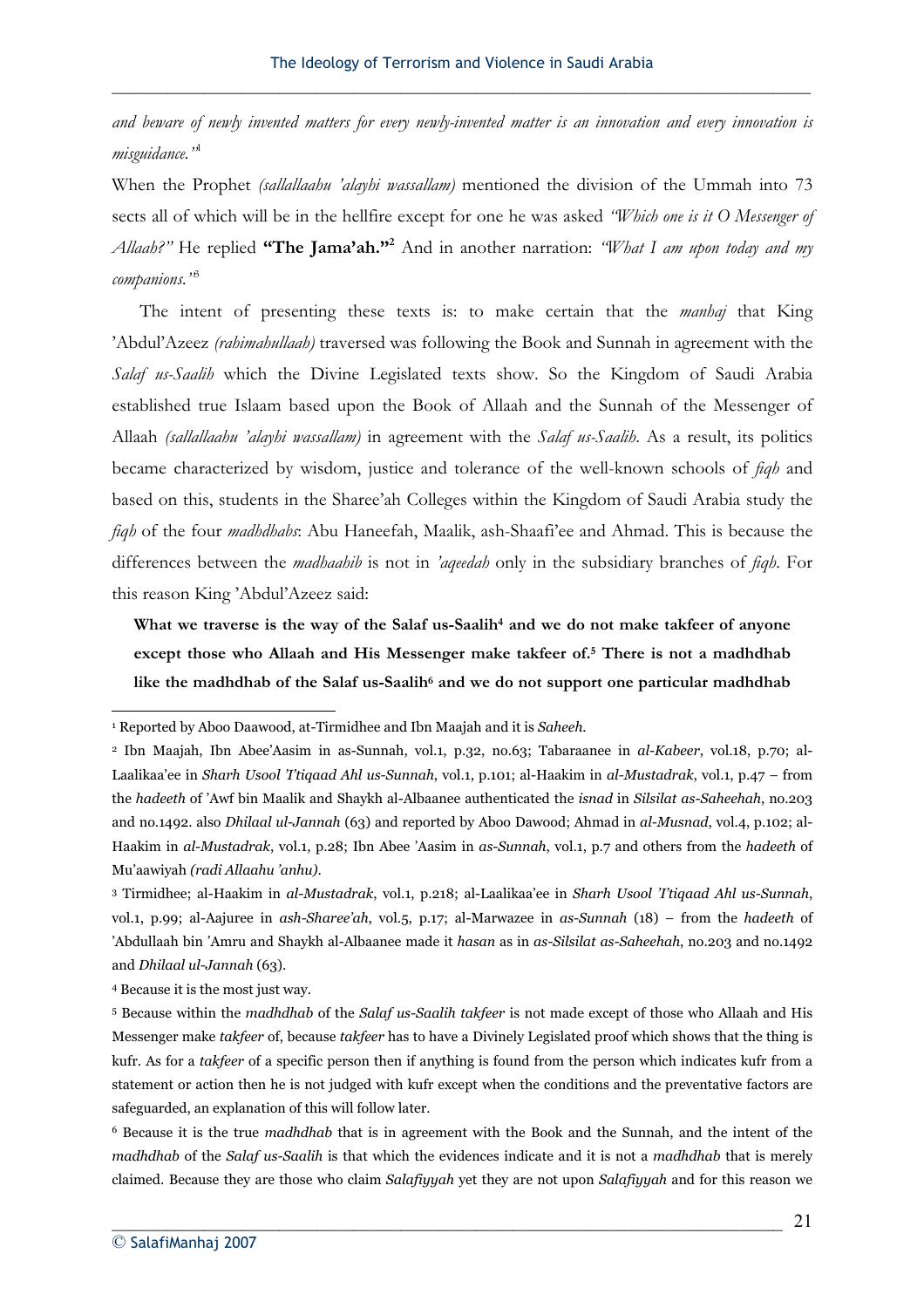**over another, for Aboo Haneefah, Maalik, ash-Shaafi'ee and Ibn Hanbal are all our Imaams.**

These are precious words which exemplify the correct meaning of *Salafiyyah*, which means correct Islaam. So when the Islamic world was invaded by the destructive groups and schools of thoughts of communism, atheism, nationalism and profligacy the people in authority of these countries stood against these schools of thoughts and movements observantly and forcibly prevented any destructive ideology, *madhdhab*, disbelieving creed or false innovation. King 'Abdul'Azeez said:

We have no honour except with Islaam and we have no weapon except holding firm to it (i.e. Islaam). If we preserve it then we will preserve our honour and our weapon, but if we let it go then we would have let ourselves go and gained the anger of Allaah.1

He also said;

I warn you from two matters: firstly, deviation in the deen and leaving Islaam within this blessed country, for by Allaah I will not go easy on this matter ever. So whoever sees from a person deviation from the Islamic 'aqeedah then such a person has no reward except that he has to be treated sternly and the punishment is greater. Secondly, (I warn you from) the foolish-minded ones who Shaytaan affects with some issues which remove safety from the country along with its comfort.2

King Faisal bin 'Abdul'Azeez *(rahimahullaah)* said when the Communist threat began to wage war against some Muslims within their lands:

**Attacking Communism in its persistence and working to demolish its very foundations is from the primary principles which should be a duty for every Muslim, and the first duty for me as King of the Kingdom of Saudi Arabia which is a land that Allaah chose and entrusted His Two Holy Sanctuaries.3**

He also said *(rahimahullaah)* during Hajj in 1389 AH/1969 CE wherein he rejected ideas and imported principles that differ from Islaam:

**Many of us, and Allaah's refuge is sought, take from their creed and religion and adhere to the view, ideas and strange principles that they deliver which were mothered by the east but all of it has one main point: to try to destroy this deen and destroy the Islamic 'aqeedah. This is because they feel that Islaam is the only system of rule that protects its children from the evil of their enmity and plots against the Muslims; and prevents all** 

hear today about those who call themselves "Salafiyyah Jihaadiyyah" [Salafi Jihadis] or "the Salafi movement" – yet they all oppose the Salaf in creed and methodology.

<sup>1</sup> *Al-Mushaf wa's-Sayf*, p.101

<sup>2</sup> Ibid.

<sup>3</sup> *Malik Faisal fee Qimmati't-Taareekh*, p.429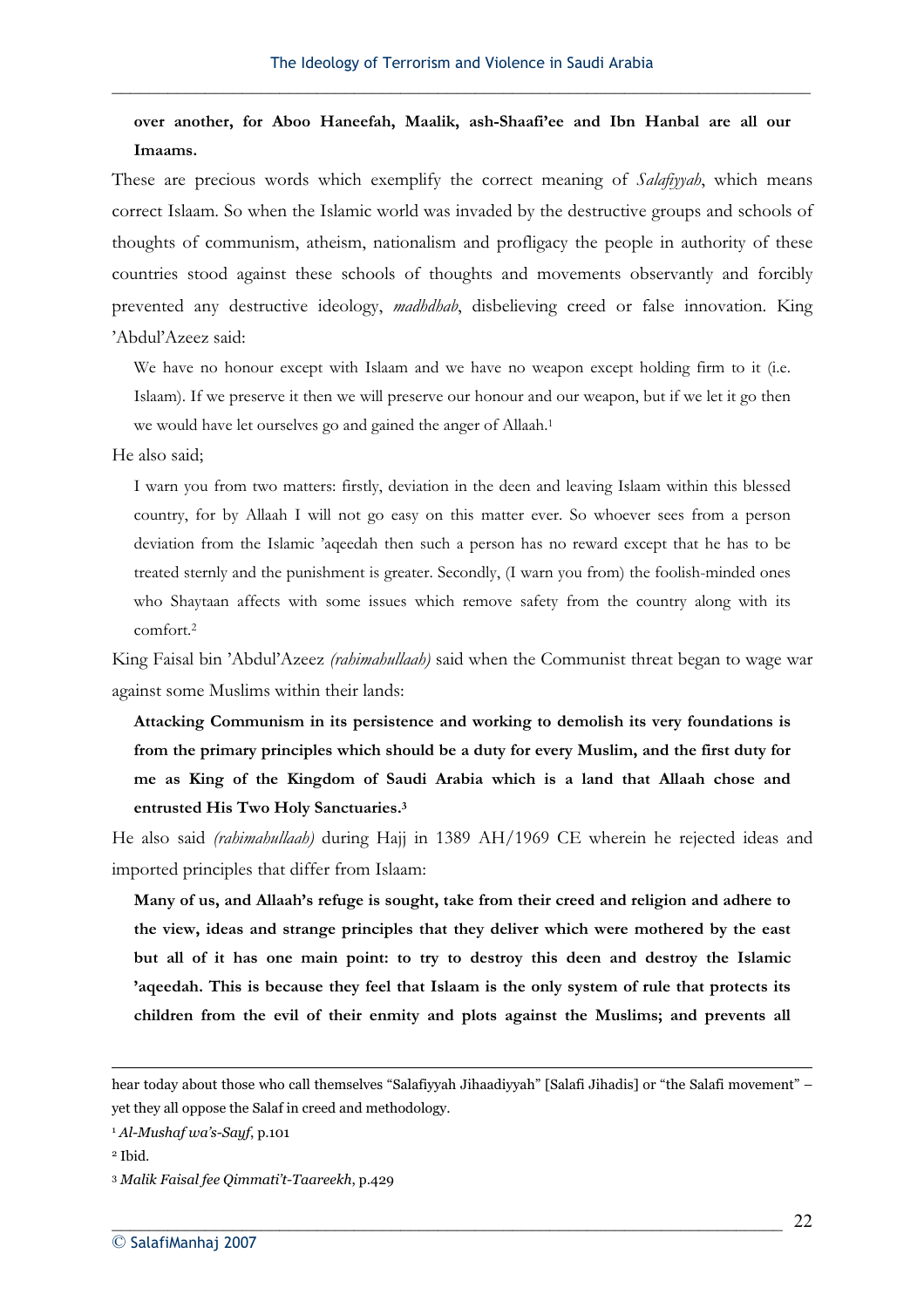### **Muslims throughout the world from falling under the mercy of their enemies and under their control.1**

This blessed state still proclaims its adherence to the Book and the Prophetic Sunnah just how the *Salaf us-Saalih* did in all circumstances as the Custodian of the Two Holy Sanctuaries, king Fahd bin 'Abdul'Azeez stated, may Allaah preserve and help him, said when he met the *Masjis ash-Shuraa* on 15 Rajab 1404 AH:

**We are a country which will, by the will of Allaah, adhere to the Book of Allaah and the Sunnah of His Messenger and we will not leave off it in any situation.** 

The concern of the people in authority in the Kingdom of Saudi Arabia with the *deen*, teaching it, acting in accordance with it, calling to it and exhorting the people to hold firm to it is seen in that they set-up specific ministries and administrations which are concerned with the *deen*, spreading it, calling to it and defending it, such as:

- *1. The Ministry of Islamic Affairs and Endowments, Da'wah and Guidance*
- *2. The Ministry of Justice*
- *3. The Committee of Senior Scholars for Rulings*
- *4. General Supervision of the Affairs of Masjid al-Haraam and Masjid an-Nabawee*
- *5. The Organisation for Commanding the Good and Forbidding the Evil*
- *6. The Islamic World League*
- *7. The Islamic World Relief Committee*
- *8. The Organization of Islamic Conferences*
- *9. The Islamic Development Bank*
- *10. The King Fahd Complex for the Noble Qur'an in Madeenah*

Additionally, the Islamic universities which specialize in the *Sharee'ah* and its sciences such as:

- 1. *The Islamic University of Madeenah* most of its students are from outside the Kingdom of Saudi Arabia and it is a gift from the Saudi government to the Muslims everywhere.
- *2. Imam Muhammad bin Saud Islamic University*
- *3. Umm ul-Qura' University.*

Then the other universities which do not specialize in the *Sharee'ah* yet have Islamic studies departments. There are also religious affairs within the military, national security, defense and air forces. Studies within Saudi schools from elementary primary levels up to the Doctoral stage were put into place without contradicting the *Sharee'ah* whatsoever.

 The Kingdom of Saudi Arabia also has great efforts outside of it in terms of *da'wah*, relief work, distributing beneficial books, building *masaajid* and Islamic centres, sending *du'aat* around

<sup>1</sup> *Faisal fee Qimmati't-Taareekh*, p.429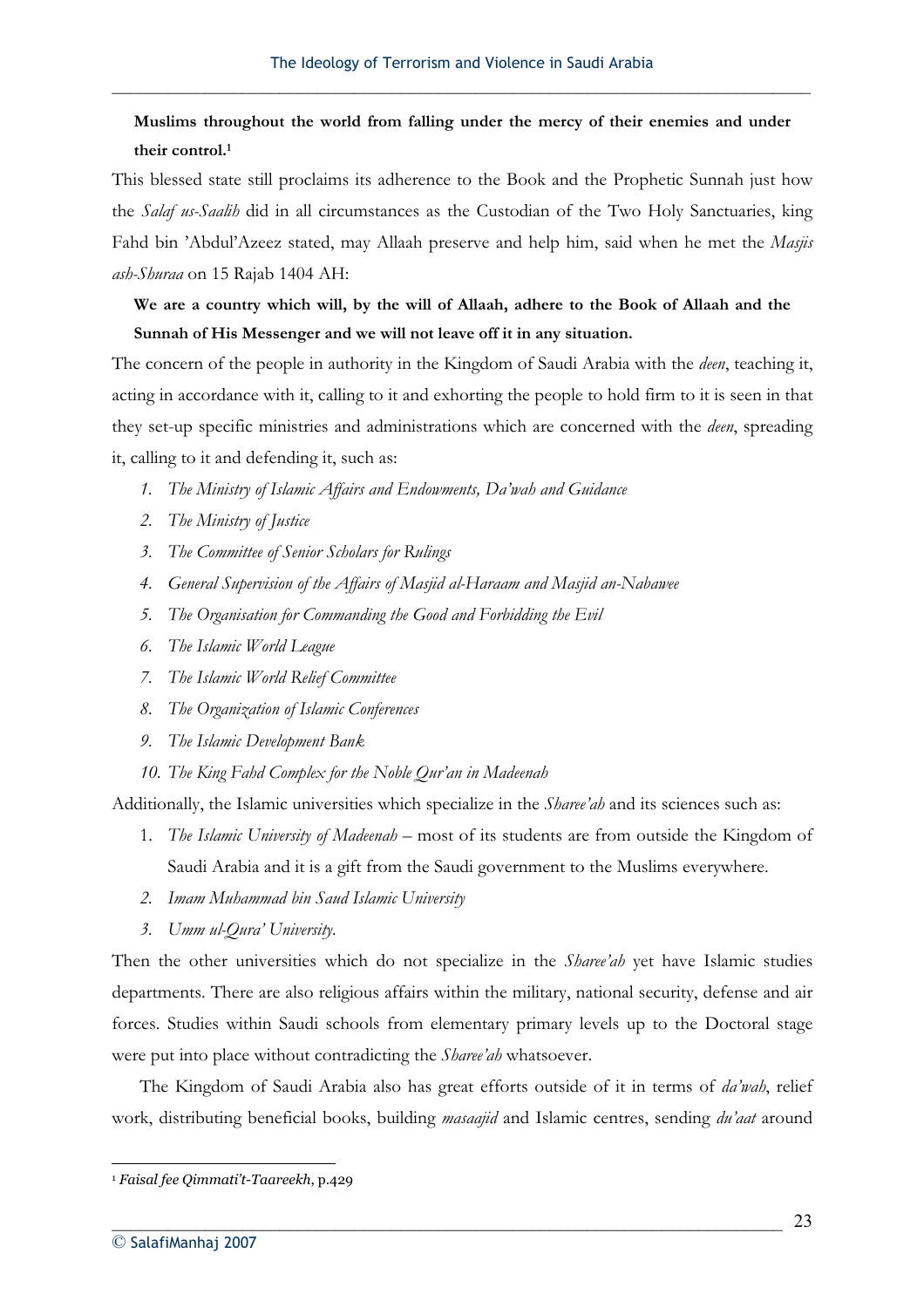the world, aiding the Muslims all over the world. These successful and great efforts are not conducted by any other country, for the Kingdom of Saudi Arabia practices the religion of Islaam in all matters of its life, it is the care-taker of the Islamic *Salafi da'wah* which is clear from deviations and doubts since the time it was established up to today. It is therefore not permissible for a *da'ee* to be heedless to this neither inside the kingdom nor outside of it and neither of the virtue of the people after Allaah. And there are not others who outbid the Kingdom of Saudi Arabia in this issue. Shaykh 'Abdul'Azeez bin 'Abdullaah bin Baaz *(rahimahullaah)* said:

**Since the time of the message up to today, Allaah has pre-destined that only the rectifying scholars are to take Islaam to the people, explain its rulings, protect it and cure people's issues and affairs with it; they also extracted rulings for all situations when there was no text for that particular situation. From the most prominent of these scholars and rectifying du'aat are: Imaam, Shaykh Muhammad ibn 'AbdulWahhaab, the Mujaddid of the 12th Century AH, may Allaah have mercy on him. Allaah granted him success to establish the tremendous da'wah of rectification and bring (true) Islaam back to the Arabian Peninsula in its strength, purity and prestige. The effects of this blessed da'wah extended to many parts of the Islamic world and many scholars of rectification were affected by it. From the strongest reasons for the success of this da'wah is that Allaah summoned rulers who believed in it, supported it and cultivated its da'wah. These rulers are those of Aali-Sa'ud beginning with the Imaam, the Mujaahid, Muhammad bin Sa'ud (rahimahullaah), the founder of the Saudi state and then his sons and his grandsons after him.** 

Then Imaam Bin Baaz *(rahimahullaah)* said:

**This da'wah was a transmission of the da'wah of rectification connected to the madhdhab of the Salaf us-Saalih. Nothing came from it except that it achieved teaching and providing insight to people, because many people are still ignorant of its reality and because it gave rise to tremendous fruits of rectification which have not been reached after the period of the virtuous ones. It was based upon establishing a society that is ruled by Islaam and to bring into existence a state that believes in this da'wah and in applying it in its pure form in all of the people's affairs. What some historians say about this da'wah is that: history after the time of the Message and the rightly guided ones did not witness adherence to the rulings of Islaam as it can be witnessed in the Arabian Peninsula under the shade of Saudi Arabia which supported this da'wah. This country is still, all praise is due to Allaah, being blessed with the fruits of this da'wah in terms of safety, security and comfortable living. It is distant from innovations and superstitions which have harmed many Islamic lands from whence they spread.1**

*<sup>1</sup> Majmoo' ul-Kutub wa'l-Maqaalaat Shaykh ibn Baaz (rahimahullaah),* vol.1, pp.383-84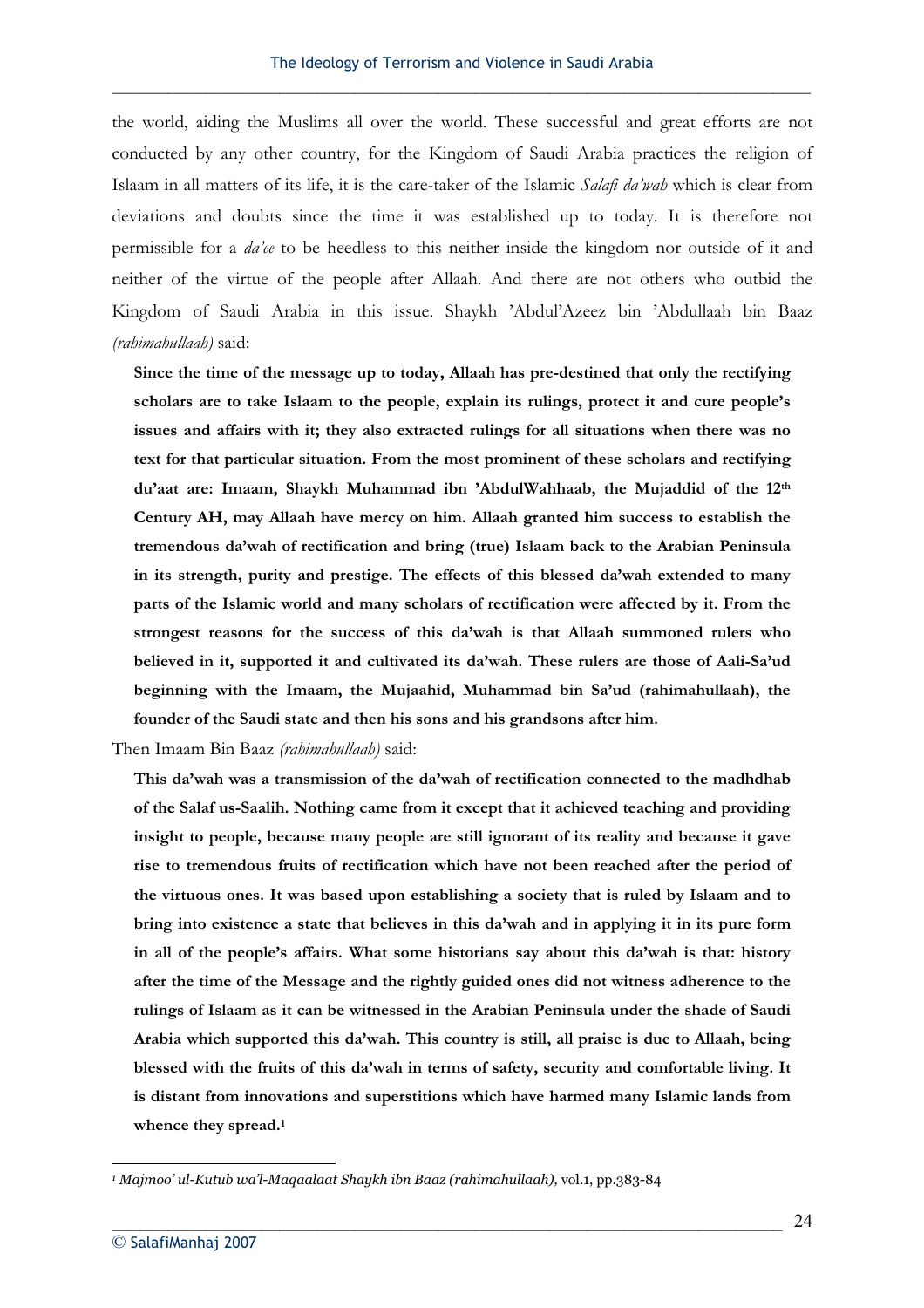Shaykh Muhammad bin Saalih al-'Uthaymeen *(rahimahullaah)* said in his rebuttal of those who bombed 'Ulaya district (in central Riyadh) in 1416 AH/1995 CE:

**This is not the means to rectification even though they may say "…we were only reformers" for rather they are corrupters in reality or they have hatred against this state (i.e. Saudi Arabia) and its people. For we do not know, and all praise is due to Allaah, a country that implements Islaam as this country does.1**

The senior scholars and people of virtue admit the virtue of the state of *tawheed* in addition to what was mentioned by these two senior scholars, for al-'Allaamah al-Albaanee *(rahimahullaah)* said:

**I ask Allaah to preserve the state of tawheed under the leadership of the custodian of the Two Noble Sanctuaries, King Fahd bin 'Abdul'Azeez; and that Allaah grants him longevity in obedience to Allaah and success.** 

He stated this while he was sick and unable to visit Saudi to receive the reward from King Faisal *(rahimahullaah)* for his Islamic contributions. He testified to the state of *tawheed* as possessing *tawheed* and no one denies this except one who has envy or hatred or is a *mubtadi'* that has deviated from *tawheed*. For *tawheed* is the strongest bond among the believers.

 The 'Allaamah of Yemen, Shaykh Muqbil *(rahimahullaah)* indicated the tremendous efforts and success of the Saudi state in its adherence to Islaam, giving *da'wah* to it, helping its people, supporting the building of *masaajid* and Islamic centres. He also testified to the security it had been blessed with and the high estimation that those in authority in this country (Saudi Arabia) give to knowledge and the *'Ulama*. He said: **"All Muslims all over the Islamic world have to co-operate with this government, even by saying a good word about it."** He also said "As has preceded, all Muslims all over the Islamic world have to co-operate with this government, even by saying a good word about it, for Allaah says in His Book

## $\ddot{\a}$  aä

### **"Co-operate upon righteousness and consciousness (of Allaah) and do not co-operate upon sin and transgression."**

*{al-Maa'idah (5): 2}* 

The Prophet *(sallallaahu alayhi wassallam)* said: *"The believer to the believer is like a building, some parts of it support other parts."* Hadeeth agreed upon and narrated by Aboo Moosaa al-'Ash'aree. The

<sup>1</sup> From the audio cassette *'Fataawaa al-'Ulama fi'l-Jihaad wa'l-'Amaliyaat al-Intihaariyyah wa'l-Irhaab.'* Also see: *Fatawaa ash-Shar'iyyah fi'l-Qadaayaa al-'Asriyyah*, edited and compiled by Muhammad bin Fahd al-Husayn, p.53.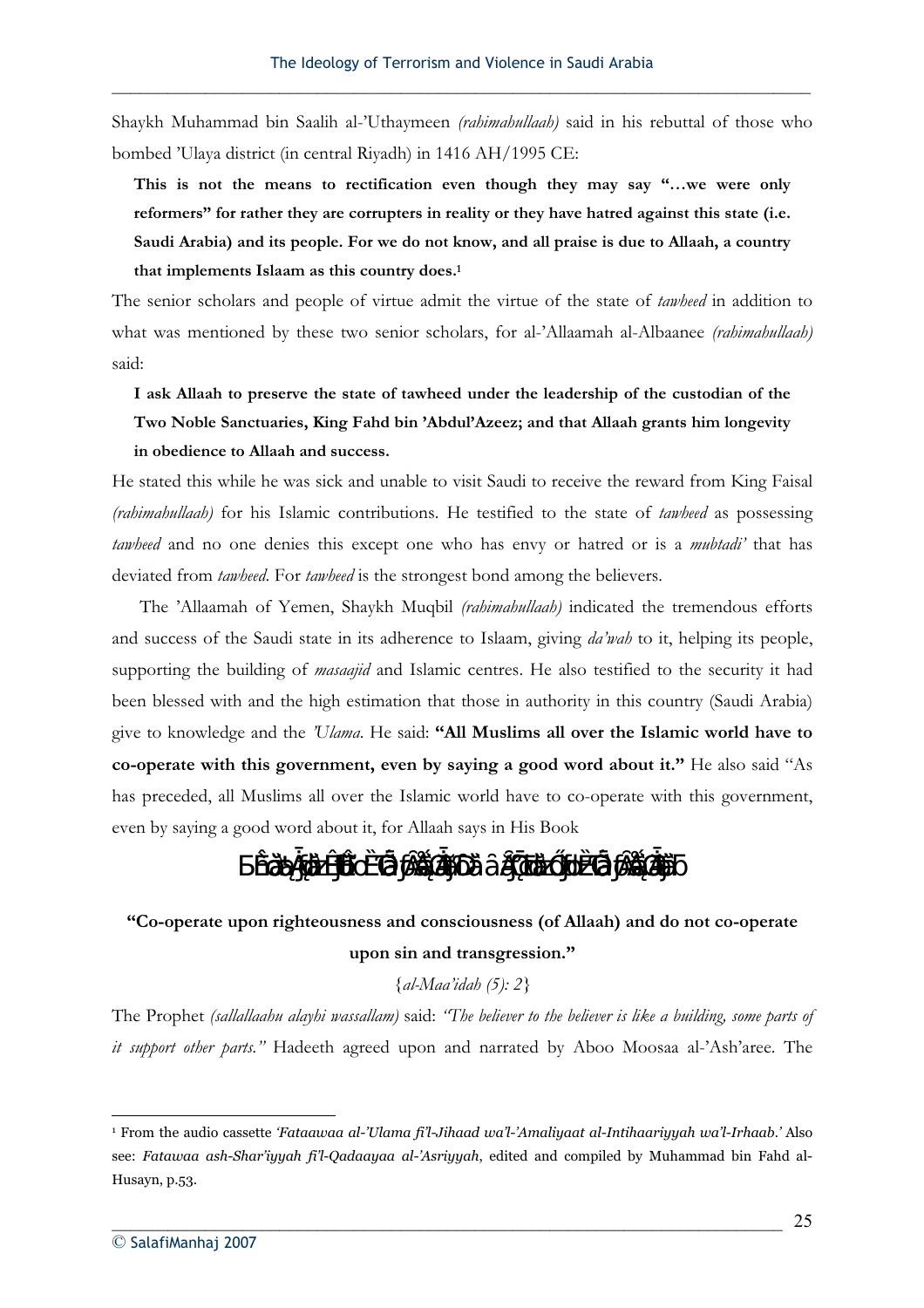Prophet *(sallallaahu 'alayhi wassallam)* also said *"The likeness of the believers in their love, compassion and mercy is like the body. If one part of it suffers the rest of the body becomes affected with fever and sleeplessness."1* Shaykh 'AbdulMaalik bin Ahmad Ramadaanee al-Jazaa'iree stated after indicating the efforts of the Kingdom of Saudi Arabia in supporting Islaam and its people and establishing *tawheed* and calling to it:

What should not be hidden from the sight of those who are just is that the land of Saudi from the time of Aal Sa'ud reached a level of security, stability and comfortable living standards which was not seen (in Arabia) in the times before them, except if one was to look back at the early times. This is nothing but the fruits of ruling by the Sharee'ah, as Allaah said,



**"And if only they upheld [the law of] the Torah, the Gospel, and what has been revealed to them from their Lord, they would have consumed [provision] from above them and from beneath their feet. Among them are a moderate community, but many of them evil is that which they do."** 

*{al-Maa'idah (5): 66}2*

<sup>1</sup> This is from Shaykh Muqbil's words just before his death and it is recorded on the audio cassette entitled *'Mashahaadaatee fi'l-Mamlakat il'Arabiyyat is-Saudiyyah'* [What I witnessed in Saudi Arabia] it is also entitled *'Bara'atudh-Dhimmah'*, see the book *Takhlees al-'Ibaad min Wahshiyyat abi'l-Qataad*, p.419.

<sup>2</sup> *Takhlees al-'Ibaad min Wahshiyyati Abi'l-Qataad*, p.419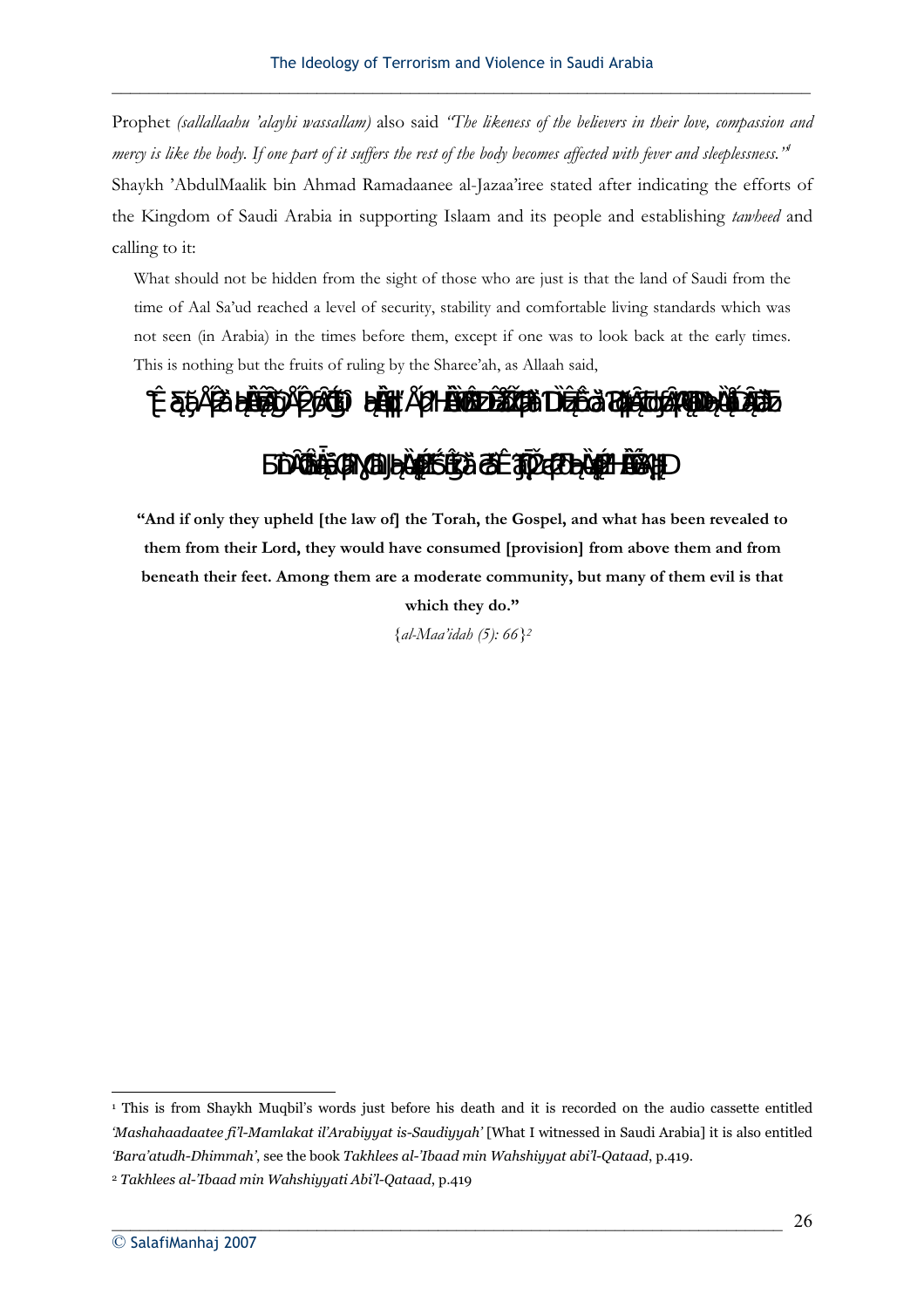## **OUR MANHAJ AND OUR COUNTRY ARE FREE FROM TERRORIST AND EXTREMIST IDEOLOGIES: AN EXPLANATION THAT THIS (EXTREMIST-TERRORIST) IDEOLOGY IS FOREIGN TO US (IN SAUDI ARABIA)**

The statement of King 'Abdul'Azeez *(rahimahullaah)* has preceded wherein he said "The reality is that we are Salafis preserving our deen and following the Book of Allaah and the Sunnah of His Messenger *(sallallaahu 'alayhi wassallam)*." He also said; "What we traverse is the way of the Salaf us-Saalih." It is well-known that it is obligatory for the Muslim to follow the book of Allaah and the Sunnah in agreement with the understanding of the *Salaf us-Saalih* and this is what the Kingdom of Saudi Arabia has traversed since its beginning. Ahl us-Sunnah wa'l-Jama'ah who traverse the *manhaj* of the *Salaf us-Saalih* are the furthest as can be from extremism, terrorism and fanaticism. The basis that Ahl us-Sunnah wa'l-Jama'ah, from the Companions of the messenger of Allaah *(sallallaahu 'alayhi wassallam)* adhere to today is that the foundational and subsidiary regulations are not perfected except with two matters which are: the existence of the conditions and the absence of the preventative factors.<sup>1</sup>

 I say: this is a tremendous basis for all of the Divinely Legislated regulations whether they are foundational or subsidiary. There has to be the presence of the conditions and the absence of the preventative factors, if a condition is found but there is also a preventing factor then the ruling is not correct, for example: the verses which mention threats of Allaah's punishment for the one who commits prohibited matters, then the person (who commits those actions) is from the people which those texts threaten. However, there could be a preventative factor which prevents punishment, such as *tawbah*, the believers seeking forgiveness from Allaah, calamities<sup>2</sup> or other things which expiate sins.

 From this basis is: *takfeer*, *tabdee'* and *tasfeeq* and "it is a door that opens up to huge tribulations and tests, causes confusion, increases division and causes vain desires and mere opinions to become widespread."3 The position of Ahl us-Sunnah wa'l-Jama'ah, who traverse the

<sup>1</sup> *Sharh al-Qawaa'id is-Sa'diyyah*, p.89

<sup>2</sup> Ibid.

<sup>3</sup> *Mawqif Ahl us-Sunnah wa'l-Jama'ah min Ahl ul-Bida' wa'l-Hawaa'*, vol.1, p.237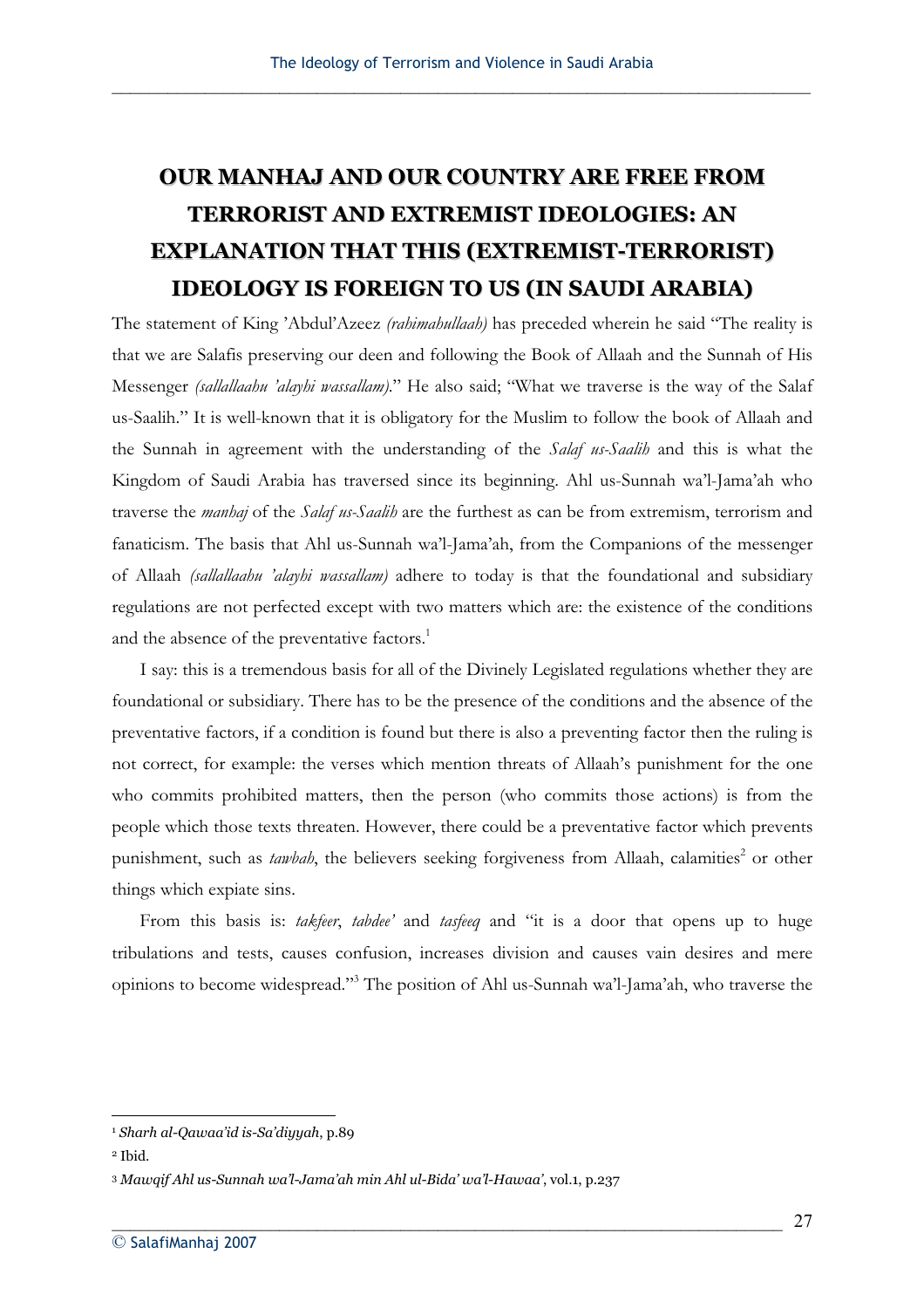*manhaj* of the *Salaf us-Saalih*, in the issue of *takfeer* of the people of innovation and corrupted beliefs requires some explanation $^1$ :

Ahl ul-Bida' are not all of the same one level, for some of them are to be severed off from due to *takfeer* having been made on them, like the one who says or commits *kufr* and after the conditions of *takfeer* have been rightfully applied to the person and the preventative factors have been removed. Yet there are those who are not ruled with *takfeer* due to the absence of *kufr* in respect to the person.<sup>2</sup> As for making *takfeer* of the people of innovation then general *takfeer* is based on the following two great principles:

- 1. Evidences from the Book and the Sunnah that the saying or action that has come from the person necessitates making *takfeer* of the person.
- 2. Applying this ruling upon a specific person who said it, or upon the specific person who done the action – so that the conditions of *takfeer* will have been completed and the preventative factors removed.<sup>3</sup>

These two principles are also applied to a person who is judged with innovating or sinning, there has to be evidences from the Book and the Sunnah which prove that the saying or action which was committed by the person is judged to be innovation. The state of the specific person who said or did the innovation is completed after the conditions of *tabdee'* are applied along with the absence of the preventative factors.<sup>4</sup> This way was followed by: the Imaams of Islaam from the Companions, the successors and the successors of the successors, the four Imaams (Aboo Haneefah, Maalik, ash-Shaafi'ee, Ahmad); and those after them such as Shaykh ul-Islaam Ibn Taymiyyah, Ibn ul-Qayyim, adh-Dhahabee, Ibn Katheer, then Shaykh ul-Islaam Muhammad bin 'AbdulWahhaab; and the Imaams of the *da'wah* after him up till today which includes the Imaams of Islaam of the contemporary period, Ibn Baaz, Ibn 'Uthaymeen and al-Albaanee, may Allaah

<sup>1</sup> Within this topic is the opinion which completely negates *takfeer* to be made on anyone from the *Ahl ul-Qibla*  and that no one from the people of Qibla should be made *takfeer* of. Then there is an opinion which views that there is absolute *takfeer* of the people of innovation and that all of them are *kuffaar* outside the fold of Islaam. Both of these opinions are incorrect and contradict the evidences from the *Sharee'ah*. Shaykh ul-Islaam Ibn Taymiyyah *(rahimahullaah)* mentioned the error of attributing any of these two views to an Imaam from the Salaf. Rather the correct view is that the matter needs some detailed investigation and this is the true view of the Imaams of the Salaf. See *Majmoo' al-Fataawaa*, vol.7, pp.337, 340.

<sup>2</sup> See *Majmoo' al-Fataawaa*, vol.3, pp.352-53, vol.12, pp.497-98; *Sharh ul-'Aqeedah at-Tahaawiyyah*, pp.338- 40; *ad-Durur as-Saniyyah*, vol.1, pp.100, 243, vol.3, p.434 and other sources. Also see the statements in regards to this issue in the book *Mawqif Ahl us-Sunnah wa'l-Jama'ah min Ahl il-Ahwaa wa'l-Bida* by the noble brother, Shaykh Dr. Ibraaheem bin 'Aamir ar-Ruhaylee, vol.1, pp.163-235. See the statement issued by the Council of Senior Scholars during its 49th conference dated 2/4/1419 AH regarding *takfeer* and *tafjeer* (bombings).

<sup>3</sup> Ibid.

<sup>4</sup> Ibid.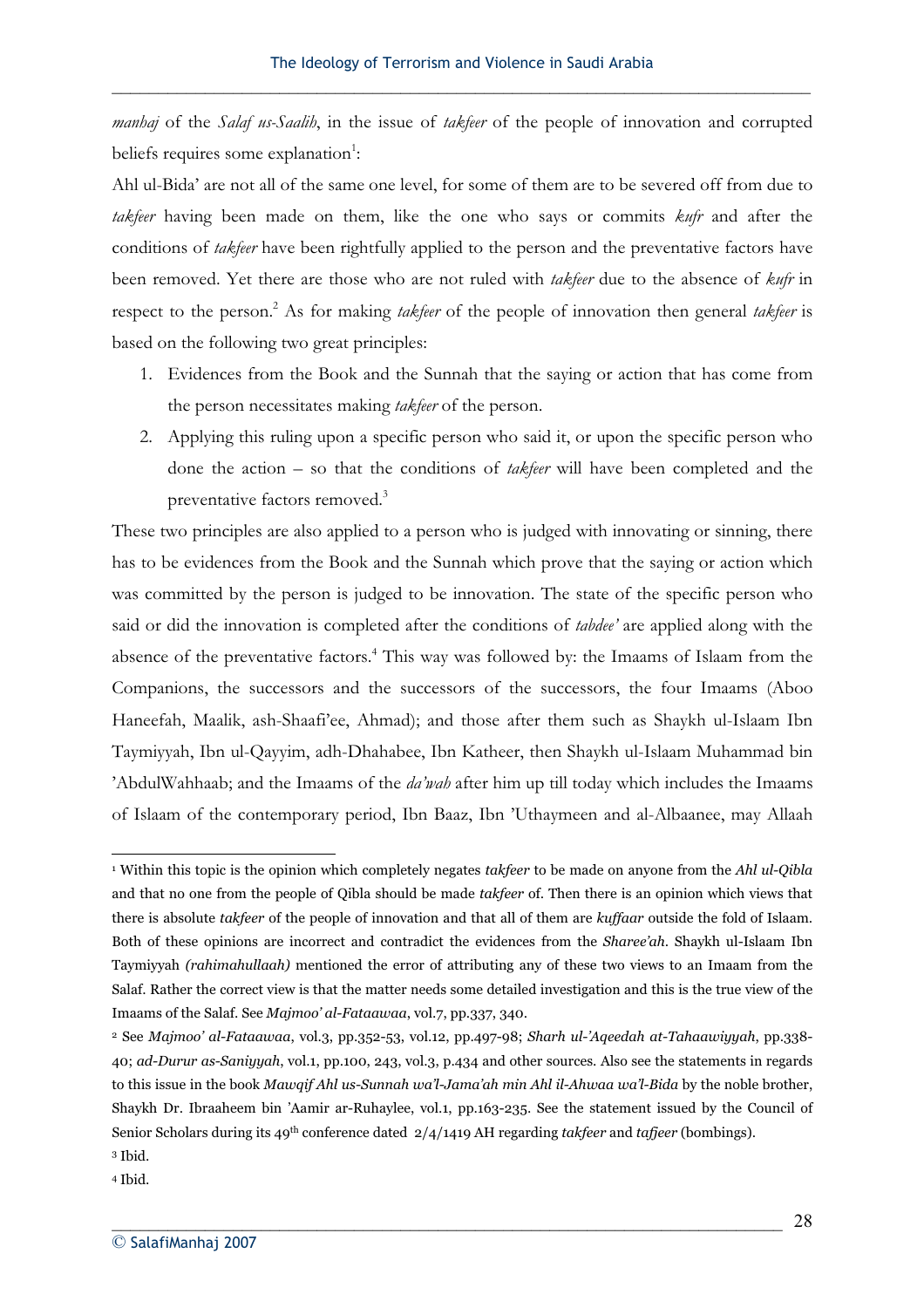have mercy on them; and then the *'Ulama* of this country, Saudi, such as the *Council of Senior Scholars*. I will mention:

- $\checkmark$  The answer of Shaykh al-Albaanee in the issue of *takfeer* which is an issue which the Muslims have been tested with during the current era. This answer of Shaykh al-Albaanee was commented on and appended to by Shaykh 'Abdul'Azeez bin Baaz who agreed with him.
- 9Shaykh Ibn 'Uthaymeen's *(rahimahullaah)* commentary on the statement of the two Shaykhs.
- 9The respected Mufti Shaykh 'Abdul'Azeez ibn 'Abdullaah Aali Shaykh's warning against those calls which make *takfeer* of Muslim societies.
- $\checkmark$  The article by Shaykh Saalih al-Fawzaan in regards to the events which took place in Saudi Arabia.
- 9the *bayaan* by the *Council of Senior Scholars* of KSA in regards to *takfeer* and *tafjeer* (bombings)

…in order to make clear to all that all of them above traversed what the Prophet *(sallallaahu 'alayhi wassallam*) did along with his companions and those who followed them in goodness from the Imaams of guidance; and that Shaykh Muhammad bin 'AbdulWahhab and the Imaams of *da'wah* after him did not come with anything new in regards to *'aqeedah*, for that would be an innovation, but rather they revived what had become wiped out and forgotten from Islaam. They revived the Sunnah and caused innovation to cease and they brought the people back to their (correct) *'aqeedah* and *deen* as was practiced by the Prophet *(sallallaahu 'alayhi wassallam)*, his companions and the *Salaf* of the Ummah – may Allaah have mercy on all of them.

 In what will follow are some of statements of Shaykh ul-Islaam Muhammad Ibn 'AbdulWahhaab in regards to the issue of *takfeer*, these will be transmitted in order to refute the claim that his *da'wah* was based on making *takfeer* of Muslims. This is all the more the case when we read the current statements of some of those so-called *du'aat* of the *Sahwa* (so-called 'Islamic awakening') wherein they ascribe the ideology of a deviant group to the influence of Imaam Muhammad bin 'AbdulWahhaab *(rahimahullaah)* even though his *da'wah* is the *da'wah* of Islaam and is free from that (Sahwa ideology). Shaykh Muhammad ibn 'AbdulWahhaab *(rahimahullaah)* stated:

**As for takfeer: then I make takfeer of whoever knows the deen of the Messenger of Allaah (sallallaahu 'alayhi wassallam) and then after this abuses it, forbids the people from it and**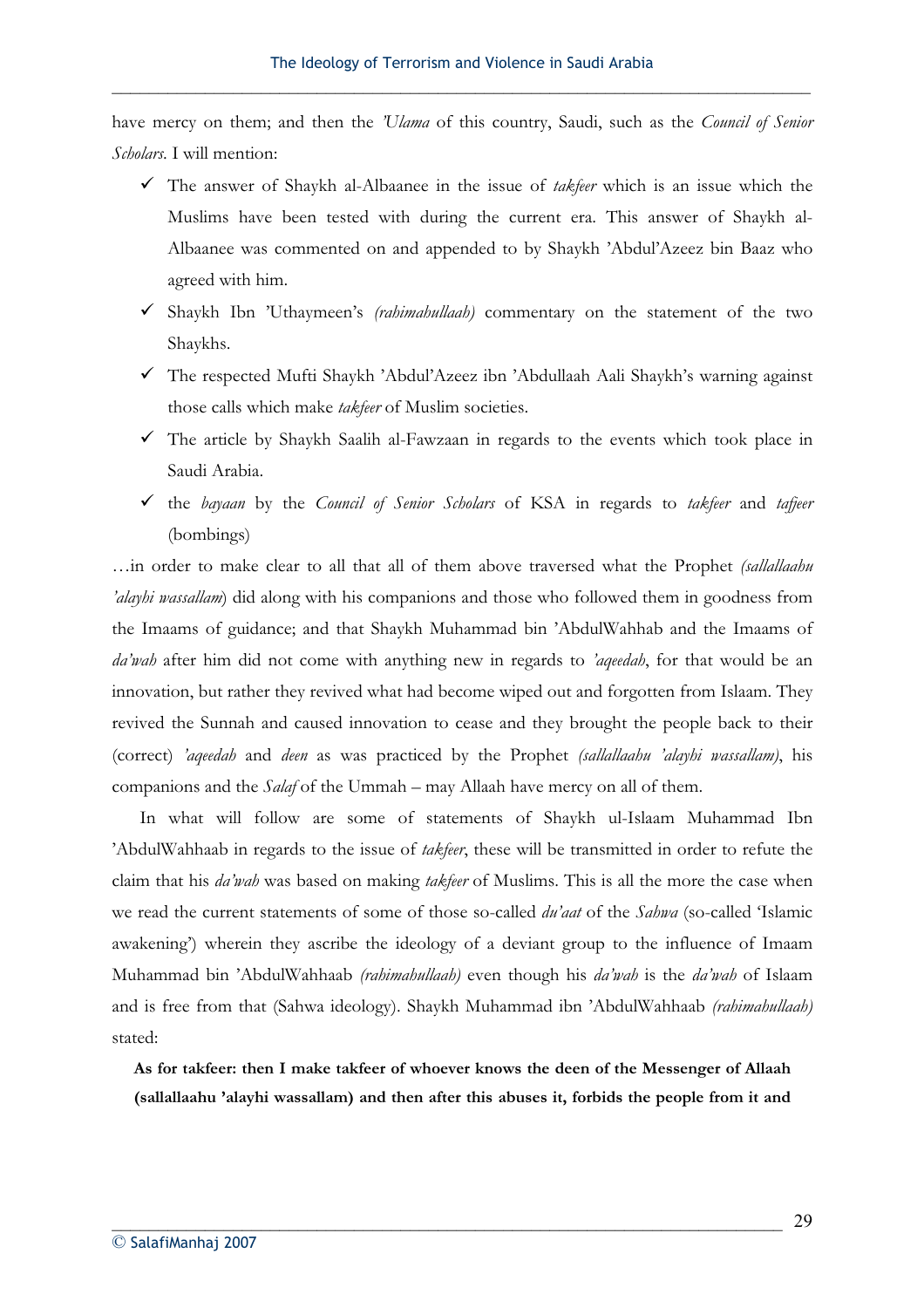**oppresses whoever practices it, this is the one who I make takfeer of and most of the Ummah, all praise is due to Allaah, are not like this (category of people).1**

He also said:

**We only make takfeer of whoever associates partners in worship with Allaah and we likewise make takfeer of those who beautify this for the people.2**

However, this *takfeer* is based on the *manhaj* of Ahl us-Sunnah wa'l-Jama'ah which safeguards the principles of the *Sharee'ah* which the Imaams of the *da'wah* have highlighted in many instances; and this is only for the people of knowledge who are firmly grounded in Islamic knowledge. The Imaams of the *da'wah* make a distinction between *takfeer un-naw'* (making *takfeer* on account of the act) and *takfeer al-'ayn* (making specific *takfeer* of the person who committed the act of *kufr*). They apply *kufr* to the statement and the action, as mentioned in the Divine Legislation in the Qur'aan and Sunnah, but this does not necessitate making *takfeer* of whoever falls into those (sayings or actions of *kufr*). Shaykh 'AbdulLateef bin 'AbdurRahmaan bin Hasan stated:

The fifth principle: it does not necessitate that doing one of the branches of eemaan by the servant leads him to be called 'a believer', just as it does not necessitate doing one of the branches of kufr leads him to be called 'a disbeliever'. Even if the kufr committed is as mentioned in the hadeeth: *"Two from my Ummah have kufr: those who curse the lineages of people and those who wail over the dead"*; and the hadeeth, *"Whoever swears and oath to other than Allaah has disbelieved"*, these hadeeth however do not rightfully allow the term 'kufr' to be applied to a person absolutely.3

Rather, just we mentioned previously: the conditions have to be maintained and the preventative factors have to be exhausted. In regards to a specific (*takfeer* of someone) then the *da'wah* of Shaykh Muhammad ibn 'AbdulWahhaab narrowed the scope for *takfeer* in accordance with the texts of the *Sharee'ah* and in any case *takfeer* exists within all of the Islamic *madhaahib* that are linked to the Sunnah. You will not find a book of *fiqh* except that within it will be the regulations regarding the apostate, the Shaykh then *(rahimahullaah)* did not make *takfeer* on account of sins as the Khawaarij did. The Shaykh *(rahimahullaah)* said:

I do not make takfeer of any of the Muslims due to sins and I do not expel them from the fold of Islaam.

He also said in another instance:

Another matter that is mentioned to us from the enemies of Islaam is that we make takfeer due to sins such as: using tobacco, drinking alcohol, committing zinaa or due to any other major sin. We free ourselves for Allaah from even saying this.

<sup>1</sup> *Ad-Durur as-Saniyyah*, vol.1, p.83

<sup>2</sup> Ibid., vol.10, p.128

<sup>3</sup> Ibid., vol.1, p.484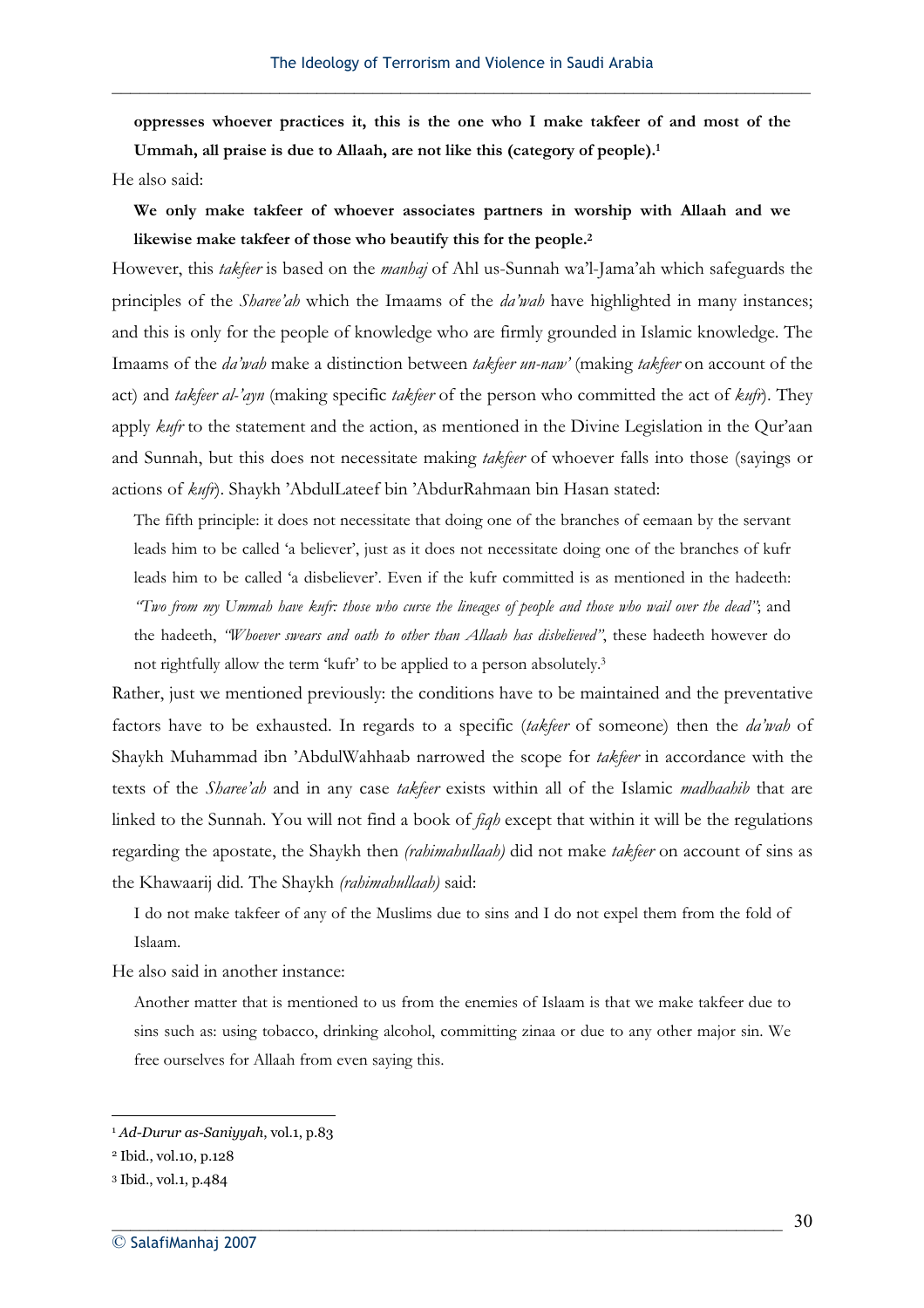The Shaykh *(rahimahullaah)* neither made *takfeer* generally nor of those who opposed him or did not pledge obedience to him. The Shaykh said in a letter to one of the scholars of 'Iraaq:

Also from them (false allegations) is that you mentioned that I make takfeer of all the (Muslim) people except for those who follow me, this is incorrect. It is strange how this could even enter the mind of an intelligent person, or is this stated by a Muslim or a disbeliever or an astrologer or a madman?1

The Shaykh also said:

As for the saying that we make takfeer generally then that is a falsehood invented by the enemies who block people from the deen by it. We say: glory be to Allaah! This is a sheer lie!<sup>2</sup>

The Shaykh *(rahimahullaah)* did not make *takfeer* via conjecture, rather there has to be verification and in this way the ignorant is excused due to his ignorance and the proofs have to be established. The Shaykh *(rahimahullaah)* said in explaining this:

**As for the assertion of the enemies that I hold them to be disbelievers only by conjecture, or I hold an ignorant person against whom no argument has been established to be a disbeliever, then these are sheer lies and false accusations by those who intend to drive the people away from the deen of Allaah and His Messenger.3**

Shaykh 'Abdullaah bin ash-Shaykh Muhammad bin 'AbdulWahhaab:

We say about those who have died: those nations are gone and we do not make takfeer except of those to whom the truth of our da'wah was conveyed to, clarified to and the proofs were established upon and then rejected it out of pride and stubbornness.4

Shaykh 'Abdullaah bin 'AbdulLateef said:

Shaykh Muhammad (rahimahullaah) did not make takfeer of the people except via beginning with establishing the proofs and the da'wah, because at that time there was a dearth of knowledge of the message (of Islaam) and for that reason he said 'due to their ignorance and the lack of anyone who makes them aware'. However, as for those who the proofs are established upon then there is nothing to prevent takfeer being made on such people.5

The Shaykh *(rahimahullaah)* did not make *takfeer* except in matters wherein there was a consensus, the Shaykh said with regards to the issue of abandoning the prayer out of laziness but without rejecting (the obligation of the prayer):

**We do not make takfeer except on those matters which all of the scholars have reached a consensus on.6**

<sup>&</sup>lt;sup>1</sup> Ibid., vol.1, p.80

<sup>2</sup> Ibid.1, vol., p.10

<sup>3</sup> *Ar-Rasaa'il ash-Shakhsiyyah, ar-Risaalah ath-Thaalitha* [The Third Treatise], pp.24-5

<sup>4</sup> *Ad-Durar as-Saniyyah*, vol,1, p.134

<sup>5</sup> Ibid., vol.10, p.434

<sup>6</sup> Ibid., vol.1, p.102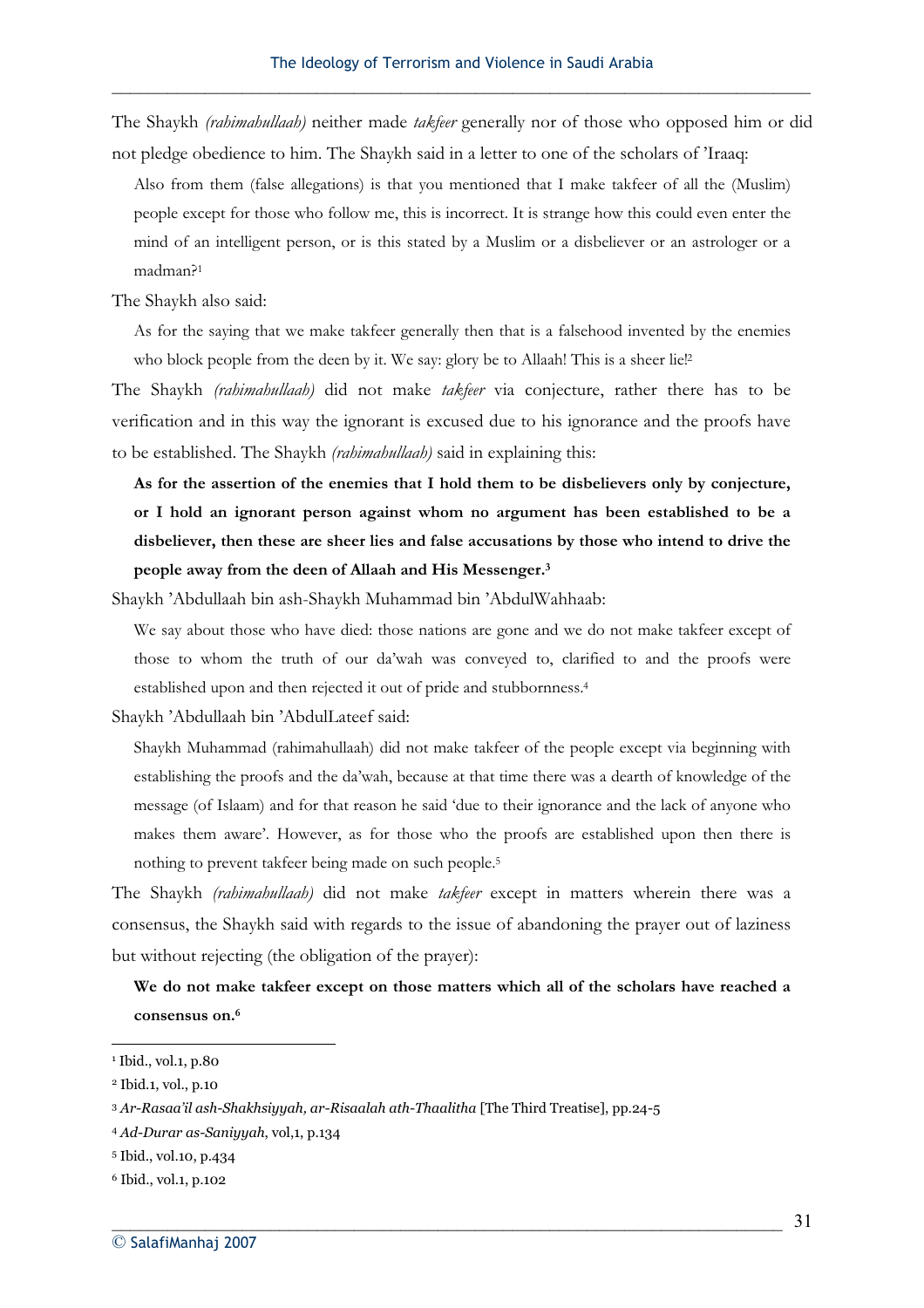After reviewing these transmitted statements it becomes clear that Imaam Muhammad ibn 'AbdulWahhaab and the Imaams of the *da'wah* after him traversed the methodology that the Prophet *(sallallaahu 'alayhi wassallam)* and his companions traversed along with the successors (taabi'een) and those who followed their way such as the four Imaams, Shaykh ul-Islaam Ibn Taymiyyah, Ibn ul-Qayyim and others from Ahl us-Sunnah wa'l-Jama'ah. Shaykh Muhammad ibn 'AbdulWahhab did not oppose them at all.

I will mention shortly the answers of the *'Ulama* of this era with regards to the ideology of terrorism, *takfeer* and bombings. Shaykh al-Albaanee *(rahimahullaah)* stated in a long answer that:

The issue of takfeer generally is not only to be applied to the rulers, rather also to those being ruled. It (takfeer) is a huge and old fitna which was started by one of the Islamic sects of the past well known as 'the Khawaarij'. Except that the contemporary Khawaarij have one of the traits of the Shee'ah which is taqiyyah (deception), for they say "we are not Khawaarij" but it is well-known that the name does not change the reality at all. For they agree totally with the Khawaarij in making takfeer of those who commit major sins. Today there are some groups which agree with the true da'wah in regards to following the Qur'aan and Sunnah but unfortunately some enthusiastic du'aat fall into rebelling against the Book and the Sunnah in the name of the Book and the Sunnah. Another important matter is that they do not agree with the *Qawaa'id ash-Shar'iyyah* [Principles of the Divine Legislation] which is the foundation of the correct Islamic *da'wah* and which result in all those who break away from these principles to be counted among the deviant sects who contradict the Jama'ah who was praised by the Messenger of Allaah (sallallaahu 'alayhi wassallam) in not just the hadeeth but rather our Lord mentioned this Jama'ah and clarified that whoever rebels against it has differed with Allaah and His Messenger.

Then al-Albaanee *(rahimahullaah)* said:

The origin of the fitna of takfeer during this era, and within all times, is due to the verses which are always droned on about around takfeer, these are the verses of Allaah,

 $\ddot{a}$   $\ddot{a}$   $\ddot{a}$ **"And whoever does not judge by what Allah has revealed – then it is those who are disbelievers."** *{al-Maa'idah (5): 44}* 

And

 $\ddot{a}$   $\ddot{a}$   $\ddot{a}$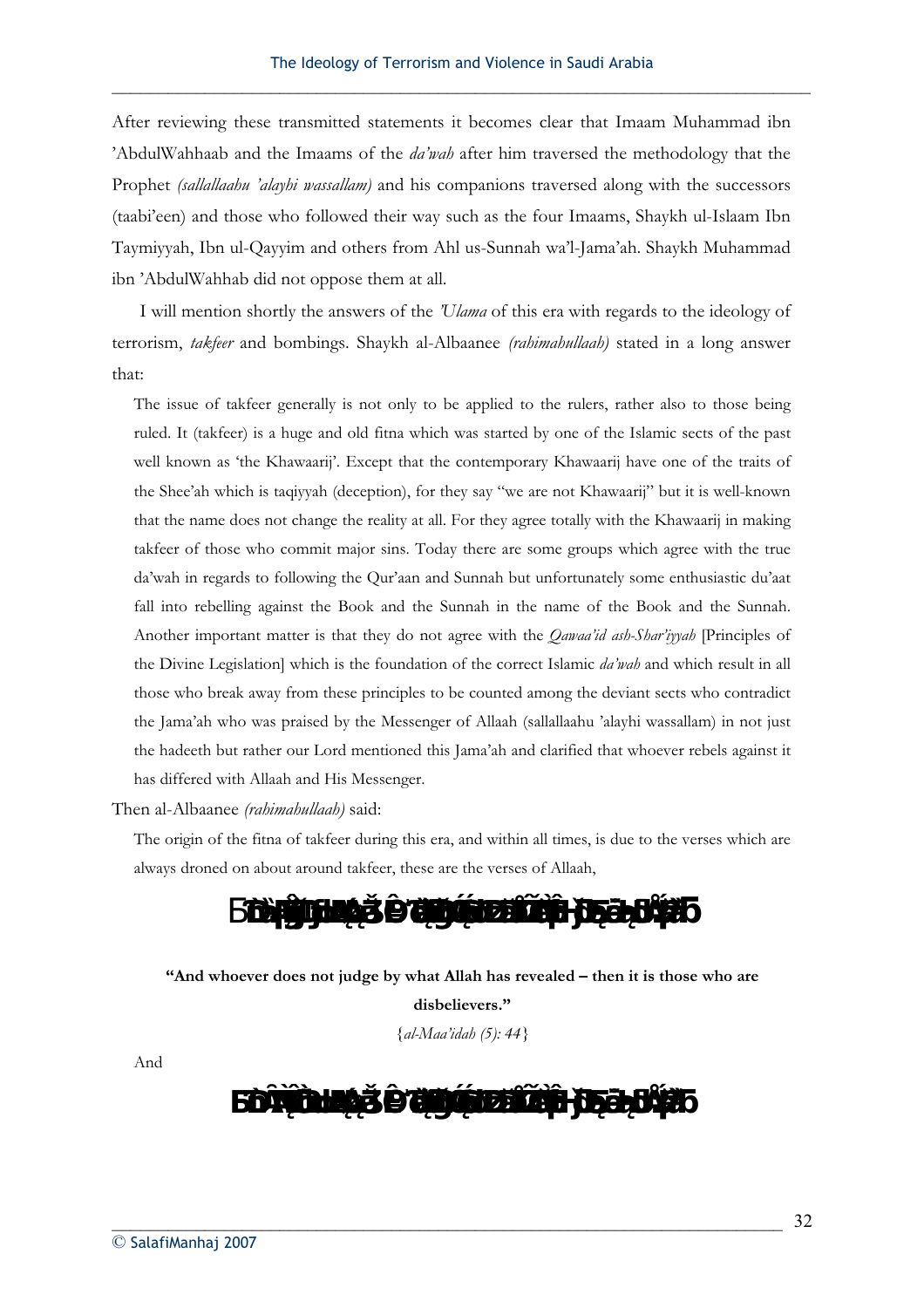"And whoever does not judge by what Allah has revealed then it is those who are the

**wrongdoers."**

*{al-Maa'idah (5): 45}* 

And



"And whoever does not judge by what Allah has revealed then it is those who are the **defiantly disobedient."**

*{al-Maa'idah(5): 47}* 

From the complete ignorance of those who use these verses is that they refer to the following first words only "…then it is those who are the disbelievers." They do not in the slightest refer to those Divine Legislated texts, whether from the Qur'aan or the Sunnah, wherein the word 'kufr' is mentioned. So they took this verse, without reflection, to mean 'leaving the deen' and that there is no difference between the one who falls into kufr and the Mushrikeen from the yahood, nasaaraa and those who follow other religions other than Islaam.

 Whereas the word 'kufr' in the context of the language of the Book and Sunnah does not mean, always, what they drone on about it meaning (i.e. that the person has left the deen of Islaam) and focus on this incorrect understanding.

Then he – Imaam al-Albaanee- *(rahimahullaah)* mentioned the evidences that indicate the point that *kufr* can either be major or minor and that what indicates this is the *tafseer* of Ibn 'Abbaas *(radi Allaahu 'anhu)* of the verse,



## **"And whoever does not judge by what Allah has revealed – then it is those who are disbelievers."**

*{al-Maa'idah (5): 44}* 

Al-Albaanee said:

I say: there must be precision in understanding this verse, for it means kufr 'amali (kufr of actions) which is departing (from some rulings of Islaam) via actions. What helps us in this understanding is what was said by the Commentator of the Qur'aan, 'Abdullaah bin 'Abbaas (radi Allaahu 'anhu) who by the agreement of all the Muslims, except for the deviant sects, is the main Imaam in tafseer. And it is almost as if the way that he heard things about the verses is exactly what we hear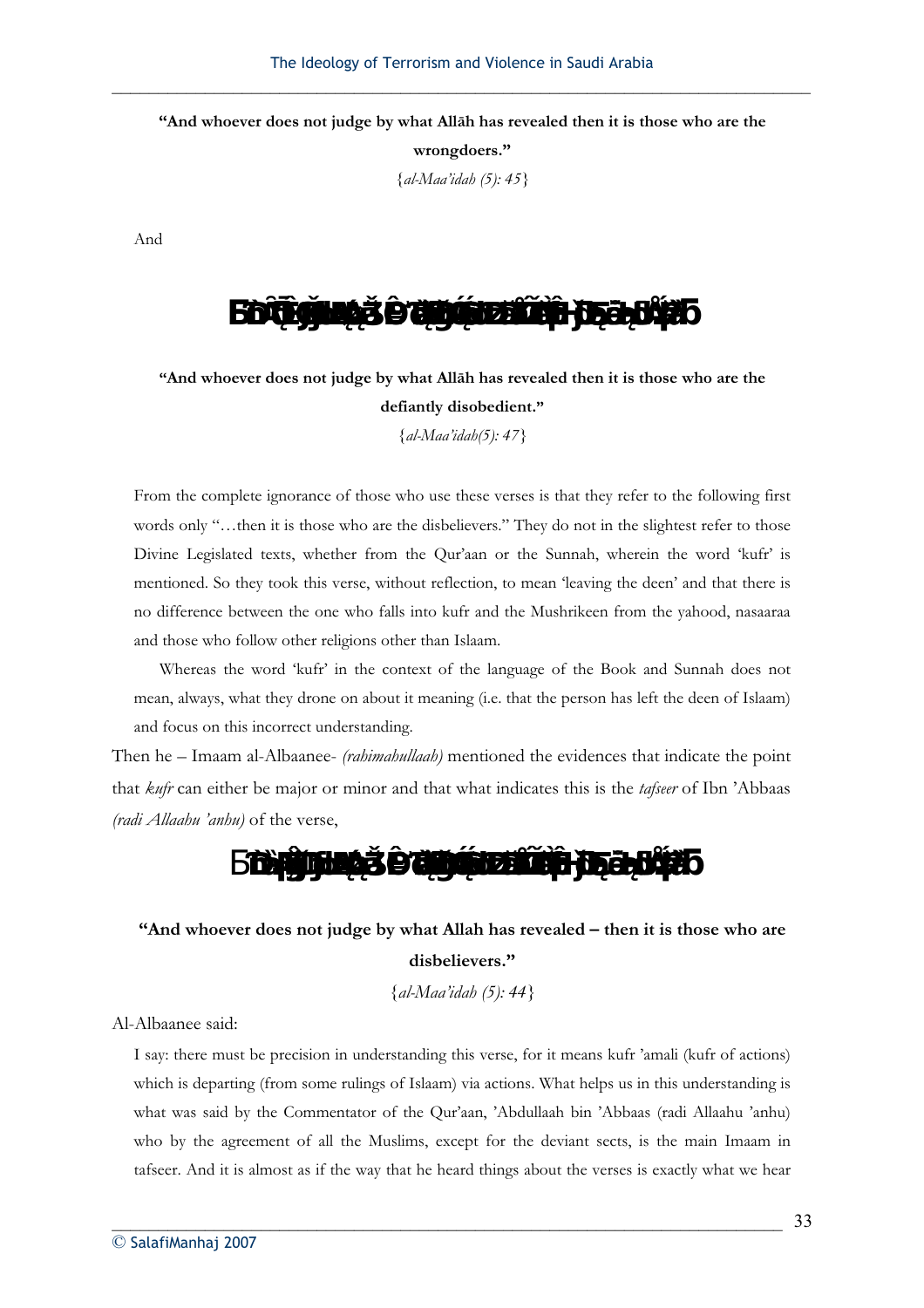about the verse today, as there were people (during his time) that understood the verse incorrectly and without any correct explanation. For Ibn 'Abbaas (radi Allaahu 'anhu) said: **"It is not the kufr that they incline towards (in their thinking)...."** and that **"it is not the kufr that expels one from the religion"** and **"it is kufr less than kufr."1** It is as if he meant by that: the Khawaarij who rebelled against the Leader of the Believers, Ali (radi Allaahu 'anhu) and the end results of this were that they shed the blood of the believers and done to the believers what they did not even do to the Mushrikeen. Ibn 'Abbaas said: **"The matter is not as how they said, or as how they think, rather it is kufr less than kufr."** This is a clear and abridged answer from the Tarjuman ul-Qur'aan in regards to the ayah…

Then he ended by noting that there has to be explanation, for *kufr* can either be major or minor and that it is not permissible to make *takfeer* of those who do not rule by what Allaah

(وَ إِنْ طَائِفْتَانِ مِنَ الْمُؤ<sup>ِ</sup>مِنْينَ اقْتَتَلُو ا)

#### **"And if two factions among the believers should fight then make a settlement between the two**

#### **factions"**

#### *{al-Hujuraat (49): 9-10}*

However, when this does not please those who have been tried and tested with making takfeer, they began to say "this narration is unacceptable because it is not authentic from Ibn 'Abbaas". So we say to them: "how is it inauthentic? And those who are greater, more virtuous and more knowledgeable in hadeeth than them have accepted it and you say that you do not accept it?!"

It is enough for us that scholars such as Shaykh ul-Islaam Ibn Taymiyyah, Ibn ul-Qayyim and others accepted it and spoke with it and transmitted it. So the narration is authentic and then even if the matter is as how you say that the narration of Ibn 'Abbaas is inauthentic then we have other texts which indicate that the term 'kufr' can be applied but it does not intend the kufr which expels one from the religion of Islaam, as in the aforementioned verse. This is also like the saying of the Prophet *(sallallaahu 'alayhi wassallam)*: "Two from the people have kufr: those who curse the lineages and those who wail over the dead." These (two categories of people) are not expelled from the fold of the religion of Islaam as Shaykh al-Albaanee said in the first part of his words, may Allaah grant him success. The lack of knowledge and the lack of understanding the general principles of the Sharee'ah is what cause this misguidance. Then another thing we can add to that is ill-intent which necessitates such misunderstandings, because if a person wants something then he will transmit his understanding of a situation to whatever he wants and will distort the texts for this end. It is from the well-known principles with the scholars is that they say: extract (the proofs) then believe and do not believe and then proceed to extract the proofs. So it is important that the three reasons are:

- 1. The lack of *Shar'ee* knowledge
- 2. The lack of *fiqh* of the general *qawaa'id shari'iyyah*
- 3. Misunderstanding based on ill-intent.

See Shaykh Ibn 'Uthaymeen's commentary on the book *Fitnat ut-Takfeer* by Shaykh al-Albaanee, pp.24-5.

<sup>1</sup> The narration is verified by al-Haakim in *al-Mustadrak* (vol.2, p.313) and he said that the *isnad* is *saheeh* and adh-Dhahabee agreed with him. See *Qurrat ul-'Uyoon fee Tasheeh Tafseer Ibn'Abbaas (radi Allaahu 'anhu) li-Qawlihi Ta'ala "Wa man lam yahkum bimaa Anzala Allaah fa Oolaaika hum al-Kaafiroon"*, by Shaykh Saleem bin 'Eeid al-Hilaalee.

Shaykh Ibn 'Uthaymeen *(rahimahullaah)* stated in his commentary of the statements of Shaykh al-Albaanee: Albaanee used this narration from Ibn 'Abbaas (radi Allaahu 'anhu) and from other than him from the scholars who accepted the narration due to the truth of its reality in light of many texts, such as the saying of the Prophet (sallallaahu 'alayhi wassallam): "Cursing a Muslim is sin and killing him is kufr", yet even with this, killing him does not expel the murderer from the religion of Islaam, for Allaah says,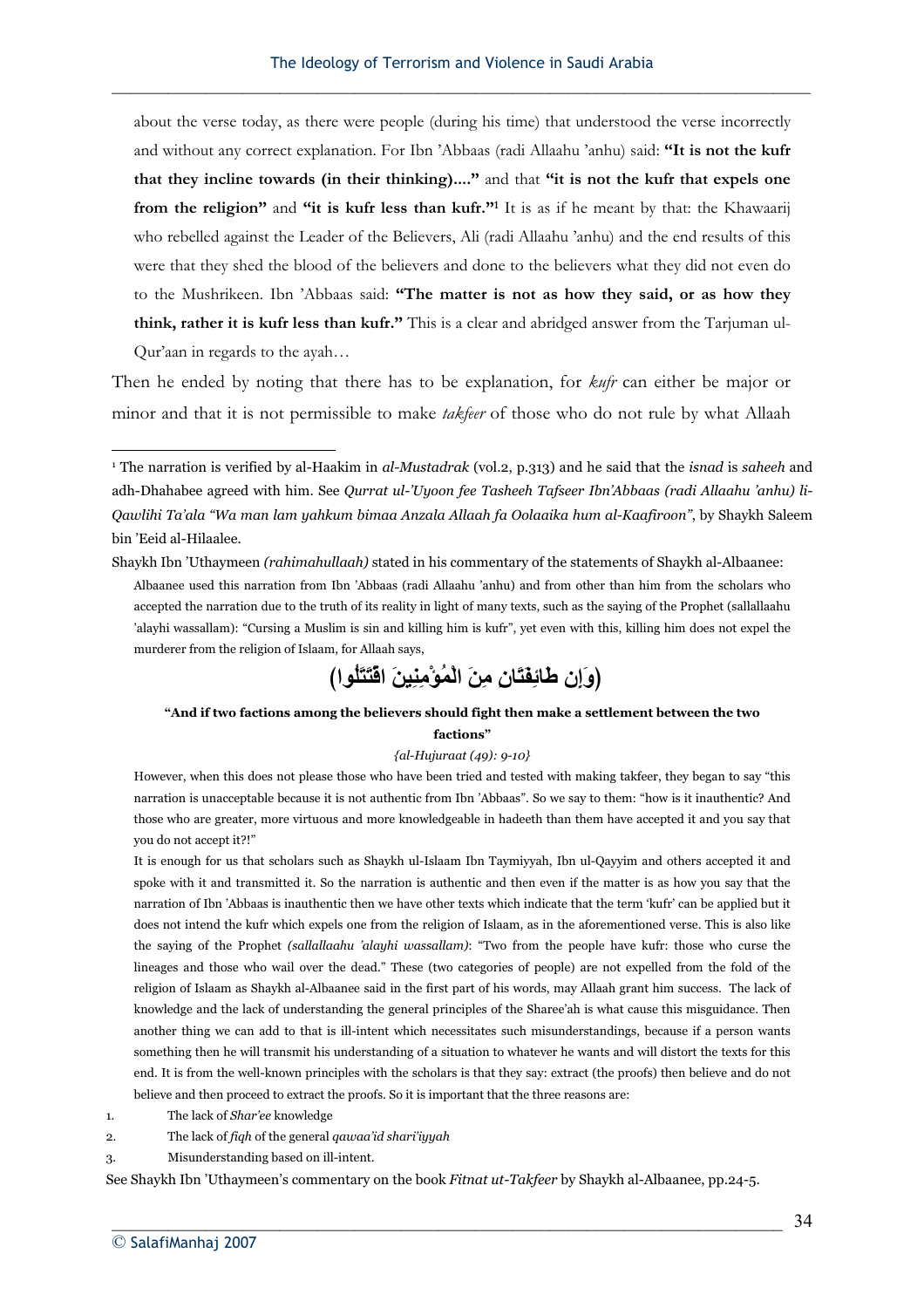has revealed due to the mere action without knowing if he made it legal and lawful to do this with his heart $<sup>1</sup>$ </sup>

Shaykh 'Abdul'Azeez Bin Baaz *(rahimahullaah)* stated, commenting on the statements of al-Albaanee *(rahimahullaah)*:

**I came across a beneficial answer from the noble Shaykh Muhammad Naasiruddeen al-Albaanee, may Allaah grant him success, which was printed in the newspapers ash-Sharq al-Awsat and al-Muslimoon wherein the noble Shaykh answered a question that was put to him regarding takfeer due to not ruling by what Allaah has revealed without explanation. He made it clear, may Allaah grant him success, that it is not permissible for anyone to make takfeer of whoever does not rule by other than what Allaah has revealed due to the mere action without knowing if he considered it lawful to do that in his heart. He made use of what is found from Ibn 'Abbaas (radi Allaahu 'anhuma), and others from the Salaf of the Ummah. There is no doubt that what he mentioned in his answer in the tafseer of the verse,**



**"Whoever does not rule by what Allaah has revealed, then they are the disbelievers."**  *{al-Maa'idah: 44}* 

 $\ddot{a}$   $\ddot{a}$   $\ddot{a}$ 

**"Whoever does not rule by what Allaah has revealed then they are the transgressors."**  *{al-Maa'idah: 45}* 

 $\ddot{a}$   $\ddot{a}$   $\ddot{a}$ 

**"Whoever does not rule by what Allaah has revealed then they are the sinful."** 

*{al-Maa'idah: 47}* 

**Is correct, and he, may Allaah grant him success, made it clear that kufr is of two types, major and minor, just as transgression is two, and likewise sin is major or minor. So whoever makes it lawful to rule by other than what Allaah has revealed or makes it lawful**

<sup>1</sup> See al-'Allaamah Shaykh Muhammad Naasiruddeen al-Albaanee, *Fitnat ut-Takfeer* with prefaces by 'Abdul'Azeez bin 'Abdillaah bin Baaz and the commentary of Shaykh Muhammad bin Saalih al-'Uthaymeen, 'Ali bin Husayn Aboo Lawz (ed.), pp.13-44.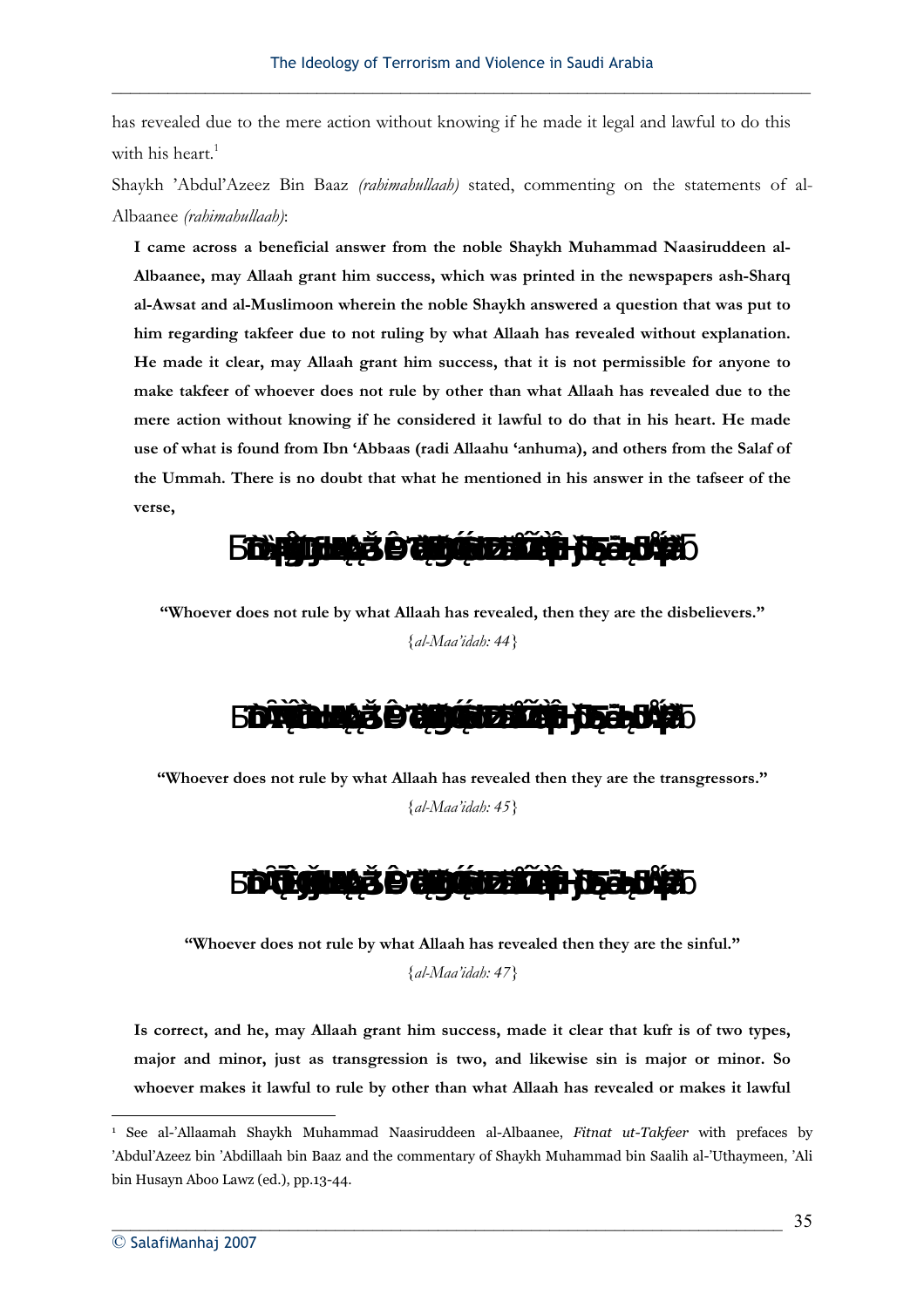**to make zinaa or to legalise interest or legalises anything else from the prohibited acts, which are agreed upon as being impermissible, has disbelieved due to major kufr. Whoever does such actions however, without making them lawful, then his kufr is minor kufr and his transgression (dhulm) is minor transgression and likewise is his sin (fisq). For the Prophet (sallallaahu'alayhi wassallam) said in the hadeeth of Ibn Mas'ood (radi Allaahu 'anhu): "Cursing a Muslim is sin and killing him is kufr." The Prophet (sallallaahu 'alayhi wassallam) intended by this minor fisq and minor kufr and applied an expression in order to make people flee from such evil actions.1**

Shaykh Ibn 'Uthaymeen stated in adding to the words of al-Albaanee and Bin Baaz:

What is understood from the two Shaykhs is: that the kufr is for the one who makes it halaal, as for the one who rules by it (other than what Allaah has revealed) and contradicts out of disobedience, then this person is not a disbeliever because he has not made it halaal and he could have done it out of fear, inability or the likes. Based on this the three verses (of al-Maa'idah) are applied in three instances:

- 1. Whoever rules by other than what Allaah has revealed via changing the deen of Allaah this is major kufr which expels one out of the religion, because he has made himself a legislator with Allaah and because he hates Allaah's Sharee'ah.
- 2. Whoever rules (by other than what Allaah has revealed) due to following his desires in himself, or out of fear or the likes – this person has not disbelieved but has fallen into fisq.
- 3. Whoever rules with transgression and oppression and this is not related to the ruling of manmade laws but related to a specific ruling like ruling the people by other than what Allaah has revealed to avenge himself then it is said that this type is a dhaalim and the descriptions differ depending on the conditions. Some scholars say that the descriptions for one description and that every kaafir is a dhaalim and every kaafir is a faasiq, they use as evidence for this the saying of Allaah,



**"…and the disbelievers they are the wrong-doers"** 

*{al-Baqarah (2): 254}* 

And,

**ĄǁƢċǼdzơ ĄǶĄǿơăȁƒƘăǸƊǧ ơȂƌǬăLjƊǧ ăǺȇÊǀōdzơ ƢċǷƊƗăȁ**

#### **"But as for those who defiantly disobeyed, their refuge is the Fire."**

<sup>1</sup> Abrdiged from *Fataawaa al-'A'immah fee Nawaazil al-Mudalahimah*.

It also featured in the newspaper *ash-Sharq al-Awsat* (no.6156, dated 12/5/1416 AH) – [TN]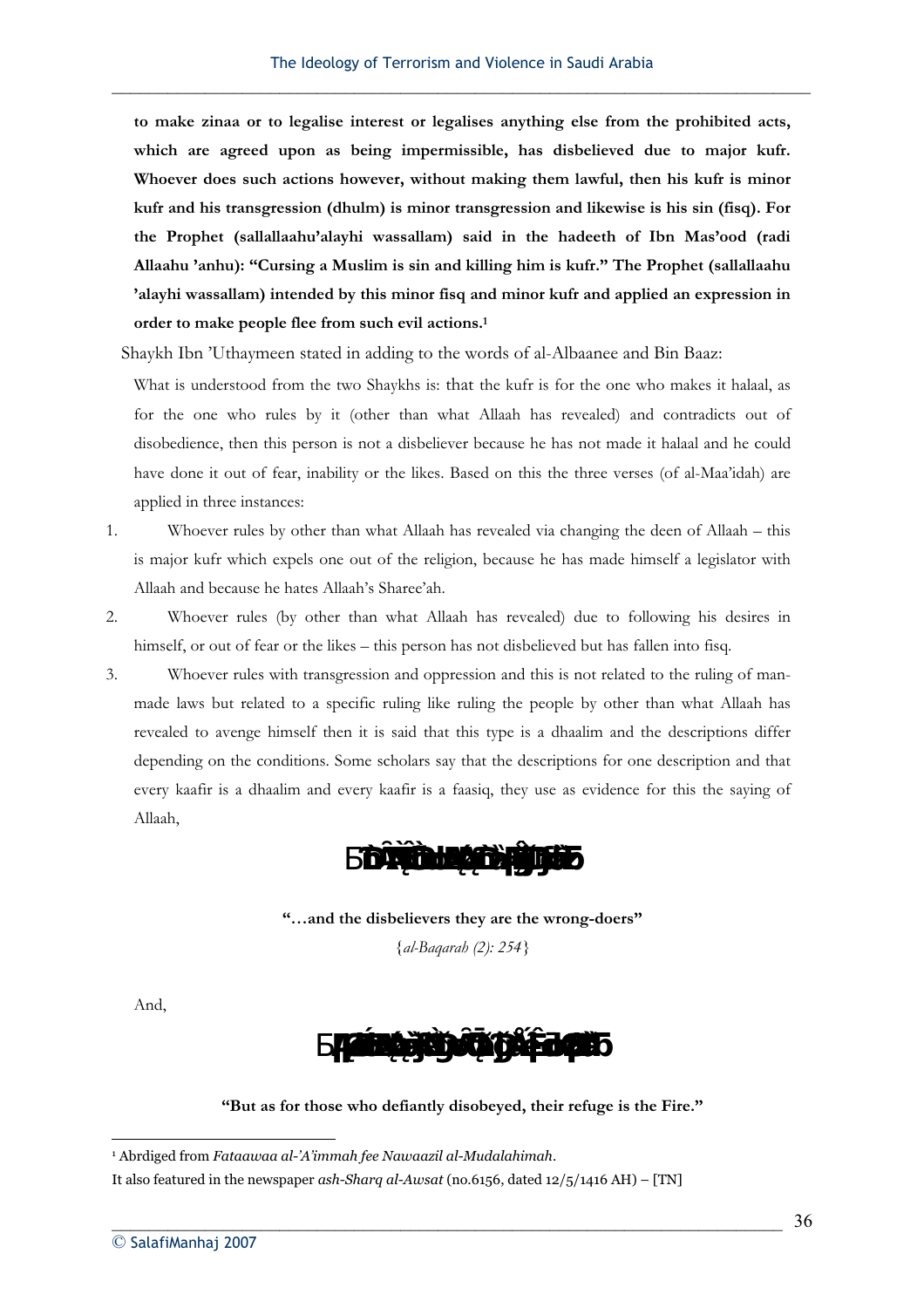*{as-Sajdah (32): 20}* 

This is major fisq.1

He (i.e. Shaykh 'Uthaymeen) also said in answering a question that was posed to him *(rahimahullaah)*:

A misunderstanding is that: the statement which has been attributed to Shaykh ul-Islaam Ibn Taymiyyah that he said: "when the term 'al-kufr' is applied (with alif laam as the definite article) then the intent is major kufr" and (to) then try to justify takfeer due to the ayah **"…then those are the disbelievers"** – even though the ayah does not contain anything to show that it is 'al-kufr' (which expels one from Islaam).

 As for the correct view of Shaykh ul-Islaam Ibn Taymiyyah (rahimahullaah) then it is that he made a distinction between "al-kufr" which is well-known as having the 'alif laam' in front of it and "kufr"…hence he made a distinction between the action (that was described) and the one doing the action (that was described).

Based on this, along with our explanation of this ayah in the way which has been mentioned, we judge that ruling by other than what Allaah has revealed is not the kufr which expels one from the religion. Rather, it is kufr 'amal (kufr of action) because the ruler who does this act has left the correct way and there is no difference in this between a man who takes a man-made law from others and rules by it within his state and one who starts a law and applies it. So the important thing is: does this law oppose the Divine Law or not?2

The noble Shaykh 'Abdul'Azeez bin 'Abdillaah Aali Shaykh also warned against the preaching which makes *takfeer* of Muslim societies and calls to rebelling against the leaders. During one of his classes at *Masjid al-Haraam* he stated in response to a question on the topic of dealing with those who traverse this *manhaj*:

Many of those who ascribe to this ideology are ignoramuses who have been deluded due to their lack of knowledge and insight, and they thus accepted these *takfeeree* views from a group who had this as their *manhaj* to achieve their assumed aims. This group came with this ideology to delude those who had little knowledge, understanding and insight. However, everyone who knows about one who believes in this ideology has to remind him of Allaah and of the falsehood of that creed, and the *manhaj* should be clarified to him. If he returns to guidance this is sought after, but if he

<sup>1</sup> *Fataawaa al-A'immah fi'n-Nawaazil al-Mudalahimah*, pp.226-27, transmitted from the book *Kayfa Nu'aalij Waaqi'una al-Aleem*.

Also mentioned in: *Tahdheer min Fitnat it-Takfeer*, pp.103-04 – [TN]

<sup>2</sup> *Fataawaa al-A'immah fi'n-Nawaazil al-Mudalahimah*, pp.226-27, transmitted from the book *Fitnat it-Takfeer*  edited by 'Ali Hasan Aboo Lawz.

For more on this in the English language then the following pdf is of use: http://www.sahihalbukhari.com/sps/downloads/pdf/GRV070027.pdf - [TN]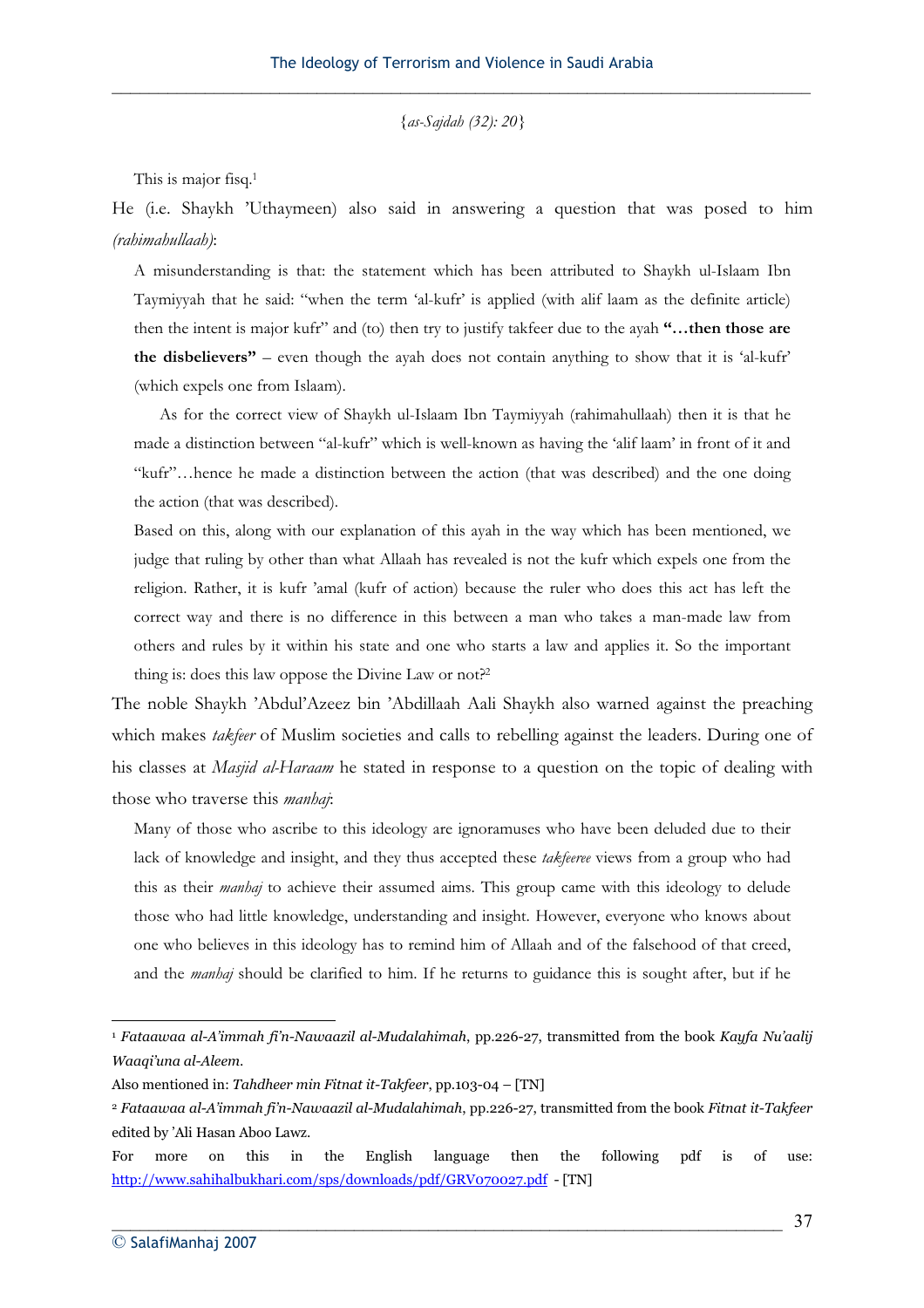continues in his falsehood and does not take heed then such people are not left to corrupt our youth and their *deen*. For the ideology of *takfeer* is misguided and behind it are those who want to harm the *Ummah* and traverse every path in order to achieve their aims.

**I advise my brothers: be warned against the preaching which makes takfeer of Muslim societies and calls to rebelling against the Imaams and taking up arms against the Muslims. In the same way, I advise the one who gives fataawa to those people: to fear Allaah with regards to himself, to fear Allaah in regards to His Muslim servants and to fear Allaah with regards to the Muslim societies. He should also know that this is the way of the people of innovation, but the Salaf us-Saalih are the furthest from this dangerous path and in fact they used to exhort to listen and obey the leader and be patient with the leaders even if they transgress and oppress. They (the Salaf us-Saalih) also used to forbid khurooj (revolting and rebellion) against the leaders in order to safeguard the blood of the Muslims, unify their word and unite their ranks. So fear Allaah with regards to the Muslims and be warned of the punishment of Allaah, whoever from those who have been deceived due to a lack of knowledge and does not repent has to be abandoned, warned against and distanced by the people of Islaam. May Allaah protect the Muslims from evil and tribulation, the apparent and unapparent aspects of it.1**

Shaykh Saalih bin Fawzaan bin 'Abdillaah al-Fawzaan stated, deploring the criminal terrorist actions that took place in our country (i.e. Saudi Arabia) in the past:

All praise is due to Allaah and may prayers and peace be upon our Prophet, his family and his companions:

There is no doubt that safeguarding security is obligatory and people are in more need of it than they are of food and drink. For this reason Ibraaheem *('alayhi salaam)* in his *da'wah* gave precedence to it before provision,

ä ää

### **"And [mention] when Abraham said, "My Lord, make this a secure city and provide its people with fruits…"**

### *{Baqarah (2): 126}*

This is because people are not satisfied with food and drink if there is fear as fear cuts off the path to attain provisions from other lands. For this reason, Allaah assigned to highway robbery the most severe of punishments,

<sup>1</sup> *Fataawaa al-A'immah fi'n-Nawaazil al-Mudalahimah*, pp.198-99, transmitted from *Okaz* newspaper, no.676, dated:  $4/7/1424$  AH – corresponding to  $2<sup>nd</sup>$  August 2003 CE.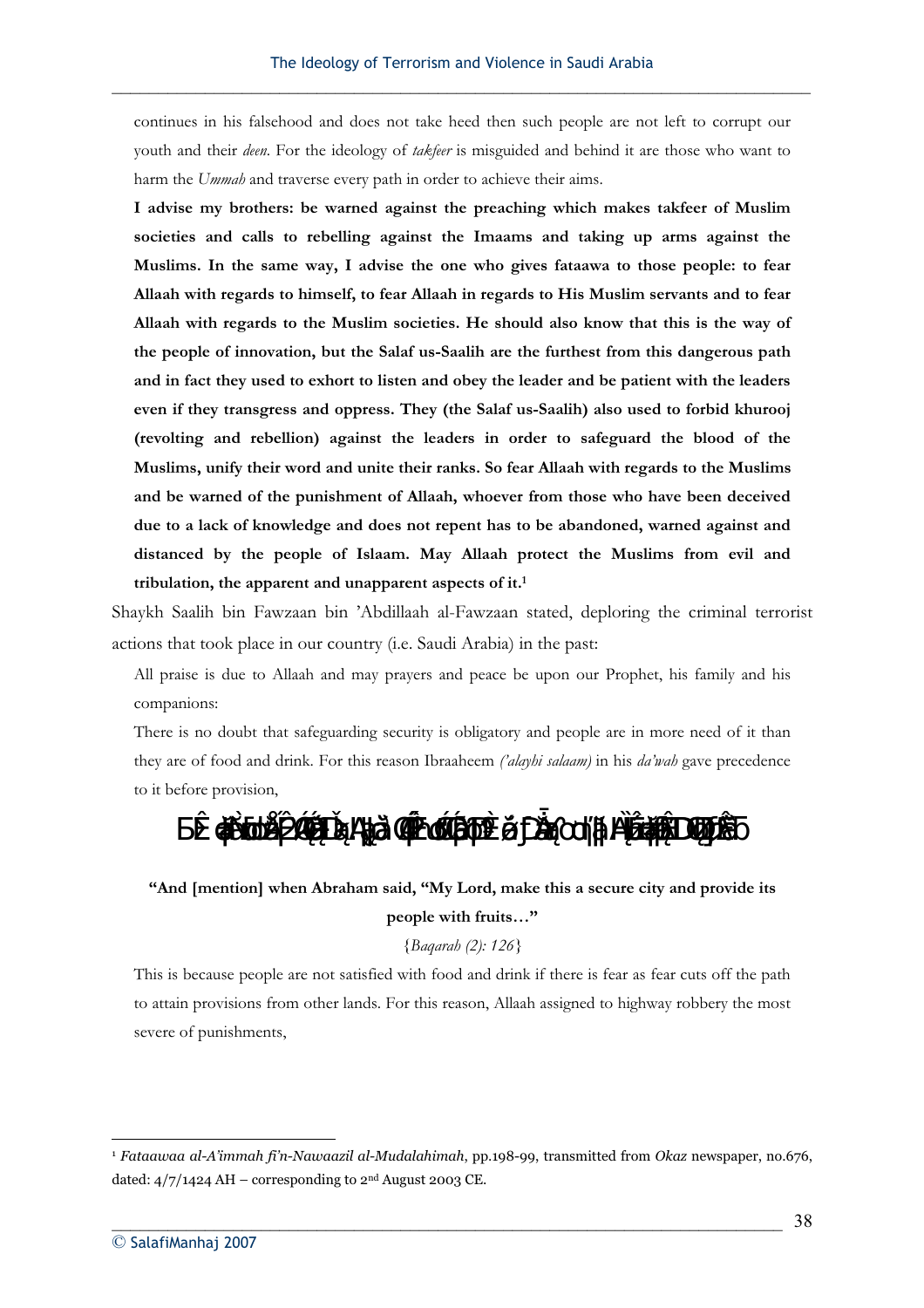

"Indeed, the penalty for those who wage war against Allāh and His Messenger and strive **upon earth [to cause] corruption is none but that they be killed or crucified or that their hands and feet be cut off from opposite sides or that they be exiled from the land. That is for them a disgrace in this world; and for them in the Hereafter is a great punishment."** 

*{al-Maa'idah (5): 33}* 

Islaam came to preserve five necessities, which are: the deen, the soul, the intellect, honour and wealth and Islaam set a decisive limit in regards to those who violate these five necessities whether these necessities are for Muslims or Mu'aahaddeen (non-Muslims who have an agreement, pact or treaty with the Muslims). For the non-Muslim Mu'aahad has the same (necessities) as what the Muslim has, and upon him (Mu'aahad) is the same that is upon the Muslim. The Prophet (sallallaahu 'alayhi wassallam) said: *"Whoever kills a Mu'aahad will not smell the fragrance of Paradise."*<sup>1</sup> Allaah says,

$$
\ddot{a} \quad \ddot{a} \qquad \qquad \ddot{a} \qquad \qquad \ddot{a} \qquad \qquad \ddot{a}
$$

### **"And if any one of the polytheists seeks your protection, then grant him protection so that**  he may hear the words of Allāh. Then deliver him to his place of safety."

#### *{Tawbah (9): 6}*

If the Muslims fear treachery of the agreement from the Mu'aahaddeen it is still not permissible for them to fight against them, until they have told informed them of the termination of the agreement that they have between them. The Muslims should not launch a surprise attack against them without any signaling to them, Allaah says,



**"If you [have reason to] fear from a people betrayal, throw [their treaty] back to them,**  [putting you] on equal terms. Indeed, Allah does not like traitors."

*{al-Anfaal (8): 58}* 

Those who are included under the agreement of the Muslims from the kuffaar are of three types:

<sup>1</sup> Reported by al-Bukhaaree in *as-Saheeh*, no.2995.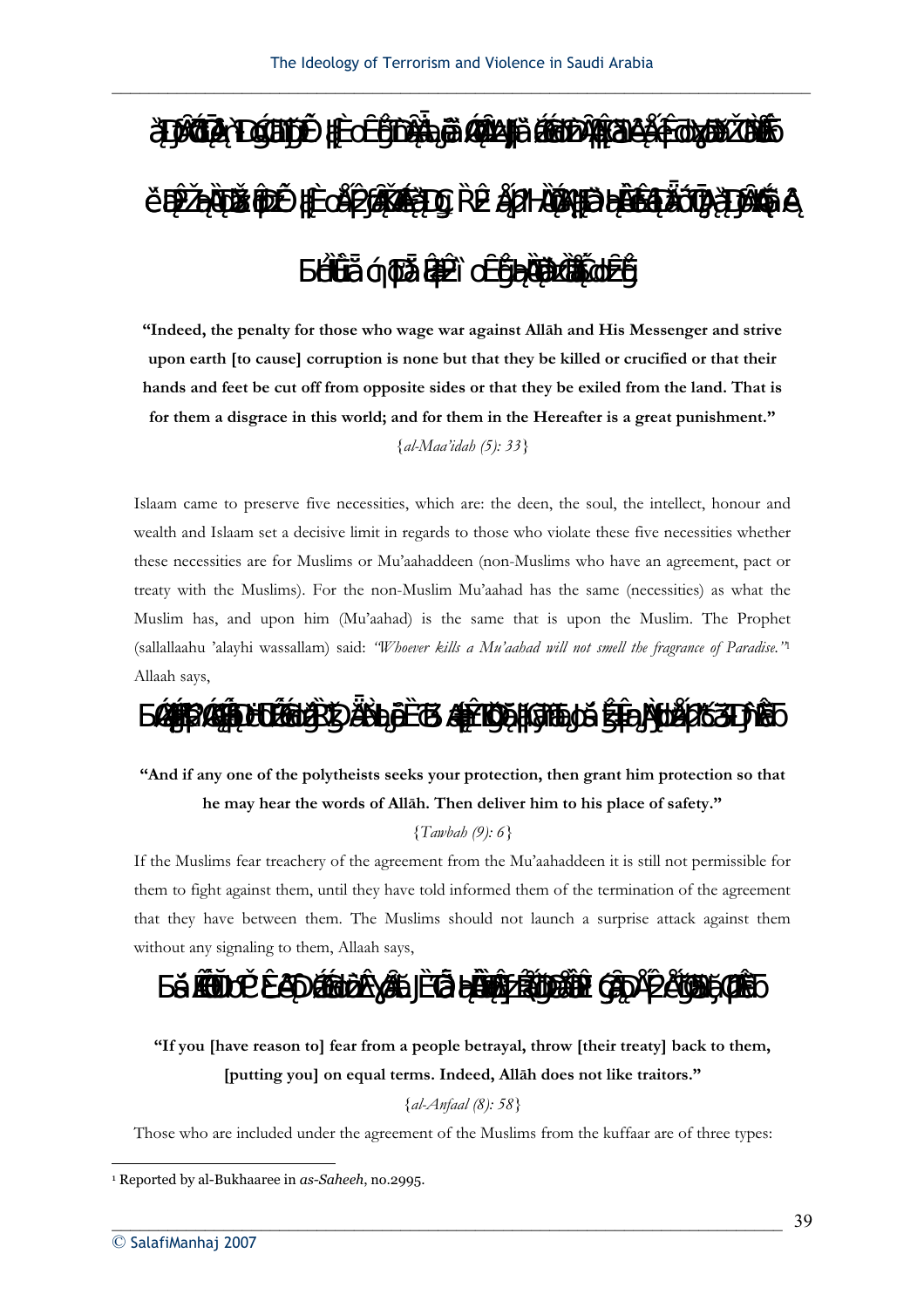**Al-Musta'min (a non-Muslim that has safe-passage and safe-conduct):** the one who enters the Muslim countries with a bond of safety from the Muslims. He enters the country for an important reason and then leaves after he has fulfilled his reason (for entering the country).1

**Al-Mu'aahad (a non-Muslim who has an agreement or pact with the Muslims):** the one who is included under the treaty that the Muslims have with the kuffaar, he has safety until the agreement expires between the two groups. It is not permissible for anyone to violate his rights, just as it is not permissible violate any of the Muslim's rights.

**Adh-Dhimmi:** the one who pays the jizyah to the Muslims and lives under their rule.

Islaam grants safety and security to these types of kuffaar in terms of their blood, wealth and honour and those who violate these trusts have acted treacherously towards Islaam and punishment is justified (for these violators of the trusts) as a deterrent. The Muslims have to be just with the kuffaar even the ones who are not Mu'aahideen, Musta'mineen or Ahl udh-Dhimmah,



**"O** you who have believed, be persistently standing firm for Allah, witnesses in justice, and **do not let the hatred of a people prevent you from being just. Be just; that is nearer to righteousness."**

 $\ddot{a}$  a ää

*{al-Maa'idah (5): 8}* 

Those who threaten safety: either they are Khawaarij, highway robbers or transgressors and to each is a decisive position which stops them at their limit and withholds their evil from the Muslims, the Musta'mineen, the Mu'aahadeen and the Ahl udh-Dhimmah. Those who partake in bombings, anywhere, violate inviolable souls and wealth of both Muslims and Mu'aahadeen. They also make women become widows and cause children to become orphans, they are the ones about whom Allaah said,

<sup>&</sup>lt;sup>1</sup> Such as messengers, merchants, visitors, or student wanting to learn about Islam.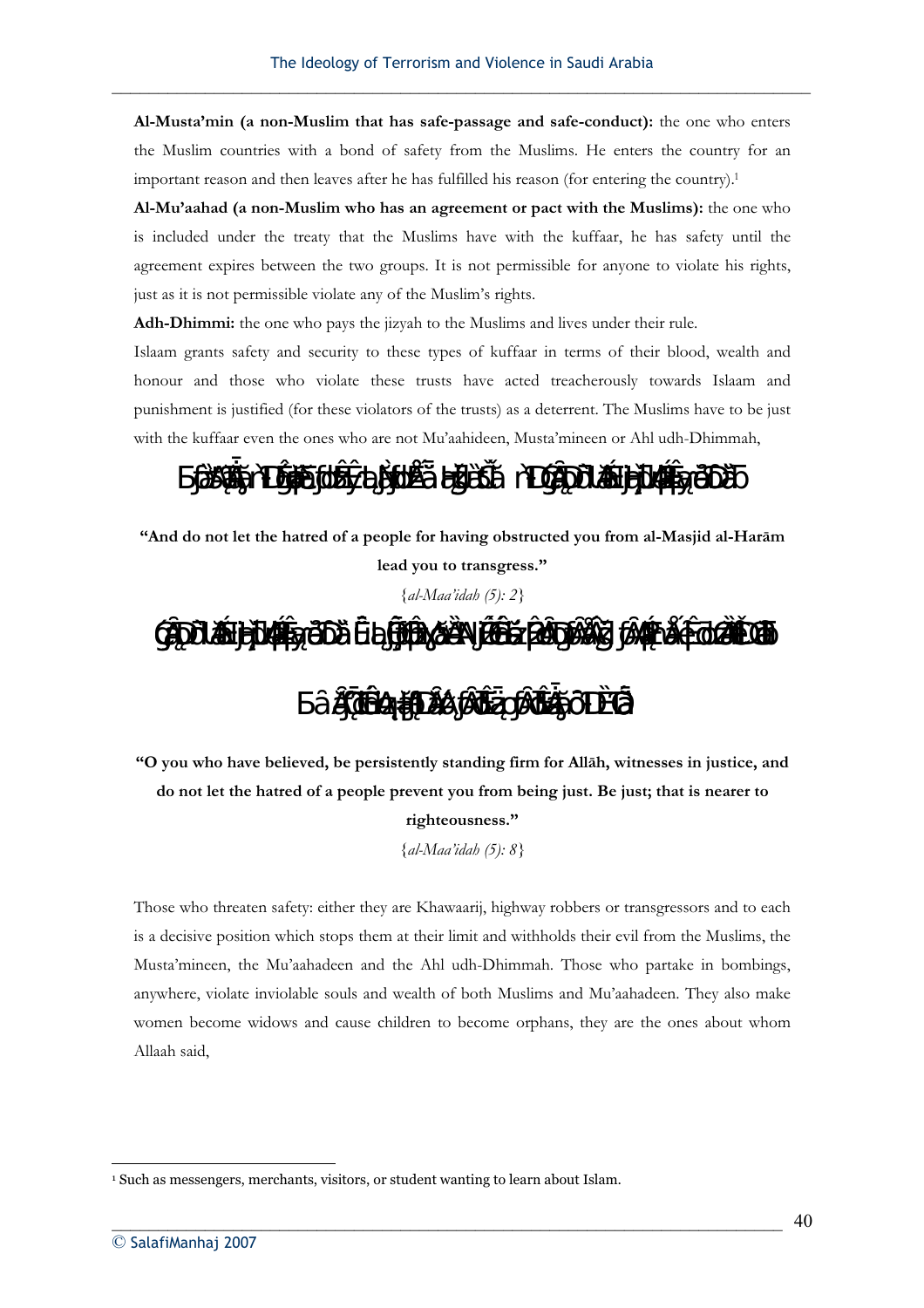The Ideology of Terrorism and Violence in Saudi Arabia



"And of the people is he whose speech pleases you in worldly life, and he calls Allah to **witness as to what is in his heart, yet he is the fiercest of opponents. And when he goes away, he strives throughout the land to cause corruption therein and destroy crops and**   $animals.$  And Allah does not like corruption. And when it is said to him, "Fear Allah," **pride in the sin takes hold of him. Sufficient for him is Hellfire, and how wretched is the resting place."**

*{al-Baqarah (2): 204-206}* 

What is also strange is that those transgressors who rebel against Islamic authority call their actions "jihad in the way of Allaah" and this is from the greatest of lies against Allaah. For Allaah has classified all of this as corruption and He did not classify it as being jihad, however we are not amazed when we know that their predecessors from the Khawaarij made takfeer of the Sahaabah and killed 'Uthmaan and 'Ali (radi Allaahu 'anhuma) who were from the Rightly Guided Khulafaa' and from the ten promised Paradise. Yet they killed them both and called their actions "jihad in the way of Allaah" but rather it was jihad in the way of Shaytaan, Allaah says,



### "Those who believe fight in the cause of Allah, and those who disbelieve fight in the cause **of taghşt..."**

#### *{an-Nisaa (4): 76}*

Islaam does not support their (terrorist) actions as the enemies of Islaam claim, from the kuffaar and the munaafiqeen, when they say that: "Islaam is a deen of terrorism" and they use those criminal's (terrorist) actions as a proof. Their actions are not from Islaam and Islaam does not approve of it because it is the ideology of the Khawaarij about which the Prophet (sallallaahu 'alayhi wassallam) said to his companions: *"Wherever you find them (the khawaarij) – kill them (i.e.*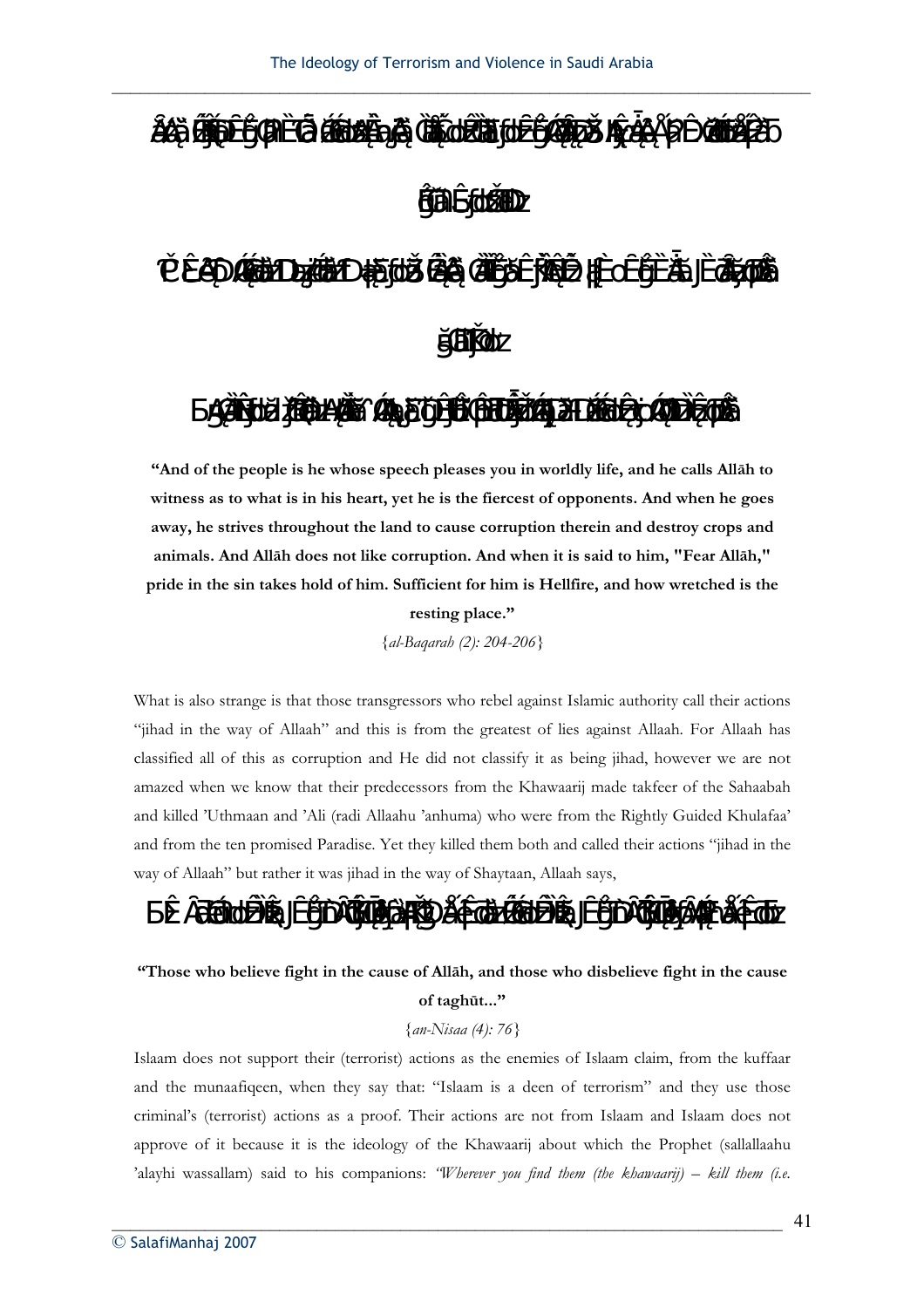*execute)!"* and he enumerated a great reward for whoever kills them (khawaarij), for they only kill the leaders of the Muslims just as they also fought against the Sahaabah when they were under the leadership of the Leader of the Believer, 'Ali bin Abee Taalib (radi Allaahu 'anhu).

Some of the hypocrites or ignoramuses claim that the Muslim schools (within the Kingdom of Saudi Arabia) taught this (terrorist) ideology and that the curricula used in teaching includes this deviant ideology. As a result, they seek that the curriculum be changed, but we say: the people who have this (terrorist) ideology neither graduated from Muslim schools (in the Kingdom of Saudi Arabia) nor took knowledge from the 'Ulama of the Muslims. This is because they actually prohibit studying within the schools, institutes and colleges (of the KSA). They also hate the 'Ulama of the Muslims and claim that these scholars are ignorant, describing them as being employees for the Salaateen (rulers), as a result, they studied with people who shared this deviant ideology and with the youngsters who were foolish minded, just as their predecessors branded the Sahaabah as being ignorant.

So what is hoped for after today is: for fathers to turn to their children and not leave them to those who have this destructive ideology who may try and guide their children to these misguided ideologies and deviated methodologies. They should not let their children join any suspicious organizations or go on mysterious journeys which are organized by people who have this misguided ideology. Parents should not let their children travel outside the Kingdom while their children are young in age. The 'Ulama have to give correct guidance and teach the correct creed in schools, masaajid and via the mass media in order to leave no opportunity for the people of misguidance who are in darkness and heedlessness of the rectifiers. May Allaah grant success to all in beneficial knowledge and righteous action, and may prayers be upon our Prophet Muhammad, his family and his companions.1

From what has preceded from this clarification of the *manhaj* that the Kingdom of Saudi Arabia follows since its beginning - and from what has preceded from the statements from the 'Ulama' of the Salaf from the *Sahaabah, Taabi'een*, the four Imaams, Shaykh ul-Islaam Ibn Taymiyyah, Shaykh ul-Islaam Muhammad bin 'AbdulWahhaab and the Imaams of the *da'wah* after him; also from what has preceded from the answers of the *'Ulama* of this country regarding the ideologies of terrorism, *takfeer* and bombing – it is clear with all lucidity that there is no link whatsoever between the ideology of terrorism which gave rise to bombings and causing devastation and the methodology that is implemented by our country (Saudi Arabia) and our scholars. What also certifies this is what has been admitted by a group who had this deviant ideology that they did not take their ideas from the educational curriculum of our country (Saudi Arabia). Rather, they took the ideology from members of organizations that they met who had the deviant ideology.

<sup>1</sup> *Fataawaa al-A'immah fi'n-Nawaazil al-Mudalahimah*, pp.228-232, transmitted from *ar-Riyadh* newspaper, dated: Thursday  $21/3/1424$  AH – corresponding to  $22<sup>nd</sup>$  May  $2003$  CE.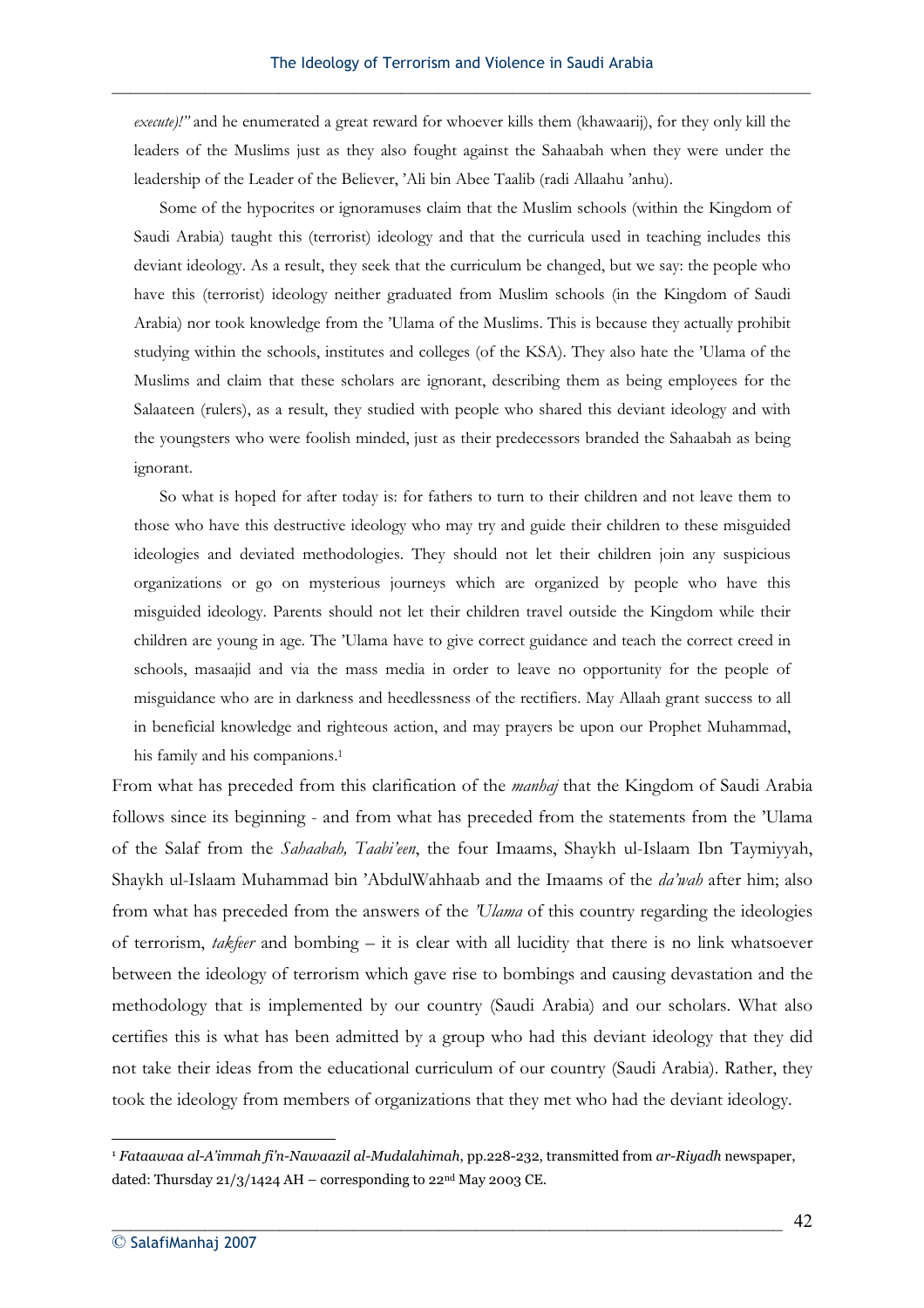Different forms of mass media have aired these clarifications and admissions and from those who they admitted influenced them (and the names they mentioned were): Aboo Muhammad al-Maqdisee, Aboo Qataadah<sup>1</sup> and the book *adh-Dhilaal* by Sayyid Qutb.<sup>2</sup> The admissions left no room for doubt that our *manhaj*, and to all praise is due to Allaah, is totally free from those corrupt ideologies, and that our *manhaj* teaches good creed and conduct, exhorts to adhering to the Jama'ah and the obligation of listening and obeying (the Muslim leaders).<sup>3</sup> It is also clear that our *da'wah* which our country (Saudi Arabia) was established upon and what our *'Ulama* traverse, is free from the ideology of *takfeer* which is on the *manhaj* of the *khawaarij*. This was spread by those youth from the *sahwa* (awakening) due to some organizations and extreme individuals whose books and tapes make general *takfeer* of all who do not agree with them.<sup>4</sup>

<sup>1</sup> Both of them were followers of *Ikhwaan ul-Muslimeen* and an elucidation of their *takfeeree* ideas will follow shortly.

<sup>2</sup> Sayyid Qutb was from those who viewed that violence was an acceptable method for change and more on this will be explained shortly.

<sup>3</sup> From an article by Shaykh Saalih al-Fawzaan in the newspaper *al-Jazeerah*, no.11434 dated: 26/11/1424 AH/18th January 2004 CE.

<sup>4</sup> From the article by Shaykh Muhammad bin Raashid al-Habshaan of the *Ma'had 'Ilmee* in Riyadh. The article featured in the newspaper *al-Iqtisaadiyyah* dated: Rabee' al-Aakhar 1425 AH/May 2004 CE, no.3861. His observations were correct and the following case study will corroborate this.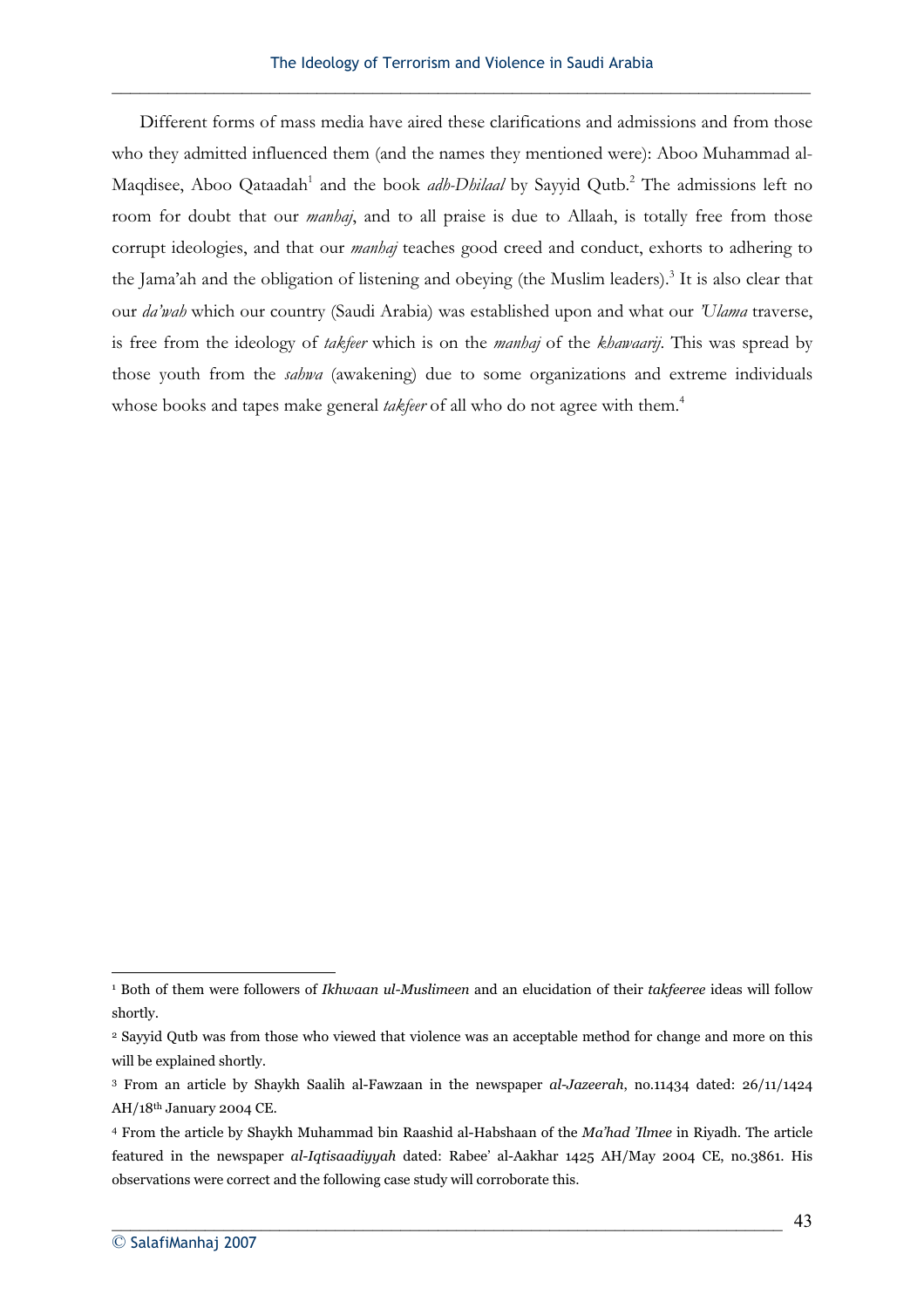### **THE CONTEMPORARY TAKFEER IDEOLOGY OF TERRORISM: ITS EFFECTS ON SOME PEOPLE FROM SAUDI ARABIA**

We know, from what has preceded, the ideology of the *khawaarij* and how it truly harmed the Muslims throughout different times, it is a destructive ideology of terrorism which is contrary to the reality of the correct Islamic religion. The effect of this ideology makes it hard to prevent the one who takes it up to implement due to the intensity of its deviation and misguidance and history is the best witness of this. Some Islamic countries have suffered due to some of those who had been affected by the ideology, countries such as Egypt then Algeria and recently Saudi, as many victims and innocent people have lost their lives.

 The reasons for these terrorist activities are: Firstly, due to some people from these countries being affected by the *takfeeree-khaarijee* ideology which is ascribed to the *khawaarij*. And from the reasons for the existence of this ideology during this era is due to the presence of many contemporary writings, which take on many names and various means, but in the end is nothing but the *takfeeree-khaarijee* ideology. These writings follow the ideology of certain Islamic organizations which are secretive organizations and do much of their *da'wah* in secret without making apparent their true affair. The greatest example of this which has caused tribulation to the Muslims during this era is the group *Ikhwaan ul-Muslimeen* [The Muslim Brotherhood] with three main orientations.<sup>1</sup> *Ikhwaan ul-Muslimeen* [The Muslim Brotherhood] is the mother of the Islamic organizations in the Arab world as it gave birth to its chicks in the form of the other organizations after. Deviation began due to the different strands within the *Ikhwaan ul-Muslimeen* themselves<sup>2</sup>:

- 1. *al-Bannaa'iyyah*: ascribed to the founder of the Ikhwaan ul-Muslimeen [The Muslim Brotherhood], Hasan al-Bannaa.
- 2. *Al-Qutbiyyah*: ascribed to Sayyid Qutb
- 3. *As-Surooriyyah*: ascribed to Muhammad Suroor

Their ideology included *khurooj* (rebellion) in the vilest of meanings: for they rebelled against the Sunnah<sup>3</sup> and against the Jama'ah (main body of Muslims). As for *khurooj* against the Sunnah then the Prophet *(sallallaahu 'alayhi wassallam)* said when he was asked about the *Firqat un-Naajiyyah*:

<sup>&</sup>lt;sup>1</sup> A definition of all of each orientation will follow shortly.

<sup>2</sup> This was stated by one of the leaders of the Ikhwaan, al-'Ashmaawee in his book *at-Taareekh as-Sirree li-Jamaa'at il-Ikhwaan il-Muslimeen* [The Secret History of the Muslim Brotherhood], pp.3-4.

<sup>3</sup> The intent of the *sunnah* here is: what agrees with the Book of Allaah and the *Sunnah* of the Messenger of Allaah *(sallallaahu 'alayhi wassallam)* whether this is in regards to beliefs or acts of worship, all that is contrary to it is innovation.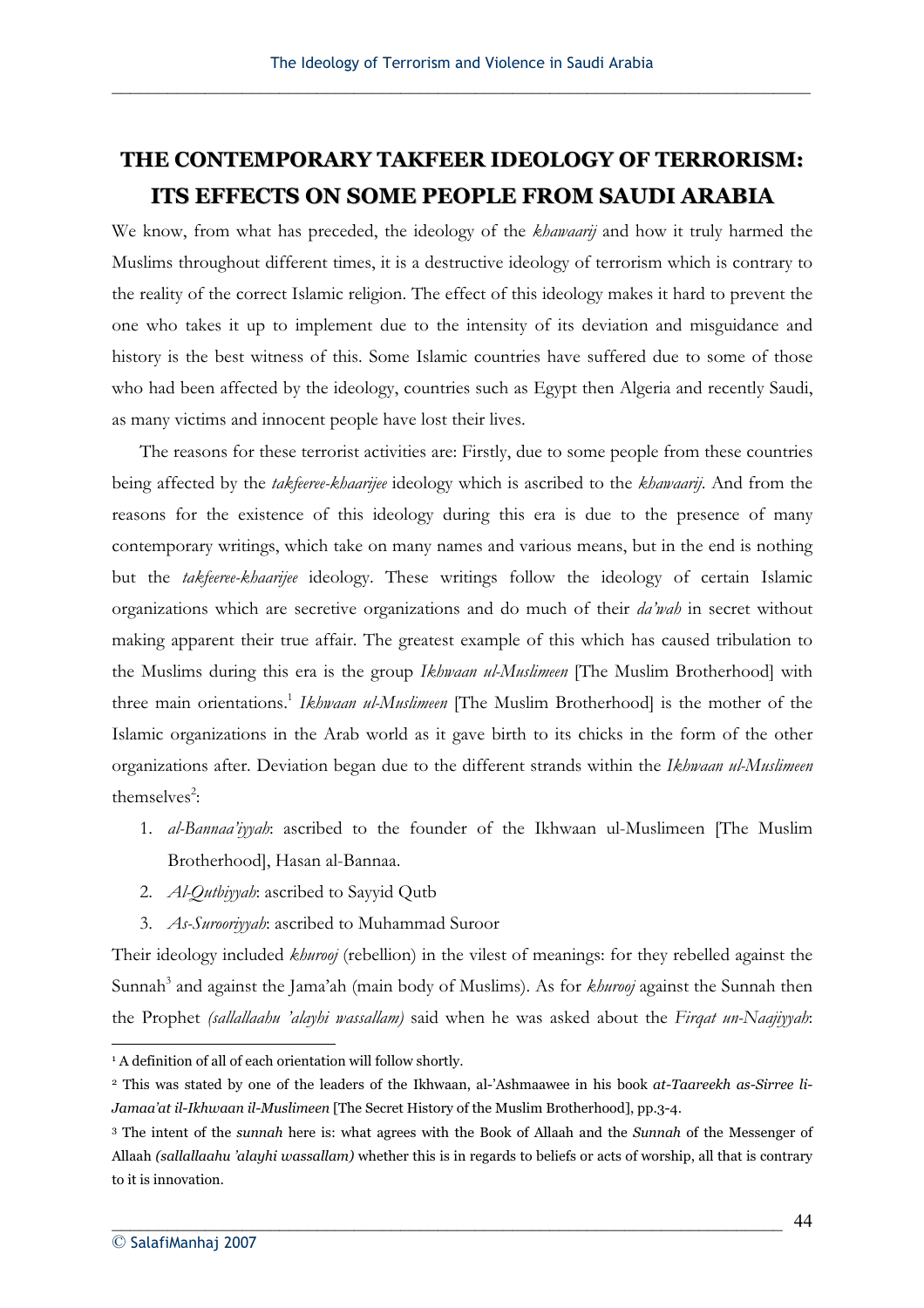*"What I am upon and my companions."*<sup>1</sup> He *(sallallaahu 'alayhi wassallam)* instructed to follow his *Sunnah* and the *sunnah* of the Righteous Khulafaa' after him, for he said: *"Stick to my Sunnah and the Sunnah of the Rightly guided Caliphs after me. Hold firm to it and bite onto it with the molars, and beware of newly invented matters for every newly-invented matter is an innovation and every innovation is misguidance."2*

This *khurooj* against the *sunnah* is apparent in their books, writings and articles which are filled with much that is in opposition to the Sunnah. These works also contain censuring those who follow the *manhaj* of the *Salaf us-Saalih* just as they contain praise of innovation and its people.

Secondly, (a reason for terrorist activities are due to) a lack of obedience to the Muslim leaders in authority and then rebelling against him, inciting the general masses against them in every land wherein their *da'wah* is. They also make false interpretations of the texts which instruct to obeying the Muslim leader in authority or encourage adhering to the Jama'ah and anything else what the Prophet *(sallallaahu 'alayhi wassallam)* and his companions were upon. This has two meanings from the *Salaf*:

- 1. That the Jama'ah are those who they agree on as being in authority, and this person is the Imaam (leader) who agrees with the Book and the Sunnah. This is the perceptual meaning of "the Jama'ah" and sometimes it is known as the political meaning (of Jama'ah).
- 2. The Jama'ah are those who are upon what the Prophet *(sallallaahu 'alayhi wassallam)* and his companions were upon, whether they have an Imaam or not. This is the academic or essential meaning of a Jama'ah.<sup>3</sup>

Then they said that the Muslims today neither have a Jama'ah nor an Imaam that can be perceived.4 For this reason they said that the Muslims today neither have a Jama'ah nor an Imaam that can be perceived, even though the Saudi state exists which is a state that applies the Divine Legislation. There also exist other Islamic states which are very difficult to define with *kufr* on the basis of their leaders. However, due to camouflaging and deception, and out of them trying to get out of this deadlock, they began to interpret the texts and distort them to mean that the only state that should be taken into consideration is the state of the Khilaafah or the state

<sup>1</sup> Reported by Tirmidhee, *hadeeth* no.2641; al-Laalikaa'ee in *Sharh 'I'tiqaad Ahl is-Sunnah* (147); al-Aajuree in *Sharee'ah*, p.15; al-Marwazee in *as-Sunnah*, p.8; Ibn Battah in *al-Ibaanah al-Kubraa*, (160, 264) – the *hadeeth* his *saheeh* with its supporting witnesses.

<sup>2</sup> Reported Ahmad in his *Musnad* (vol.4, pp.126-27); Tirmidhee (2676); Aboo Daawood (4607); Ibn Maajah in his introduction (34) and by others, the *hadeeth* is *saheeh*.

<sup>3</sup> Dr Saalih as-Saawee, *ath-Thawaabit wa'l-Mutaghayyaraat*, p.19

<sup>4</sup> Dr'AbdulHameed Hindaawee, *Kayfa'l-Amr idha lam takun Jama'ah Daraasah Hawla'l-Jama'ah wa'l-Jama'aat* [How will the Matter be if there is not a Jama'ah], p.51.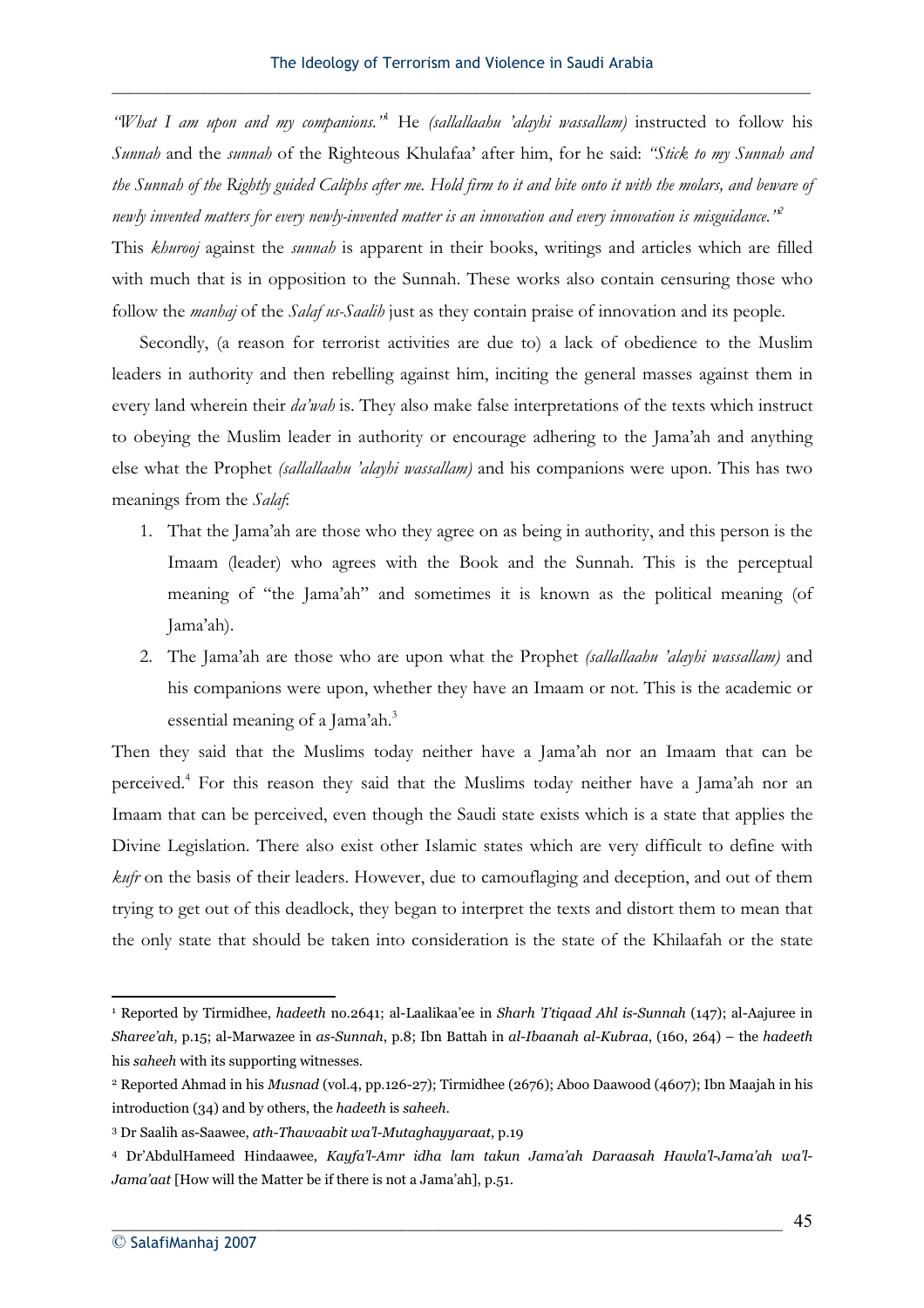that proclaims that its leader is a leader of all of the Muslims. Here then, they fell into many opposing matters such as:

- $\checkmark$  Falsely interpreting Divine Legislated texts with invalid and void interpretations
- $\checkmark$  Their opposition to the *ijmaa'* (consensus) of the 'Ulama
- $\checkmark$  Their opposition to the reality to the extent that some of them were even bold enough in falsehood to make *takfeer* of the leaders of this country and of other Muslim countries. Those who made this *takfeer* were the likes of Aboo Qataadah, al-Maqdisee, Muhammad Suroor and others.

For this reason, as-Saawee said:

The basis for all of that is so that the Islamic movement today is represented by an army which all of the Ummah has be a part of in order to avert the tribulation of kufr and apostasy and their harms from the abode of Islaam. It (the contemporary Islamic movement) is a replacement for the Islamic state.1

I say: there will be more clarity to come in regards to these false interpretations which were a reason for rebelling against the Sunnah and the leaders in many Islamic countries. From the most prominent works by which some of the religious youth in our country took on board the *khaarijee* ideology were some of the writings of Sayyid Qutb and those who were influenced by him afterwards like Muhammad Qutb,<sup>2</sup> Muhammad Suroor,<sup>3</sup> at-Turaabee, Muhammad Ahmad ar-Raashid, Salaah as-Saawee, 'AbdurRahmaan 'AbdulKhaaliq, Jamaal Sultaan and others. Those who have been called "du'aat of the Sahwa (awakening)" in this country (Saudi Arabia) were also in turn affected by the ideology of these individuals. Sayyid Qutb is also regarded as one of those who revived the *khawaarij* ideology of *takfeer* in this era, as a result his writings are considered to be the most dangerous because they are the reference point for those who have been influenced by this ideology from those of this country and other countries. This is because these works of Sayyid Qutb are: found in the general and specialist bookstores; are found in middle and secondary boys and girls schools; are also found in colleges and universities. Indeed, students are encouraged to refer back to these books and benefit from them, and there are hardly to be found anyone who warns against the errors within his writings. Rather, the heads of the extremist groups and theories have made the books of Sayyid as the basis for youth to be cultivated upon. Dr Sa'eed Muraad states:

<sup>1</sup> Dr Salaah as-Saawee, *ath-Thawaabit wa'l-Mutaghayyaraat*, p.19

<sup>2</sup> His direct influence was made apparent within the works of some of his students from this country.

<sup>3</sup> He is like the one mentioned before him, rather he is worse!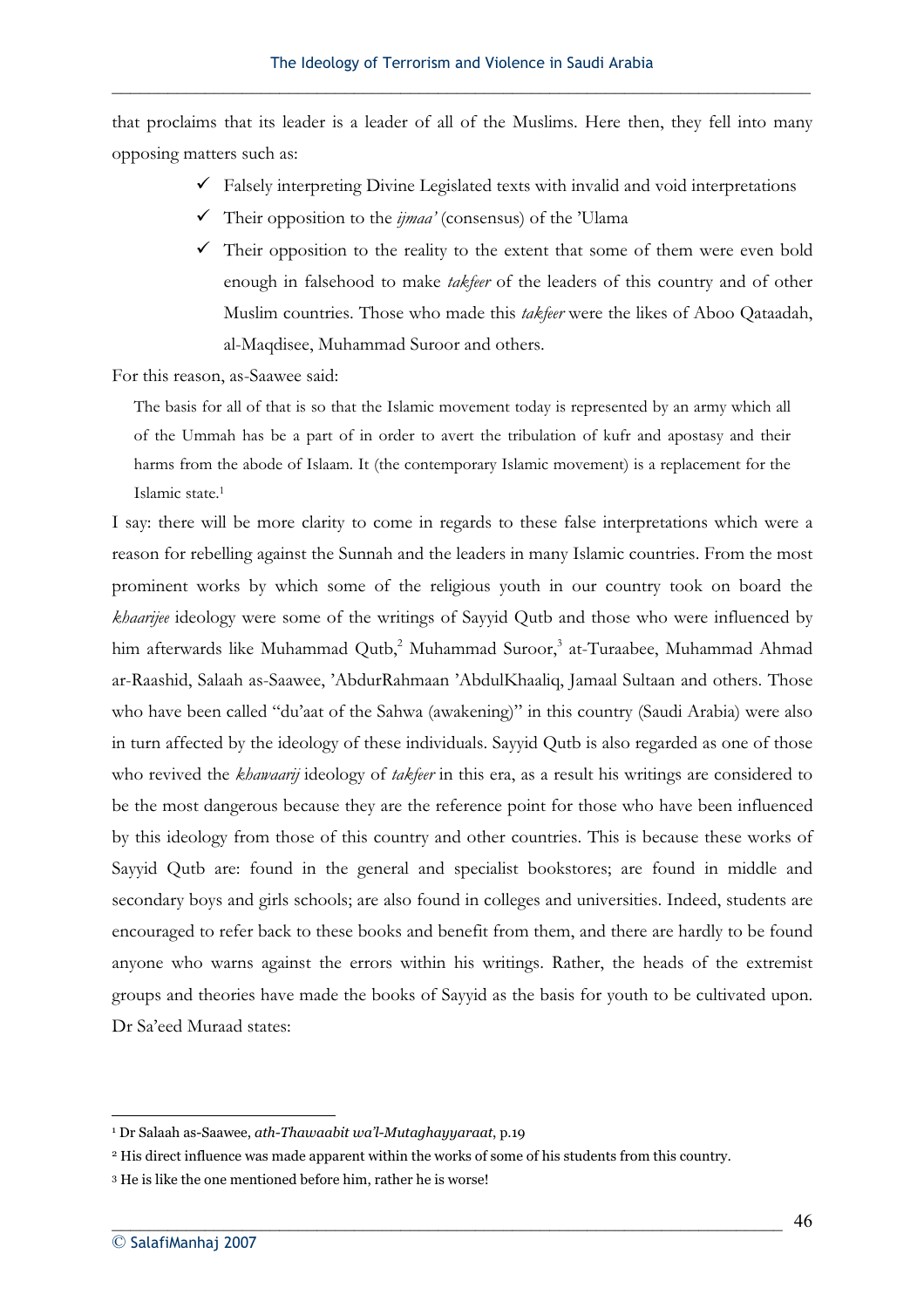The third stage of the group Ikhwaan ul-Muslimeen, 1965 – organization of the Qutbees, the followers of Sayyid Qutb: this stage was the most dangerous that the Ikhwaan ul-Muslimeen went through because it re-directed itself towards violent ideas as a means for change.1

There is also ideological terrorism in an organized form that is used by these partisan groups which includes opposing all who either criticize the partisan group's ideology generally or the ideology of Sayyid Qutb especially. This group with its three main strands took a methodology which differed from the methodology of the *Salaf* in knowledge and action.

<sup>1</sup> *Al-Firaq wa'-Jama'aat ad-Deeniyyah fi'l-Watan al-'Arabee: Qadeeman wa Hadeethan*, p.370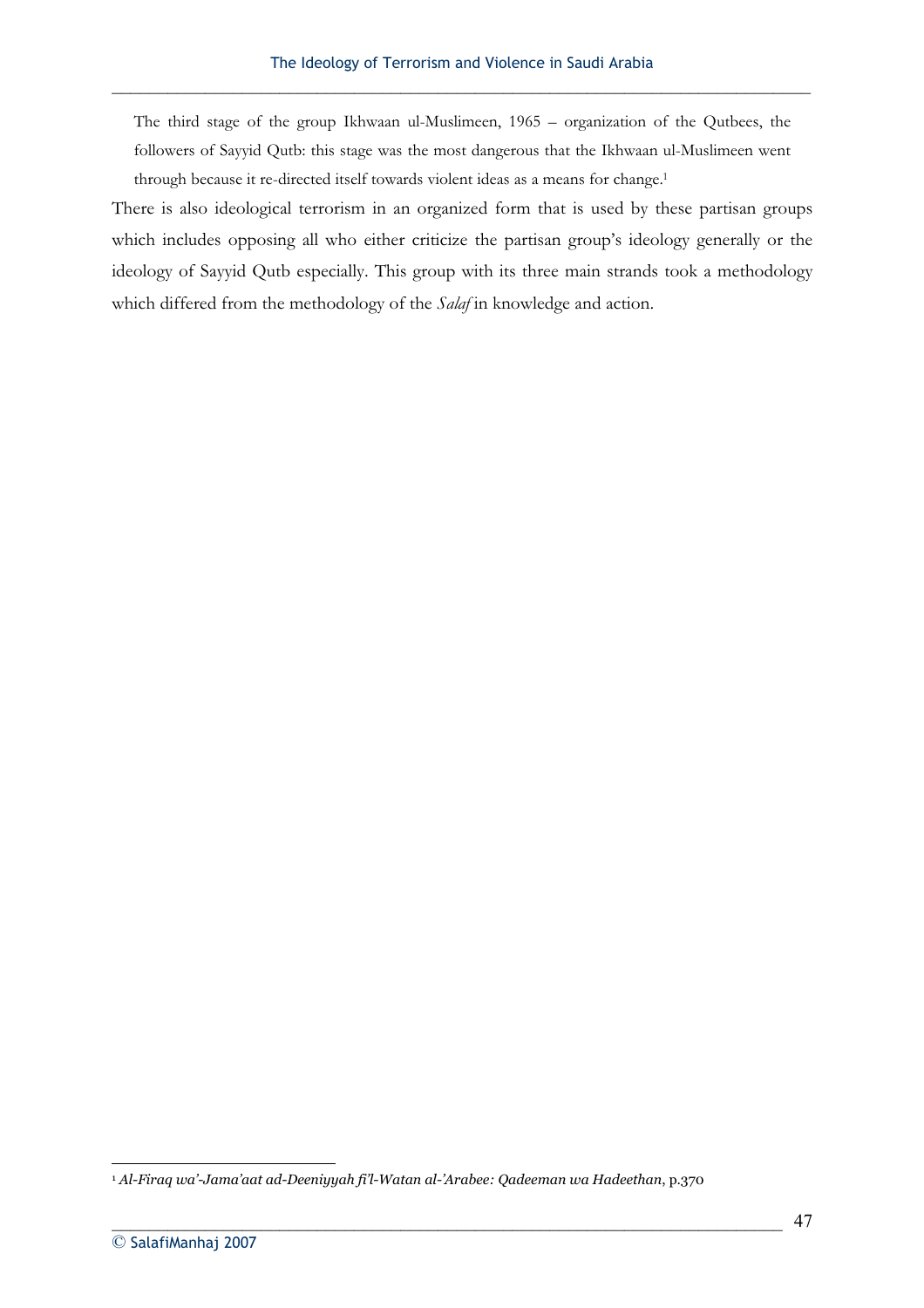## **SECRET ORGANISATION AND THE PLEDGE OF ALLEGIANCE WITH THE MUSLIM BROTHERHOOD GENERALLY AND WITH THE QUTBIS PARTICULARLY**

'Ali 'Ashmaawee states in his book *at-Taareekh as-Sirri li-Jama'atil-Ikhwaan il-Muslimeen* [The Secret of the Muslim Brotherhood], pp.94-5, 99:

During this stage individual members of the movement had to have a sense of separation from the society and to not participate in anything between them (the society) and themselves. They did not manifest this until they gained maturity and completed their cultivation and increased their numbers as much as possible. Then after that stage came another which was the separation stage wherein the men of this da'wah separated from the society and said "This is our path and that is your path and whoever wants to be attached to us is a Muslim and whoever stands in our way against us has ruled themselves with kufr. And each should take the position that they view during this stage, at that point Allaah will separate between the two groups and Allaah will either help the believing group which will take control of affairs or the other group will**,** just as what happened to the people of the ditch who split off from their people and then it was ordained for them that they be buried in the ditch as mentioned in the Noble Qur'aan."

In addition to that, Ustaadh Sayyid Qutb viewed that the Islamic movement had fiqh principles and regulations which in many instances greatly differ from that which is well-established in general Islamic fiqh. For the first time we heard from him the concept of "fiqh of the Islamic movement" and he used to say its established regulations differ from general regulations. Within his book which was not distributed, the second volume to *Ma'aalim fi't-Tareeq* [Milestones], he dedicated this volume to speaking about what he termed "fiqh of the movement". However, when he took my view about distributing the book I hoped that it not be distributed because it would have led to much division and differing, and the world would be against us saying that: "Sayyid Qutb introduced something new, an innovation, into Islaam", so he agreed with my view and did not publish the book and I do not know what was the end of it (the second volume of the book) after that.

Ustaadh Sayyid Qutb informed us that this view had been clarified to him during his time in prison when he was arrested in 1954 CE and was sentenced to ten years in prison. During this time he contemplated what happened and so did Ustaadh Muhammad Yusuf Hawwaash,<sup>1</sup> who was

<sup>&</sup>lt;sup>1</sup> Muhammad Yusuf Hawwaash was born on October 12<sup>th</sup> 1922 CE He achieved a diploma from Industrial Schools in 1943. He joined Ikhwaan, during his studies in the Gharbiyyah province and had two children who were both doctors. He was imprisoned on several occasions in Egypt and whilst in prison with Sayyid Qutb he claimed that he had a dream wherein Yusuf *('alayhi-salaam)* who told him: "Inform Sayyid that the surah has what he is looking for: {Indeed judgment is only for Allah}." He was executed on 29<sup>th</sup> August 1966 CE. [TN]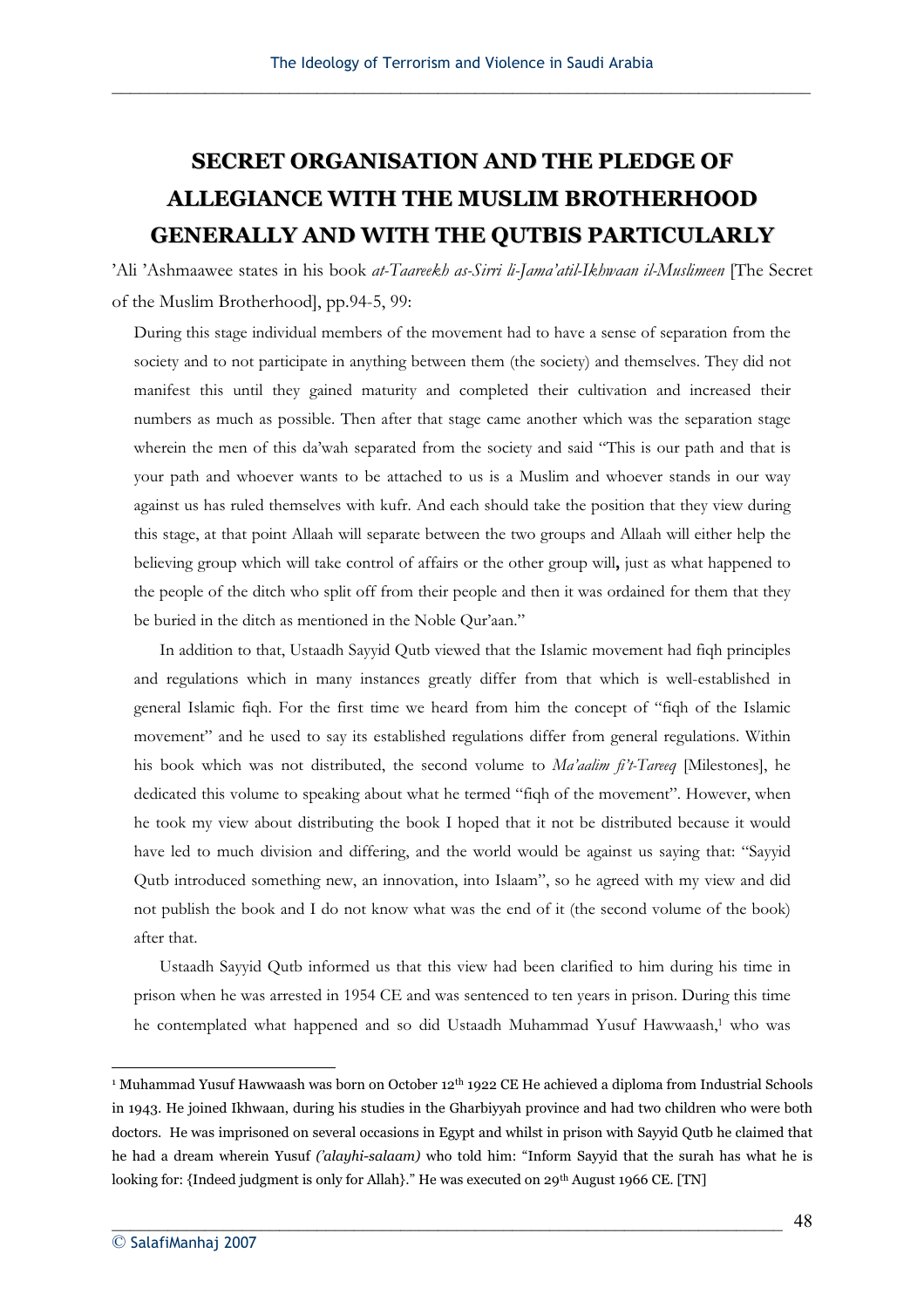executed in 1965 CE, who agreed with Sayyid views. Ustaadh Muhammad Yusuf Hawwaash has to be considered as the second person**,** he almost had exactly the same ideology and view and gave the same advice.

 Then there was agreement that what should take precedence is a general ideological plan for the organization which we are talking about here. And that what we should immediately begin with is a reconstructed and re-drafted version of the ideology of the people, meaning the members of the Ikhwaan, according to what Sayyid Qutb said and thought. It was thus suggested that we begin with (studying and cultivating upon) some books such as:

- 9 *Are we Muslims?*
- 9 *Social Justice in Islam*
- 9 *Milestones*

9 *Raid on the Islamic World* 

9 *Social Directions in Islam* 

9 *National Directions in Contemporary Literature* by Dr. Muhammad Husayn

9 *Islamic Belief in a New Age* by Ustaadh al-Bannaa

9 *Islam: Between the Ignorance of its Followers and the Inability of its Scholars* by AbdulQaadir Awdah.

Sayyid Qutb viewed – after he asked us about the number of individuals that we had and we informed him that there were about 300 – that at least seventy of them will be the foremost leaders and more positive (for the Ikhwaan) and said: 'We have to look for these seventy people and work on providing them more doses of the ideology and begin to give them hidden training so as to serve as the beginning stages of regenerating them to be the working leaders of what we are talking about (i.e. Ikhwaan) in the future.'

The reconstruction of the (different Ikwaani) groups was complete and there were about 3 to 5 individuals (leading them). An agreement was made that each of the five groups should have leaders and each of these five leaders will have a direct link with the head of the organization. In this way we could safeguard isolating any (of the) groups from being detected or arrested and can deflect responsibility away from these groups. In this way, the whole organization would not be detected as happened previously with most of the pyramid-structured organizations of the Ikhwaan wherein if one person was arrested the whole organization would be exposed with immense ease. The enlisting of new groups began drawing upon those youth who were enthusiastic for Islam.

Also read what Muhammad Muhammad Badree wrote in an article which featured in the magazine *al-Bayaan* (no. 83) on Rajab 1415 AH entitled *Rooh ut-Tafreeq wa'l-Mubaadaraat adh-Dhaatiyyah* [Team Spirit and Self-Initiative]:

No nation will be able to achieve even its furthest plans, at home or abroad, except if there is a collective organization which can facilitate the plans of its members. From here then, the first obligation for all levels of contemporary Islamic work is: beginning with facilitating co-operation in order to build a strong Islamic nation which is able to confront all its enemies and carry out its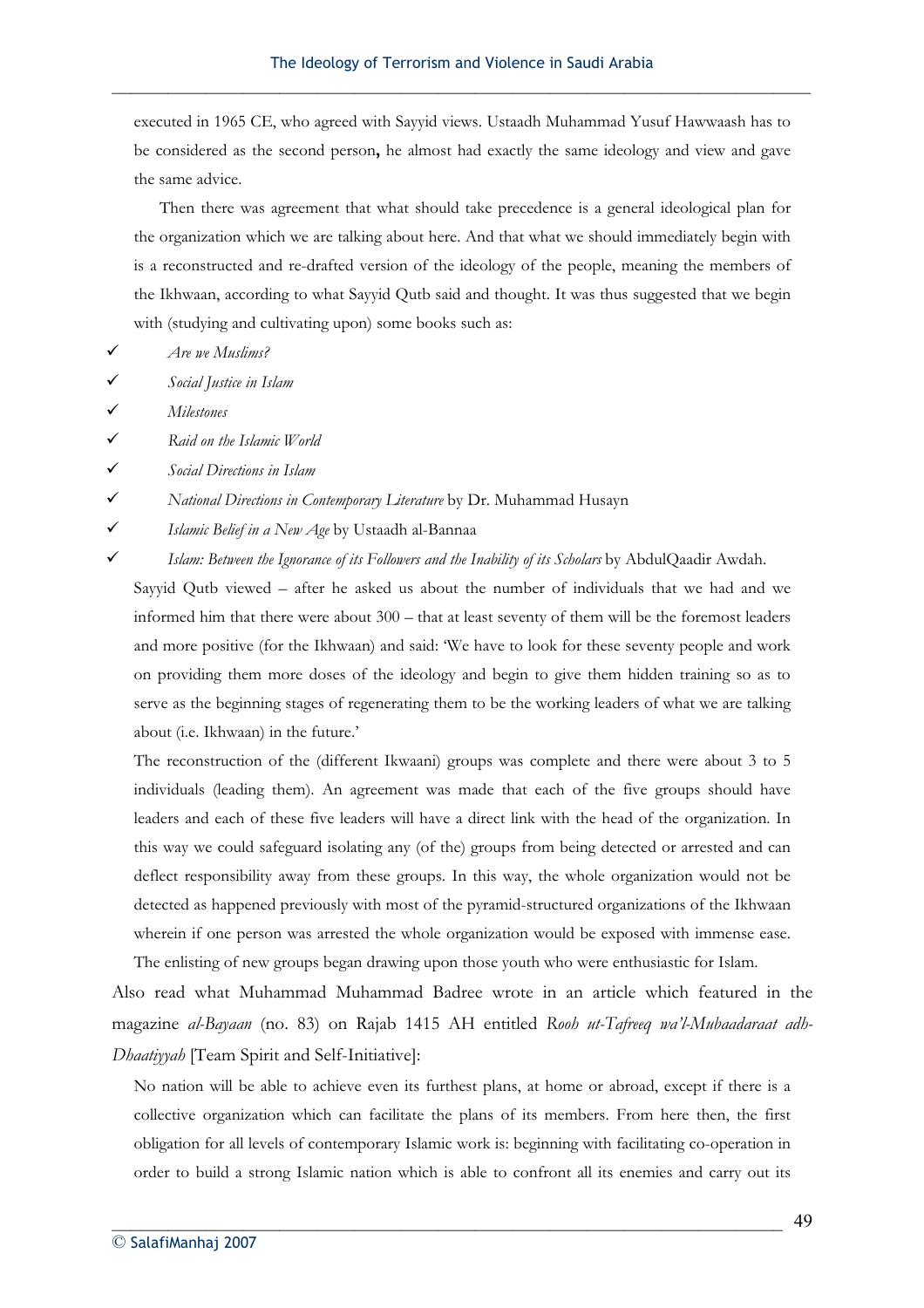civilized message to all of humanity. That message which cannot be carried by individuals, or a group of individuals – it can only be carried by a collective co-operation in line with an integrated and deliberate plan based on team spirit and self-initiative.

Read here what was mentioned in the bulletin of the *Markaz Buhooth Tatbeeq ash-Shar'eeah Islamiyyah* [The Research Centre for the Application of Islamic Law], no.4, p.34:

Jihad, which has an Imaam in order to establish the deen and judge by the Sharee'ah, is totally obligatory in this instance and there is no way to this with a Diaspora and interspersions. Establishing collective obligations are very expansive and so are establishing the proof, commanding the good and forbidding the evil, mutual advice to the Muslims and all of this does not mean neglecting the responsibilities of these obligations. There is no way to bring these about with division and tahaaruj (chaos), so then what is the way out of this? At this stage comes the role of the Islamic groups as an assembling stage in the path to Muslim organization. For example, as has preceded, that the people of authority gather in order to look over the issues affecting the Ummah and put forward solutions. They carry the flag and gather the word of the Ummah around it so that the people fight behind it.

 If this is difficult, or takes a long time, or some barriers are placed in front of it (such as: numerous independent ideas, varying methods proposed for change, disputes over knowledgerelated issues and practices – like those issues which are related to documenting the current situation or adapting the situation) – here then comes the role of Islamic groups. The aim of these groups is to oversee the preparation of an arising and striving faith-based home which puts the issue of Islam as its main priority and preoccupation in this life. This is done by enacting an organized programme and group-spirit which encourages rushing to do good actions and competing in doing the obligations. They serve as a faith-based incubator for this striving home in order to deflect from it, by the permission of Allaah, doubts and desires. They (Islamic groups) also ingrain within themselves the realities of tawheed and eemaan and free themselves from the remnants of ignorance and its legacies and apply intelligence and spirit with the nature of eemaan and jihad.

Also read this in bulletin of the *Markaz Buhooth Tatbeeq ash-Shar'eeah Islamiyyah* [The Research Centre for the Application of Islamic Law], no.12, p.16:

…(the Islamic movement) is a substitute for the Islamic state which enlists the Muslims when the enemies encroach on the abode of Islam, it does not conceal anyone whose Islam is proved from participating in this jihad and it does not prevent them from the spoils of war as long as he is with the Muslims. This is the framework which the Islamic movement has to put in place when it is in its defensive phase challenging those who are involved with the war against Islaam and the genocide of its people. In most instances this is the case as long as the sovereignty is to other than Islam in the lands of Allaah, and as long as its army is concealed from the Sharee'ah in these lands.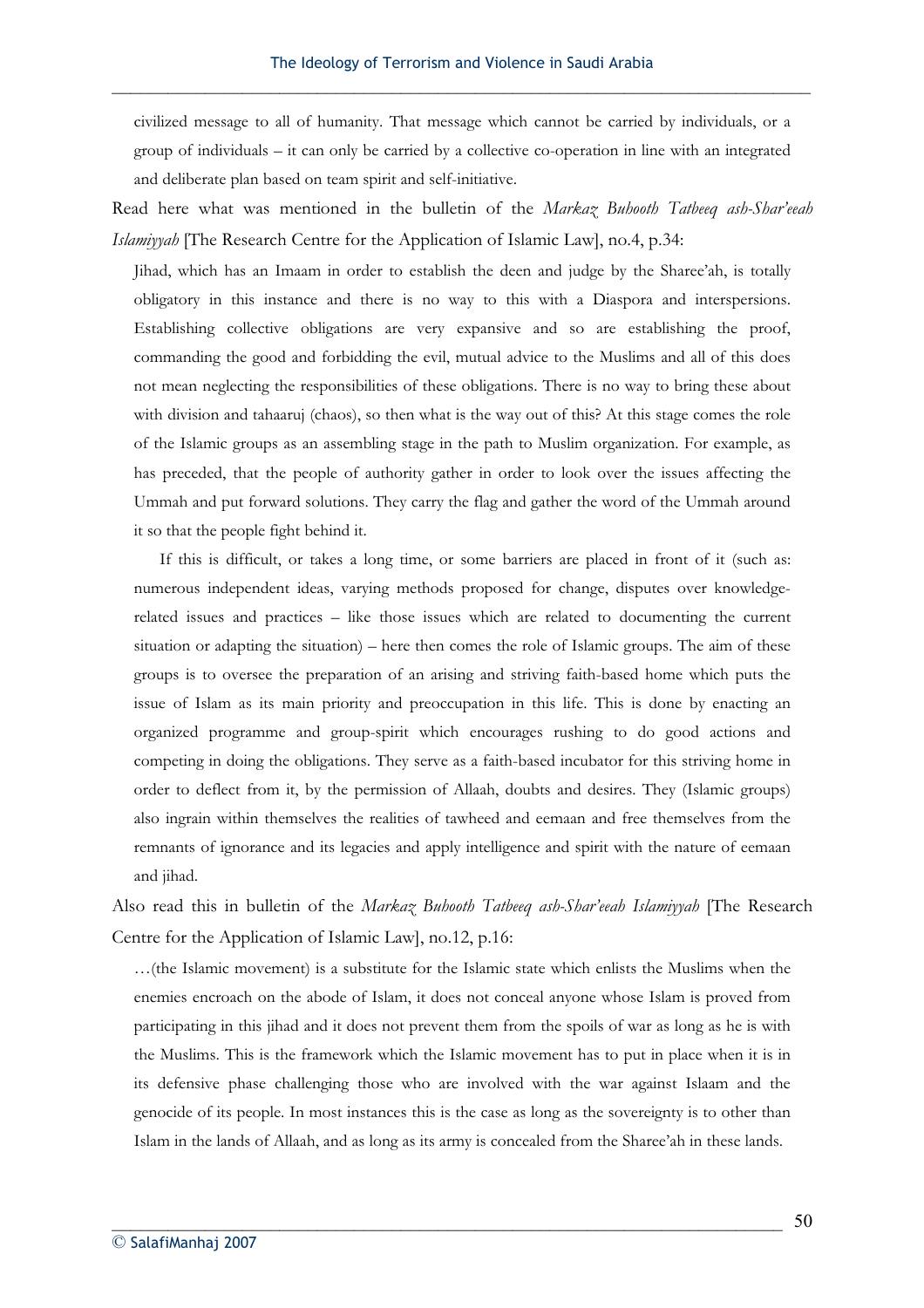That is because with the fall of the Islamic Khaleefah and the absence of the flag of the Sharee'ah in most of the Islamic lands, its dependence on secularism, ruling by man-made laws and referring judgment to the affairs of the Ummah as opposed to referring judgment to the Book and the Sunnah - the Islamic movement took on its shoulders the importance of jihad<sup>1</sup> in order to resume the Islamic existence and the establishment of the Islamic state and to stand in the face of kufr from the west and from the east.

Muhammad Qutb says on page 486 of his book *Waaqi'unaa al-Mu'aasir* [Our Contemporary Situation] in regards to the importance of education and refuting those who prolong the path to it and want to fruit-pick before ripening:

As for those who ask "until when do we continue educating without action?" We are not able to give them a specific date and we say to them: ten years from now or twenty years from now, this is from mere guess-work about the unseen which is not based on clear evidence. We are only able to say to them: we continue to educate until the desired leadership is formed to a reasonable size.

He intends by action: revolting against the system and if not then the method is to cultivate this action. Now look at what was stated by one of the *Sahwa* preachers in our country (i.e. Saudi Arabia) in a lecture entitled *Islam wa'l-Hizbiyyah* [Islam and Partisanship], wherein he stated:

As for the bay'ah (pledge of allegiance) which exists with some Islamic groups, what I view is that at least it is disliked due to its resemblance or likeness to making vows and swearing oaths.

It is well known that the ruling of making vows of allegiance is that it is disliked, however an individual may hold that it is obligatory (to swear an oath of allegiance) and if this was the case then the pledges of allegiance which are given to Islamic groups, by them, is initially disliked like swearing oaths and making vows are. But if an individual holds it to be obligatory on him then he has to remain loyal to it such as when after making an oath.

<sup>1</sup> They intend by this here: fighting against Muslims, as from here they make *takfeer* of those who differ from them and of those who are not pleased with their organisation.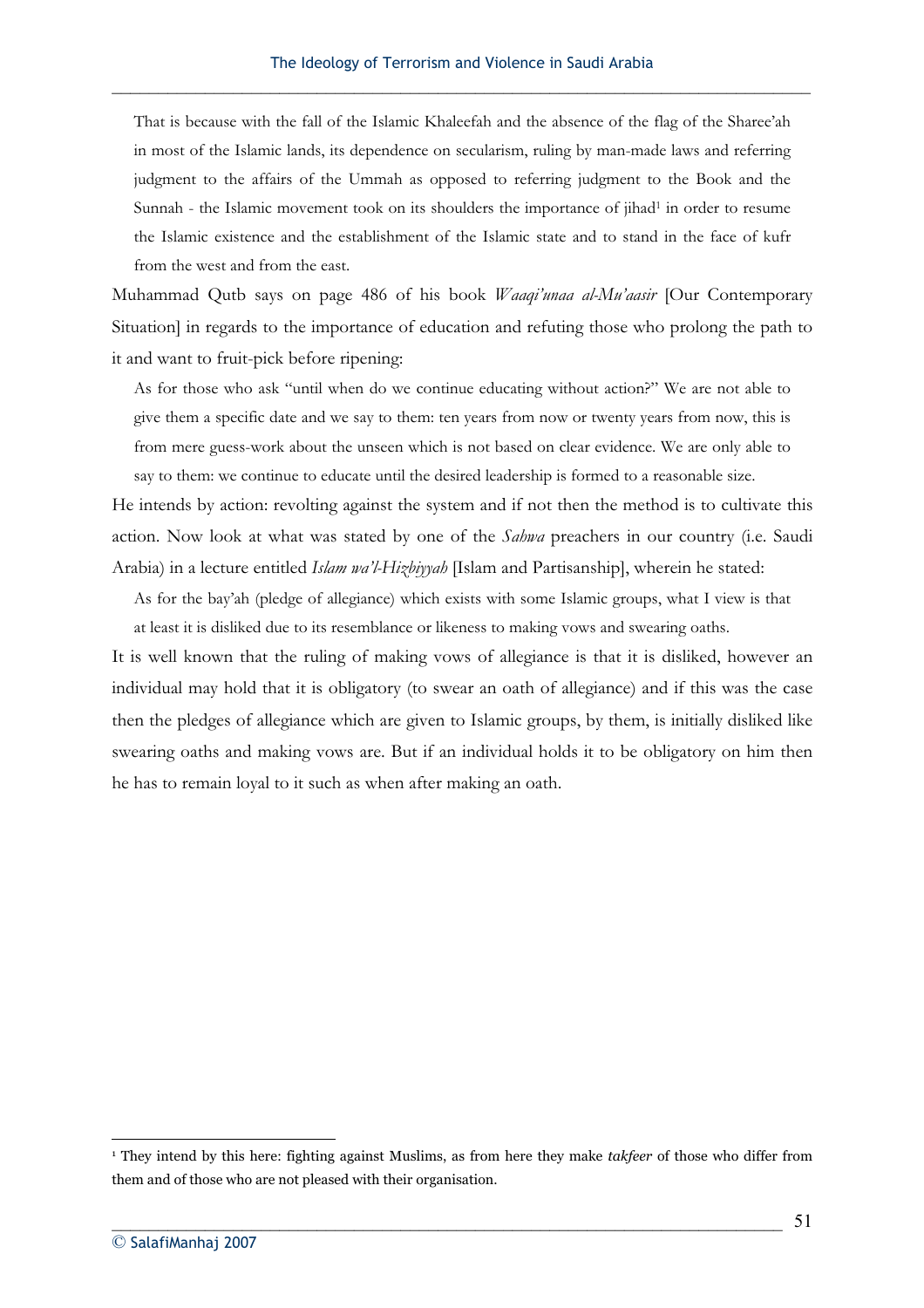# **SOME PLANS AND METHODS THAT THE MUSLIM BROTHERHOOD OUTLINE FOR THEIR FOLLOWERS IN ORDER TO BRING ABOUT THEIR DESIRED STATE1**

After mentioning some statements of some of the figureheads of the *Muslim Brotherhood* in regards to their organization, pledges of allegiance and reliance on secrecy, I will now mention some statements from them which clearly shows the *manhaj* that this group traverses and outlines for its followers in order to apply the group's *da'wah*. 2 So even though the basis of the *da'wah* of it may be correct, calling to Islam and the *deen*, yet the errors are in regards to the means of this *da'wah* and its path which includes many opposing matters which lead their followers to fall into many tribulations. This is due to the group's opposition to many matters of the *manhaj* that the Prophet *(sallallaahu 'alayhi wassallam)* and his companions traversed.<sup>3</sup> All of the info that I rely on are taken from their own books and articles and are transmitted with their page numbers, volume numbers and editions for these books and articles.<sup>4</sup>

 Following the Sunnah of the Prophet *(sallallaahu 'alayhi wassallam)* and the correct *Shari'* position is to be caution and warn against the ways of the innovator and hold firm to the Sunnah, safeguarding it and calling to it, and those who turn away form it then let them turn

<sup>&</sup>lt;sup>1</sup> **Translator's Note:** These same plans and methods are utilized by those Islamic groups who have been fathered by the *Ikhwan ul-Muslimeen* such as *Hamas* (the Palestinian wing of the *Ikhwan ul-Muslimeen*), *FIS* (in Algeria), the *National Islamic Front* of Hasan at-Turaabee in Sudan, *Harakat ul-Islaah* of Somalia, *an-Nahdah* of Rasheed Ghannouchi in Tunisia, the *Jama'at Islami* (of Egypt, Pakistan and Indonesia – however the ones of Egypt and of Indonesia, of Abu Bakr Baa Basheer, are more *takfeeree* and *khaarijee* in their nature), *Hizb ut-Tahreer*, *al-Muhajiroun* and the other sects devised by al-Bakri, and by *Ikhwani* ideologues such as Sayyid Qub, Maududi, Muhammad Suroor, 'AbdurRahmaan 'AbdulKhaaliq, Yusuf al-Qaradawi, Salman al-'Awda, Safar al-Hawali and their ideological offspring in the West, such as Salaah as-Saawee, 'AbdurRahmaan al-Amoodee, Aboo Baseer at-Tartoosee and many others.

<sup>2</sup> The followers of the group traverse this way in all of the Muslim countries wherein their *da'wah* is found including our country Saudi Arabia, may Allaah safeguard it, and some of them are from those who are called the **"du'aat of the Sahwa (Islamic awakening)."**

<sup>3</sup> We are not able to take away sincerity from them, however this condition (of sincerity) is not correctly reached except if this is combined with another condition which is following the Messenger of Allaah *(sallallaahu 'alayhi wassallam)*, meaning: that it has to be in agreement with the Divine Legislation. This is what is missing from many foundations, principles and ways of the *da'wah* of the *Ikhwaan ul-Muslimeen* [Muslim Brotherhood], for sincerity is even found among the *khawaarij* who were described as having it, indeed they were the most sincere in their beliefs and yet the most misguided due to their opposition to the guidance of the Prophet *(sallallaahu 'alayhi wassallam)*.

<sup>4</sup> **Translator's Note:** I will append the publishers, place of publication and year of publication of the works where possible.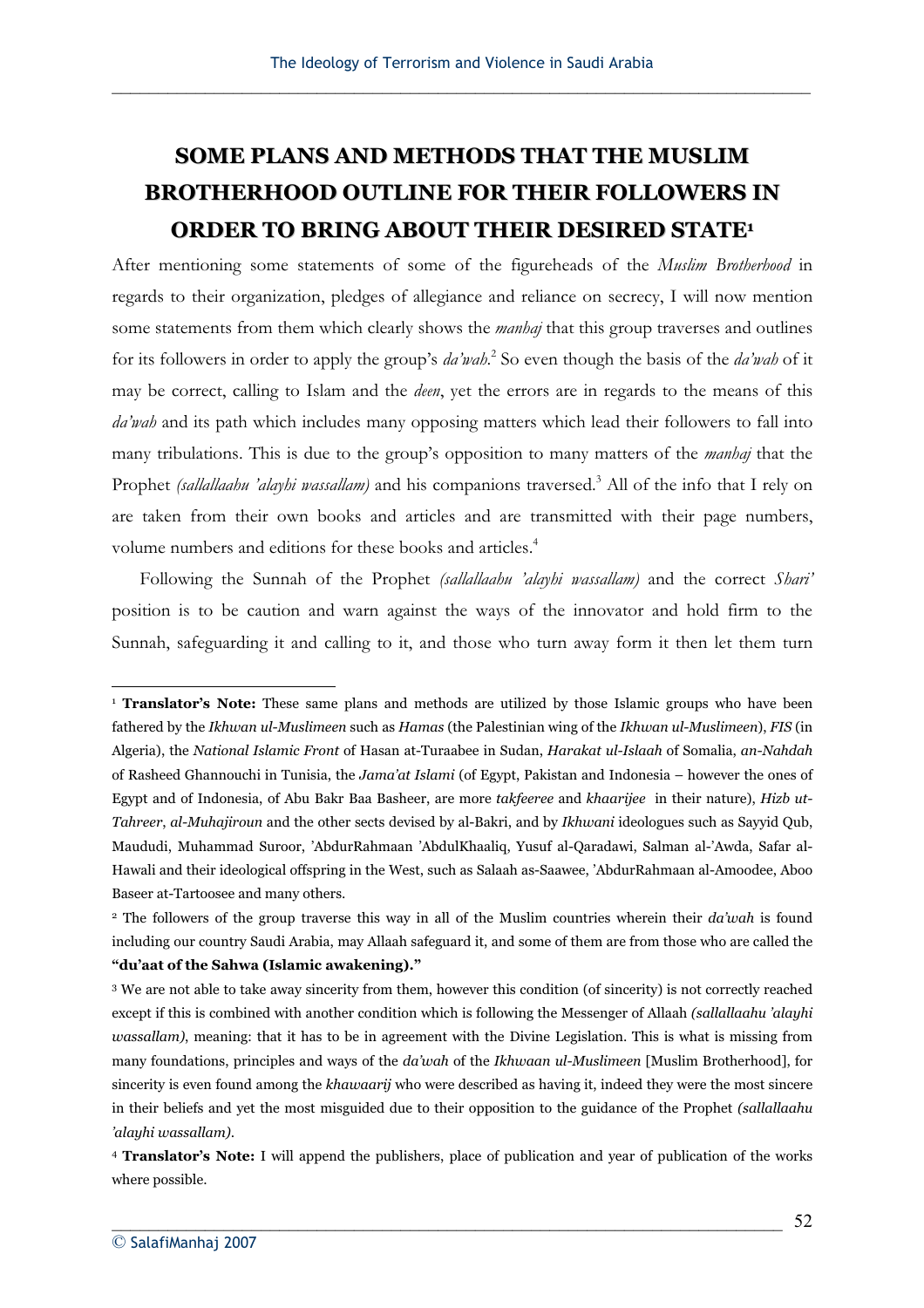away, and those who object to it then let them object, as for the Sunnah then it is as the 'Ulama say:

> *The Sunnah is like the Ark of Nooh, Whoever embarks on it is saved, And whoever leaves it is destroyed*

From the methods and plans that its followers (*Ikhwaan ul-Muslimeen*) put forth and restrict themselves to, are the following:

## **1. THEIR DA'WAH INCLUDES: PRAISING THE LEADERS AND FIGUREHEADS OF THE GROUP AND CALLING PEOPLE TO JOIN THE GROUP AND IMAGINING IT TO BE THAT (GROUP) WHICH ALL HOPES ARE TO ATTACHED TO**

One of their writers, 'Abdullaah Naasih 'Ulwaan<sup>1</sup> stated in his book 'Aqabaat fee Tareeq id-Du'aat [Obstacles in the Path of the Preachers], (vol.1, p.261):

Whoever wants to work for Islam should look for the group which is widespread throughout the whole earth, it has branches in the Islamic world which belong to the organization in all countries. This group- with such vastness, comprehensiveness and upright goals- is present and widespread in the Islamic world all praise is due to Allaah. For it is the group that was formed, and its milestones and system2 were put in place, in Egyptian society and declared by Hasan al-Banna and a whole generation of Muslims today in the east and west attach great hope to it.

He then says within his praise of members of the group (vol.1, p.196):

Such as: Imaam Hasan al-Banna, ash-Shaheed Sayyid Qutb, Shaykh Mustaphaa as-Subaa'ee, al-Murshid Hasan al-Hudaybee, then they will remain in history as notables.3

## **2. CALLING TO FORM ORGANISATIONS AND GIVE ALLEGIANCE AND OBEDIENCE TO THE GROUP- ALONG WITH PUTTING MEMBERS OF THE GROUP IN SUITABLE**

<sup>1</sup> A former professor of *tafseer* at *King 'Abdul'Azeez University*, Jeddah.

<sup>2</sup> Pay attention to this expression here, for it indicates their partisanship and that it is not a *da'wah* for rectification of what has crept into the *deen*, rather it is party which aims to achieve power and authority.

<sup>3</sup> Some of those so-called "du'aat of the Sahwa (Islamic awakening)" in our country have praised these same individuals also, as is found in the audio lecture entitled *Taqweem ar-Rijaal* and the treatise entitled *Hadhahi Sabeelee* [This is our Path] and *Kutub fi's-Saahatil-Islamiyyah* [Books within the Islamic World] and in other sources.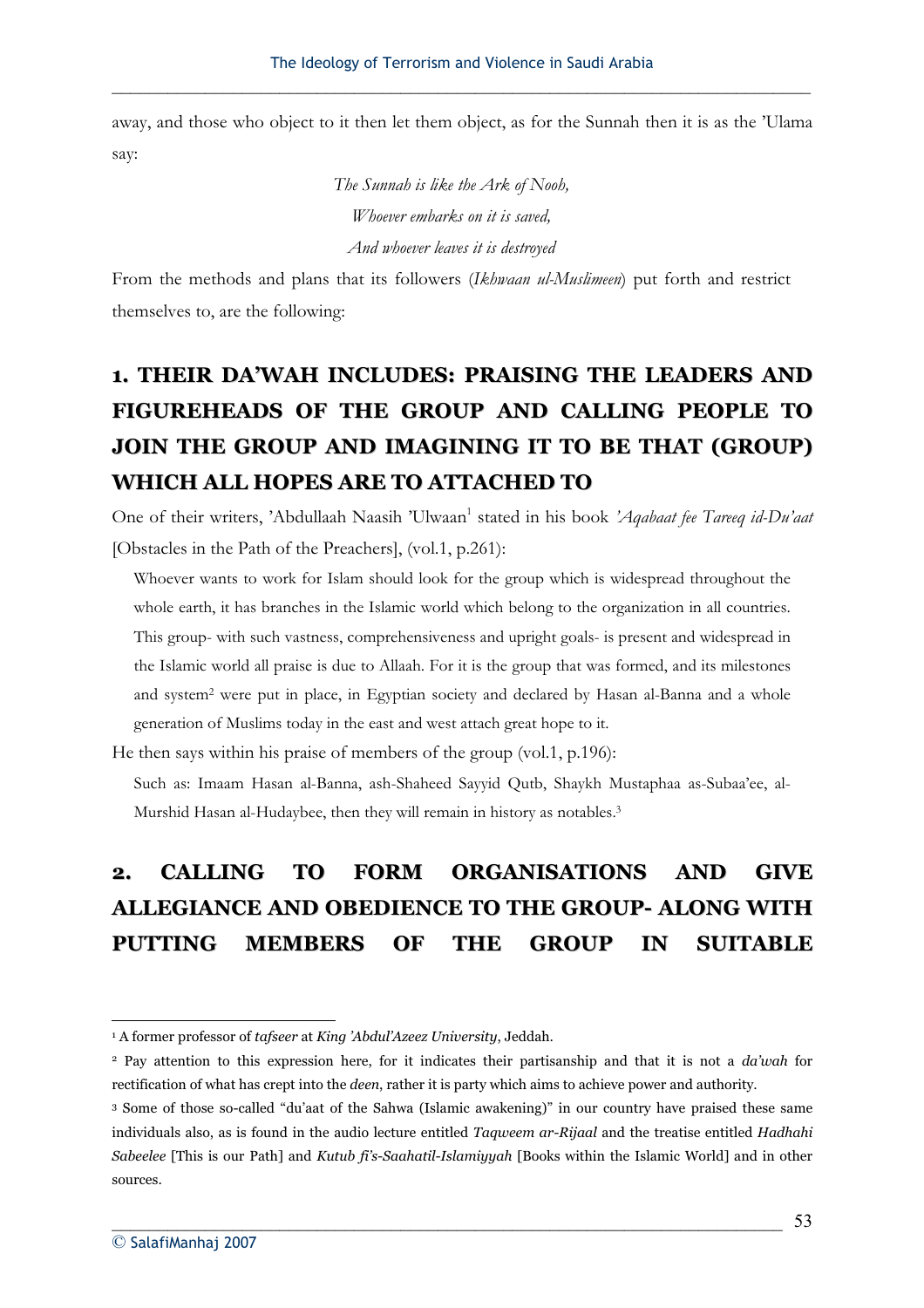### **POSITIONS, <sup>1</sup> SO AS NOT TO CRACK THE STRUCTURE OF THE GROUP**

Unto you are some of their own words in regards to this-

The author of *al-'Aqabaat* (vol.2, p.512) states:

The issue of forming an organization is from the important issues which the Islamic movement and da'wah groups have to give importance to and exert effort in. This is because any mistake in the organization, or any deficiencies in the formation, leads to the group facing violent tremors and dangerous ruptures.

He also says (vol.2, p.517):

From the defects in leadership is not taking what is required, for a contemporary stage, in building a generation and preparing them in regards to da'wah and cultivation.

He also says (vol.2, p.563):

**The conscious mature Islamic movement is a movement that knows the capabilities, orientations and talents of its members. From this, it chooses every individual to do that which suits them based on their ability, orientation and natural moods.** 

He also says (vol.2, p.484):

**Cultivation is based on the discipline: giving allegiance to the head of the group, implementing its orders, adhering to all that emanates from the head without the youth having any hesitation whatsoever and without giving in to apathy.** 

# **3. THEIR CONCERN WITH CORRUPTED UNITY AMONG THE DIFFERENT ISLAMIC GROUPS WITHOUT ANY DISTINCTION UNDER THE BANNER OF "WE CO-OPERATE IN WHAT WE AGREE UPON AND WE ALLOW EACH OTHER OVER WHAT WE DISAGREE ON"2**

Yasir Qadhi stated in a lecture entitled *Muslims in the West* that:

<sup>&</sup>lt;sup>1</sup> In their view and imagination.

<sup>2</sup> This principle, along with it being contrary to the Divine Legislation, only extends to those who agree with them in forming an organisation despite the oppositions to the Divine Legislation it has. As for those who do not agree with them in forming an organisation then they do not give any weight to him whatever his knowledge, *taqwa* and abstinence from the *dunya*; as some of their leaders have been frank about.

**Translator's Note:** This method is traversed by the Saudi *Ikhwani* Salman al-'Awda and has unfortunately been evoked recently by his mentee in the West, Yasir Qadhi. See for example: http://www.salafimanhaj.com/pdf/SalafiManhaj\_AlAwda

**<sup>&</sup>quot;The reality that many of us, from all different groups are coming to realise, is that in the secular democracies we are living in – quantity counts, numbers make a difference. When**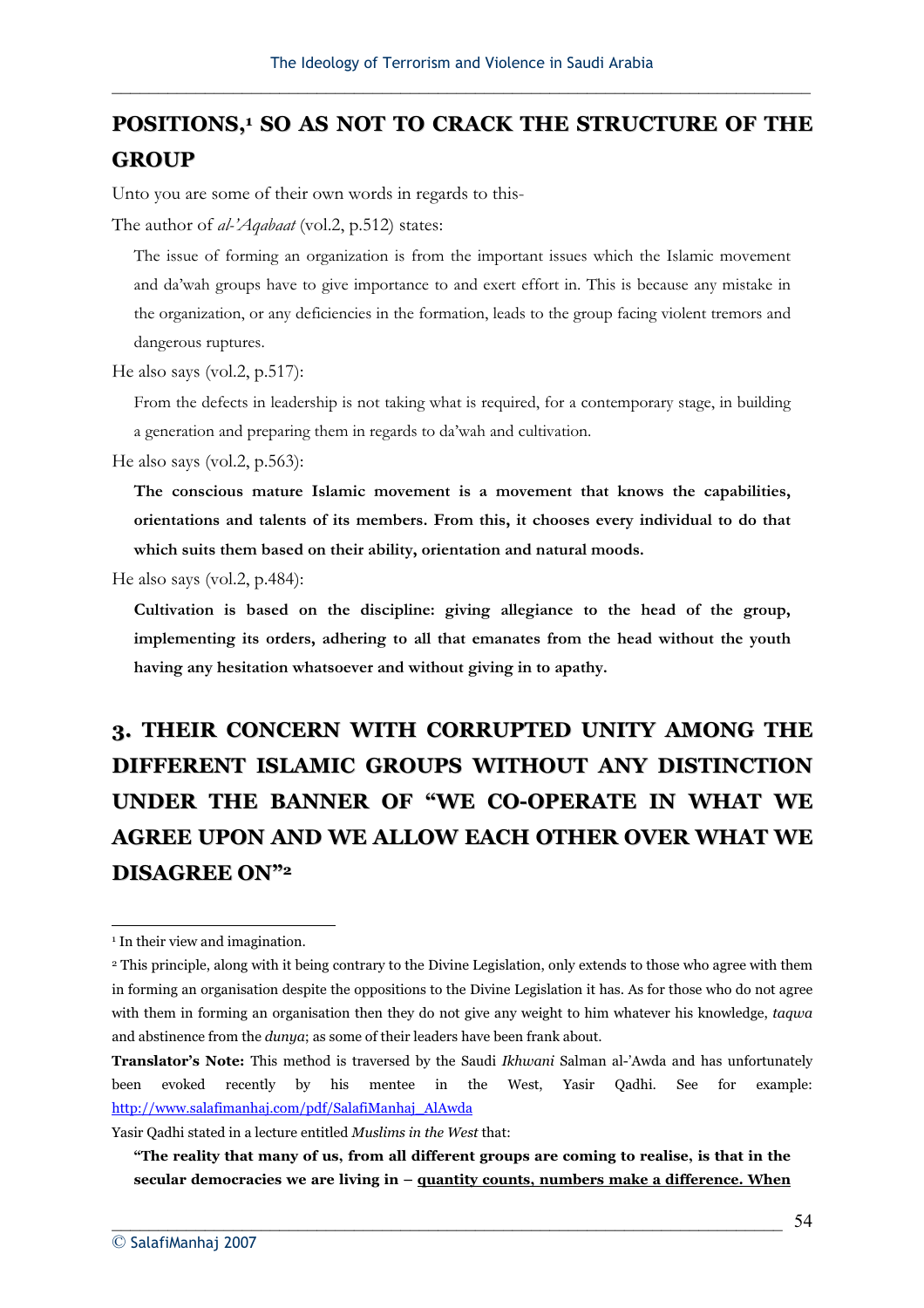The author of *al-'Aqabaat* says (vol.1, p.312):

**All groups within the realm of their competence in cultivating, educating and organising the Muslim generation, should deal with each other by working upon what they agree on and excusing each other for they differ on. So one form of da'wah focuses on purifying the souls, then another da'wah is concerned with education, while a third (form of da'wah) delves into political action, so that they can all complement each other in forming the Islamic personality.** 

## **4. THEIR WAYS OF FACING PRESSURES THAT HAVE BEEN PLACED ON THEM AND THE WAY TO WORK WITHIN SUCH SITUATIONS**

The author of *al-'Aqabaat* says (vol.2, p.596):

**When the Islamic movement is tested with a terrorist leader that is not religious and who arrests the du'aat, then the plan is as follows:** 

**you have a petition that is signed by ten, twenty thirty thousand people it will weigh much more than if five, ten fifteen do something about it. When the certain constituents of a certain member of parliament when thousands gather together and say 'we are not going to help you', or 'do this and that' – it has more of an effect that if a few people do so...So we have to think about co-operating with different Muslim groups, each group is small in quantity but put each together and we can form a much larger number....But, my general point is: that the different Muslim groups who ascribe to the Sunnah and call themselves Sunni, who respect the sahabah and the authority of hadeeth – the reality is that we have to form bonds with these groups, so much so that the average person need not be aware of any differences amongst us. No doubt at a higher level, if I'm teaching a class on theology, I will teach what I believe to be correct and a person who opposes me will teach another theology, but still calls himself Sunni and thinks he is Sunni – I believe that when it comes to for example building masjids, building Islamic schools or organising general events such as events of this nature, then all of those who ascrib to the Sunnah, general Sunni Muslims, we all have to unite." (!!?)** 

La hawla wa quwwata ila billaah! Refer to the lecture here: http://www.youtube.com/watch?v=Oi5jOAP-hY8 -It's as if you're listening to Salmaan al-'Awda! This is straight from the *Ikhwaanee* handbook, co-operate with all and sundry and play down any differences. As for the issue related to gaining "the numbers" then "the numbers" and quantities did not seem to count when the UK went to war "not in the names of" the overwhelming majority of Britons did it??!

There are a number of naive views within this lecture by Yasir Qadhi (which was also somewhat prematurely praised and promoted by the likes of Abu Zubayr Saleem "al-Azzaami" – an ascription that he used to call himself by the way and has not been fully or adequately clarified) which demonstrate that he has a rather unsophisticated understanding of the West. The lecture also seems to reflect his own recent realisation of living in the West, with respect he went to primary and secondary school in Saudi and this is reflected in his recent "enlightened" views about Muslims living in the West.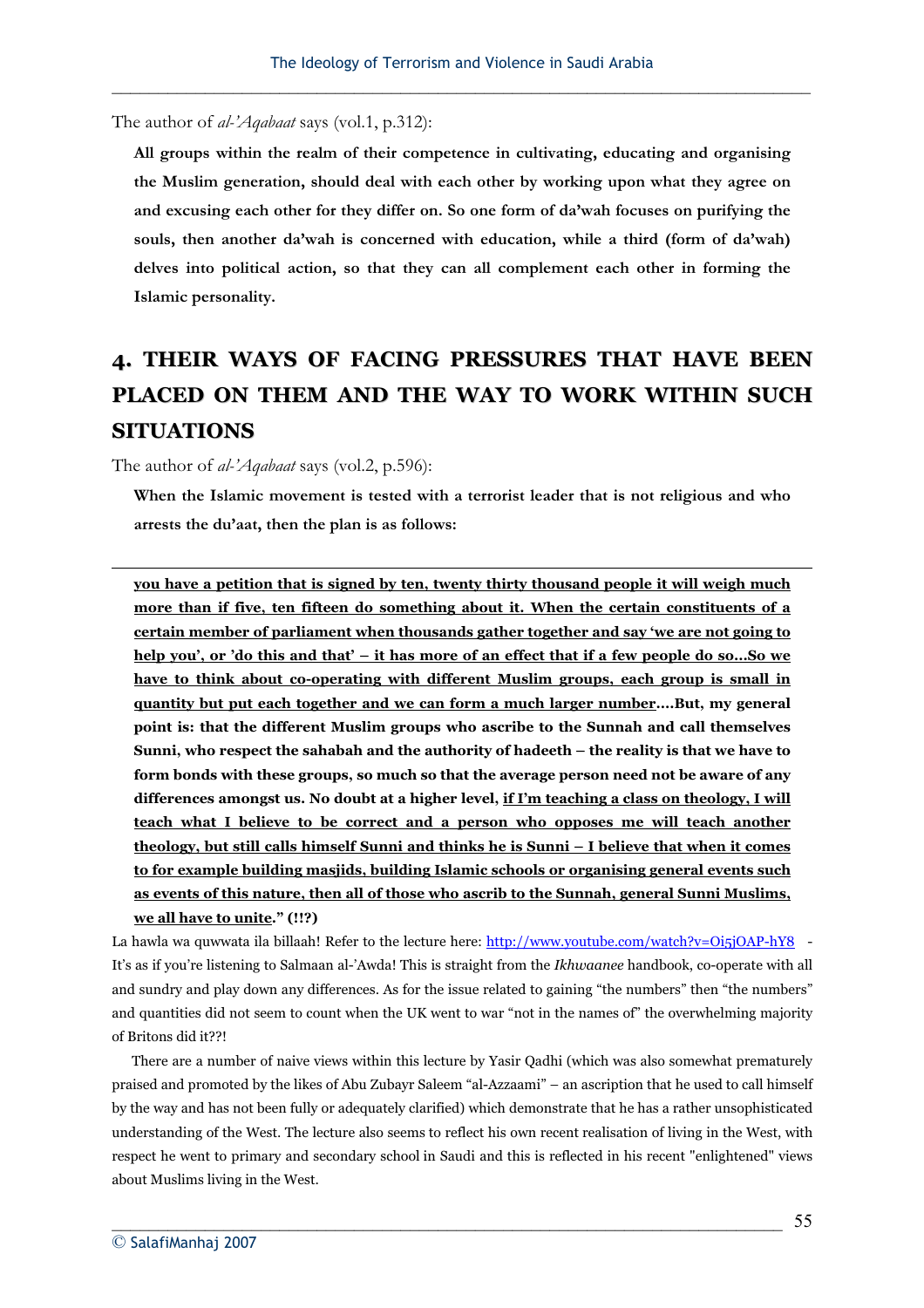- 9**lessening the conveyance of the da'wah in order to do secretly, via individual da'wah and contacts**
- $\checkmark$  apparent membership to an organization that is concerned with the spirit of education **and limit their da'wah to purifying the souls**
- $\checkmark$  Linking up with organizations that teach the Qur'aan and charitable, educational **foundations that work for Islam and da'wah underneath them.**
- 9**Working hard and striving vigorously in order to receive invitations to give lessons in mosques, give khutbahs or teach in schools.**

He says (vol.1, p.306):

**And have they considered that from the positive aspects of this stage is that they progress along with these implementers and co-operate, beginning with conviction and if this cannot be attained then mudaarah,1 and if that cannot be attained then secret da'wah.** 

**"And do not insult those they invoke other than AllŅh, lest they insult AllŅh in enmity without**

**knowledge."**

*{Soorah al-An'aam (6): 108}* 

and

#### **"Those will be given their reward twice for what they patiently endured and [because] they avert evil through good…"**

#### *{al-Qasas (28): 54}*

Evidences from the *sunnah* for this are the *hadeeth* from Abi'l-Dardaa' that "We smile in the faces of people yet our hearts are cursing them." (*Fath al-Baaree*, vol.10, p.527, *Kitaab al-Adab, Baab al-Mudaarah ma'a'n-Naas*). Also when 'Urwah ibn al-Zubayr reported that 'Aa'ishah told him: "A man sought permission to enter upon the Prophet *(sallallaahu alayhi wassallam)*, and he said, "Let him in, what a bad son of his tribe (or bad brother of his tribe) he is!" When the man came in, the Prophet *(sallallaahu alayhi wassallam)* spoke to him kindly and gently. I said: "O Messenger of Allaah, you said what you said, then you spoke to him kindly." He said, *"O 'Aa'ishah, the worst of the people in the sight of Allaah is the one who is shunned by others or whom people treat nicely because they fear his sharp tongue."* (*Fath al-Baaree*, vol.10, p.528, *Kitaab al-Adab, Baab al-Mudaarah ma'a'n-Naas*). Ibn Hajar said about these two *hadeeth*:

**"Ibn Battaal said: Mudaarah is from the good character of the believers, to be responsive to people, even with a word, without being coarse with them in speech, this is one of the strongest causes of harmony. Some people think that mudaarah is mudahaanah and this is an error, as mudaarah is regrettable and mudaahanah is prohibited. The difference is: mudaahanah is taken from the word ad-Dahhaan (the painter) who glosses over something and covers what is actually there. The scholars have explained it as lying with a sinner and openly displaying happiness with what he is doing without forbidding him at all. Mudaarah**

<sup>1</sup> **Translator's Note:** *Mudaarah* literally means to be amicable, affable and harmonious and in the context of the *Sharee'ah* the scholars have noted that it is giving away some of your *dunya* for the preservation of the *deen*. It is known by the scholars that *mudaarah* is different from *mudaahanah* (to compromise). Imaams Bukhaaree and Muslim *(raheemahumullaah)* in their *saheehs* within their sections on manners then include chapters on *mudaarah*. Al-Haafidh Ibn Hajar stated: **"..the intent of it is to ward off via kindness."** In *al-Qaamoos al-Muheet* it is stated about the definition of *daraa'*: **"To make something a deterrent, and to deter is to rebut, i.e. they rebutted each other in the argument."** Examples of *mudaarah* in the Qur'aan are: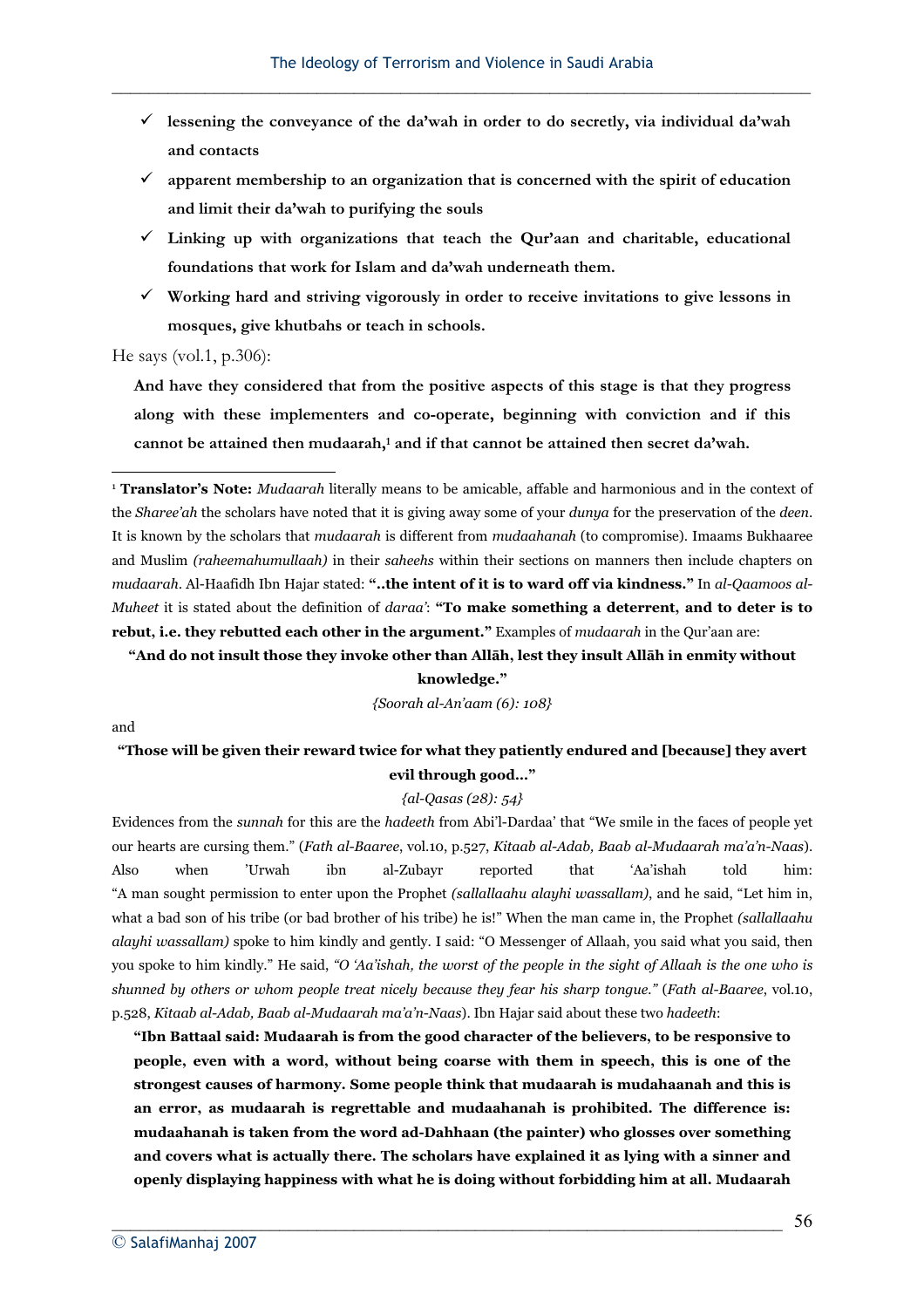Then he says (vol.2, p.393):

However, those who work for Islam in every country will not refrain from the means and they will not be incapable from the items of work: communicating with individuals, adapting the way such as the regular way of scholarly councils in order for the groups to follow in its name and call to Allaah under its umbrella or working to form establishments which teach the Qur'aan and its memorization in order for da'wah groups to perform its mission of gathering Muslim children under its banner.

## **5. THEIR DEPENDENCE ON POPULIST PRINCIPLES AND THEIR PENETRATION IN AMONGST INDIVIDUALS IN THE POPULATION AND FORMING SPECIAL DA'WAH COMMITTEES**

Unto you are their statements in this regard-

The author of *al-'Aqabaat* says (vol.2, p.368):

**When the Muslims reach the stage of forming the populist principle and increase their movement to include multitudes of offspring from the Islamic Ummah and they penetrate the believing people in every place- then the executive stage and decisive moment comes.1** He then says (vol.2, p.408):

If it is not possible for the Islamists<sup>1</sup> to reach the position of establishing rule and **authority2 via military coups and there does not remain in front of them any realistic solution then it is only reasonable to rely on a people's revolution.** 

**is being kind with the ignorant in order to teach him, being kind with the sinner in order to forbid him from what he is doing, without being harsh with him so that he does not expose what he does, and forbidding him with gentle speech and action, especially if his comradeship is needed and the likes of that."** (*Fath ul-Baaree* (Daar ur-Rayyaan), vol.10, p.545) Imaam al-Qurtubee stated:

**"The difference between mudaarah and mudaahanah is that mudaarah is to surrender the dunya for the benefit of the deen and it is permissible and even recommended. Mudaahanah is leaving the deen for the dunya."** (*Fath ul-Baaree* (Daar ur-Rayyaan), vol.10, p.469)

Ibn Qayyim al-Jawziyyah *(rahimahullaah)*:

**"Thus mudaarah is praiseworthy and mudaahanah is censured , so there is a differenece between the two. The one who is mudaaree uses kindness with a person in order for the truth to manifest from the person or make him retract from falsehood. The mudaahin (compromiser) uses kindness in order for the person to remain established upon falsehood and leaves him upon his desires. Mudaarah is for the people of eemaan while mudaahanah is for the hypocrites. "** (*ar-Rooh*, p.231)

1 The intent of 'decisive' here is: a populist people's revolution as he mentions later, and a revolt against the leader.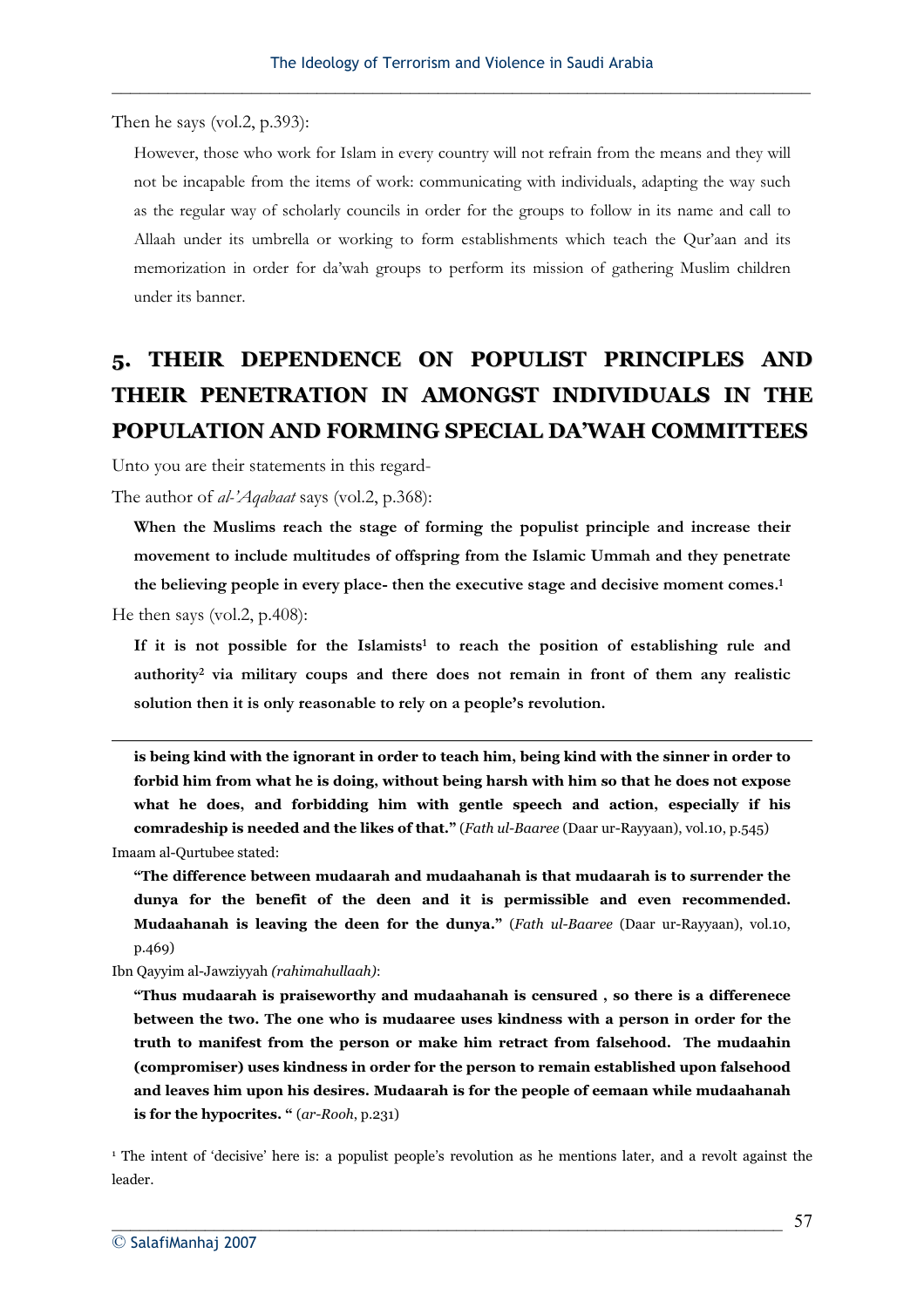He also says (vol.2, p.209): "Forming the populist principle which includes all levels of the people and all factions." He also says (vol.2, p.388):

It is not possible for us to say about the principle that it is so widespread that it has penetrated the midst of the cultured, laborers, citizens, doctors, engineers, the wealthy and the 'Ulama. So overall the principle has to penetrate all environments and levels: a da'wah committee which encompasses students, another committee that is responsible for women and female students, a section that is concerned with village and rural areas and the last section that is responsible for the sphere of large families and general living.

One of the *du'aat* (preachers) of the *Sahwa* ('Islamic awakening') in our country (i.e. Saudi Arabia) stated in an audio entitled *al-Ummatul-Ghaa'ibah* [The Absent Nation]:

**For every issue that we want to succeed then we have to muster the hearts and minds of the majority of the Ummah and their participation.** 

### **6. DISTRIBUTING WORK AND DIVIDING ROLES BASED ON ITS SPECIALIZATION AND WORK**

Unto you are their statements in this regard-

The author of *al-'Aqabaat* says (vol.2, p.564):

The movement has to categorise the energies of its elements according to their specialization and sufficiency, so a faction is responsible for financial and economic affairs, another faction is responsible sports activities and another faction is responsible for students.

He also says (vol.2, p.523):

Those who are in the ranks of leadership have to be dedicated full-time to da'wah and some of them have to be complementary in their specialities. So one works in the domain of the organization, another works in the arena of sports and the means of gaining strength and another works in the arena of administrative and educational devices all in order to achieve co-operation and become fully complete.

### **7. THEIR DA'WAH METHODS**

Unto you are their statements in this regard-

The author of *al-'Aqabaat* says (vol.2, p.382):

From these means are: open sessions which includes questions asked via phone; from these means are: Islamic audios wherein the most powerful audios are chosen by people to listen to; from these

<sup>1</sup> This is a word that is frequently used by the *Ikhwaani* ideologues, "Islaamiyyeen", "Muslim" is not used thus highlighting the political focus within this train of thought. [TN]

<sup>&</sup>lt;sup>2</sup> This clearly shows that the reality of these groups are to achieve power and rule.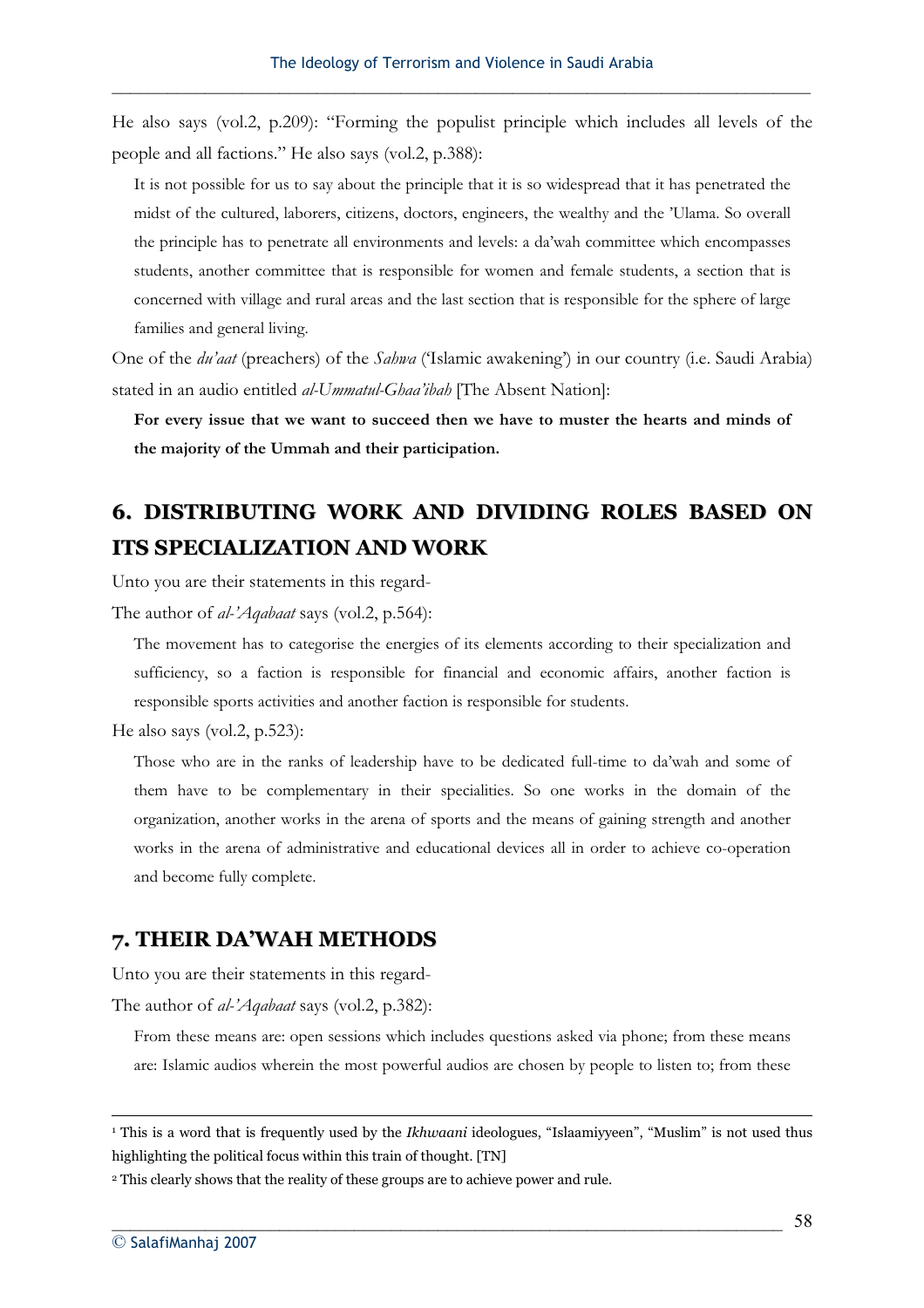means are: distributing Islamic books wherein the best books are chosen to be read in the fields of ideology, da'wah and history.

He then says (vol.2, p.382):

**From these means are: via giving general lectures with active da'wah which attracts the listeners to the lecture wherein the daa'iyah diagnoses the issues affecting the Muslims; distributing Islamic magazines, da'wah newspapers and ideological publications amidst the youth; lectures wherein memorable Islamic events are told such as the battle of Badr; preparing visits, journeys and outings; anaasheeds for da'wah, history and guidance; and finally from these means of da'wah are: Islamic theatrics and historical plays.** 

### **8. THEIR DEPENDENCE ON ADMINISTRATIVE PLANNING AND THEIR PATH WITHIN THIS**

The author of *al-'Aqabaat* (vol.2, p.276) said:

The positive solutions in avoiding administrative errors of the jama'ah are therefore:

- $\checkmark$  Employ all individuals within da'wah work
- $\checkmark$  Members of the group holding themselves accountable in the work they are reasonable for
- $\checkmark$  Resolving problems of the movement swiftly, precisely and wisely
- $\checkmark$  Solving any individual problems with care and attention
- $\checkmark$  Stopping whoever instigates machinations and tribulations with resolve and strength.

## **9. THEIR WAYS OF ORGANISING THE YOUTH: THE PROGRAMS OF THIS STAGE AND THEIR CONCERN WITH FEMALE DA'WAH**

The author of *al-'Aqabaat* (vol.2, p.579) says:

**The du'aat should begin their work with a cultivating emphasis and self-preparation of the soul, the focus should be on this at this initial stage for the freshmans/undergraduates who enter into the da'wah at a young age, such as the adolescents and youth. This stage should select from the mass of undergraduates/freshmans those who are the most eloquent, show the most initiative and tact and are the most enthusiastic- then after their preparation and graduation they are arranged in accordance with their maturity, education and talent in order for them to assume their positions.** 

Then the author of *al-'Aqabaat* (vol.2, p.533) says about cub-scouts programs:

Within the cub-scouts the following are safeguarded: the definition of da'wah and the factors of advancing it; how it cultivates the stances of eemaan and good character from the history of the cub-scouts.

Then he says with regards to women's *da'wah* (vol.2, p.580):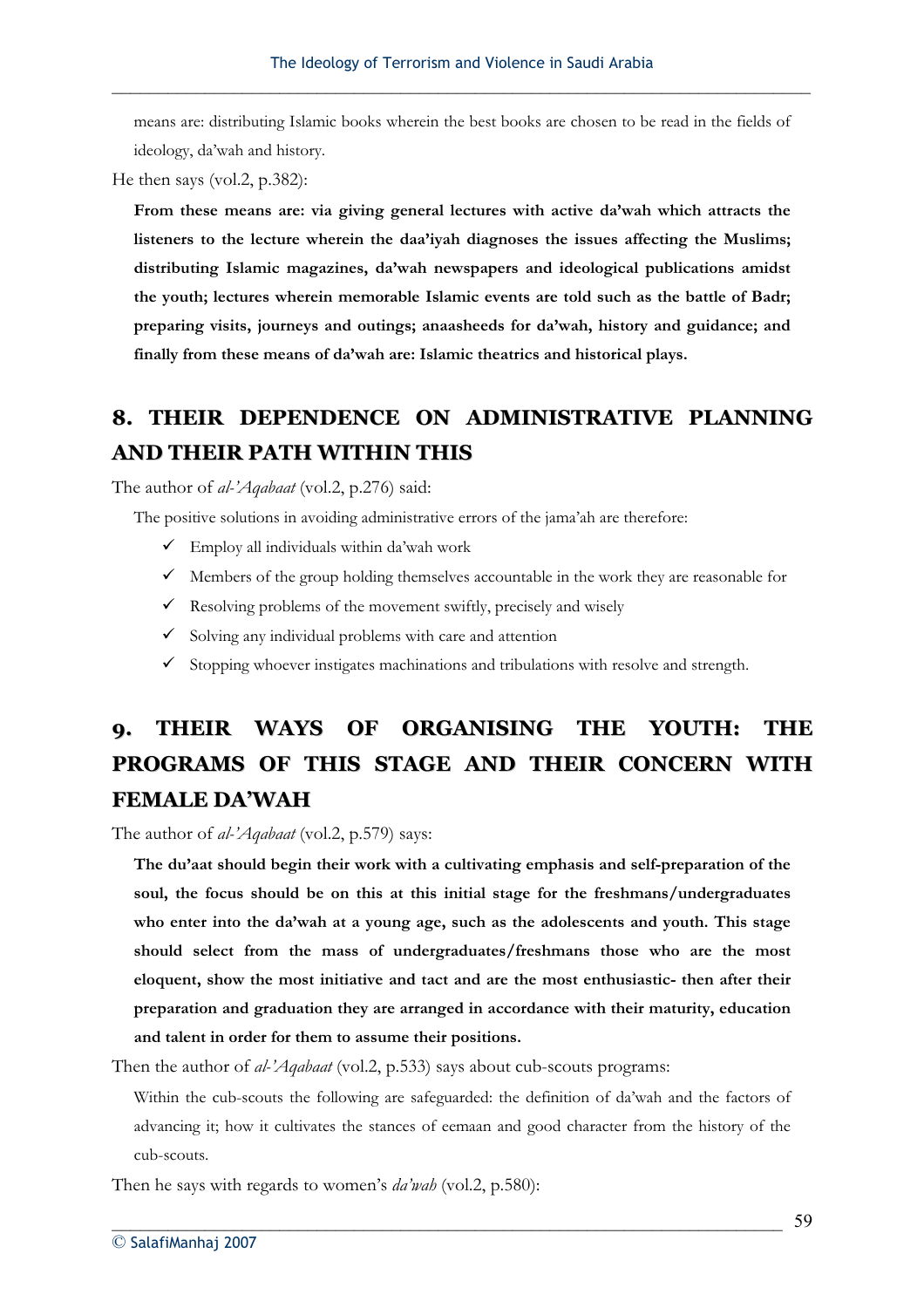Da'wah groups should not be heedless to the role of women in conveying da'wah with the consideration that they are half of the society.

Ar-Raashid states in the book *al-Masfaar* (p.145):

The emerging ones are the main resource for a solid quality: we do not mean the young who get tired and if this was the case then the da'wah would have crossed over into children's sports. Rather, they (the merging ones) are those who have approached maturity, we select the virtuous, well-mannered, sociable, physically active one who is strong in his education from them. The love of sticking to the masaajid must be instilled within them, so should competing in sports teams and they should be taken on journeys to the green rural suburbs. Even if one of them comes of age, is sensible and about to start university, if you find him to be a daa'iyah with chastity and modesty then you should rush towards him (to utilize his skills) without any misgivings.

## **10. THEIR DA'WAH TO INDIVIDUAL MEMBERS OF THE GROUP TO ADAPT TO THE CIRCUMSTANCES SURROUNDING THEM AND THEN TO PENETRATE THE SOCIETY BASED ON THESE CIRCUMSTANCES**

Unto you are their statements in this regard-

The author of *al-'Aqabaat* (vol.2, pp.600-01):

Those who work in the field of Islam have to look at the nature of the circumstances they are in and the condition of the governments that they are living under when the Islamic movement puts in place its plan and manhaj for the progress of da'wah work. So if the circumstances are difficult and the governments are oppressive, then the sought-after plan is to traverse the manhaj of the Prophet (sallallaahu 'alayhi wassallam) and his companions when they were in the Makkan period.

Meaning by this: a return to secret organizing. He likewise says (vol.2, p.601):

**If the situation and circumstances are based on a moderate government overlooking matters and being easy in its dealings, then the plan can be more manifest and open and thus more far-reaching. At this point then, there is no problem in the means for the plan being to:** 

- 9**Open specialist schools**
- 9**Accept teaching positions within institutes and masaajid**
- 9**Establish suitable Islamic social gatherings for festivities**
- 9**Establish open-evenings for the youth**
- 9**Giving out Islamic books or loaning out da'wah tapes**

Salaah as-Saawee, one of the major *Ikhwani-Qutbi* theorists, says in his book *ath-Thawaabit wa'l-Mutaghayyiraat* [Constants and Variables], which is a book that is considered to be the *fiqh* of the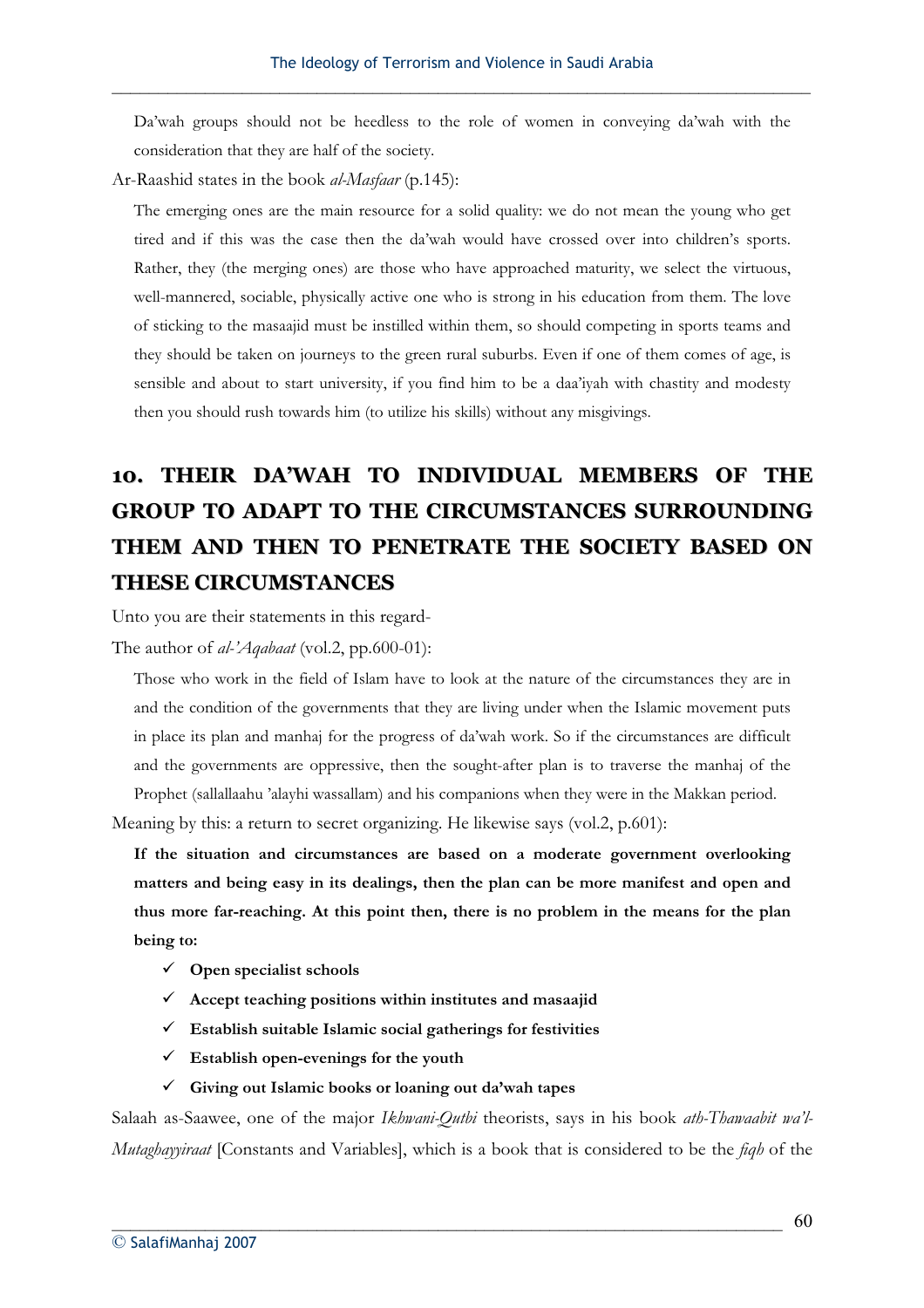stages of how they implement their *da'wah* and from which their protocols are extracted, says on page 265:

**It is not far off to say that the interests of Islamic action may require that a team of men have to perform some jihadi efforts and apparently let others bear blame. It is not far off to achieve that in practice if the Islamic action reaches a stage of consciousness wherein it is possible to at least agree on anything that is likely to help the continuation of the Islamist message within these circles without confusion or agitation.**

There is to be found similar to this within the book (pp.281-285) and before this he stated (p.264):

**Not getting involved in condemning factions which work for Islam with academic knowledge-based condemnations under the banner of (it being) "extremism and radicalization", no matter what those factions may be involved in which may appear to be contrary to moderation, intent and maturity.** 

And he said: "Unless there is prior co-ordination and a mutual distribution of roles." From what has preceded it is apparent that they all allow a faction of them to perform bombings and devastation – which they call "jihad" – in order to justify such actions; and another faction to manifest rejection of such actions in order for their continuation, benefit and staying power close to governments, this is mutual distribution of roles. This makes it evident that the aim justifies the means for them and that for them there is no difference between an open moderate state which is based upon the correct Islamic *da'wah* and any other state. The only thing they strive for is to achieve rule regardless of the state they are in, even if it is one that implements the *Sharee'ah*.

# **11. THEIR DESCRIBING OF THOSE WRITERS WHO CRITICISE THEM, AND MAKE CLEAR THEIR ERRORS AND DANGERS TO THE UMMAH, AS BEING GOVERNMENT EMPLOYEES FILLED WITH ENVY AND HATRED – AND CONSIDERING THEM TO BE EMPLOYEES AND SPIES WHO ALSO AVERT FROM THE FIQH OF THE IMAAMS, AND AS BEING PEOPLE OF IGNORANCE WHO MISGUIDE MUSLIMS1**

<sup>1</sup> **Translator's Note:** This is an oft-repeated claim by those affected by this *Ikhwani* methodology, such as those anonymous *(majaaheel)* who post on *takfeeree* forums, such as the on the forum of Abu Zubayr Saleem "al-Azzaami"!) Herein, we find a barrage of simplistic attacks upon those who merely criticize the *Ikhwani-Qutbi-Suroori manhaj* which are devoid of justice whatsoever, along with self-righteous claims of exclusively having the correct views yet devoid of precise research.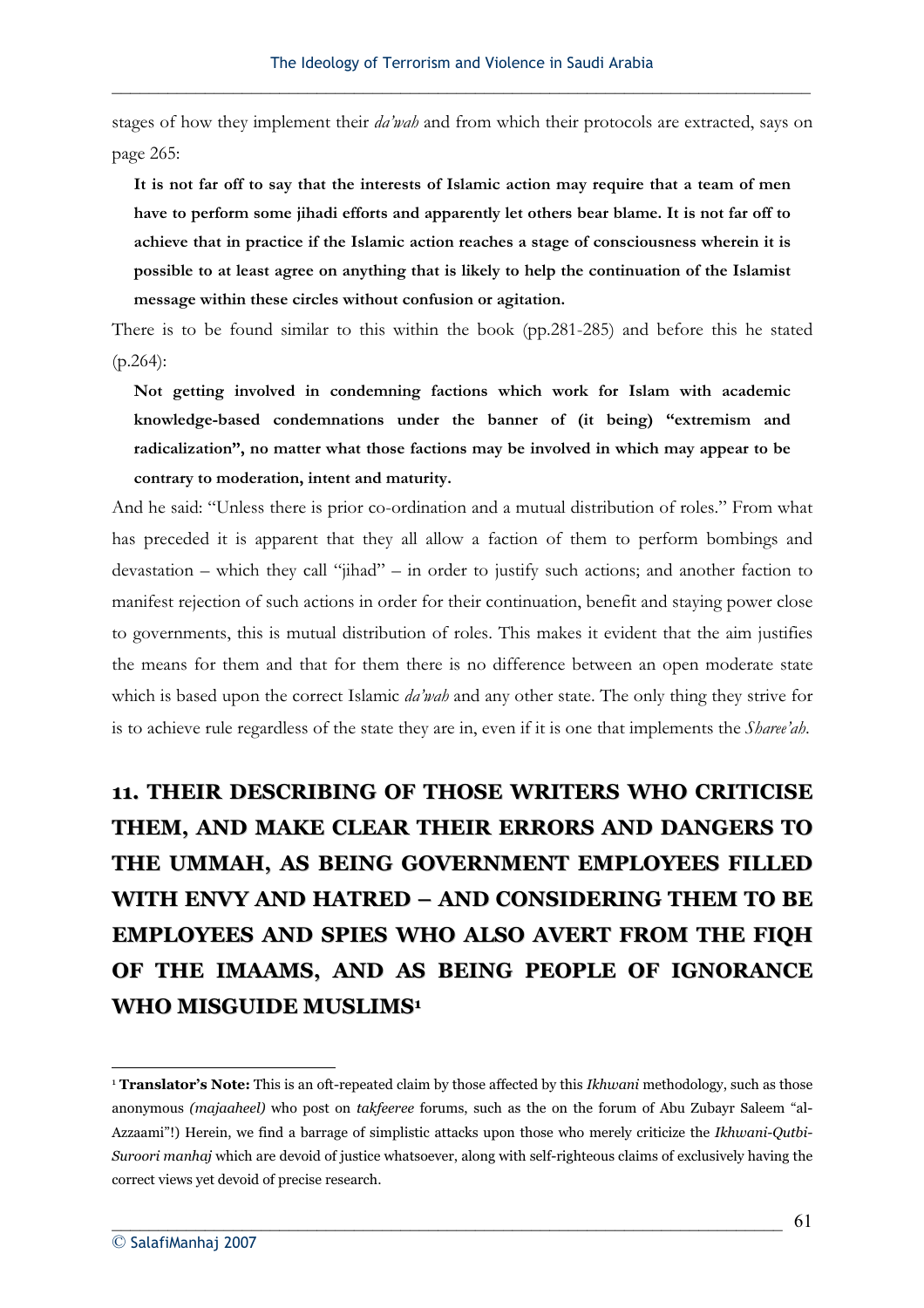This kind of speech is in most of their books, tapes, articles and lectures, unto you are some of their speech in this regard-

The author of *al-'Aqabaat* (vol.1, p.107) says:

**As for the man who works for the government then he can come in the attire of the 'Ulama and du'aat, so the government use him to perform this despicable role and disgraceful task. The government's use of him is a trumpet for it and justifies its crimes in fighting against Islam and hunting down the du'aat and the governments uses him to pursue the sincere Islamic groups and to hunt down the sincere du'aat.** 

He also says (vol.2, p.528):

**The group which focuses on: cultivating those who join it by teaching the 'aqeedah of the Salaf, ijtihaad based on the Book and the Sunnah, averting from the fiqh of the Imaams, criticizing the Islamic groups and branding all of the Muslims as being ignorant and misguided.**

# **12. THEY DO NOT VIEW THAT OTHERS BESIDES THEM ARE UPON THE TRUTH AND THEY DO NOT VIEW THE CORRECTNESS OF THE DIVINELY LEGISLATED PLEDGES OF ALLEGIANCE WHICH EXIST IN THE ISLAMIC WORLD TODAY**

Tawfeeq al-Waa'ee said in his book *Dawr ul-Muslim* [The Role of the Muslim] (p. 57) transmitting from Hasan al-Banna's treatise on the youth:

We want a Muslim government after that and we do not recognize these political parties and we want all members of our Islamic nation to join us after that. For Egypt, Syria, 'Iraaq and the Hijaaz, and all spans of the earth wherein there is to be found a Muslim who says "La ilaha il-Allaah" – are all part of our great nation which we are striving to liberate and join together.

What is also interesting is that some of them who accuse their detractors of this are the quickest to seek safehaven and agreements with intelligence services and the like. Indeed, some of them have even been sheltered in safe-houses and have provided an abundance of intelligence to non-Muslim agencies as has happened with the cases of Abu Qataadah al-Filisteenee and Muhammad Junaid Babar – a blind follower of Omar Bakri from Queens, New York who turned Supergrass for intelligence gathering. As for Abu Qataadah then even French intelligence services accused their British counterparts of sheltering him! While the Salafis of Jordan relate that during an incident in the 1990s all of the Salafi Shaykhs, along with others, were arrested except for Abu Qataadah!!? So beware!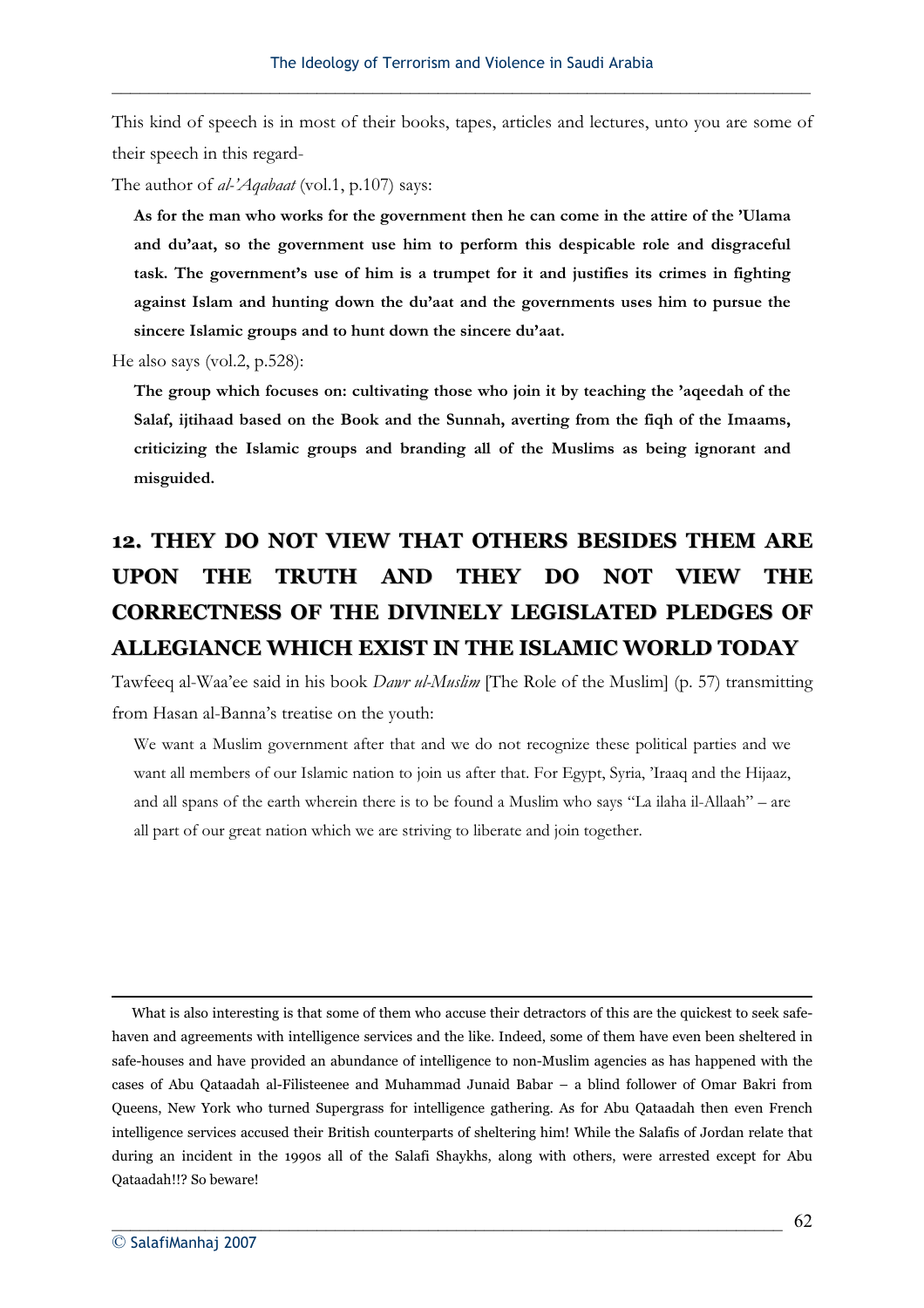### **13. THEIR DEPENDENCE ON MULTIPLE IDEOLOGIES AND POLITICS IN ORDER TO ACHIEVE THEIR GOALS1**

Unto you are some of the statements in this regard-

'Isaam al-Basheer stated in the journal *al-Mujtama'* (no. 1231) with regards to this:

There are cadres (*kawaadir*)<sup>2</sup> in the world which do not disagree with the Islamic current such as that which emphasizes love of the nation. So from here then benefit has to be taken from all strengths and segments of the society within the institutions of civil society which work to influence the leaders.

# **14. THEIR FOCUS ON YOUTH CLUBS WHICH HAVE BEEN OFFICIALLY SANCTIONED BY THE STATE: BY PARTICIPAING IN YOUTH CLUBS, SOCIAL CENTRES AND CHARITABLE FOUNDATIONS, AND POLARISING THE YOUTH WITHIN THEM**

'Abbaas as-Seesee, one of their *du'aat*, stated in his book *Min al-Madhbah ilaa Saahaat it-Da'wah* [From Massacre to the Da'wah Arena]<sup>3</sup>, p.42:

Some of the brothers indicated a new idea which included us becoming participating members of social and sports clubs which have been recently established in order to occupy the youth in the

<sup>2</sup> **Translator's Note:** This is interesting in terms of the language being used here which indicates again a very shrewd political methodology, for a 'cadre' (possibly originally from Arabic or an Arabic word taken from it) refer to the backbone of an organisation, usually a political organisation, which is a small faction of hardcore members who can recreate the organisations structure and ideological direction, even if the current organisational form has been destroyed and most of the members have been imprisoned or killed. This is actually the western definition yet we find the word *'kawaadir'* used frequently by the *Ikhwan ul-Muslimeen*.

3 Alexandria: Daar at-Tibaa' wa'n-Nashr wa's-Sawtiyyah, 1988 CE. [TN]

<sup>1</sup> **Translator's Note:** We see this shrewd and pragmatic method utilised with those who have fallen into the *Ikhwani modus operandi* in the West also. As a result, we find individuals, some of whom claim to be *Salafi*, encourage participation in innovated rallies, protests and demonstrations, sometimes even for known Khawaarij and terrorists, thinking that prancing around on such marches is somehow an indicator of one's *eemaan*?!

One of the more despicable examples of this in the West is with the hardcore *ikhwani* and founder of the *American Muslim Council* in the US, AbdurRahmaan al-Amoodee, originally from Eritrea. Al-Amoodee founded the AMC in 1990 CE in order to lobby American politicians and was a consultant to the Pentagon for over a decade, he also served as an Islamic advisor to Bill Clinton and raised funds for both Republican and Democrat political parties. In September 2000 CE he, along with others, met with Bush Jnr. saying that they would vote for him if he repealed some anti-terror laws. On July 30 2004 CE he pled guilty to illegal dealings with Libya after admitting that he participated in a plot to murder Prince Abdullah bin 'Abdul'Azeez Aal Saud for Colonel Gaddaafi and accepting hundreds of thousands of dollars from top Libyan officials in order for this end. La hawla wa la quwwata ila billaah! He was imprisoned for 23 years and all praise is due to Allaah.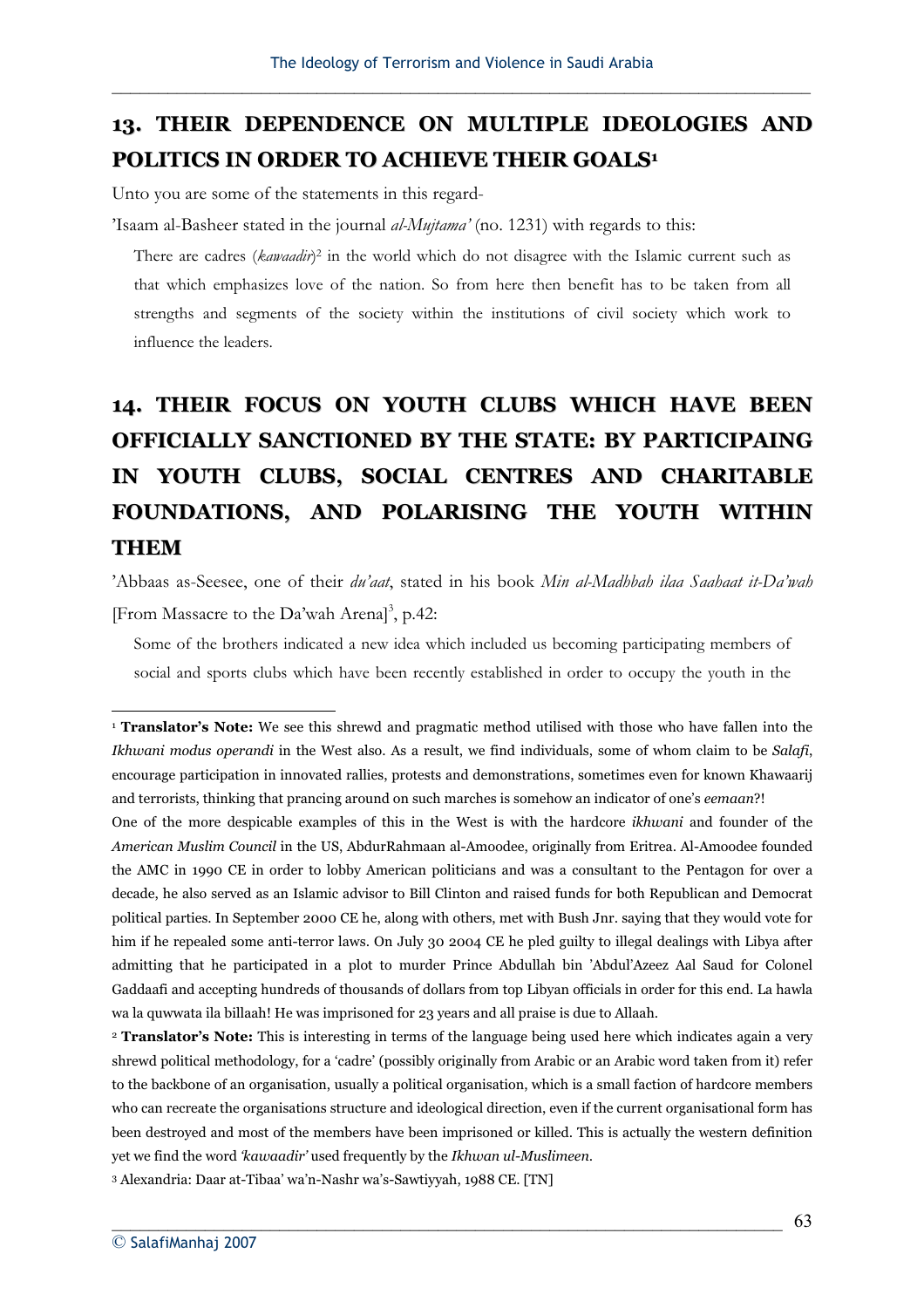free-time with cultural, artistic and sporting pursuits under the supervision of the youth ministry.

**The administrations of the clubs began to open up to us and co-operated with us, so the ship sailed with the help of Allaah via official and legal institutions.**

One of their *du'aat*, 'AbdulBadee' Saqr, stated in his book *Kayfa Tadu' an-Naas* [How to Call the People], p.122:

And for this reason it necessitates preachers to contribute within social services as they are necessary and from the means of generally making the da'wah successful.

## **15. THEIR VIEW THAT WARNING FROM INNOVATION IS CONSIDERED A STUMBLING BLOCK WHICH DISRUPTS THE REASONS FOR THE VICTORY OF THE MUSLIMS**

Unto you are the transmitted statements in this regard-

Fathi Yakin says in his book *Ahadharoo al-Ieedhaz al-Harakee*, pp.32-33:

**What do they want? They want to disrupt all means, atmospheres and events that Muslims utilize to study their Islam on the basis that it is an innovation, so if a celebration is organized for the remembrance of al-Israa wa'l-Mi'raaj, they say "these celebrations are innovations", and if a celebration is organized for the remembrance of the battle of Badr, they say "this is an innovation".** 

## **16. THEIR DISRESPECT OF THE 'ULAMA BY BELITTLING THEM IN ORDER FOR THE PEOPLE TO ACCEPT THEIR DA'WAH, OUT OF POLITICAL EXTREMISM**

Yoosuf al-Qaradaawee says in his book *Ayna'l-Khalal?* [Where is the Deficiency?], p.24:

**…just as the problem of the 'Ulama today is that they have become employees of those leaders who possess their appointment and their dismissal.** 

Mawdudi said in his book *Waajib ush-Shabaab* [The Obligation of the Youth]<sup>1</sup>, pp.15-6 within his words regarding the *'Ulama* and their distance from politics:

Their task within civilized social life is no more than the position of the brakes of a car wherein they occupy a remit below the pace of social life.

Al-Qaradaawee says in the *Majallat ul-Ba'th al-Islami* [Journal of Islamic Research], no.3, p.57, while discussing the *da'wah* of Shaykh Muhammad ibn 'AbdulWahhaab *(rahimahullaah)*:

**However it (i.e. the da'wah of Imaam Muhammad ibn 'AbdulWahhaab) is not known for revival in terms of ijtihaad and for this reason Dr Muhammad 'Ammaarah called it "as-**

<sup>1</sup> Cairo: Dar al-Ansar, 1978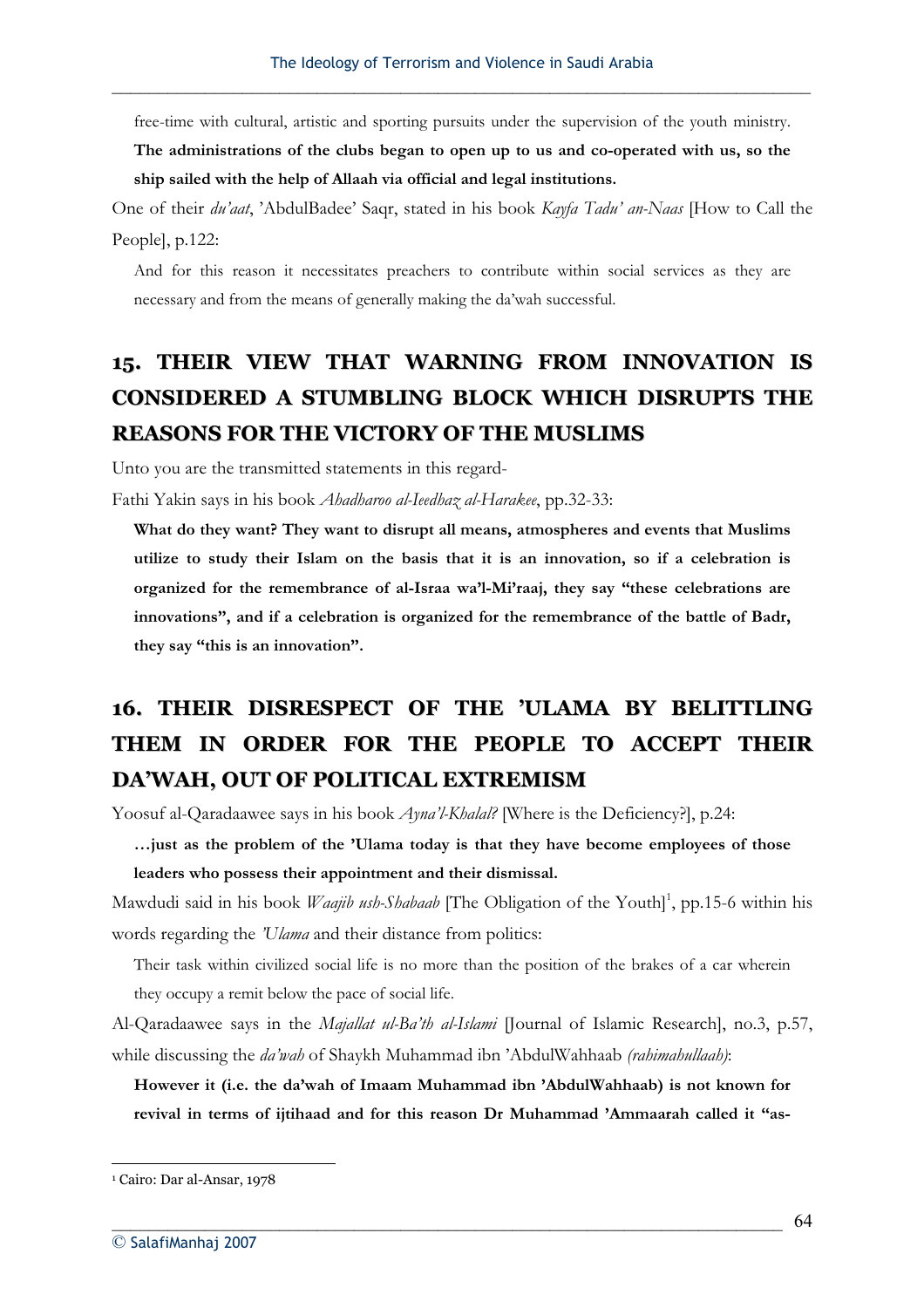**Salafiyyah an-Nusoosiyyah" [Textual Salafism] and he intends by it being textual: literalist in its understanding of the texts. The excuse of this movement can be that it began in a simple society which was far from the arena of civilization and was overwhelmed by Bedouin life.1**

Unfortunately, this disrespect of the *'Ulama* such as the *Organization of Senior Scholars of Saudi Arabia*, is (also) shown by some of those so-called "du'aat of the Sahwa" (Islamic awakening).

### **17. THEY HAVE MORE THAN ONE FACE WHICH THEY PRESENT TO DIFFERENT ORGANISATIONS ACCORDINGLY;2**

We'd been called to Copenhagen to discuss the integration of Muslims in the West. But it was really the question "What does being a Muslim mean?" that boarded the plane and sat in the empty seat between Yasir and me. The brainchild of the not-for-profit New York-based American Society for Muslim Advancement and the multifaith Cordoba Initiative, the conference brought 100 Muslims of diverse backgrounds from 15 countries to Denmark to discuss how Muslims are faring in integrating in Western societies, in light of the clash of civilizations mentality that has set in since the terrorist attacks in London, Madrid, and New York. But Yasir and I hadn't even landed yet. We'll get to Denmark later.

I'm a board member of the Progressive Muslim Union of North America. A core tenet of our mission is that anyone who calls him or herself a Muslim is a Muslim - no litmus test, no scorecard for ritual or dogma. Self identity is all we consider. Perhaps it really was divine intervention that I was seated by the window and Yasir by the aisle - that empty chair between us couldn't even begin to convey the space between our outlooks on religion and life. "Are you going to the MLT conference?" he asked as he made way for me to take my seat. "I guessed you were from your Arabic jewelry." So something about me *did* scream "Muslim"? Or give a hint, at least? When he said his name, I realized he was someone rumored to be balking at even speaking to some of the liberal women attendees. So I hesitated, unsure whether to extend a hand to shake because some conservative Muslims don't want to touch a woman's hand.

 After tentative conversation about the panels that awaited us at the conference and polite questions about our backgrounds - he's pursuing a PhD in Islamic studies at Yale, I'm a journalist - we found what appeared to be common ground: Saudi Arabia. But "never trust appearances" seemed to be the aphorism

<sup>1</sup> **Translator's Note:** these are exactly the same views that are expressed by Abdal-Hakim Murad (aka TJ Winter), professor of Divinity theology at *Cambridge University*.

<sup>2</sup> This method is traversed by the Saudi *Ikhwani* Salman al-'Awda and his mentee in the West Yasir Qadhi. See for example: http://www.salafimanhaj.com/pdf/SalafiManhaj\_AlAwda

Yasir Qadhi for example has also unfortunately fallen into this, in an article in the *Christian Science Monitor* entitled *Backstory: What it Means to be Muslim*, dated: 16 August 2006 CE written by none other than the socalled "progressive Muslim" and neo-con journalist Mona Eltahawy (!!!?). For some background on Mona Eltahawy see a salafimanhaj.com article from 2004 CE here: http://www.salafimanhaj.com/pdf/Eltahawy.pdf Eltahawy stated in her article:

*COPENHAGEN, DENMARK* – Yasir Kazi was the last person I wanted to sit next to on the plane taking us from the US to Copenhagen for the *Muslim Leaders of Tomorrow (MLT)* conference last month. But airline ticket counter agents - and divine intervention perhaps - determined otherwise, for there he was, on the aisle seat of my row as we boarded a connecting flight from Iceland to Denmark...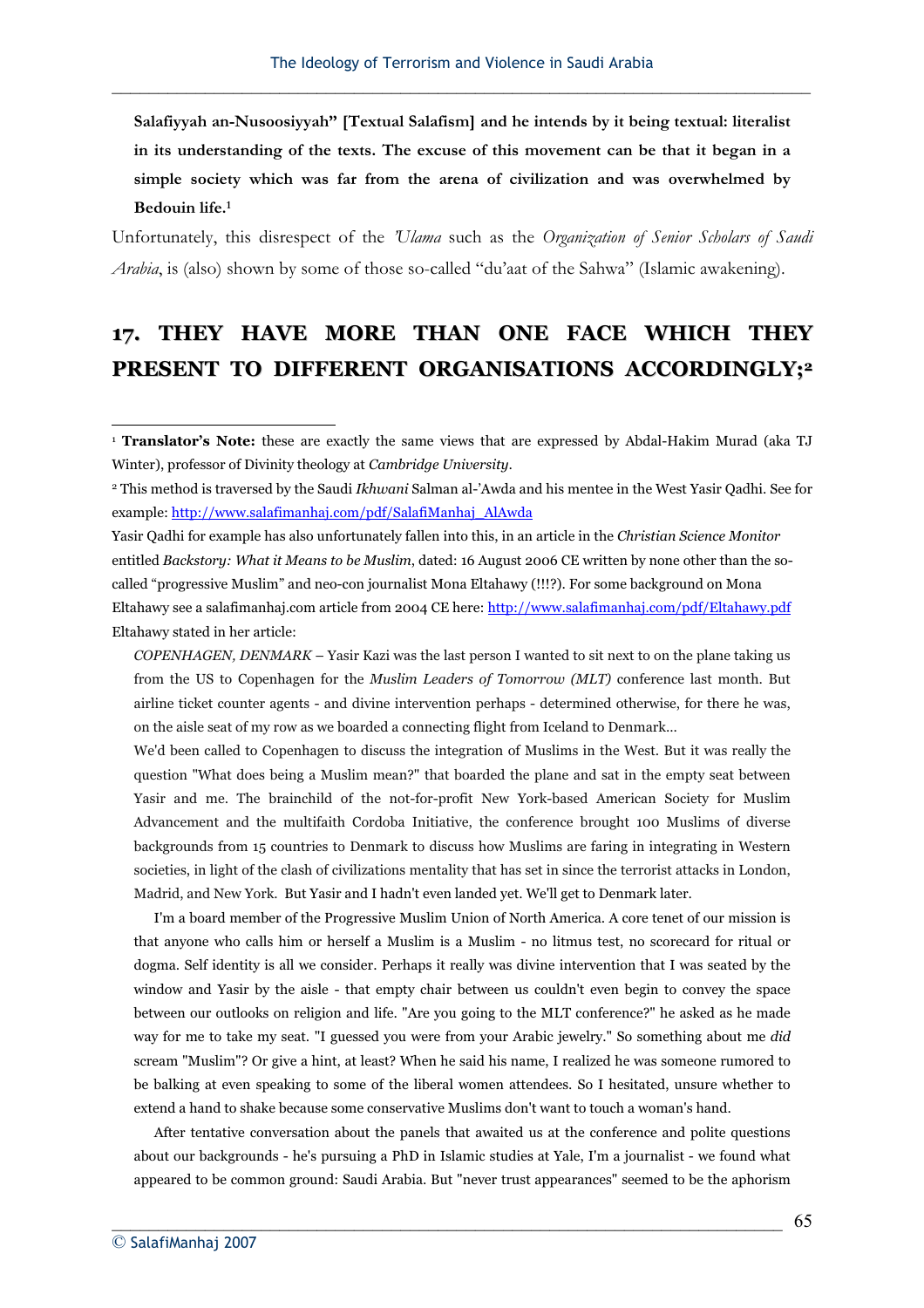### **THIS IS TO ENSURE THE SURVIVAL OF THEIR GROUP EVEN UP UNTIL THE LAST HOUR**

Ayman adh-Dhawaahiree says in his memoirs, in *ash-Sharq al-Awsat* (no.8406):

that we both were trying to prove. If you saw him (the Muslim man with the big beard) and me (the Muslim woman without the head scarf) would you figure he was the American and I the Egyptian?

It turned out we went to the same school in Jeddah, Saudi Arabia - though a few years apart, and he in the boys' section which was several miles from the girls' section that I attended. Our brothers might have been in the same grade, and our fathers surely taught and worked together at the King Abdul-Aziz Medical School. "It's a long way from Saudi Arabia to the Progressive Muslim Union of North America," Yasir said after our memories had drawn such mirror images. "Saudi Arabia is the reason I am what I am," I replied quickly. "Saudi Arabia is the reason I am what I am, too," he said. How did one starting point lead to such different lives? That may sound like the inverse of the integration debate, but it's really the heart of it. It's not about Muslims' ability to talk to the "West." In Copenhagen, when a group exercise brought together at my table Muslims from Australia, Portugal, France, Belgium, Germany, and Canada, there was no monolithic "Muslim" and there was no monolithic "West." It was about Muslims' ability to talk to one another.

Yasir and I had to talk. In his view, "liberal" Muslims outnumbered "conservatives" at the conference. What a relief, I thought. I'm fed up with Muslim conferences at which conservative views are presented as the "real" Islam and against which liberal views must justify their validity. But to Yasir's credit, he wasn't beyond making a joke out of the stereotypes that many of us hold of conservatives. A conference assignment was to talk to those we normally wouldn't talk to. **So at a coffee break, there I was - a woman wearing T-shirt and jeans attempting to schmooze with Yasir, in his traditional Pakistani-style tunic and baggy pants, and his friend Abu Eesa Niamatullah, a British Muslim in a flowing white robe.** I asked them how they thought the conference was going. "I wasn't going to come at first," said Abu Eesa, founder of an educational institute and publishing house and author of a Muslim blog, who'd been outspoken in conference sessions about how he didn't think Muslims had a problem integrating. "I've been writing an essay called 'No to Integration, Yes to Disintegration.' " Immediately Yasir jokingly interjected with a suggestion: "Explain to her what you mean by that. You know what she'll think." Was Yasir joking about the assumption that Muslim men who have long beards blow things up? Now we're talking, Yasir! It was true - I'd stereotyped the men with big beards...

**At a coffee break soon after the panel, I ran into Yasir, fresh from an hour-long meeting with one of the liberal women I had heard he didn't want to meet. He looked stunned. "But did you shake her hand?" asked another attendee after Yasir told us of the meeting. "Yes." It was my turn to be stunned: "You shake women's hands? I didn't offer mine on the plane because I wasn't sure." Yasir stuck his hand out for a firm shake. I plan on writing to Yasir to continue our conversation. Maybe I'll even suggest that we write a book together on how Saudi Arabia made us who we are today.** 

See: http://www.csmonitor.com/2006/0816/p20s01-lire.html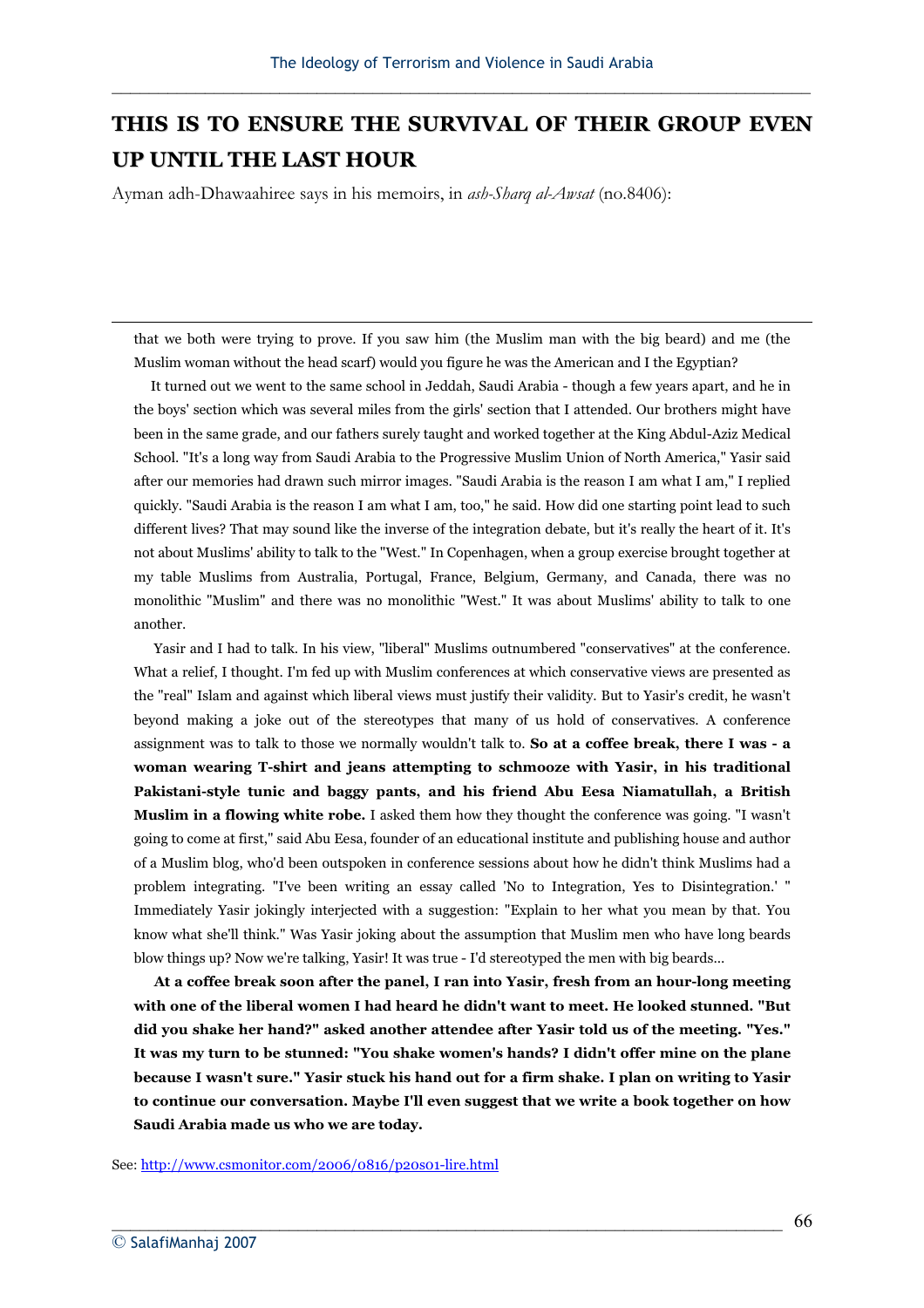The formation of the Ikhwan ul-Muslimeen was strange, for the apparent leadership was in the form of the Murshid al- 'Aam [General Supervisor]<sup>1</sup> in front of the people and the organization, but as for the real leadership then it was in the hand of a group from a specialized organization.2

These plans and methods were based upon a lack of consideration of the Divinely Legislation pledges of allegiance that exist in the Muslim world today. As a result, for them there are no Divinely Legislated pledges of allegiance except that of the Muslims pledging allegiance to one *Khaleefah* for all of the Muslims. They distorted the texts of the Divine Legislation due to this and they based on this distortion and interpretation of the texts: the obligation of revolting against the leaders and fighting against them in order to revive the claimed state. In order to achieve that, they exploited all means even if this included ways which are not Divinely Legislated (*Shari'*). To the extent that they proclaimed and allowed alliances with the secularists who are *kuffaar* in their thought without explanation- all in order to achieve their goals.

 What is really unfortunate is that they claimed that they were upon the *manhaj* of Ahl us-Sunnah and some of them even claimed that they were upon the *manhaj* of the *Salaf* even though are the furthest that can be from it. To make the image clearer I will proceed to make a critical study of some of their works regarding this, I mean: their lack of a Divinely Legislated (*Shari'*) consideration in regards to the pledges that exist in the Islamic world, and their consideration that Islamic groups assume the position of the state in regards to this (i.e. pledges) until the state of the *Khilaafah* comes into existence.

<sup>1</sup> Sometimes translated as a 'supreme guide'.

<sup>&</sup>lt;sup>2</sup> The special organisation is the secret armed faction which was created by Hasan al-Banna, refer to article by Dr Khaalis Jalbee in the newspaper *al-Watan* (Riyadh), no.1225, Jumu'ah 15th Dhu'l-Hijjah 1424 AH.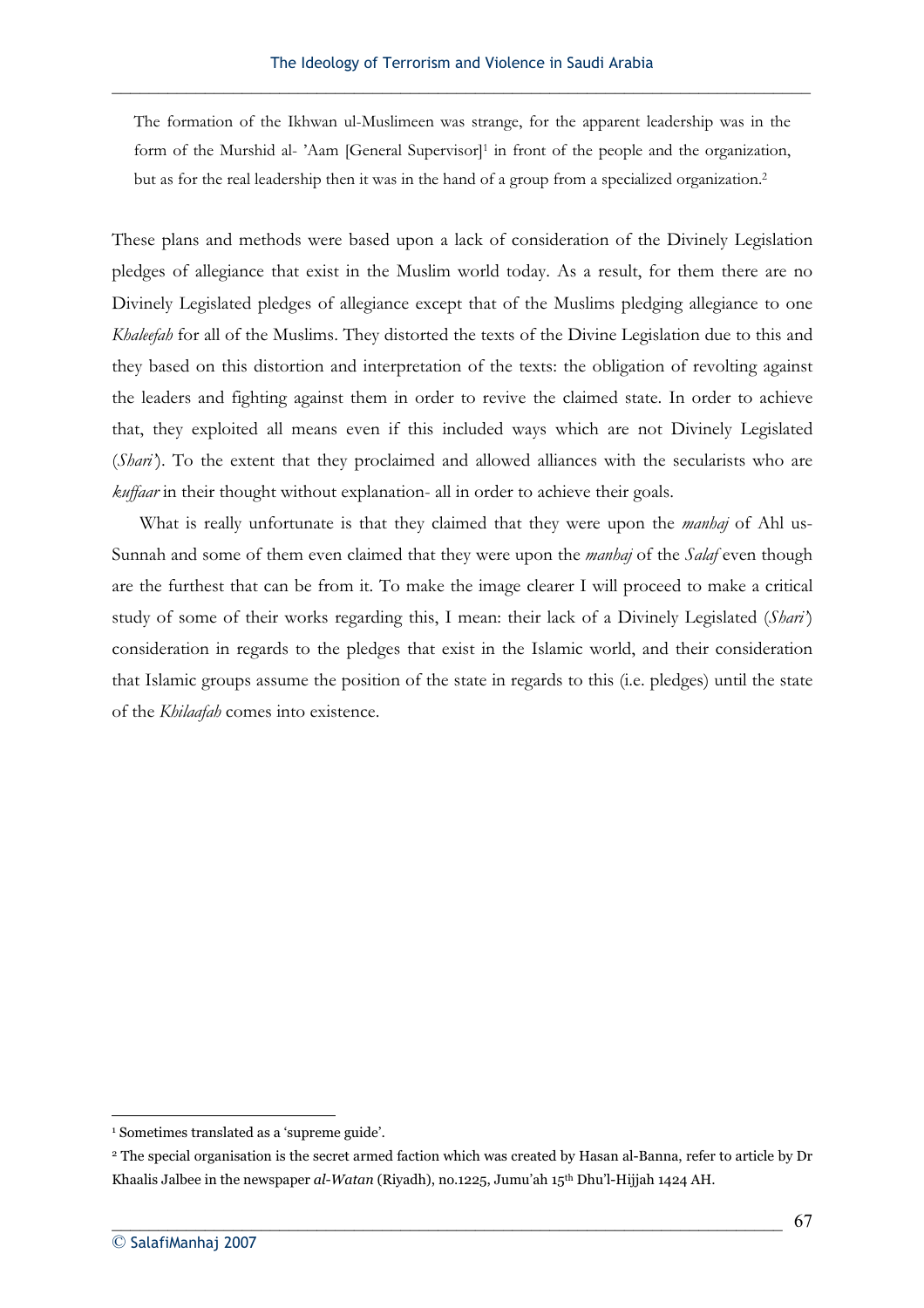# **CRITICAL STUDIES OF SOME BASIC PUBLICATIONS THAT OUTLINE THE IKHWANI METHODOLOGY: ESPECIALLY THOSE WORKS WHICH CRITIQUE PLEDGES OF ALLEGIANCE (TO THE RULERS) BECAUSE THEY ARE NOT SHARI' IN THEIR VIEW, AND THEIR CLAIM THAT THEIR METHODOLOGY IS THAT OF AHL US-SUNNAH WA'L-JAMA'AH**

#### From these books are:

**Firstly:** *Kayfa'l-Amr idha lam takun Jama'ah: Darasaat Hawla'l-Jama'ah wa'l-Jama'aat* [How will it be If there isn't a Jama'ah? Studies Regarding the Group and Groups]

**Name of Author:** 'AbdulHameed Hindaawee, as indicated on the cover of the book. It is also mentioned on the cover of the book that the book was reviewed and praised by the noble Shaykh Muhammad 'AbdulMaqsood 'Afeefee and also by Professor, Dr Sa'ood ibn 'Abdullaah al-Funaysaan, Dean of the *Sharee'ah College* at *Imaam Muhammad bin Saud Islamic University*, as mentioned on the sleeve of the book.

### **Publishing and Distributing:** Cairo: Maktabat ut-Taabi'een, 2nd Edition, 1418 AH.

**Topic of the book:** the author discussed the meaning of *'Jama'ah', 'imaamah'* and contemporary Islamic groups. He also discusses the obligation of a Muslim during this age with regards to the *Jama'ah* and *imaamah* and how the meaning of *Jama'ah* and *imaamah* can be applied for the Muslims during this era. He also discusses the ruling of isolation and confusion during the absence of the *Khilaafah* and about the legality of collective work.

#### **The most important observations about the book:**

Firstly: in his introduction he refers to those whom he benefited from within his research, and those who read and praised it, he says that one of them was Dr Salaah as-Saawee and his book *Jamaa'at ul-Muslimeen Mafhoomahaa wa Kayfiyyat Lazoomihaa*, 1 he also refers other books of as-Saawee. Most of those who he refers to are well known as being ideological heads of the *Ikhwan* ul-Muslimeen via their books<sup>2</sup> which are considered the cloak and cover for most of the

<sup>1</sup> This book is no less in danger than the book *Kayfa'l-Amr idha lam takun Jamaa'ah*, and I will mention at the end of this a segment from this book.

<sup>2</sup> He also mentions Dr Bakr Aboo Zayd and I view that he mentioned Dr Bakr Aboo Zayd only to deceive the reader. For the books of Dr Bakr Aboo Zayd refute this ideology especially his books *Hukm al-Intimaa' li-Jama'aat wa'l-Afraad* and *Min Usool Ahl is-Sunnah wa'l-Jama'ah ar-Rad 'ala'l-Mukhaalif*. Within these two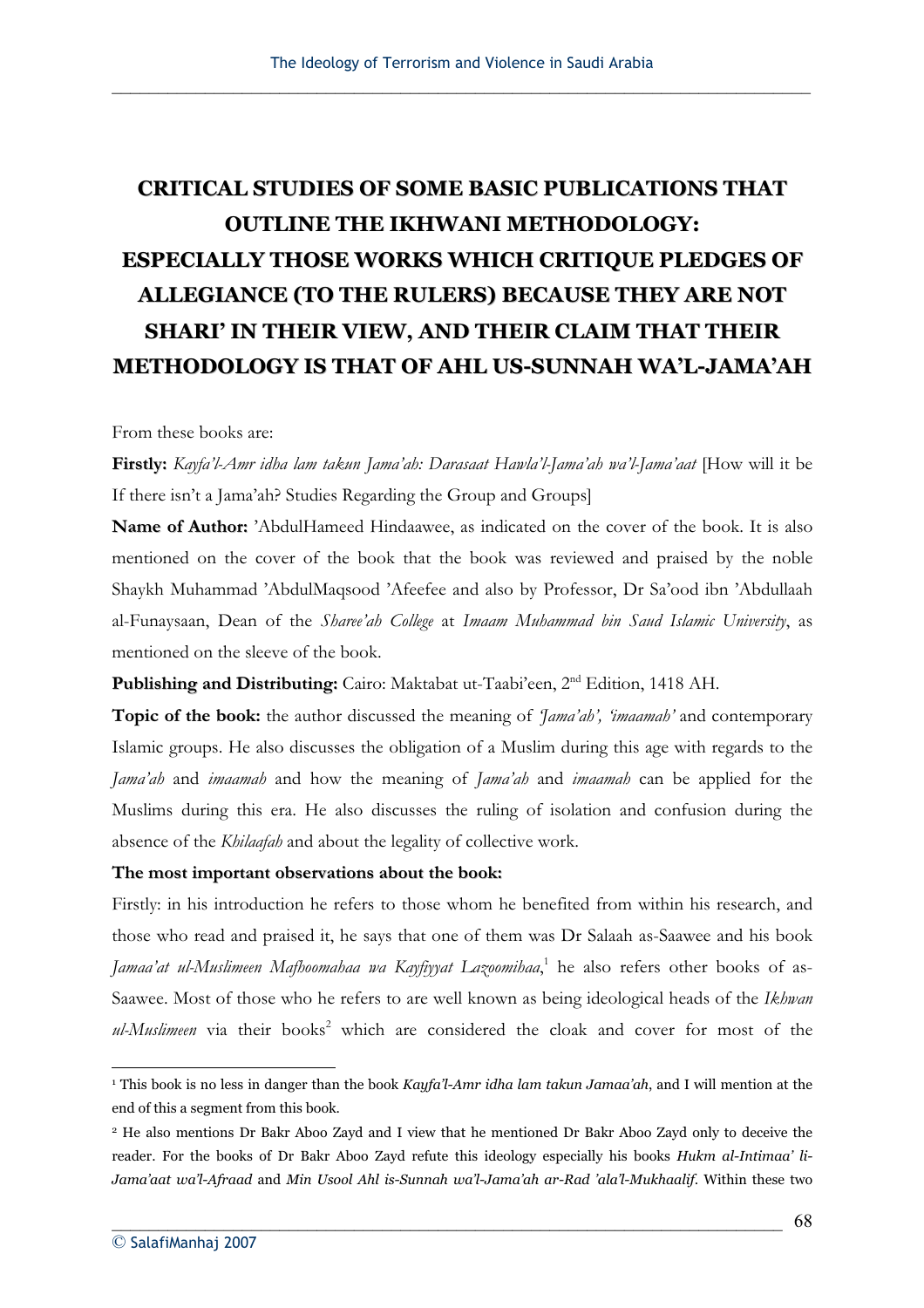contemporary *da'wah* groups whether they profess *takfeer* or not. For the *Surooriyyah*, *Jamaa'at ul-Jihaad*, *Jamaa'at ut-Takfeer* and others all resulted from the *Ikhwan ul-Muslimeen* and the *manhaj* of the *Ikhwan ul-Muslimeen* accepts anyone to join it, as long as they profess Islaam and even if they are hypocritical or cover up the needs that they want.

 The most dangerous of what is in the books of those whom we have mentioned and of others such as Muhammad Suroor Zayn ul-'Aabideen, is that they write and speak:-

- $\checkmark$  in the name of Ahl us-Sunnah wa'l-Jama'ah
- $\checkmark$  with the belief of Ahl us-Sunnah wa'l-Jama'ah,
- 9with the *manhaj* of Ahl us-Sunnah wa'l-Jama'ah

If they were to write in the name of the *Ikhwaan ul-Muslimeen* or expound the reality of their agenda they would be known, however they authored their publications and articles in the name of *Ahl us-Sunnah wa'l-Jama'ah* and mixed the truth with falsehood in many matters, in keeping with the way of the innovators. Some of the *Salaf* said: "If a person of innovation sits and talks to you about his innovation, you would warn and flee from him. But if he speaks to you with the *hadeeth* of the Sunnah his innovation will enter upon you!"

The author of the book which I am discussing is Dr 'AbdulHameed Hindaawee who himself follows this way of speaking and talking in the name of Ahl us-Sunnah wa'l-Jama'ah and the *manhaj* of Ahl us-Sunnah wa'l-Jama'ah. He rather goes to the furthest extent in this regard and speaks in the name of the *Salaf* and the *manhaj* of the *Salaf* and the Imaams, however he falsely interprets some of the transmissions from the *Salaf* to form incorrect meanings within this book of his. Ibn ul-Qayyim *(rahimahullaah)* said:

The basis of destruction of the deen and the dunya is corrupt false interpretations which have neither been relayed from Allaah nor from His Messenger *(sallallaahu 'alayhi wassallam)* in his words and do not indicate what he intended.

Therefore, a summary of what is found in the introduction is:

- a. Referring to some of those who are known to have deviant *manhaj* and boldly announcing them to be scholars of guidance.
- b. Ideological membership with the *Ikhwaan ul-Muslimeen*
- c. Deceiving the people by writing in the name of the *manhaj* of Ahl us-Sunnah wa'l-Jama'ah and their beliefs, when the reality is that they are the furthest people from that.

books is a refutation of what the book of Hindaawee, and those similar, contains. Just as the Dr Aboo Bakr *(hafidhahullaah)* is well known for his *'ilm*, *Salafi* beliefs and good *manhaj*, this is how I regard him, and I do not praise anyone besides Allaah.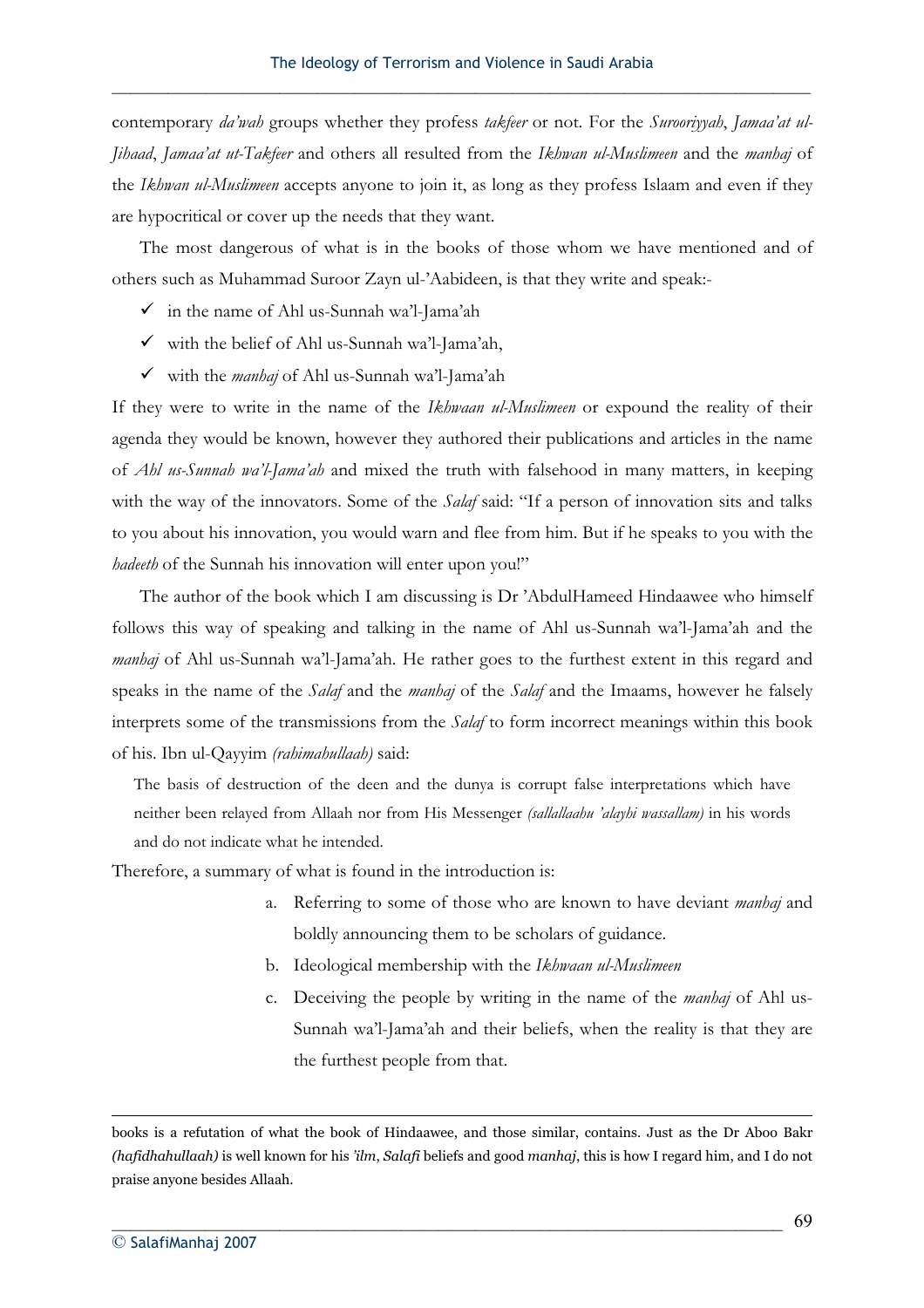Secondly: he divides the meaning of "al-Jama'ah" in the *manhaj* of the *Salaf* into two: sensory and academic, and claims that the statements which have been relayed from the *Salaf us-Saalih* in regards to the meaning of "Jama'ah" indicate these two categories. He also bases on these categories and definitions incorrect assumptions and I will transmit some of his errors in this regard, he says (p.15):

The documented statements from the Imaams in regards to the meaning of "Jama'ah" indicate two views upon inspection:

The first view: that the Jama'ah are those who gather in obedience of the Imaam (the leader) and his instructions, the Imaam who agrees with the Book and the Sunnah – this is the sensory meaning of Jama'ah and at times it is called "political".

The second view: The Jama'ah are those who are upon what the Prophet (sallallaahu 'alayhi wassallam) and his companions were upon, whether they have an Imaam or not, this is the academic ('ilmee) or spiritual definition of Jama'ah.

He says about leadership (*Imaamah*): "It carries all from what is required in the Divine Legislation what will benefit them…" Up to where he says:

While looking at the condition of the Muslims, it becomes clear that the Muslims today do not have a Jama'ah in the sensory meaning of Jama'ah. This is due to the lack of them gathering and uniting on an Imaam who agrees with the Divine Legislation and who the people of authority have gathered to pledge allegiance to. Likewise, there does not exist an Imaam who has succeeded another or an Imaam who has assumed power (mutaghallib) over the Khilaafah who is responsible for all that is required in the Divine Legislation. So as a result, the Muslims today do not have a Jama'ah or an Imaam in the sensory meaning of the term.

He (Hindaawee) also says:

The contemporary Islamic groups, with the exception of those odd groups which deviate from the Usool of Ahl us-Sunnah wa'l-Jama'ah such as Jama'at it-Takfeer for example1, can appropriately have the description of adhering to the Jama'ah of the Muslims in this sense, this is due to their total adherence of the Usool of Ahl us-Sunnah wa'l-Jama'ah in 'aqeedah and manhaj.

Up to where Hindaawee says:

Adhering to the Jama'ah in the academic (*'ilmee*) meaning in our contemporary situation does not have the condition of being part of any of the current Islamic groups. This is ascertained by adhering to what the people in authority have gathered upon and adhering to what the Prophet

<sup>&</sup>lt;sup>1</sup> The names do not change the reality, what Dr 'AbdulHameed Hindaawee is asserting here is nothing but the result of *takfeer* anyway. If this is not so then what is the meaning of not recognising the legitimacy of any extant pledge of allegiance except that of the *bay'ah* to the main *Khaleefah* for all of the Muslims? And what is the meaning of suggesting that Islamic groups having their own partisan and innovated pledges of allegiance in some way can take the place of the *bay'ah* to the Imaam (leader of a country)? There is no doubt that this results from *takfeer* of the existing leaders even if the terms of expression are not clear in asserting this.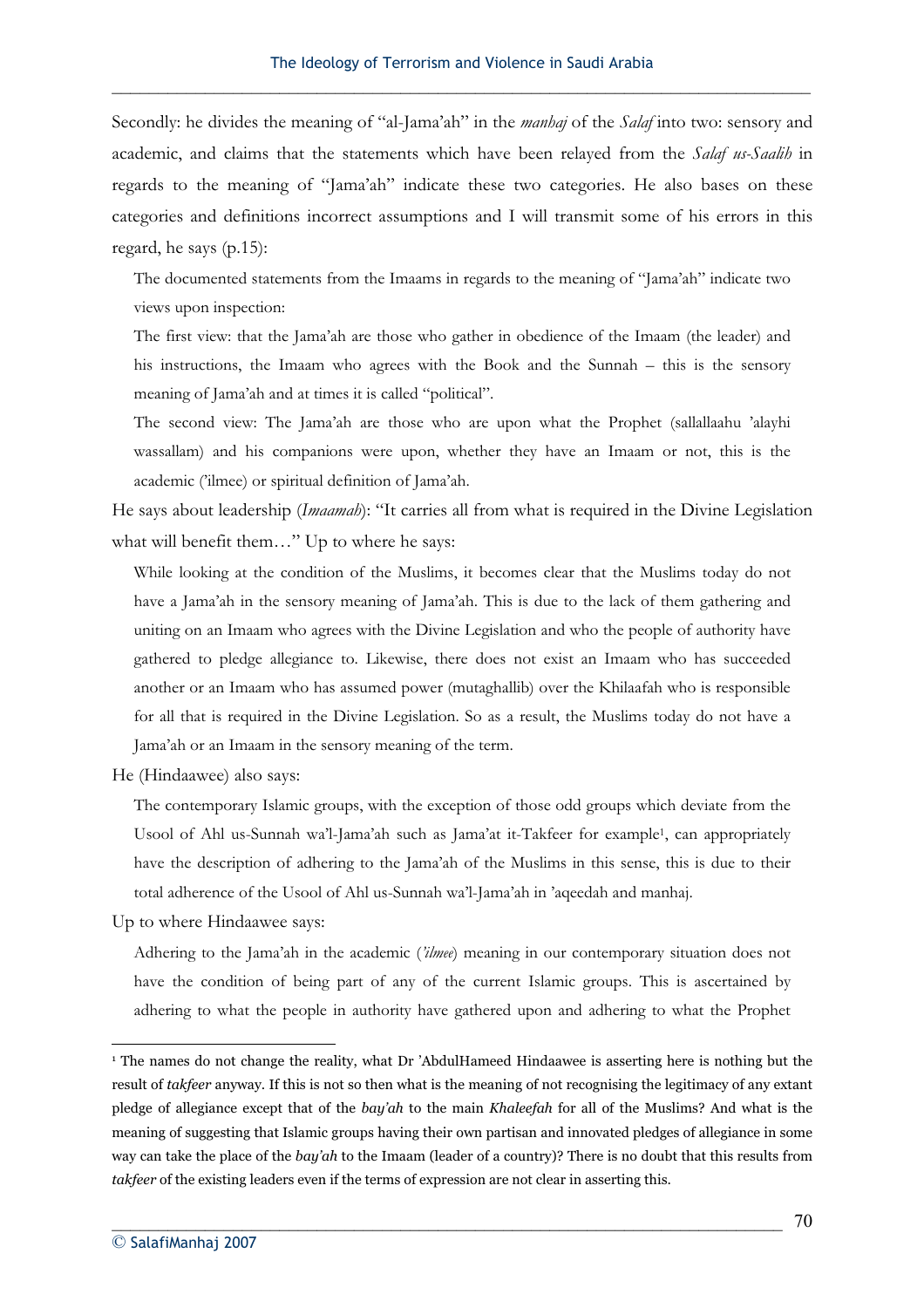(sallallaahu 'alayhi wassallam) was upon in terms of 'aqeedah and manhaj in keeping with the 'Ulama of the Sunnah wa'l-Jama'ah, without bias….

#### He also says:

Adhering to the Jama'ah in the sensory meaning in our contemporary situation is adhering to whatever the people in authority of the Ummah have agreed upon; or adhering to whatever the majority are upon.

#### He says (p.101):

The reality is that whoever seeks to read the situation of the Muslims today, will be able to clearly see that all of the Muslims today, from the east of the earth to the west, do not have a Jama'ah in the sensory definition of a Jama'ah, or what has been called by some the "political" definition of a Jama'ah, meaning that they are not gathered and united under obedience to a single Imaam. Furthermore, they have neither an Imaam nor a Khaleefah, this is because both matters complement the other wherein if an Imaam is to be found then the Jama'ah is to be found, and if the Jama'ah is to be found, then the Imaam is likewise to be found. They both compliment each other and one is not found without the other, so there is no Jama'ah without an Imaam. This is for the sensory definition of Jama'ah. As for the adherence of the Jama'ah in the sense that it adheres to the manhaj that was traversed by the Messenger of Allaah and his companions – then this definition will remain until the Last Hour is established.

#### He then said:

All of the Muslims currently1 have no Jama'ah and no Imaam, some may object to this due to the presence of Afghanistan which has an Islamic government and flag established and based upon jihad in the path of raising the word of "la ilaha il-Allaah, Muhammad ur-Rasoolullaah" and challenging the powers of kufr and tughyaan who have enmity to Allaah. However, the truth is that the state of Afghanistan, despite it being Muslim and producing a superb Islamic jihad, neither pronounced that it was a Khilaafah nor that its leader was the Khaleefah of the Muslims, it neither seeks the bay'ah to made to it nor have the people in authority of the Muslims made bay'ah to it. Therefore, the likes of this are not a Khilaafah and there is no certain Imaam for the Muslims. Even if it did rightfully have leadership, with all of the characteristics and it was said that an Imaam is calling for the bay'ah to made to him which was made, then possibly we could say that the Muslims have an abode of the Khilaafah, a Jama'ah and an Imaam who has to be returned to, then in such a case hijrah to him would be waajib.

Then he says:

However, the reality which supports this is the fact that this did not occur. From here then: the correct description of the jama'ah of Muslims in Afghanistan is that it is a jama'ah of Muslims who are Mujaahideen in the path of Allaah and it is permissible for the Muslim to migrate to them and

<sup>&</sup>lt;sup>1</sup> Pay attention to the word "all" used here.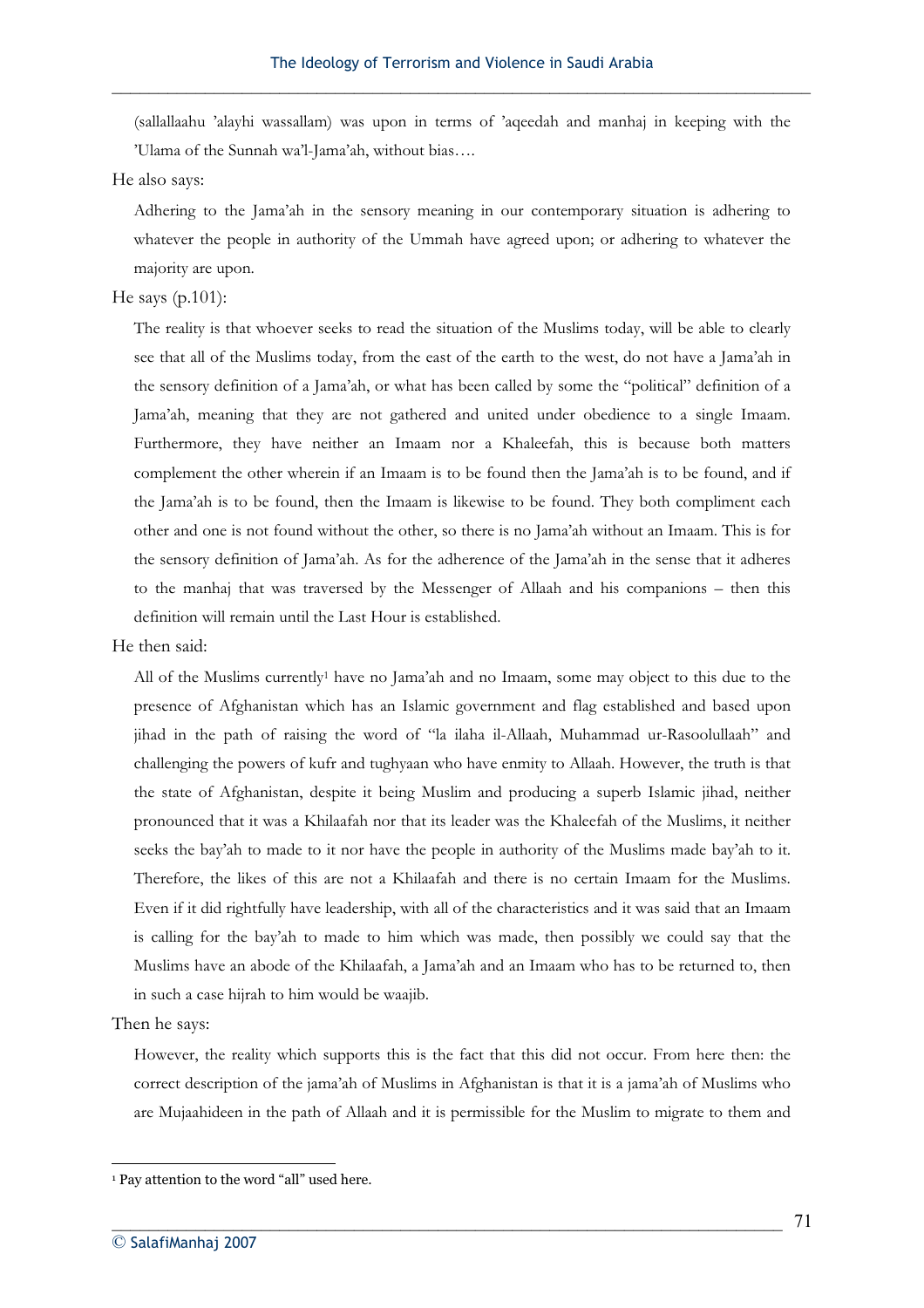operate under its banner. Just as it is permissible to operate with other groups who work to aid the deen of Allaah.

Then he says:

From here then, if it is understood that a state such as Muslim Afghanistan is not a Khilaafah state and its leader is not the Khaleefah of the Muslims, then this is all the more reason that it takes the hukm of being of those states which do not have this description (of being a khilaafah) and of being one of those states which proclaims to apply the Divine Legislation of Allaah<sup>1</sup> and adhere to it, even if it is marred by some blemishes. Especially when there is not a single state which announces that it is the Khilaafah state, that its leader it the Khaleefah of the Muslims and that people should make bay'ah to him based on this; for this has not occurred in any country whatsoever even within one country itself. Rather, the countries are either hereditary kingships or based on presidential elections, not for a Khilaafah. So as long as the description of "al-Jama'ah" is negated from those states, which no one disagrees are Islamic such as Afghanistan, then I say2: as long as the description of al-Jama'ah is negated by agreement from these states<sup>3</sup> - which proclaim adherence to the Islamic 'aqeedah, the Sharee'ah and the manhaj, because they do not call for the Khilaafah and are not pledged allegiance to – then this is all the more reason for the description of 'Jama'ah' to be negated from the secular states…

Then he says:

It has to be understood that with the termination of the description of Jama'ah from those states which proclaim their complete adherence to Islaam in 'aqeedah, Sharee'ah and manhaj, due to them not establishing the Khilaafah – then the description of 'Jama'ah' in the sense of adhering to what the Prophet (sallallaahu 'alayhi wassallam) and his companions were upon4, is not terminated from them. This therefore should not prevent a Muslim from entering those countries and adhering to them, rather indeed this remains recommended depending on the amount of adherence to the Islamic Sharee'ah and manhaj that these countries possess in actuality…

Then he asserts (pp.106-07) that whoever is in *Daar ul-Kufr* and assuming the role of *da'wah* or *jihad*, and is able to establish his *deen* then the ruling of his making *hijrah* to the countries which announce their adherence to Islaam remains permissible only; this is because these states have not announced that they are *Khilaafah* states and as a result *hijrah* to them is not specified. Rather, his residency in this condition of being a *da'ee* to Allaah within the states of *kufr* is likewise permissible. This is especially if this is with the *Jama'ah* of the believers, for there is no virtue of a *Jama'ah* over another *Jama'ah* except the *Jama'ah* of the *Khilaafah.*

1 Do you see a state which applies the Divine Legislation of Allaah like the Kingdom of Saudi Arabia?!

<sup>2</sup> The author's words.

<sup>3</sup> Where is this "agreement" that he claims?!

<sup>4</sup> Meaning: the academic understanding, not the sensory one as the existence of the Imaam, or leader or head of state is not considered as long as he is not the Khaleefah of all of the Muslims.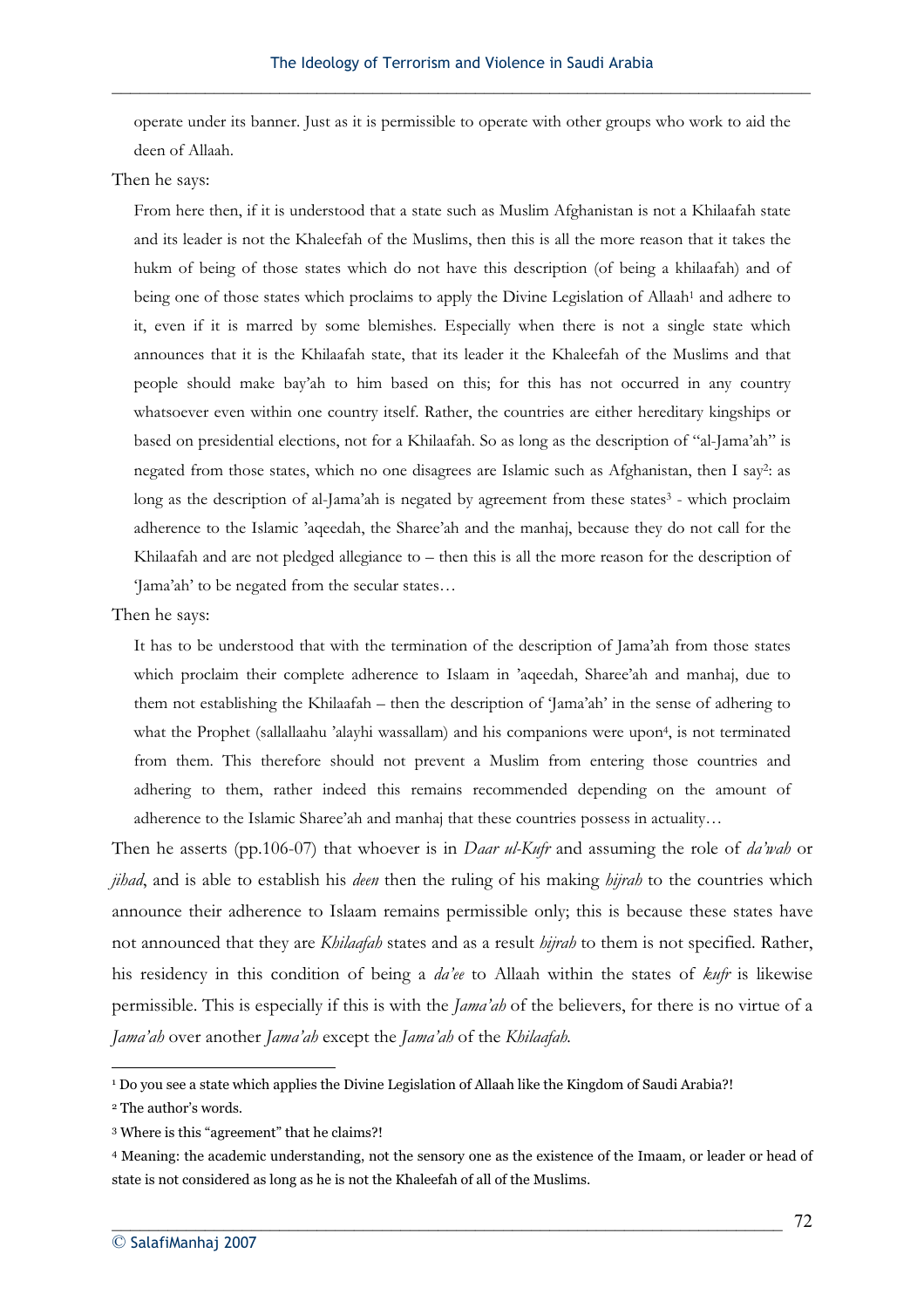Rather indeed, he mentions on pp.85-6 that it is not permissible to have two people as Imaams at any one time even if the abode of Islaam widens and he transmits this from some of the *'Ulama*. So you see that he does not differentiate between the Muslim state which rules by the *Sharee'ah* and an Islamic *da'wah* group. This is because he neither views a Muslim state as being Divinely Legislated nor its leader, as long as they do not announce that they are the *Khilaafah*. It is possible to summarise some observations in light of my readings of the book with what follows:

**Firstly:** he claims that the documented statements from the *Salaf* indicate the two meanings of Jama'ah being: sensory and actual, as has preceded. The fact that this division is not affirmed whatsoever from the *Salaf* is not hidden, rather what is affirmed from them is their saying: "whatever the Messenger of Allaah and his companions were upon" and not the division that Hindaawee mentioned. They also said: the *Jama'ah* are the people of truth and the *Firqat un-Naajiyyah* [The Saved Sect], and they are the companions of the Messenger of Allaah *(sallallaahu 'alayhi wassallam)* and those who followed them in goodness from the Imaams of guidance, the Ahl ul-Hadeeth, the people of *fiqh* of the *deen*, who practice the Sunnah and unite upon this. The manifest meaning of the word 'Jama'ah' which has been relayed in the *ahaadeeth* of the Messenger of Allaah *(sallallaahu 'alayhi wassallam)* is the *Jama'ah* of the Muslims who gather and agree upon a leader. At-Tabaree *(rahimahullaah)* stated:

The intent of the reports regarding adhering to the Jama'ah are those who have obedience to whoever they agree to his instructions. Whoever reneges on the bay'ah to him has made khurooj from the jama'ah.1

**Secondly:** he connects the *Sharee'ah* to any Muslim state with the existence of the main *Khilaafah*. So if a head of a state or a ruler of the affairs of the people does not call to the main pledge of allegiance and allegiance is not pledged to him based on this, then leadership is negated and annulled from him and his state. Further, his pledge of allegiance and obedience to him is not to be adhered to, rather he is co-operated with just as one would co-operate with any group which calls to Islaam. They all co-operate to bring back the *Khaleefah* and the Islamic state.

All of what he mentions in this regard contradicts the saying of the Prophet *(sallallaahu 'alayhi wassallam)* that: *"there will not cease to be a group from my Ummaah apparent on the truth, their opposers will not harm them."* The *'taa'ifah'* here is not everyone; rather it is only some people. The *hadeeth* also indicates that this *taa'ifah* will be on the truth up until the Last Hour, this indicates the existence of this *Jama'ah* and its Imaam.

<sup>1</sup> *Fath ul-Baaree,* vol.13, pp.37, 316; al-Laalikaa'ee, *Sharh Usool ul-'I'tiqaad Ahl us-Sunnah wa'l-Jama'ah*, vol.1, p.109 and ash-Shaatibee, *al-'I'tisaam*, vol.2, p.262.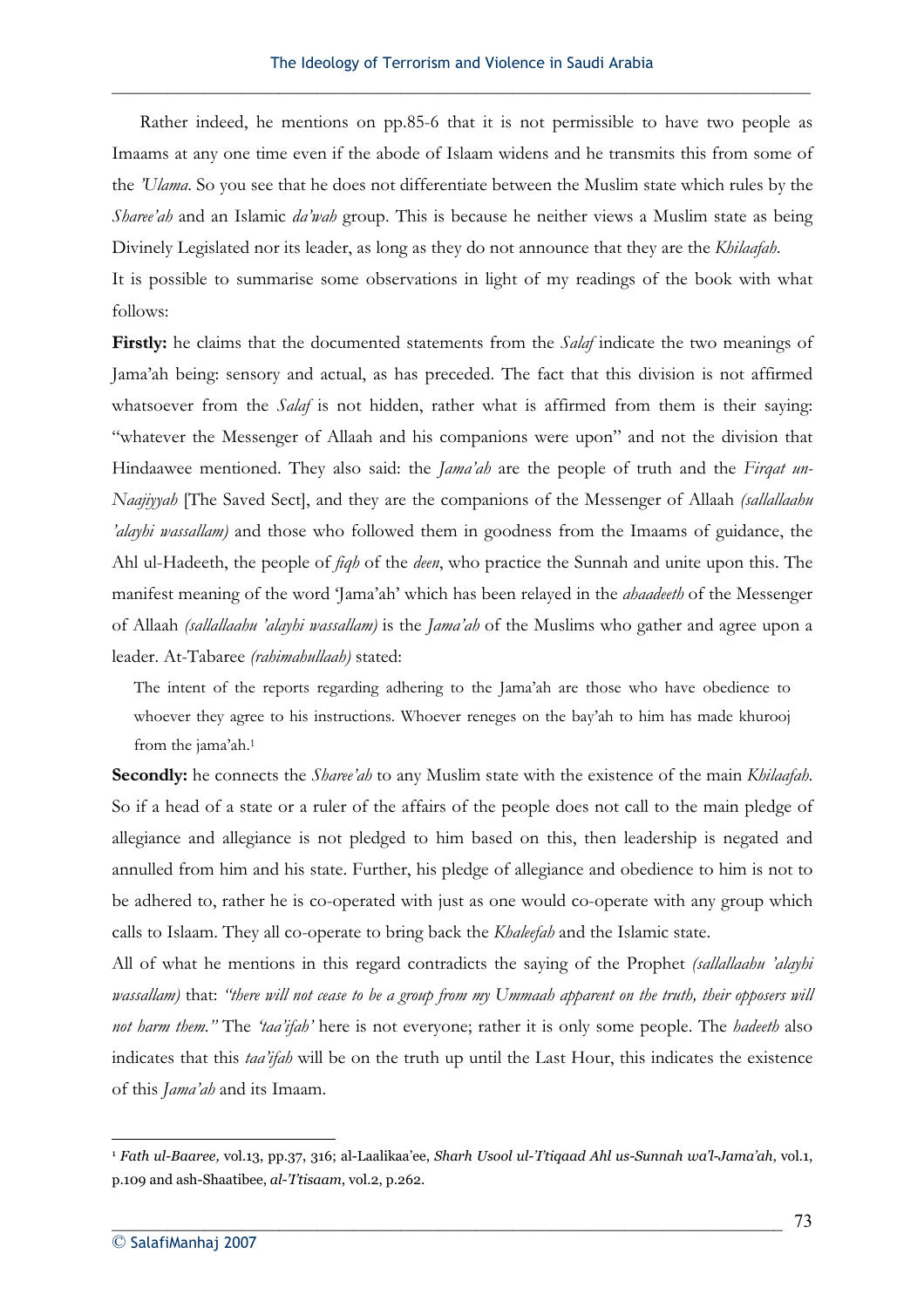Also what he mentions in this regard opposes the *ijmaa'* and the reality, as for his contradicting the *ijmaa'* then Imaam Muhammad ibn 'AbdulWahhaab said:

**The Imaams from every Madhdhab are agreed concerning the one the forcefully took over a region, or regions, that he has the ruling of "Imaam" in all matters. If this had not been so then the affairs of the world would never have been established. This is because for a very long time, before the era of Imaam Ahmad till this day of ours, the people have never gathered behind a single Imaam. And they do not know anyone from the Scholars who has mentioned that any of the Sharee'ah rulings cannot be correct (effected or implemented) except by the overall Imaam (the Khaleefah).1**

Imaam as-San'aanee stated similar to what was mentioned by Imaam Muhammad bin 'AbdulWahhaab:

The people did not agree on a Khaleefah in all of the Islamic lands during the period of the Abbasid state, rather every region was independent running their own affairs.

Imaams ash-Shawkaanee mentioned this similar view:

As for after the spread of Islaam and the different sections broadened then it is well known that every country had allegiance to an Imaam or Sultaan (of their own) and the countries did not rebuke each other. So there is no problem in having multiple leaders and rulers, each have to be obeyed and the bay'ah is made to them from the people being ruled over wherein his orders are to be enacted. If someone rises to remove a leader from a country who has already assumed authority and after the people have pledged allegiance to him, then the dissenter should be executed if he does not repent.2

So based on this he confirmed for the multiple Imaams what is confirmed for the main Imaam when he is present, they implement the *hudood* and the likes<sup>3</sup> and they are to be heard and obeyed and it is not a condition that anyone of these leaders calls to the greater *Khilaafah*. Shaykh ul-Islaam Ibn Taymiyyah *(rahimahullaah)*:

The Sunnah is that the Muslims have one leader and the rest are his deputies, but if the Ummah leave off this foundation due to their disobedience or inability resulting in the leaders being numerous, then each leader (within his country) has to establish the hudood and maintain the rights.4

As for Hindaawee's opposition to the reality: then as has preceded, from the era of the Abbasids up to today the Muslims in the totality of all of their countries have not all agreed and united under one *Khaleefah*. Therefore, to link the *Sharee'ah* to Muslim states by the presence of the

<sup>1</sup> *ad-Durarus-Sunniyyah fil-Ajwibatun-Najdiyyah* vol.7,p.239

<sup>2</sup> *As-Sayl al-Jarraar al-Mutadaffiq 'alaa Hadaa'iq il-Azhaar*, vol.4, p.512

<sup>3</sup> Shaykh, Dr 'AbdusSalaam Burjiss, *Mu'aamalat ul-Hukkaam fee Daw' al-Kitaab wa's-Sunnah*, p.28

<sup>4</sup> *Majmoo' al-Fataawaa*, vol.35, pp.175-176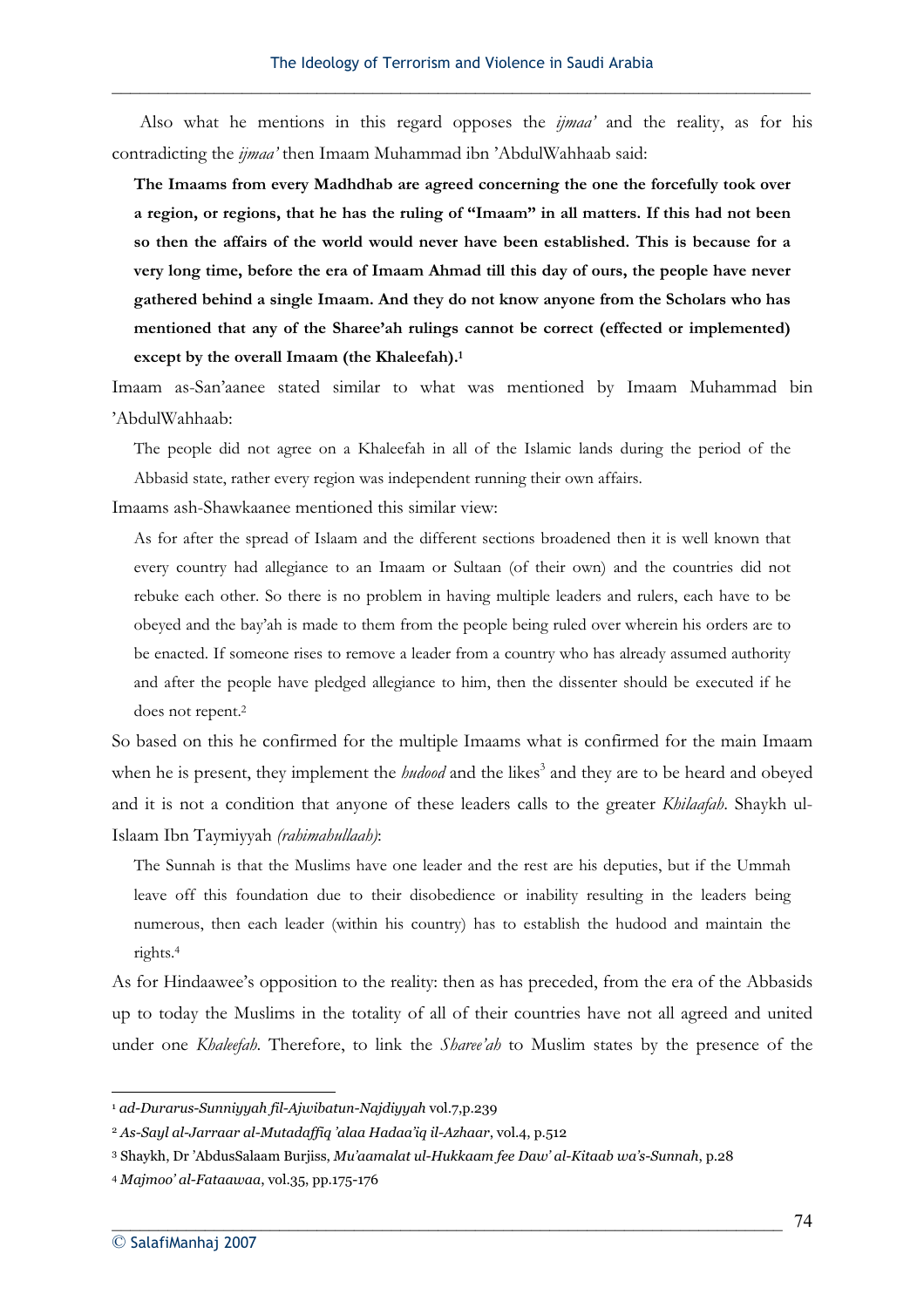greater *Khilaafah* is something which is unsafe and opposes the *ijmaa'* and the reality, and the Prophet *(sallallaahu 'alayhi wassallam)* informed that the *Khilaafah* would be for thirty years and then after it would be Kingships. As for what the author (Hindaawee) relayed from the scholars regarding the impermissibility of numerous Imaams then: the intent is numerous *Khulafaa* in greater leadership or within one state after one has already been pledged allegiance to and this has been affirmed.

**Thirdly:** The author falsely interprets the *Shari'* texts which instruct obeying the ruler and caution against revolting and disobeying him to mean the main Imaam only (i.e. the Khaleefah). The major corruptions that this is based upon are not hidden and the worst of them is falsely interpreting the texts in a way which they do not indicate, such as: rationalizing *khurooj* against the leaders as long as they are not the *Khaleefah* of the Muslims generally and neither taking into consideration the *bay'ah* to such a leader nor viewing his leadership to be *Shari'* (Divinely Legitimate) for obedience to be made to them; and other corrupted views. The statements of Ibn ul-Qayyim *(rahimahullaah)* have preceded wherein he mentioned falsely interpreting the texts is the basis for destroying the *deen* and the *dunya*.

**Fourthly:** He holds the contemporary *da'wah* groups to be on the *manhaj* of Ahl us-Sunah wa'l-Jama'ah in totality except for Jama'at ut-Takfeer. Furthermore, he views that a Muslim has to come under the ideology and *manhaj* of these contemporary *da'wah* groups even if he is not an actual member of the group. The deception and deceit that this involves is evident, for the condition of these groups, their multiplicity, their variant methodologies and their different beliefs all bear testimony to their opposition to the *'aqeedah* of Ahl us-Sunnah wa'l-Jama'ah especially in regards to *Haakimiyyah*, obeying the Muslim ruler and other matters. Having multiple groups in itself is not from the *deen* because the *deen* instructs the Muslims to be one Ummah and one Jama'ah.

**Fifthly:** he equates the Muslim state that rules by the Divine Legislation and has a leader with *da'wah* groups and even less than that. For he mentions that it is permissible for a group of believers, even within a disbelieving country, to call to Islaam and that they are like any other Jama'ah, for no Jama'ah has virtue over another except if it is the Jama'ah of the *Khilaafah*!! This is what he says! The error of this, and the corruptions that this is based on, is not hidden. The worst of which is the lack of believing in the *bay'ah* to the ruler within any country, unless the ruler is the *Khaleefah* of all of the Muslims.

**Sixthly:** he holds that due to the non-existence of the *Khaleefah*, or the Imaam of the Muslims, a Muslim has to co-operate with the existing (partisan 'Islamic') groups who assume the position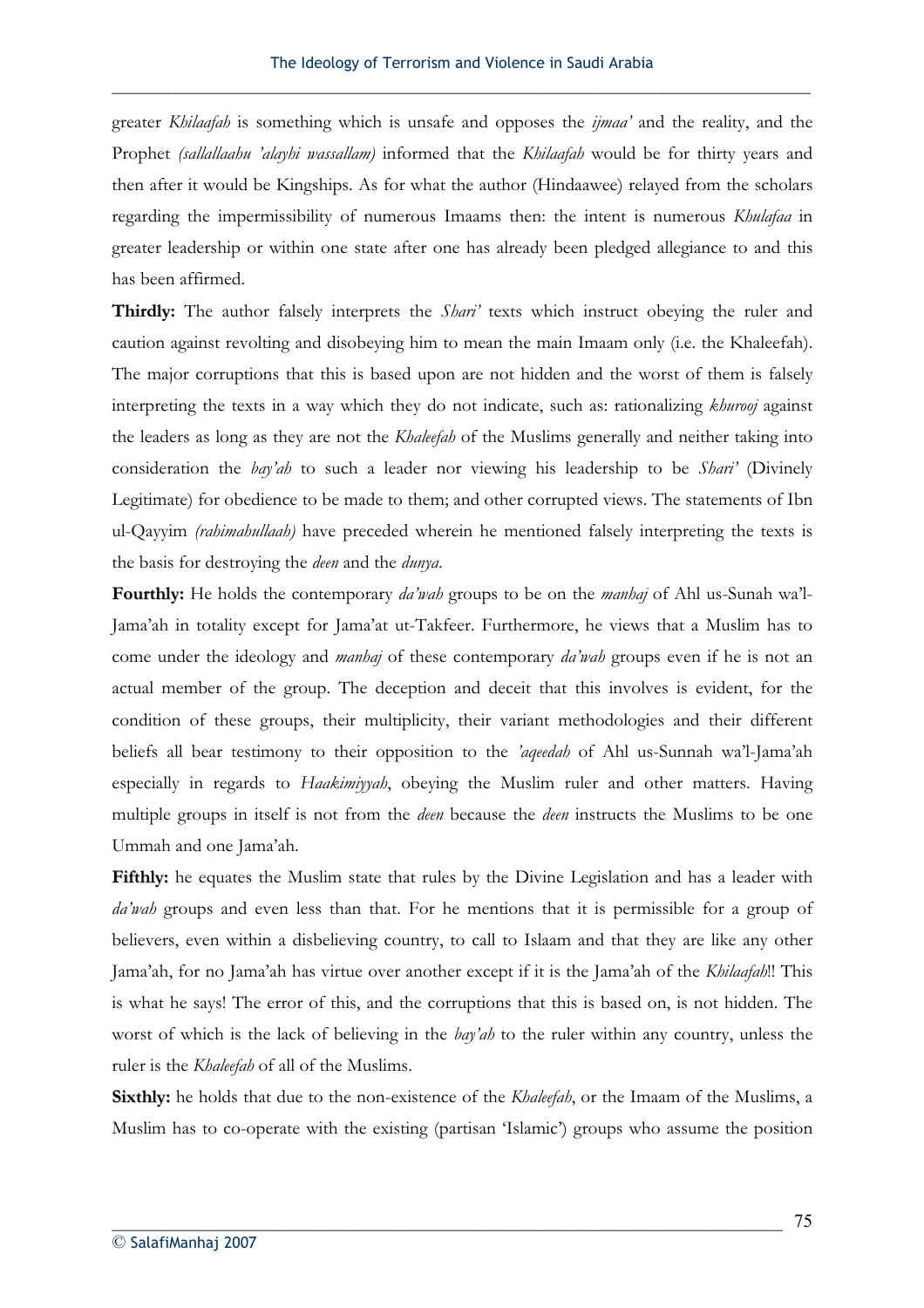of the leader, if the Muslim is not a member of any of the groups. It is apparent that this makes it easy to join up as a member of these *da'wah* groups even if it be ideologically.<sup>1</sup>

The writers who totally call to the Jama'ah of the Ikhwaan ul-Muslimeen, who claim that they are striving to revive the Muslim state and *Khaleefah*, do not view that there is a Divinely Legislated (*Shari'*) legitimacy to the pledges of allegiance that exist within the Islamic countries today. However, as I have mentioned, these writers who ascribe to the ideology of this group, and to the groups which have risen out of it, deceive many people due to their writings which are presented in the name of Ahl us-Sunnah wa'l-Jama'ah, in the name of the *manhaj* of Ahl us-Sunnah wa'l-Jama'ah and with the beliefs of Ahl us-Sunnah wa'l-Jama'ah – in order for the Islamic groups to come under one Jama'ah.

 What also makes their writings be promoted and trick those who have no knowledge is the fact that most of their words are general with possible meanings that can be inferred, resembling political speech. The danger of this way is manifest because it is generalized with a lack of clarity and explanation within that which needs it. Imaam Ibn ul-Qayyim *(rahimahullaah)* said:

Those who avert from the Book and the Sunnah on account of their intellects, which in reality are ignorant notions, only reached this due to following unspecific statements which could have many possible different meanings to them. These statements may contain that which has similar meanings and may be general linguistically which necessitates dealing with truth and falsehood. So whatever is within these (general statements) that is true accepts whatever they contain of falsehood due to this resemblance and confusion. So if bida' is presented as clearly false it would not be accepted and everyone would rush to refute and reject it, however if it contains both truth and falsehood it confuses the truth with falsehood.2

There are other books which are no lesser in dangers than this book (of Hindaawee) and traverse the exact same way in regards to many issues, like for example:

- 1. Muhammad 'AbdulHaadee al-Misree, *Ahl us-Sunnah wa'l-Jama'ah: Ma'aalim al-Intilaaqat il-Kubraa* [Ahl us-Sunnah wa'l-Jamah: Milestones for a Major Breakthrough].
- 2. Husayn Muhammad 'Ali Jaabir, *at-Tareeq ilaa Jama'at il-Muslimeen* [The Path to the Jama'ah of the Muslims]. He says in this book (p.11): "The aim of this piece of research is to explain to the Islamic Ummah that the Jama'ah of the Muslim is non-existent even though it is obligatory of all of the Muslims have to establish it and establish the Islamic state."
- 3. Dr Salaah as-Saawee, *ath-Thawaabit wa'l-Mutaghayyiraat* [Constants and Variables]

<sup>1</sup> Meaning: it is easy to leave off the pledge of allegiance and obedience and go over to any other *bay'ah* because there is no difference between a *Jama'ah* and a state which is not the *Jama'ah* of the *Khilaafah*.

<sup>2</sup> *As-Sawaa'iq ul-Mursalati 'ala'l-Jahmiyyah wa'l-Mu'attilah*, vol.3, pp.925-928.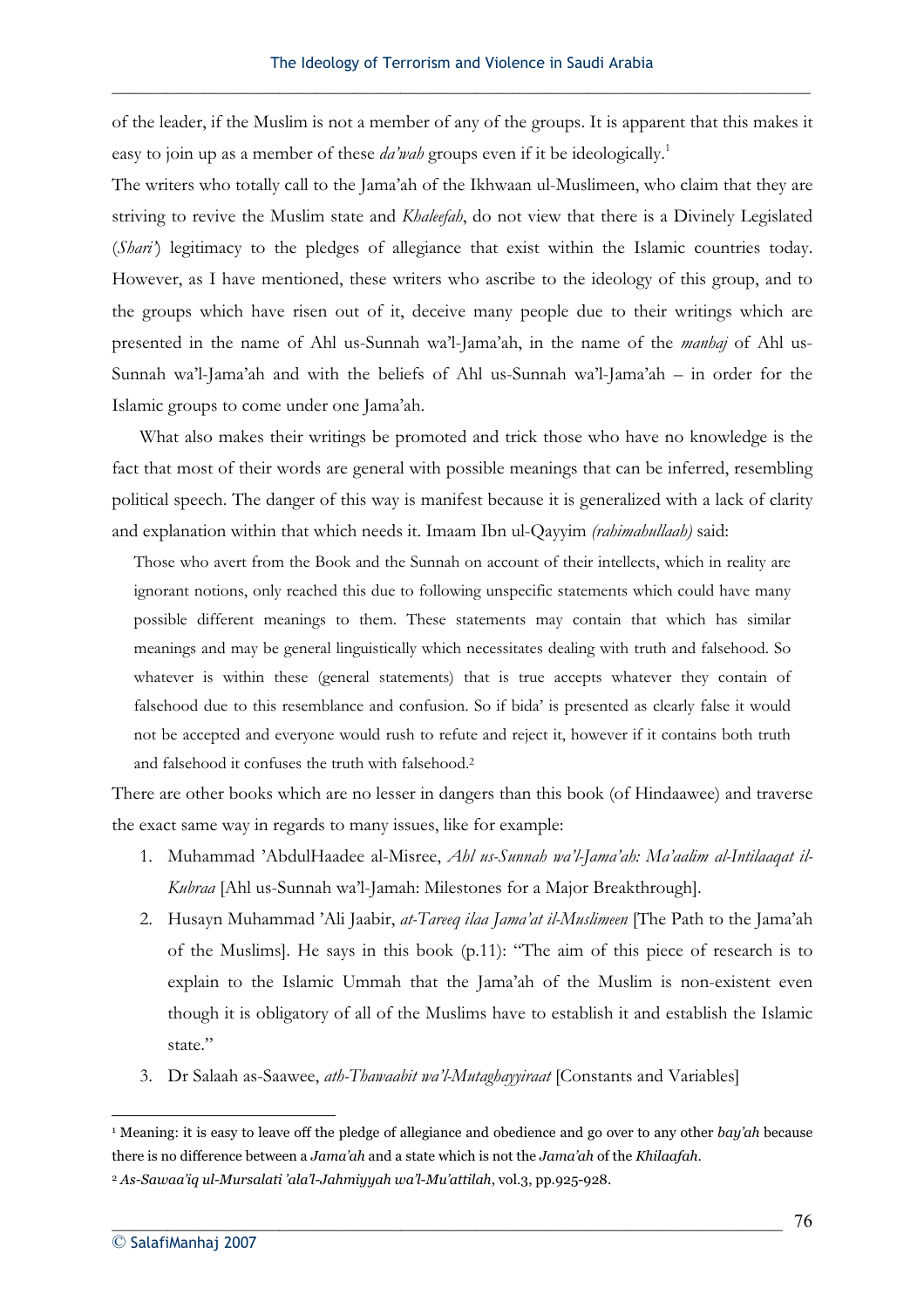4. --------------------------, *Jama'at ul-Muslimeen: Mafhoomuhaa wa Kayfiyyatu Luzoomihaa* [The Jama'ah of the Muslims: Its Understanding and How to Adhere to it].

The last book of the above list is considered the basis for the book *Kayfa'l-Amr idha lam takun Jama'ah: Darasaat Hawla'l-Jama'ah wa'l-Jama'aat* [How will it be If there isn't a Jama'ah? Studies Regarding the Group and Groups], which we discussed beforehand. For he (Hindaawee) bases his words on what as-Saawee mentioned in his book and does not differ at all except in some ways. These four books, and books with the same emphasis, strive to revive the Jama'ah of the Muslims, as their authors claim, and then bring about their Imaam and state. Just as they make out the Islamic groups to be steps of a stage in order to get to this desired Jama'ah of Muslims, they likewise do not recognize the legitimacy of any *bay'ah* in any Islamic country – even though their terms of expression may differ from each other depending on the circumstances. Just as they view that the Divinely Legislated texts which obligate obeying the leader and warn from opposing him and revolting against him, are only in reference to the main Imaam, the *Khaleefah* of all Muslims and not referring to anyone else- even if be a ruler who rules over an Islamic land with the Divine Legislation of Allaah. As-Saawee says in his book *Jama'at ul-Muslimeen* (p.122):

The foundation of our contemporary situation is to adhere to obedience to a group of people in authority and this is fulfilled by being affiliated to an organized group that has a political framework within the general Islamic ranks, and temporarily adhere to obedience to one of the established groups. This is in order to strive to establish the Jama'ah of the Muslims,1 so one has to choose from these groupings that which pleases Allaah the most, is the most dedicated to Him and the more beneficial for His deen and for His believing servants.

Then he says within his response to those who do not view that such groupings are *Shari'* except after empowerment in the earth along with an Imaam:

If their intent is that the Jama'ah relayed in the texts is the main Jama'ah of the Muslims then this however does not prohibit co-operating on righteousness and piety.

So he views that the relayed Divinely Legislated texts in regard to obedience to leadership is only for the main *Khaleefah*, so it is understood from his speech that the existence of an Islamic state which rules by the *Sharee'ah* is not included within this definition as long as it is not a *Khaleefah*. After he asserts that the Jama'ah intended, to which obedience has to be adhered to, is the Jama'ah of the *Khilaafah* and that there is no other kind of grouping whatever it may be, he says

<sup>1</sup> So the pledges of allegiance that exist in the Muslim states today are not obligatory to adhere to and are not binding upon a person to stick to. Rather they are temporal pledges which can be disengaged from by making *kaffaaratu yameen* (expiation for breaking, or failing to fulfil, an oath) if the matter necessitates that – as he claims later as we shall see from his statements.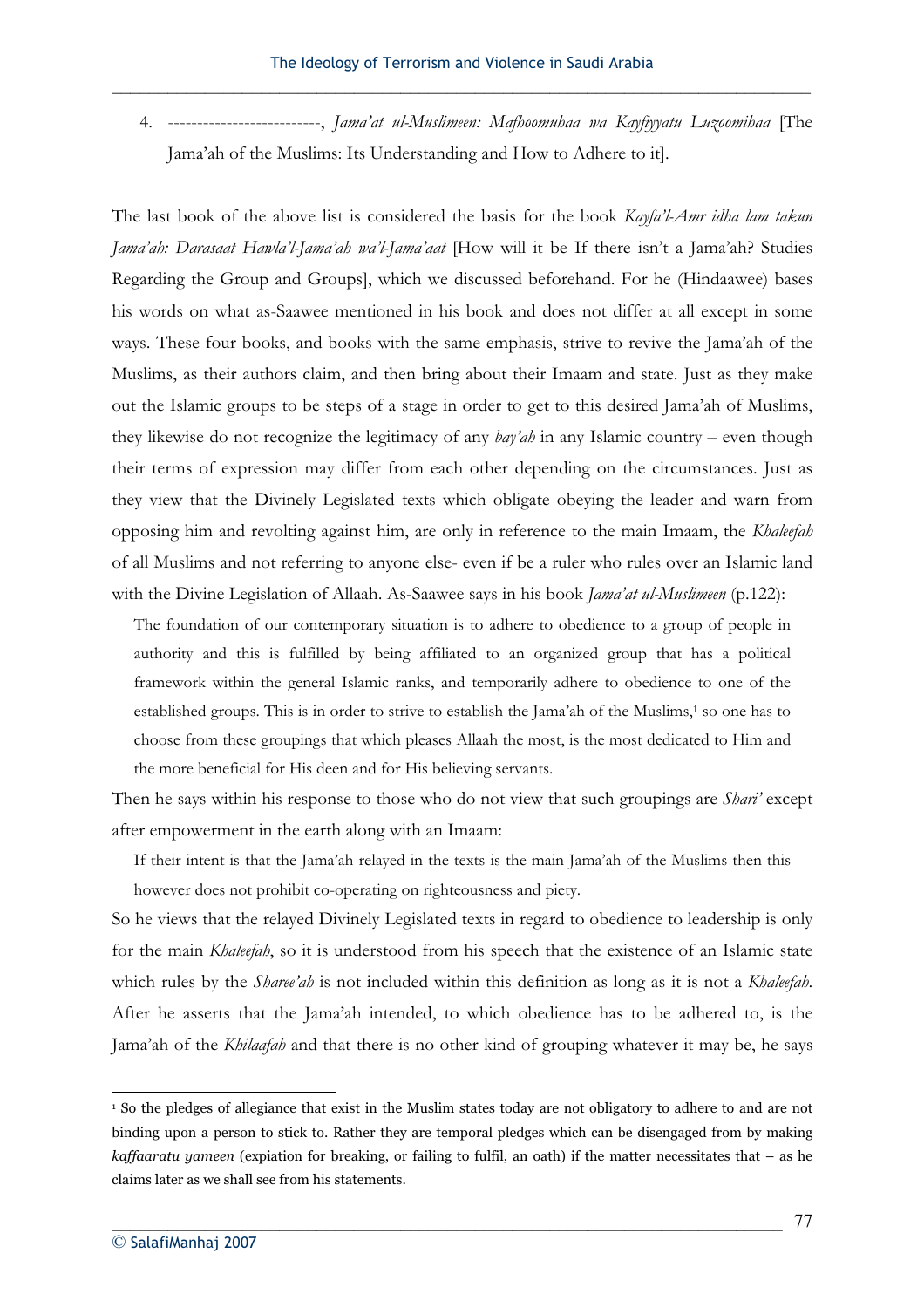(on p.125) that this does not mean a suspension of the covenants to groupings that are established at present. As-Saawee suggests a number of matters such as reviewing the *fiqh* of these groupings in light of the *bay'ah* and the limitations of obedience and the likes. He says:

These groupings in their formation do not go back to the relayed texts in regards to adhering to the Jama'ah and the obligation of the *bay'ah* that is mentioned within the purified Sunnah, except in a familiar way. But rather they are based on the general texts which emphasise co-operation on righteousness and piety and forbid failure and argumentation.

## Then he says:

The bay'ah which is binding to these groupings represents a view or a covenant and can be disengaged from when appropriate by making expiation for breaking, or failing to fulfill, an oath (kaffaarat ul-yameen).

His speech here, even though it is has a general intent, is based on what we mentioned beforehand with regards to the methodology of these individuals. For it is understood from him that any *bay'ah*, even if it is to a Muslim state, is a temporary and limited *bay'ah* which can possibly be disengaged from by making expiation for breaking, or failing to fulfill, the oath. This definition makes many of the enthusiastic Muslim youth, who have care for the *deen* but without *fiqh* or insight, disregard the pledges of allegiance which are binding upon them within their countries. These are pledges which the *Shar'* sees as appropriate for adhering to obedience to the leader in good and also include not revolting against the leader via weapons, verbally or any other way that leads to that. Rather, this view sees that his existence, meaning the existence of the leader or ruler, is just like the existence of one who heads a group or organization whom they cooperate with based on the benefits of that until the Imaam or claimed *Khaleefah* is present.

 Muhammad Ahmad ar-Raashid also follows this line in his writings especially within his book entitled *al-Misaar* and likewise so does Jamaal Sultaan, 'AbdurRahmaan'AbdulKhaaliq, Muhammad Qutb, Fathi Yakin, al-Qaradaawee and al-Bayānūnī. Many contemporary magazines and journals follow this line such as *as-Sunnah, al-Bayaan, as-Samoo, al-Mujtama', al-Asaalah'* and others. The journal *as-Sunnah*<sup>2</sup> is considered the main news source for the "Sahwa youth" and it is one of their main reference points for global news. It is published in Britain and disparages the Sunnah and its scholars, so even though it is called *'as-Sunnah'* it is filled with *bida'* and in reality

<sup>1</sup> This is not referring to the *Salafi* journal that is produced by the *Imaam al-Albaanee Centre* in 'Ammaan, Jordan but rather to another well-known Arabic *ikhwani* journal that is printed in Algeria which reviews Arabic and Islamic literature. Or it could refer to a yearly journal that is published in Kuwait and bears the exact same name also. [TN]

<sup>2</sup> It spreads the *takfeeree* ideology and lays the foundation for the *manhaj* of the *Khawaarij.*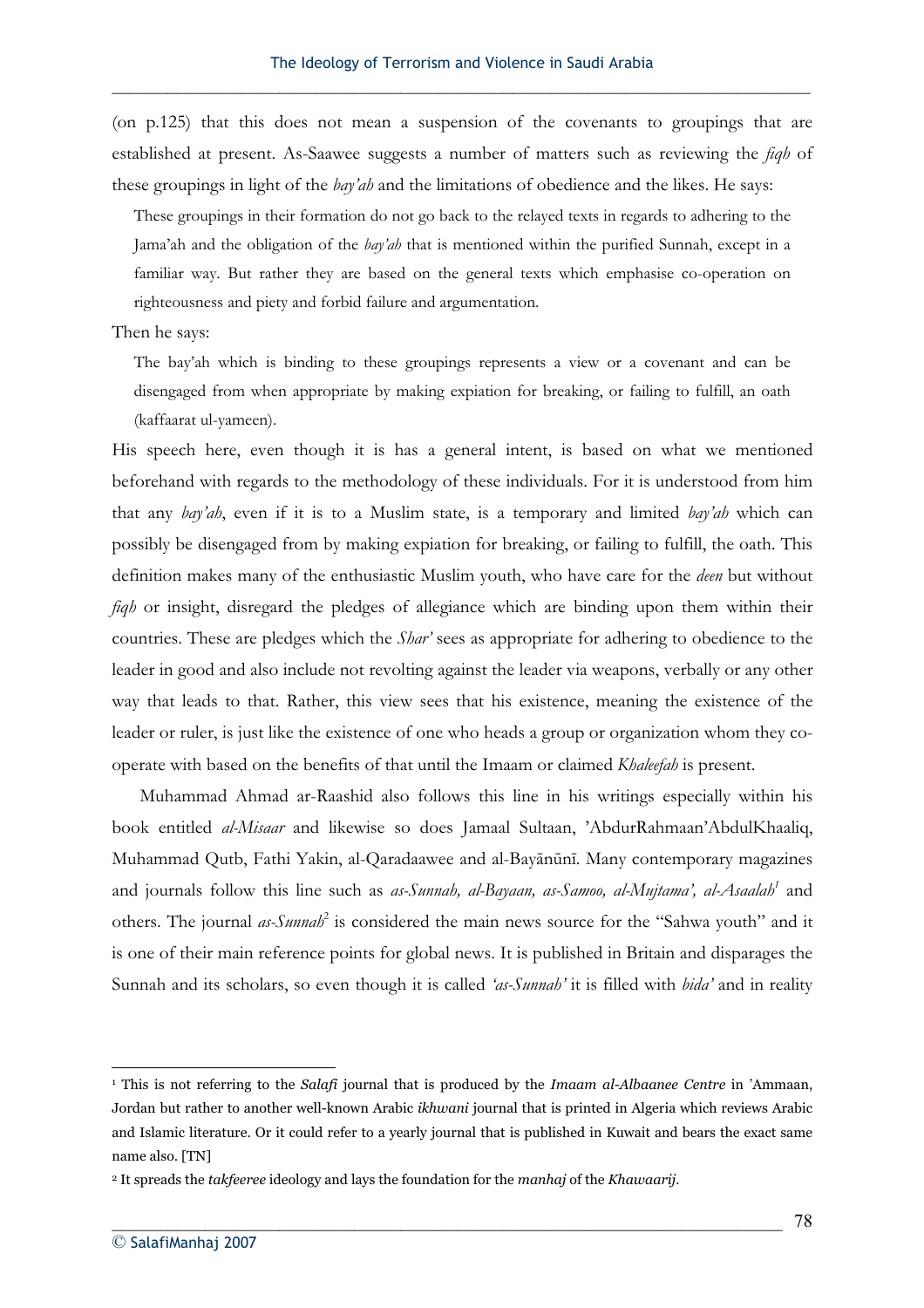should be called "al-Bida'"! As was stated by the 'Allaamah of Yemen, Shaykh Muqbil al-Waadi'ee *(rahimahullaah).*

 Some statements from Dr as-Saawee from his book *ath-Thawaabit wa'l-Mutaghayyiraat* [Constants and Variables] were mentioned beforehand wherein he disregards the Divinely Legislated basis of contemporary Islamic countries; views that it is obligatory to announce jihad against these countries; and outlines some plans that are to be followed in order to achieve the claimed Muslim state that they want. I will comment on the words of as-Saawee in the footnotes in order to explain his opposition to the truth and in order to present his words in full. As-Saawee says (p.19):

The basis of all of this is that the Islamic movements today, represented by the Islamic armies<sup>1</sup> which are necessary for all of the Ummah to be a part of in order to prevent the fitna of kufr and apostasy and in order to avert their dangers from the abode of Islaam – **are a substitute for the Islamic state which all of the Muslims are enlisted into when the enemies approach the abode of Islaam.** Whoever has a contract with Islaam is not hidden from participating in this jihad and is not prevent from the spoils of war and booty, as long as he is with the Muslims.

Then he says (p.237):

If time passes without a leader and devoid of a ruler<sup>2</sup> to maintain the Ummah based upon the Sharee'ah and governments are set up which are based on secularism and rule by man-made laws then matters are to be overseen by the people in authority within the Ummah. These are the people of knowledge and ability who take responsibility of the important matters and general interests of those who are still upon their foundation of adhering to Islaam and having eemaan in the Sharee'ah who reject those who depart from the Sharee'ah and support the da'wah to rule by it (the Sharee'ah). So if the word of these is united and they organise their case around a person to be followed and obeyed, then their following (of that individual) is a legislated obligation. Then they strive via their organization to establish the deen as an individual obligation not tricking anyone in this, then such people will represent the jama'ah which the texts mentioned to adhere to, warned from splitting away from and threatened against leaving.3

Up to where he (as-Saawee) says (p.238):

<sup>1</sup> This is due to him not recognising the *Shari'* legitimacy of the extant regional pledges of allegiance within the Islamic world today. Rather, the only *bay'ah* that he recognises, and which the *ikhwan* generally only recognise, is that of the major ruler ruling over all of the Muslims.

<sup>2</sup> This affirms that he mentioned repeatedly that the people of authority in his view are a substitute for the ruler when the *Khaleefah* is not present.

<sup>3</sup> This is a false interpretation of the texts which instruct obeying the Muslim leader to mean obeying whoever sets up a *jama'ah* or organisation.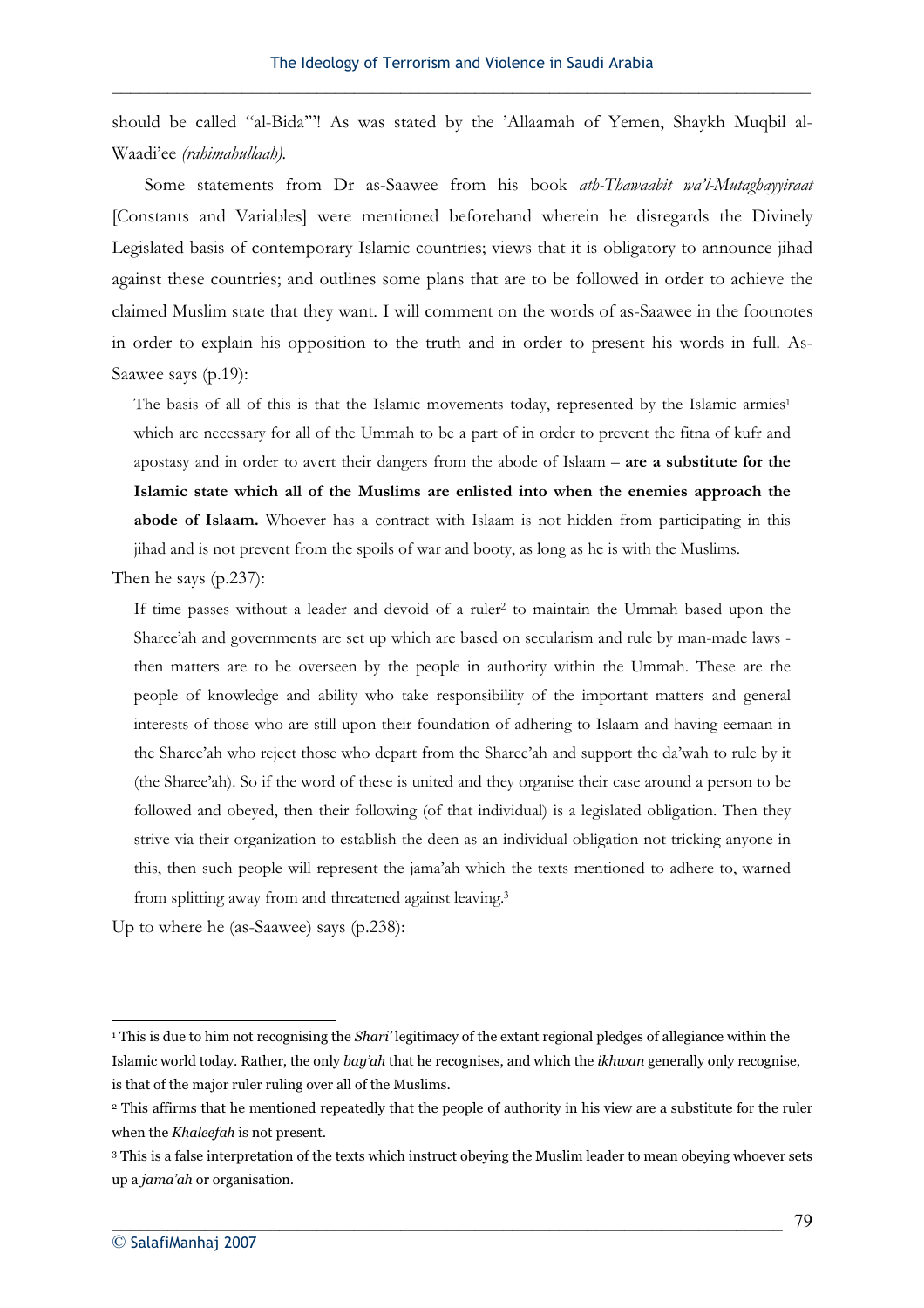The basis of all of this is what is outlined in the Usool about the governance being for the Ummah just as overseeing the Divine legislation is for the Islamic society. For the Ummah itself is upon the truth in terms of overseeing its regulations for the peoples control and isolation when necessary.1

What also affirms for them that the end justifies the means is that they recognize the *ba'yah* to multiple parties and groups and dealing with them if that brings about any benefit. As-Saawee says (p.248):

The foundation of the bay'ah which is given to the Islamic groups is a mutual agreement which aims to affirm what Allaah and His Messenger have obligated from co-operating in righteousness and piety. The adherence of its members to co-operation with a team of people in order to establish da'wah and jihad is not obligatory for everyone initially. This can be considered in regards to restricting this bay'ah to a time or place, or being exempted from it when necessary. Or, to combine between more than two pledges of allegiance for two groups as long as there is no opposition to this from any of the two groups and as long as combining between the two pledges of allegiance do not lead to harms for either of the two groups. All of this is from the resources of ijtihaad, and it is upon the groups and individuals to choose from that what they view will achieve the benefits for da'wah and jihad within a time and place wherein realization of these views are desired. This does not mean that the pledges of allegiance which were given throughout Islamic history were restricted or numerous because the analogy here has a distinction in that the general pledges are for the benefit of the Muslims in a general sense. All of the Ummah have to be included within them (i.e. pledges of allegiance) and numerous pledges are prohibited.<sup>2</sup> As for these pledges of allegiance then they are contractual mutual agreements and the scope of its tasks are that which they were made for, its influence are in with regards to the right of those who are pleased with it and contracted it. For this reason, it is for them to put in place its conditions and restrict what they wish, with the condition however that within this they do not oppose any conditions in the Book of Allaah which has more right and to rule by it is more trustworthy.

Then he says on pp.264-265, referring to avoiding refutations of the errors and oppositions which emanate from them, and those who float in their ideological orbit, regardless of the extent of these (errors and oppositions):

**Not getting involved in denouncing other factions who work for Islaam via knowledgebased condemnations for example under the banner of "condemning extremism and radicalisation" regardless of what operations these factions get involved in, which may appear to be contrary to moderation, good intent and maturity. If it is a necessity to comment on some crude actions that have been committed then what firstly should be condemned is state terrorism which manifests extremism and harshness, this represents an** 

<sup>1</sup> This is the democracy which the *ikhwaan* call for which intends revolting against the government which they view does not achieve people's demands, so where is the following of the *Sharee'ah* in this?!

<sup>&</sup>lt;sup>2</sup> He deems it permissible to have multiplicity in leadership of Islamic groups, but he does not allow it for states?!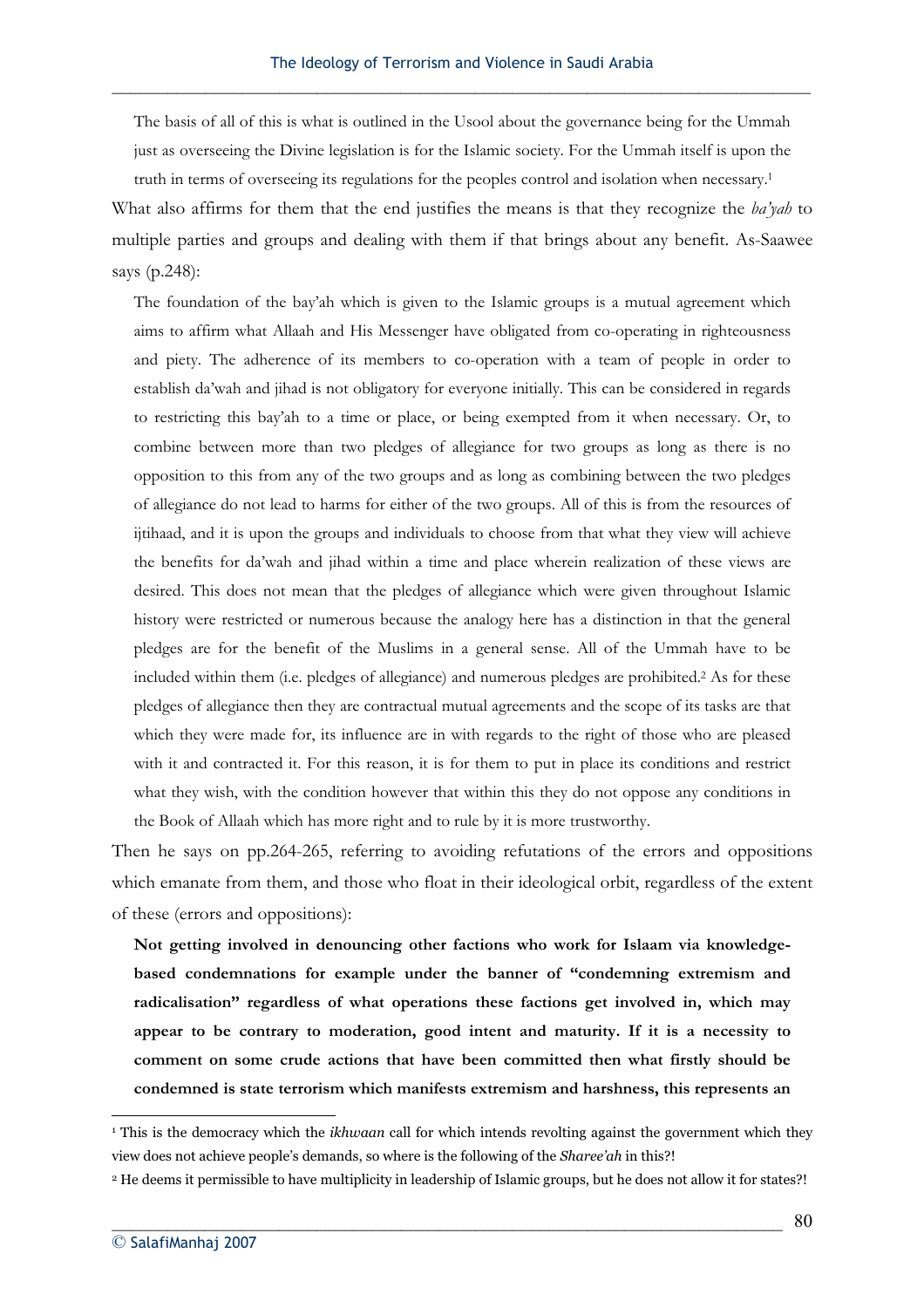**anticipated reaction to what the governments do out of their extremism and enmity against Islaam and the extremism of the governments in rejecting ruling by the Sharee'ah. There is no way to resolve these repercussions and prevent the means to the extremism of the two camps however except by ruling by the Sharee'ah and establishing the Book of Allaah within the Ummah which deters extremism and austerity. Because of the absolute condemnation of these jihadi acts rivalry naturally developed among these factions and filled the arena of Islamic action with tribulations and agitation, unless there was prior coordination and mutual distribution of roles. Jaahiliyyah is the most careful in questioning the Islamists within these gatherings in order to get condemnation of jihadi actions which are conducted by some factions under the banner of "the war on extremism". Due to this, much pressure will be exerted and they will accuse them of colluding with the conspirators in these operations if they do not condemn them and openly free themselves from such actions. With this, its aims are achieved with full precision and the Islamic trends will split apart and fuel fitna between the factions from one angle and make an example out of these jihadi manifestations by punishing them, from another angle. From here comes the necessity of fully safeguarding and utterly detailing what the Islamists do within such gatherings from statements and sayings which affect any one of these factions. It is not far off to say that the interests of Islamic action may require that a team of men have to perform some jihadi efforts1 and apparently let others bear blame.2 It is not far off to achieve that in practice if the Islamic action reaches a stage of consciousness wherein it is possible to at least agree on anything that is likely to help the continuation of the Islamist message within these circles without confusion or agitation.**

He then says, regarding arousing the general populace with what harms them out of gaining a benefit (p.272):

For this reason there has to be a distinction in these acts between the system and the Ummah and limitation of the sphere of conflict with these secular systems. Caution has to be made against increasing the sphere of conflict which includes a group of the Ummah or is conducive to

<sup>1</sup> Meaning: causing devastation and bombings which they think will harm the established system.

<sup>2</sup> Out of prior co-ordination and mutual distribution of roles as he mentioned before, this is placed under the principle "the ends justify the means". So in order for their true situation not to be exposed some of them will denounce the bombings and havoc that some cause, while some others will support such actions. This indicates that the Muslim Brotherhood, and those groups that were born out of it, have two wings: a political-ideological wing and also a paramilitary wing. Between the two are mutual exchanging of roles via the use of different names according to the time and circumstances of the country that they are in. This is what he mentioned in regards to not denouncing errors which contradict moderation regardless of what these groups may get involved in, which are actions which oppose the regulations of the Divine Legislation. How can he permit for them what he prohibits to others and prohibit to them what he permits to others? What is this except for playing about with the *deen* and the minds of the followers?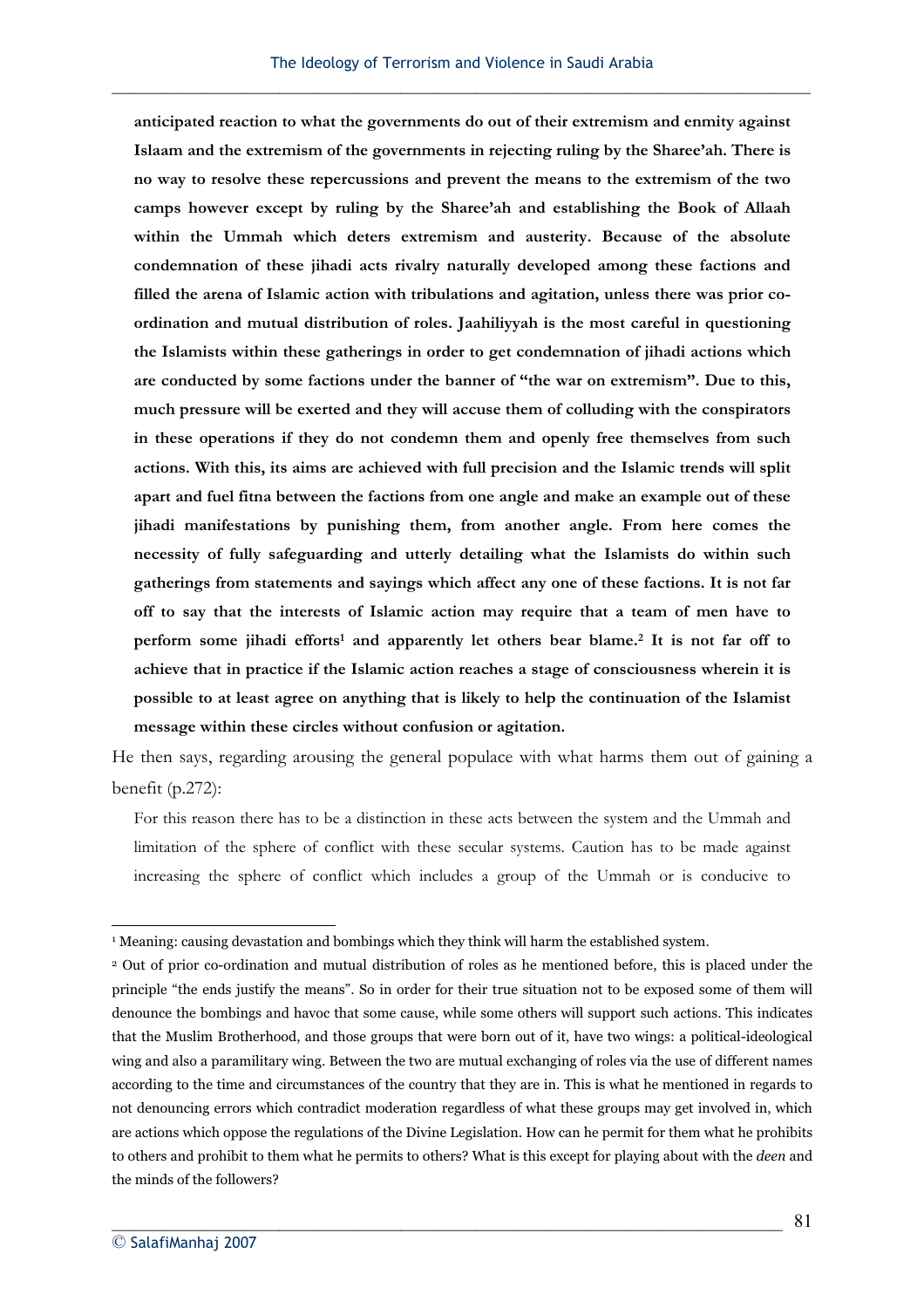conflicting with national interests that affect people's livelihoods, sustenance and vital needs. This then, not to mention that it is prohibited due to it affecting vital general needs such as the Ummah's possessions which is considered sanctified wealth, agitates the general populace against Islamic work and gives the tawaagheet an opportunity to alert the people against the Islamic movement which assumes the place of a destructive force against national interests.

He says (p.275):

**If the matter is linked to confrontation and alerting the general populace against the** tawaagheet<sup>1</sup> then the matter has to be referred back to the people in authority, and these **are those who are followed and obeyed with the arena of Islamic work and are responsible for important matters and general interests. These people in reality are exemplified with the heads of the factions of Islamic work and others such as the people of knowledge and influence who are accepted by the general Ummah. They are still upon the foundation of Islaam and their ascription to the Divine Legislation and their faith in the necessity of working to establish the Islamic state.2**

Then as-Saawee states (p.279):

However, **the interests depend on the stage of partial reforms and interests and temporal co-ordination along with some moderate secular trends3 in order to accomplish a matter that all of the people will accept.4** Islamic work has been disadvantaged in some countries by the annulment of customary regulations and emergency laws which are sought after by the general masses. **So there is no problem in this situation to prepare for this sought-after victory by**  utilizing all religious and secular trends<sup>5</sup> and this will be a type of alliance of virtue<sup>6</sup> and all alliances are legislated which are based on aiding the oppressed and taking the hand of the

5 Read the previous footnote.

<sup>1</sup> **At-Tawaagheet:** he intends by this all of the rulers of the Muslims and for this reason he does not make any exceptions to this in his entire book, not even one ruler at least! Likewise, this is the way of the writers, thinkers and heads of the *Ikhwaani* groups, there is no position for the one who does not agree with them even if he rules by the *Sharee'ah*! This is a feature of the people of desires just as the Prophet *(sallallaahu 'alayhi wassallam)* informed about that the desires flow through the veins like one affected by rabies.

<sup>2</sup> Because in their view there does not exist an Islamic state on the face of the earth.

<sup>3</sup> From here we can see the model of the statement that was issued and signed by some of the *Sahwa* personalities in our country in the name of being "Saudi intellectuals" which they signed to respond to the statement that was drafted up by the American intellectuals, along with some of those who they used to call secularists themselves!?

<sup>4</sup> Such alliances with the secularists when the necessity arises is a political matter which in its very basis is political covered in the garb of the *deen* and if this was not the case then they would obligate abandoning the secularists as according to them (*Ikhwanis*) they are *kuffaar* in their view.

<sup>6</sup> This alliance *(Hilf ul-Fudool)* is sometimes translated as an *'order of chivalry'* (a rather odd translation) or as *'a league of nobility', 'an alliance of excellence', 'an alliance of the virtuous', 'a committee of wisemen', 'an alliance for charity', 'a treaty for mutual assistance and goodness', 'a pact of the virtuous'* most of these different translations capture the essence of the *hilf ul-fudool* which was to help the poor, needy and oppressed and assure justice and human rights. [TN]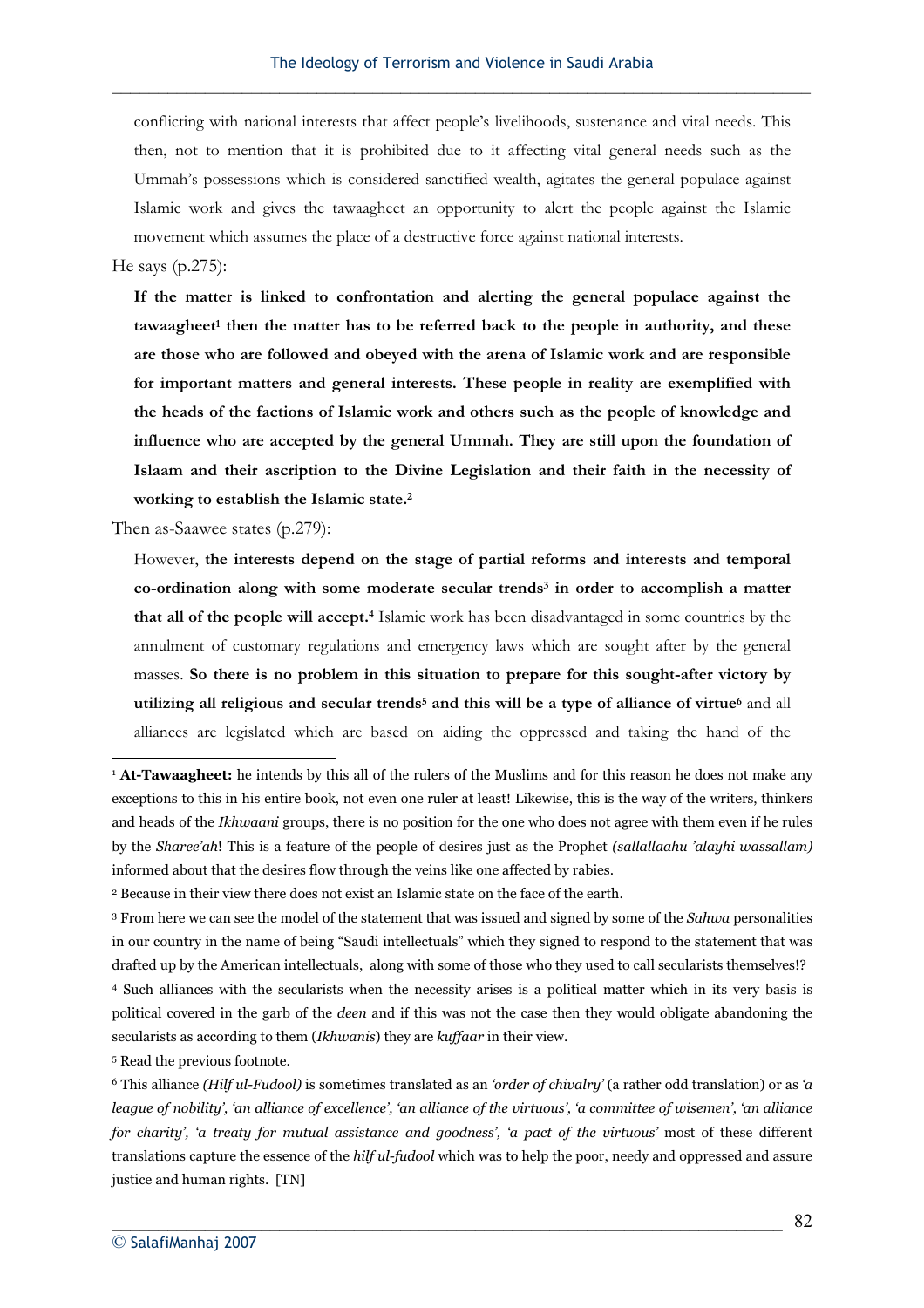oppressor1 and based on spreading justice and the likes. The likes of this matter are within the scope of ijtihaad and the issue is wide, the sayings of Ibn ul-Atheer and an-Nawawee have preceded wherein they permitted the likes of these (alliances) and there is a distinction between them and prohibited alliances which are based fitna and killing and whatever else the Shar' prohibits.2

**How to interact when some of them get arrested for operations that they call "jihadi":**  He says (pp.284-285):

**What is connected to this point also is the method that has to be followed when the affair of those who commit these actions is exposed and people are herded into prisons of jaahiliyyah.3 Do they pronounce their responsibility in these actions and provide evidence of the legitimacy of such actions, using this to serve their case and establish the proof upon all involved even if this includes betrayal due to what is outlines about the virtue of betrayal in order to bring honour to the deen and glorify the Lord of the Worlds? Or do they remain upon their original plan and deny involvement and play ignorant, and outline their politic in defence of this basis? There is no doubt both matters are from the realms of ijtihaad.**

What he and other always refer to is **"being Salafi in manhaj and modernist in facing challenges"**, to the extent that he (as-Saawee) says (p.318):

The Salafiyyah which is the sought-after aim and objective is the Salafi manhaj,<sup>4</sup> meaning **a return to the Usool of understanding which is the Book, the Sunnah and the principles of understanding from the first three generations. This is in order to establish, via this methodology, a contemporary Salafi opposition to the new problems in our lives. The intent of Salafiyyah therefore, is not the mere reflection of some understandings or 'aqeedah issues like the deviations which our Salaf us-Saalih faced during their times, as during that time it was obligatory. As for within contemporary societies the fierce battles** 

<sup>&</sup>lt;sup>1</sup> I.e. to prevent the oppressor from oppression. [TN]

<sup>2</sup> Depending on the interests at hand and if there is not a general benefit except for them and their Jama'ah, so if the benefit is found for them then they make alliances even with those who they usually make *takfeer* of and do not allow to be allied with for anyone else other than them, as happened during the second Gulf Crisis. For all of them despite their different factions, groups, personalities and heads all stood as one row against the oppressor at that time.

<sup>&</sup>lt;sup>3</sup> The intent by this is: all who oppose them in regards to rulership so they use all of the evidences that are related to *kuffaar* and transmit them upon those who oppose them and at times call them "Ahl ul-Jaahiliyyah" and at other times call them "tawaagheet".

<sup>4</sup> La hawla wa la Quwwatta ila billaah! Then people wonder we have to clarify the *Salafi manhaj*? After all of the political intrigues, designs and machinations that Salaah as-Saawee has put forth as we have seen, he then puts into practice his political manoeuvres by then claiming on top of all that his "sought-after aim" is the *Salafi manhaj*?! Such playing about with the true *manhaj* just increases confusion about *Salafiyyah* among Muslims and non-Muslims alike. [TN]